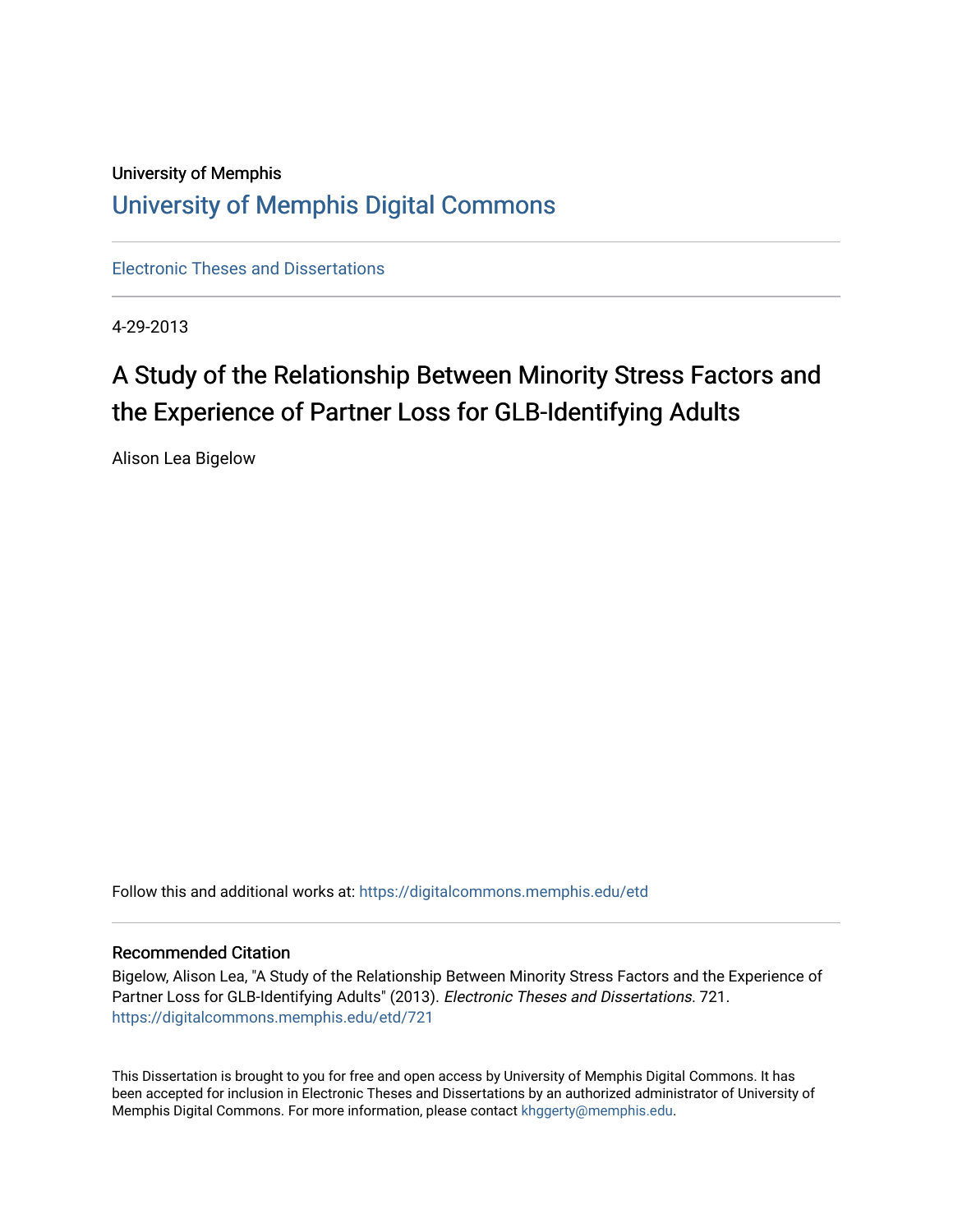# A STUDY OF THE RELATIONSHIP BETWEEN MINORITY STRESS FACTORS AND THE EXPERIENCE OF PARTNER LOSS FOR GLB-IDENTIFYING ADULTS

by

Alison L Bigelow, M.A.

A Dissertation

Submitted in Partial Fulfillment of the

Requirements for the Degree of

Doctor of Philosophy

Major: Counseling Psychology

The University of Memphis

August, 2013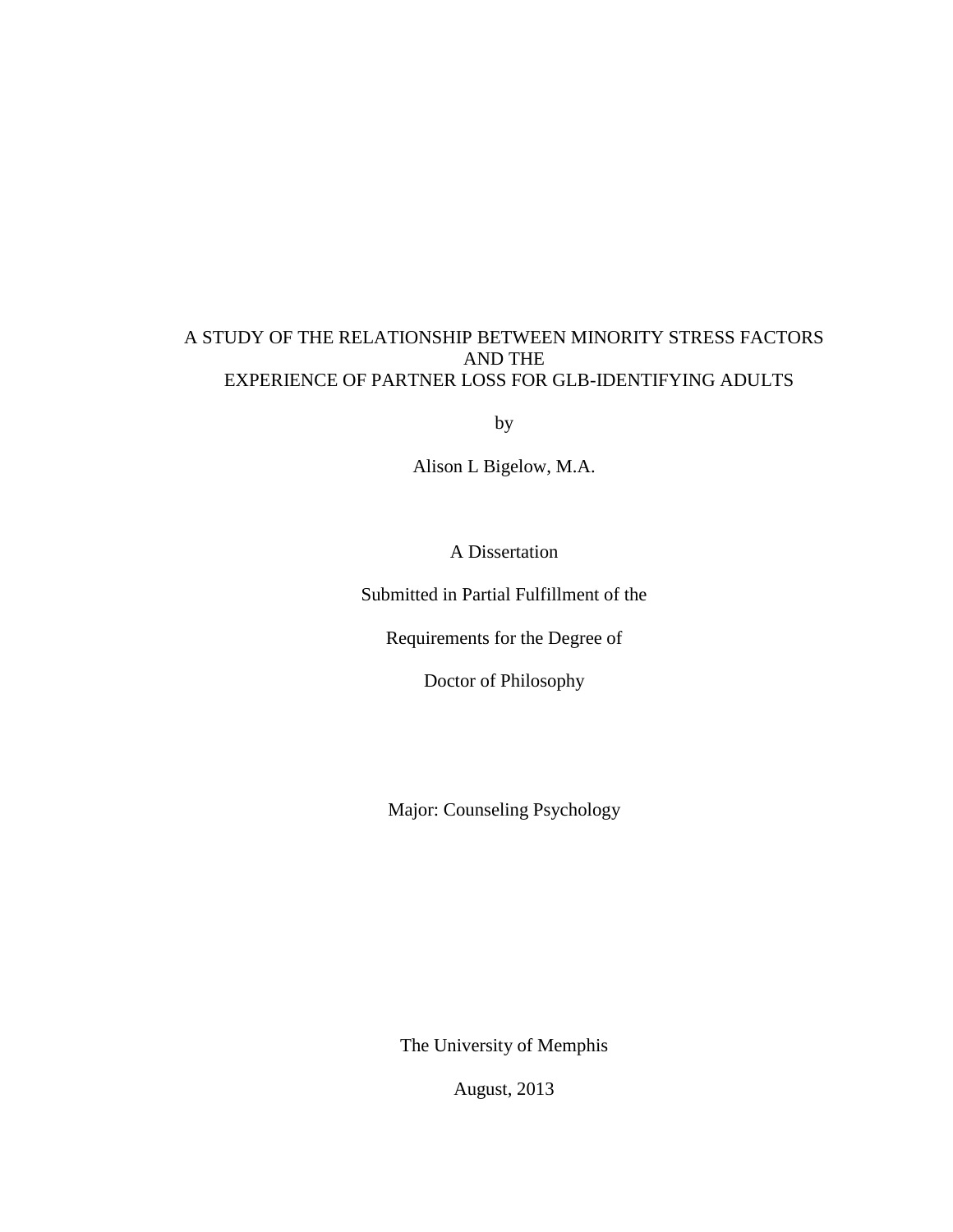#### Acknowledgments

To be listed as the only author on this piece of work is misleading. This project could not have been completed without the guidance and support of a group of very special people. You have each gone above and beyond to make what is notoriously difficult process into something that was surprisingly enjoyable.

To Dr. Douglas Strohmer, who took a giant risk in agreeing to be my dissertation chair. He expressed his faith in me from the first day, providing me with the confidence to take on a topic that was close to my heart and challenging himself to mentor me along the way. His passion for instrumentation, measurement, and methodology was a tremendous asset in the study design and data collection process- the area where I felt I needed guidance the most. As a result of his instruction and guidance, I recognize the importance of being both a responsible and ethical producer and a critical consumer of research.

Dr. Sharon Horne, one of my closest mentors, has provided me with unwavering encouragement, acceptance, and support from my first day as a doctoral student. Her research interests were the spark that helped me to develop my own, and her passion for the field of counseling psychology was always just what I needed in those challenging times. Dr. Horne's willingness and commitment to see me through this program has touched me, and I will not forget her generosity.

Dr. Yonghong Xu has instilled in me a respect for statistics that has been invaluable to a student trying to tackle a dissertation. As a student of hers, I learned the importance diving beneath a superficial understanding of statistical analyses, the

ii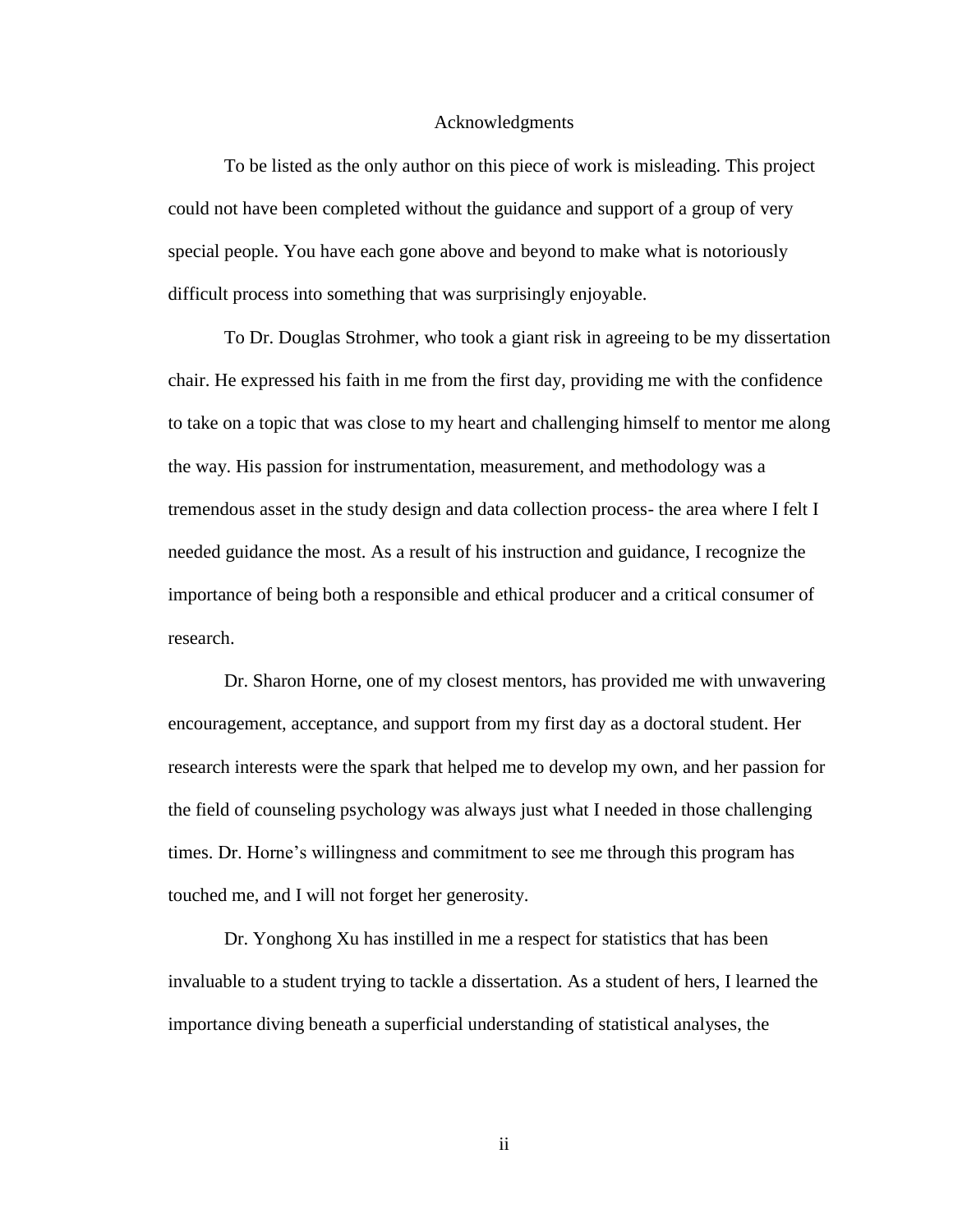consequence of irresponsible interpretation, as well as how listening to what the numbers are telling us can help us gain insight into the bigger clinical picture.

Dr. Sara Bridges has been an unwavering support in the dissertation process and beyond. Her expertise in applied clinical work has challenged and helped me to grow exponentially in my own work with clients, and her commitment to fostering the professional development of her students has helped me to develop my own sense of what being a counseling psychologist means to me. One of the most profound lessons that I have gained from my doctoral experience I attribute to her- the importance of understanding how another constructs his or her worldview, and how a psychologist can help that person grow and change within it.

To John Bigelow, my husband, who keeps me despite it all.

And last, to all of the unnamed participants of this study, who have experienced such deep and unimaginable loss, and who were giving enough to contribute to a better understanding of grief. My greatest gratitude is for them.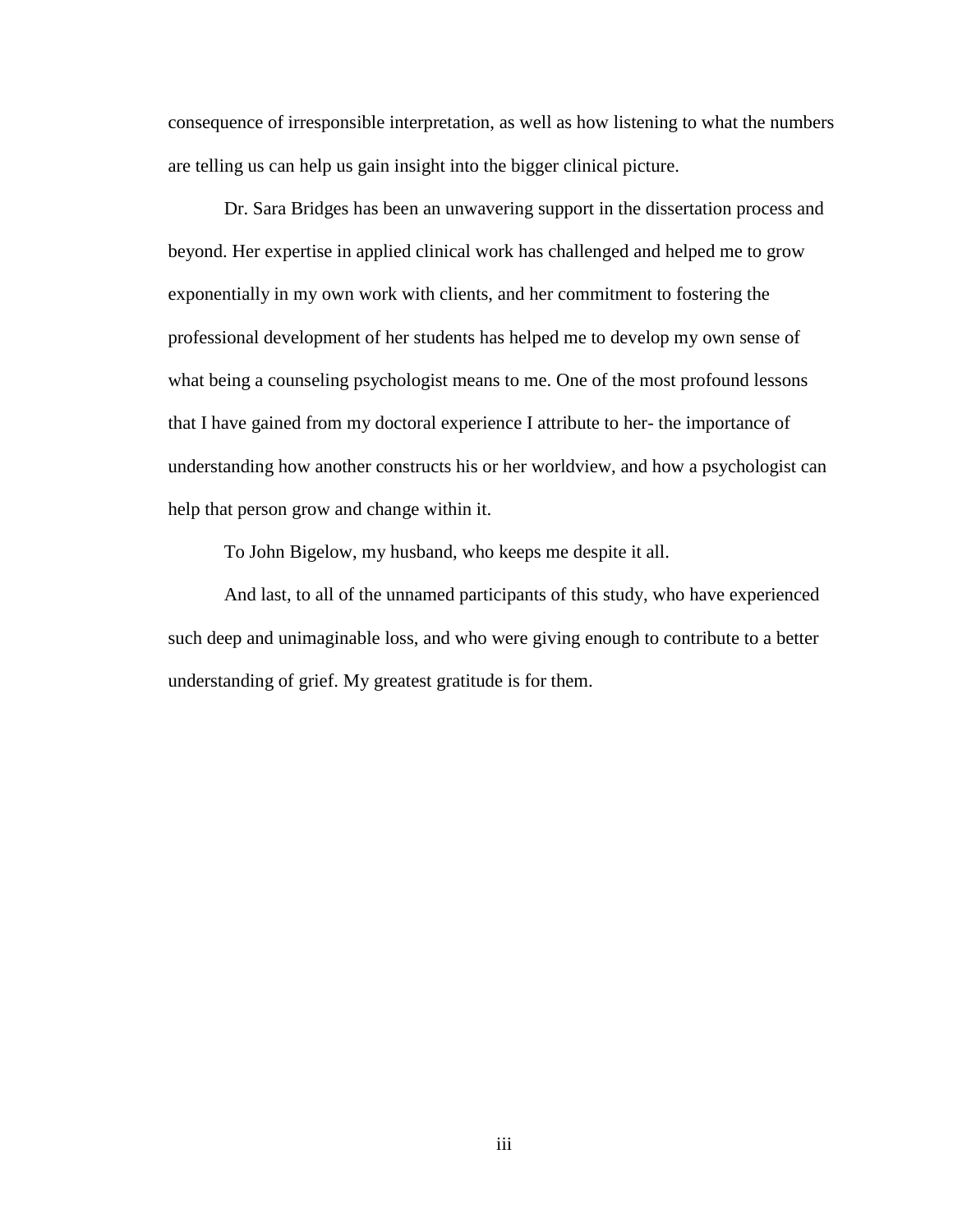#### Abstract

Bigelow, Alison Lea, PhD. The University of Memphis. August 2013. A study of the relationship between minority stress factors and the experience of partner loss for GLBidentifying individuals. Major Professor: Douglas C. Strohmer, PhD.

While grief related to the loss of an intimate partner is expected to be an emotionally distressing experience for anyone, for those who identity as gay, lesbian, or bisexual (GLB), grief associated with the loss of an intimate partner may produce additional stress that complicates the grief process. Based on sexual minority stress theory and the current research on the construct of grief, it was hypothesized that those GLB-identifying individuals who experience higher levels of minority stress (as measured by the minority stress variables of discrimination, harassment, and rejection experiences, internalized homonegativity, and degree of outness) would also experience greater dysfunction and increased levels of grief-specific symptomatology (assessed by outcome scores on the Inventory of Complicated Grief) following the death of the intimate partner. This effect would occur outside of the potential effects of the amount of time since the loss, the nature of the loss, the age of the surviving partner, and if social support was sought. This study was conducted via an anonymous online survey. Participants were 54% male, 87% Caucasian, had a median age range of 54-55. Hierarchical multiple regression (2 steps) was utilized to analyze the data. Sexual minority stress had a significant relationship with the experience of grief for GLB individuals who have experienced the loss of a committed partner. Sexual minority stress demonstrated significant additional influence above the control variables (Δ*R*²= .13). Further analysis revealed the relative influence of each individual variable, with years since loss emerging as the variable with the most

iv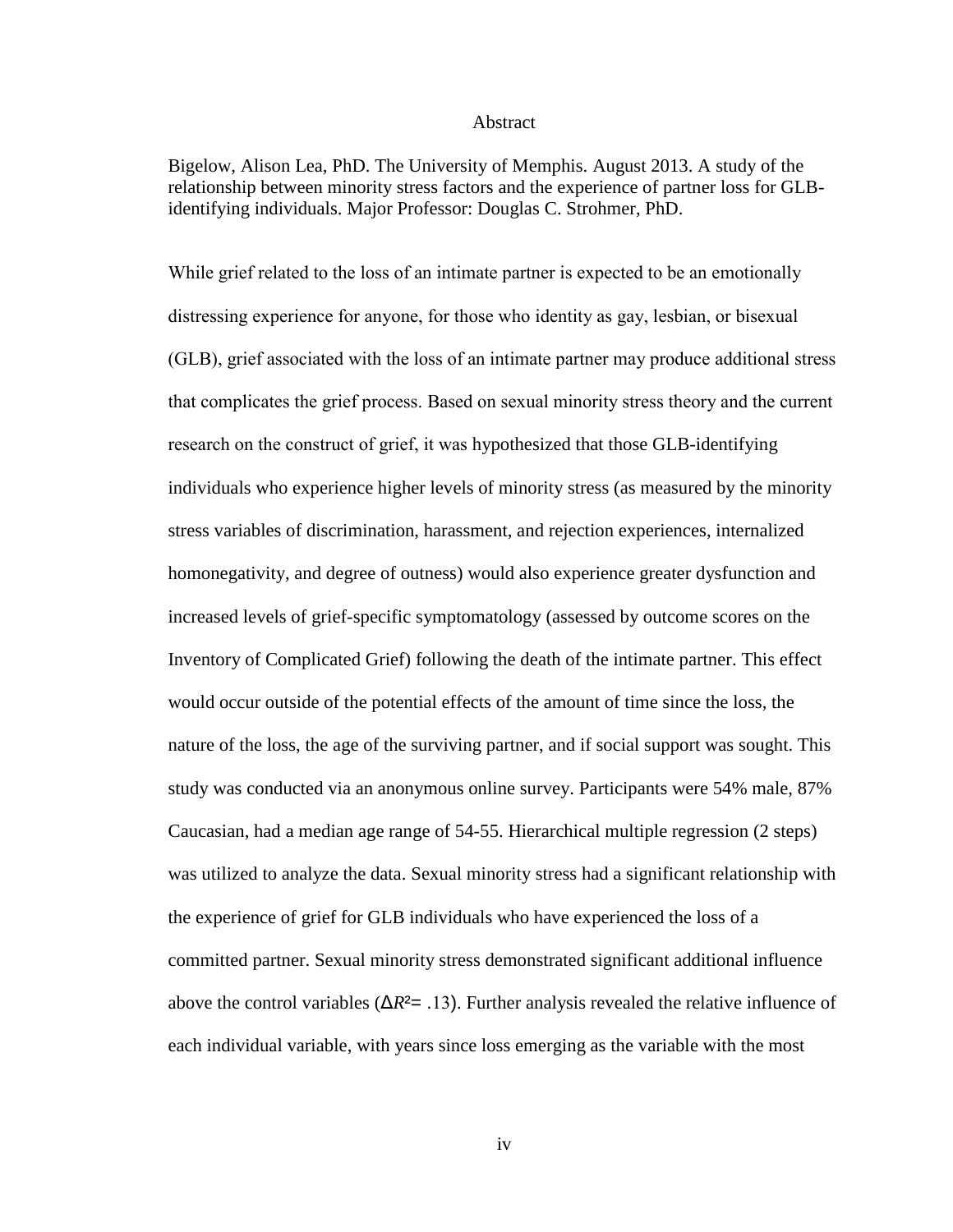unique influence in the explanation of variance in grief in both steps of the regression model. Limitations, clinical implications, and future research are discussed.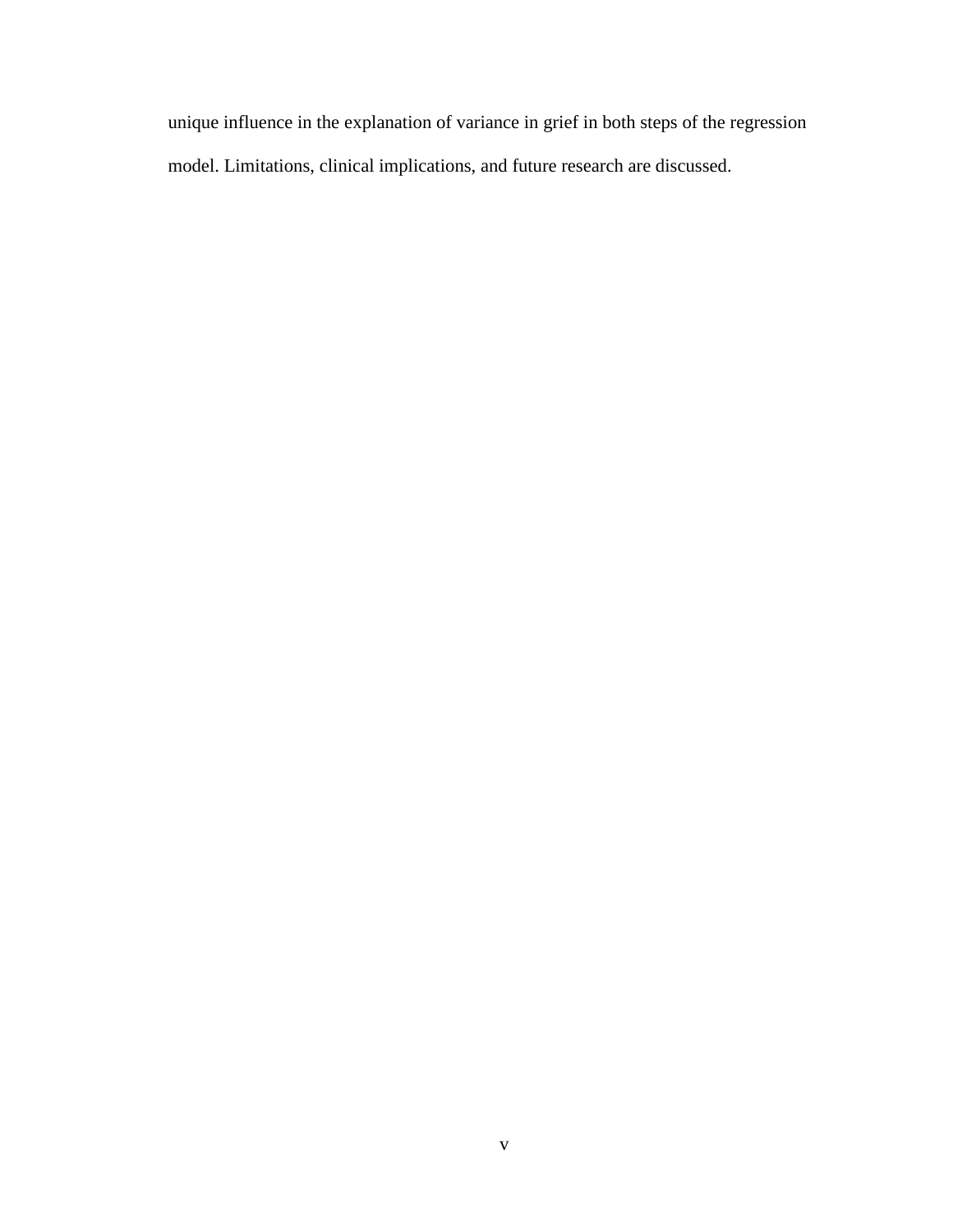# Table of Contents

| Chapter |                                          | Page |
|---------|------------------------------------------|------|
|         | 1. Introduction                          | 1    |
|         | Grieving the Loss of an Intimate Partner | 3    |
|         | <b>Sexual Minority Stress</b>            | 6    |
|         | The GBLT Grief Experience                | 7    |
|         | Statement of the Problem                 | 9    |
|         | <b>Research Question and Hypotheses</b>  | 10   |
|         | Significance of the Study                | 10   |
|         | 2. Literature Review                     | 12   |
|         | Grieving                                 | 12   |
|         | <b>Complicated Grief</b>                 | 15   |
|         | <b>Risk Factors</b>                      | 18   |
|         | <b>Minority Stress</b>                   | 19   |
|         | The GLBT Grief Experience                | 29   |
|         | 3. Method                                | 33   |
|         | Participants                             | 33   |
|         | Demographic Items                        | 34   |
|         | <b>Control Variables</b>                 | 34   |
|         | <b>Predictor Measures</b>                | 36   |
|         | <b>Dependent Measure</b>                 | 39   |
|         | Procedures                               | 41   |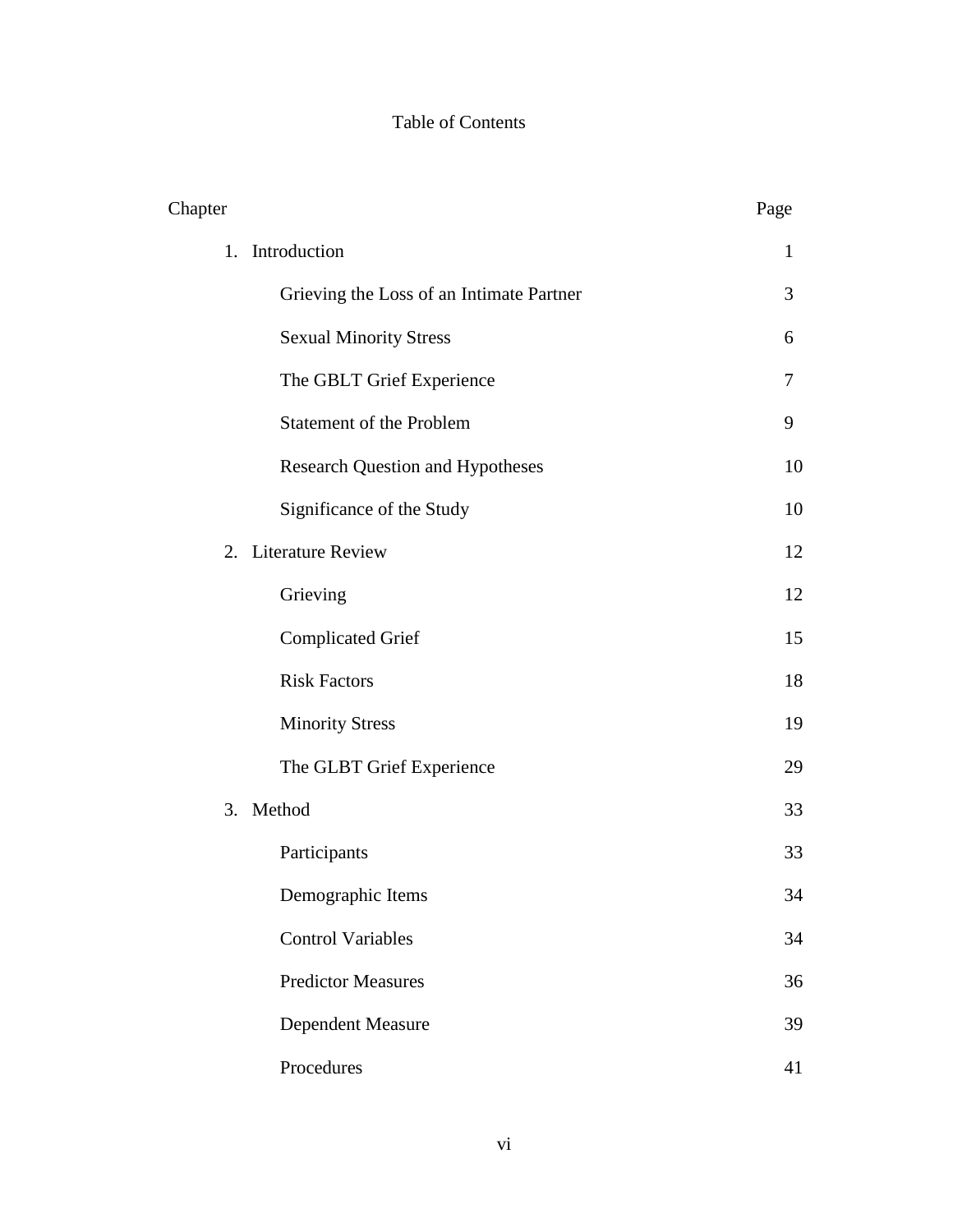|                   | Data Analysis                                                         | 42 |  |  |
|-------------------|-----------------------------------------------------------------------|----|--|--|
|                   | 4. Results                                                            | 45 |  |  |
|                   | <b>Preliminary Statistical Analyses</b>                               | 45 |  |  |
|                   | Hierarchical Multiple Regression Analysis                             | 45 |  |  |
|                   | <b>Control Variables</b>                                              | 46 |  |  |
|                   | <b>Sexual Minority Stress Variables</b>                               | 49 |  |  |
|                   | Summary                                                               | 49 |  |  |
|                   | 5. Discussion                                                         | 50 |  |  |
|                   | <b>Sexual Minority Stress</b>                                         | 50 |  |  |
|                   | <b>Control Variables</b>                                              | 52 |  |  |
|                   | <b>Clinical Implications</b>                                          | 55 |  |  |
|                   | Limitations                                                           | 57 |  |  |
|                   | <b>Future Research</b>                                                | 58 |  |  |
|                   | <b>Summary and Conclusions</b>                                        | 60 |  |  |
|                   | <b>REFERENCES</b>                                                     | 62 |  |  |
| <b>APPENDICES</b> |                                                                       |    |  |  |
|                   | A. Participation Request                                              | 80 |  |  |
|                   | <b>B.</b> Informed Consent                                            | 81 |  |  |
|                   | C. Demographics Questionnaire                                         | 83 |  |  |
|                   | D. Inventory of Complicated Grief                                     | 85 |  |  |
|                   | The Internalized Homophobia Scale<br>Е.                               | 87 |  |  |
|                   | Heterosexist Harassment, Rejection, and Discrimination Scale 88<br>F. |    |  |  |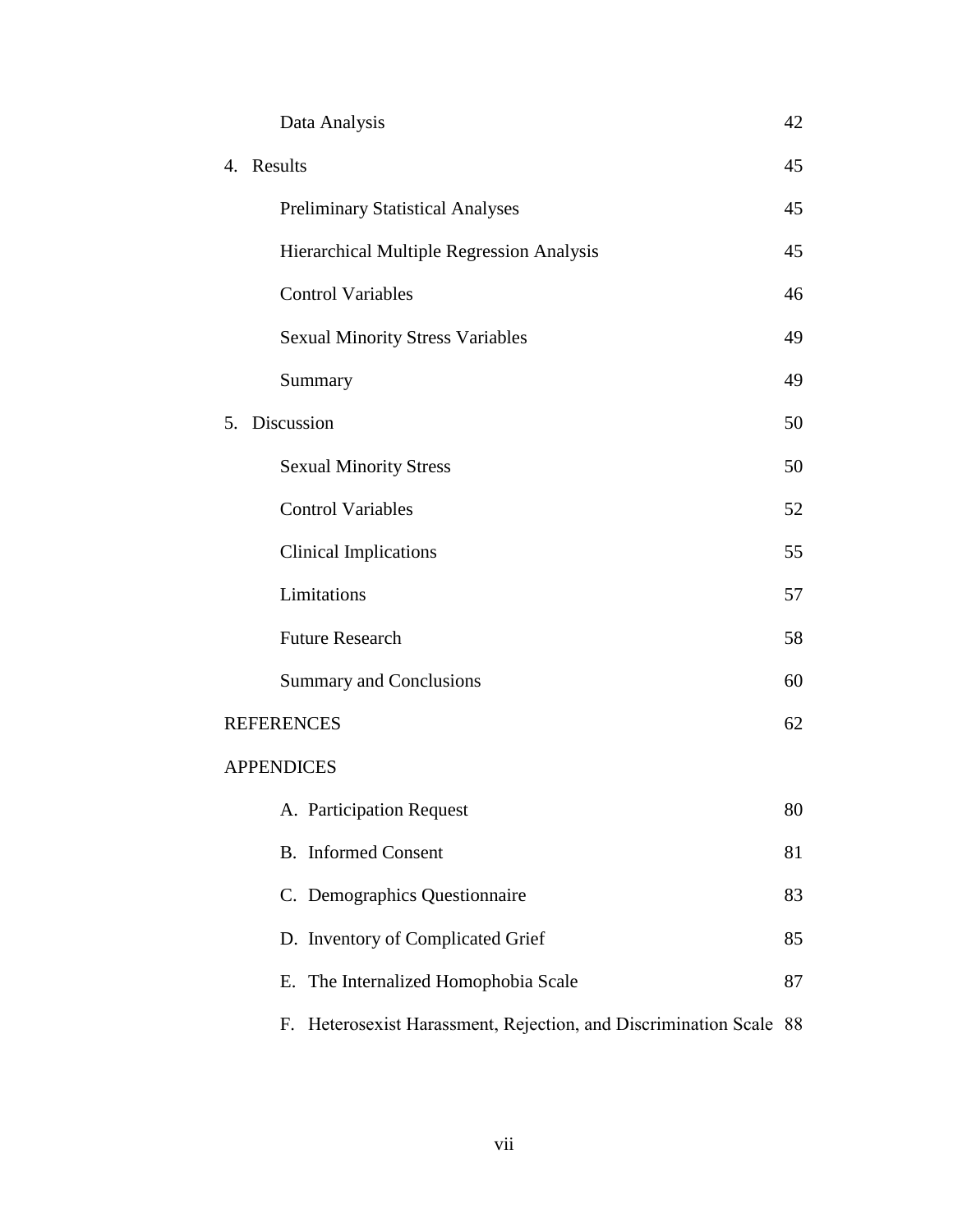| G. Outness to the World Scale | 90 |
|-------------------------------|----|
| H. Resource Page              | 91 |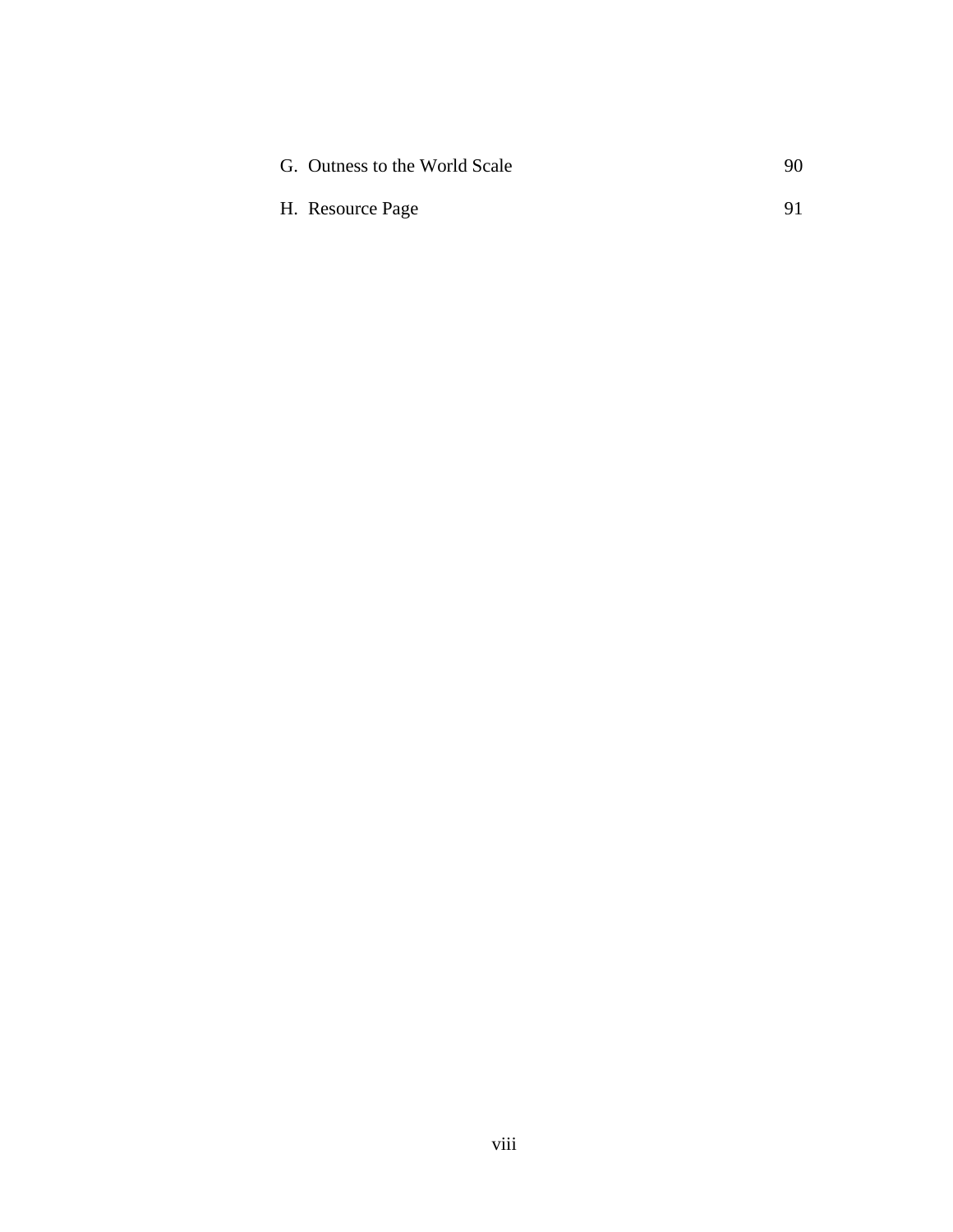#### **Chapter 1**

## **Introduction**

The loss of an intimate partner is an event experienced by many people. More than two million Americans die in the United States each year, most leaving behind friends, family, and intimate partners who mourn their loss (Silverman & Prigerson, 2002). Given this statistic, it is not difficult to understand how the loss of a committed, intimate partner is one of few life events that most individuals can assume they are likely to experience in the course of their lifespan. Beyond the commonality of this experience, the loss of an intimate partner can be one of the most powerful, painful, and challenging experiences one is faced with. A study conducted by Lunt, Caserta, and Dimond (1993) reported that 72% of participants reported that the death of their spouse was the most stressful experience of their lives. The death of an intimate partner is often coupled with increased psychological distress and physiological difficulties, including greater risk of suicide and death of the surviving partner (Prigerson, Bridge et al., 1999).

While grief associated with major loss is expected to be an emotionally distressing experience for almost anyone, there are specific populations for which this type of major loss has additional components of stress and anxiety (Hatzenbuehler, Nolen-Hoeksema, & Erickson et al., 2008). Doka (1989) discussed the lack of equality and linearity in terms of social reactions to grief, suggesting that how one experiences the social response to his or her grief is informed by a multitude of social factors. For those who identify as Gay, Lesbian, and Bisexual and experience the loss of a committed intimate partner, the stigma related to inclusion in a marginalized minority group can be such a social factor. These stigmatized identities render those who identify as sexual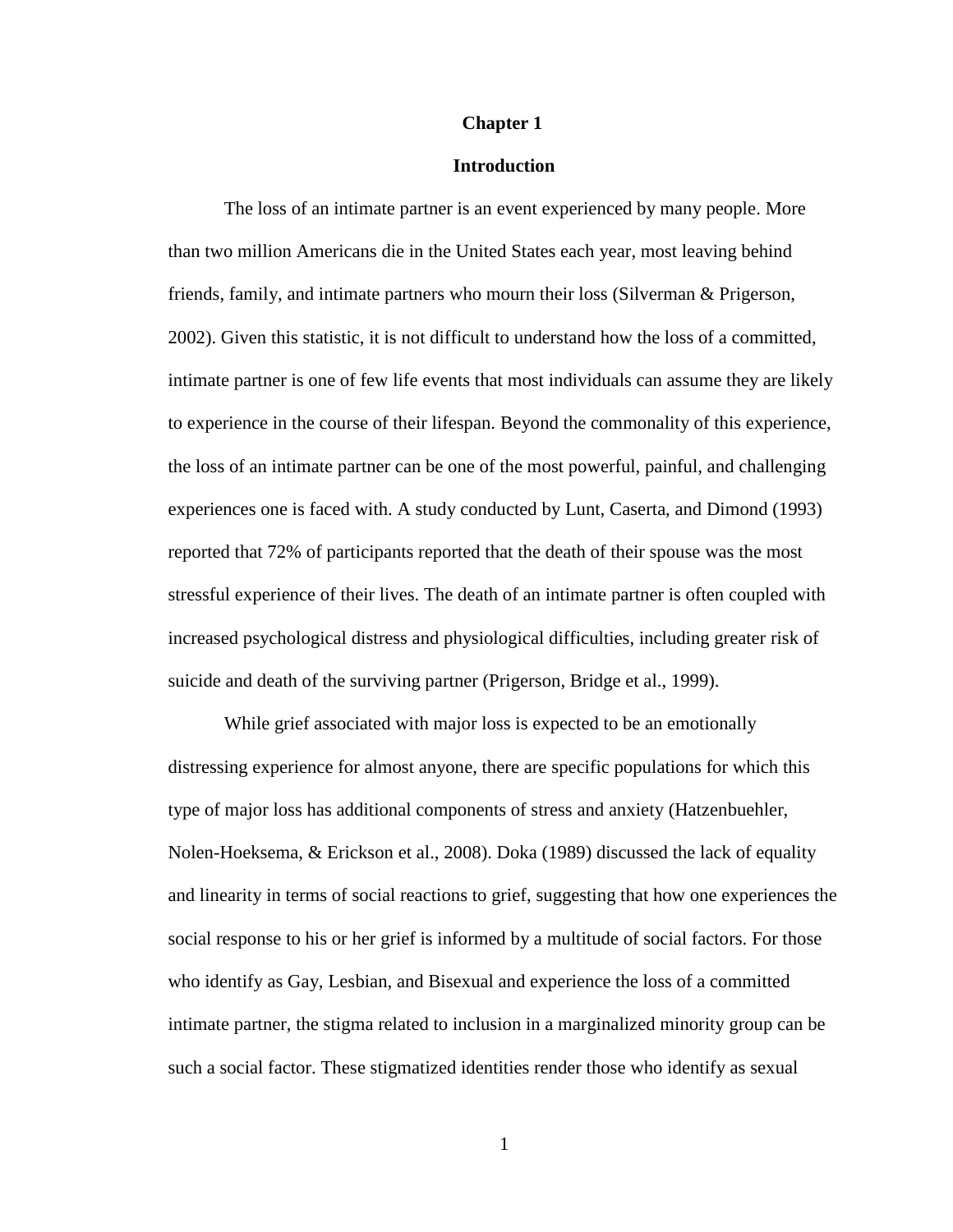minorities prone to experience overt prejudice, discrimination, and violence

(Hatzenbuehler et al., 2008). The resulting reaction is often a hyper-vigilant expectation of rejection and oppression from one's environment (Hatzenbuehler et al., 2008). Termed minority stress, this phenomenon is understood as the unique, chronic, and socially-based stress that is the result of stigma, discrimination, prejudice, and violence that is present in the lives of minority groups (Meyer, 2003). Considering the adverse impact of minority stress, for those who are members of marginalized minority populations, the loss of an intimate partner can be coupled with non-traditional social consequences, and can further disenfranchise members of this group (Fenge &Fannin, 2009; Green & Grant, 2008). GLB-identifying individuals who have lost an intimate partner may not have had their loss socially validated by those in their social circles or communities, may have been prevented from planning or attending the funeral or other end of life rituals, and may not have received the end of life benefits (insurance policies, access to the estate) that traditionally is understood as being a right in heterosexual partnerships (Fenge & Fannin, 2009).

Unique stressors such as these can complicate the grieving or bereavement process, and might contribute to both its longevity and intensity. Specifically for those who identify as GLB, the risk of negative impact due to sexual (minority) stress during the process of grieving might result in what researchers have termed disenfranchised, or "gay" grief (Fenge & Fannin, 2009). Understanding that grief and bereavement are not universally standard processes, but might be better conceptualized as unique and heavily influenced by co-occurring social influences, is crucial to appreciating grief in the lives of those who identify as GLB (Green  $\&$  Grant, 2008). However, the relevant literature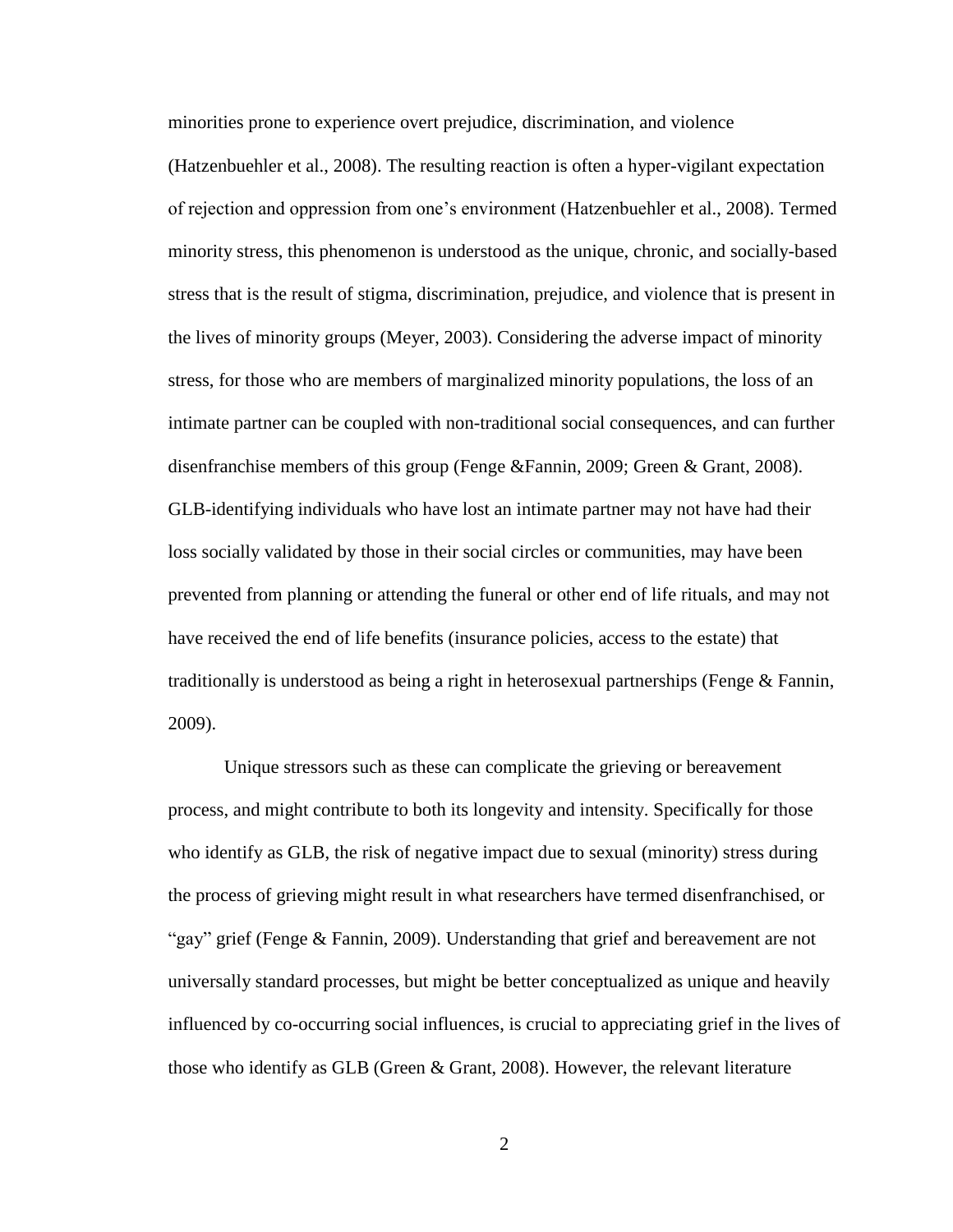relating grief and sexual identity is focused on the experiences of gay men losing a partner or friend to HIV/AIDS (Green & Grant, 2008). Because of the lack of empirical attention given to others who are sexual minorities who lose their partner in ways unrelated to HIV/AIDS, it is important to consider how minority status may influence the experience of grief and bereavement for GLB-identifying adults. Thus the focus of this study was to expand the knowledge base of intimate partner loss among those who identify as GLB, with particular focus on how minority stress factors influence the experience of grief and bereavement.

## **Grieving the Loss of an Intimate Partner**

Currently in Western cultures, the psychological concept of grief is understood as the emotional reaction to the loss of a loved one, characterized by sadness, longing, sorrow, despair, and anguish (Granek, 2010). The loss of an intimate partner and the subsequent experience of grief is one of the few life events that is common to many adults. Common grief reactions included within the realm of the normal, uncomplicated grief experience may include a subset of the following: yearning for the lost person, preoccupation with the deceased, dreams or illusions involving the deceased, sighing, crying, anger, searching for the lost loved one, anxiety, sadness, despair, protesting the death, insomnia, fatigue, lethargy, loss of interest in previously enjoyed activities, emotional numbness, nightmares, inability to accept the loss, and the loss of a sense of meaning (Jacobs, 1999).

While there are a plethora of symptoms associated with grief and bereavement, some suggest that there are a few fundamental qualities that underlie the experience of major loss (Prigerson et al., 1995). One of the core components of grief seems to be a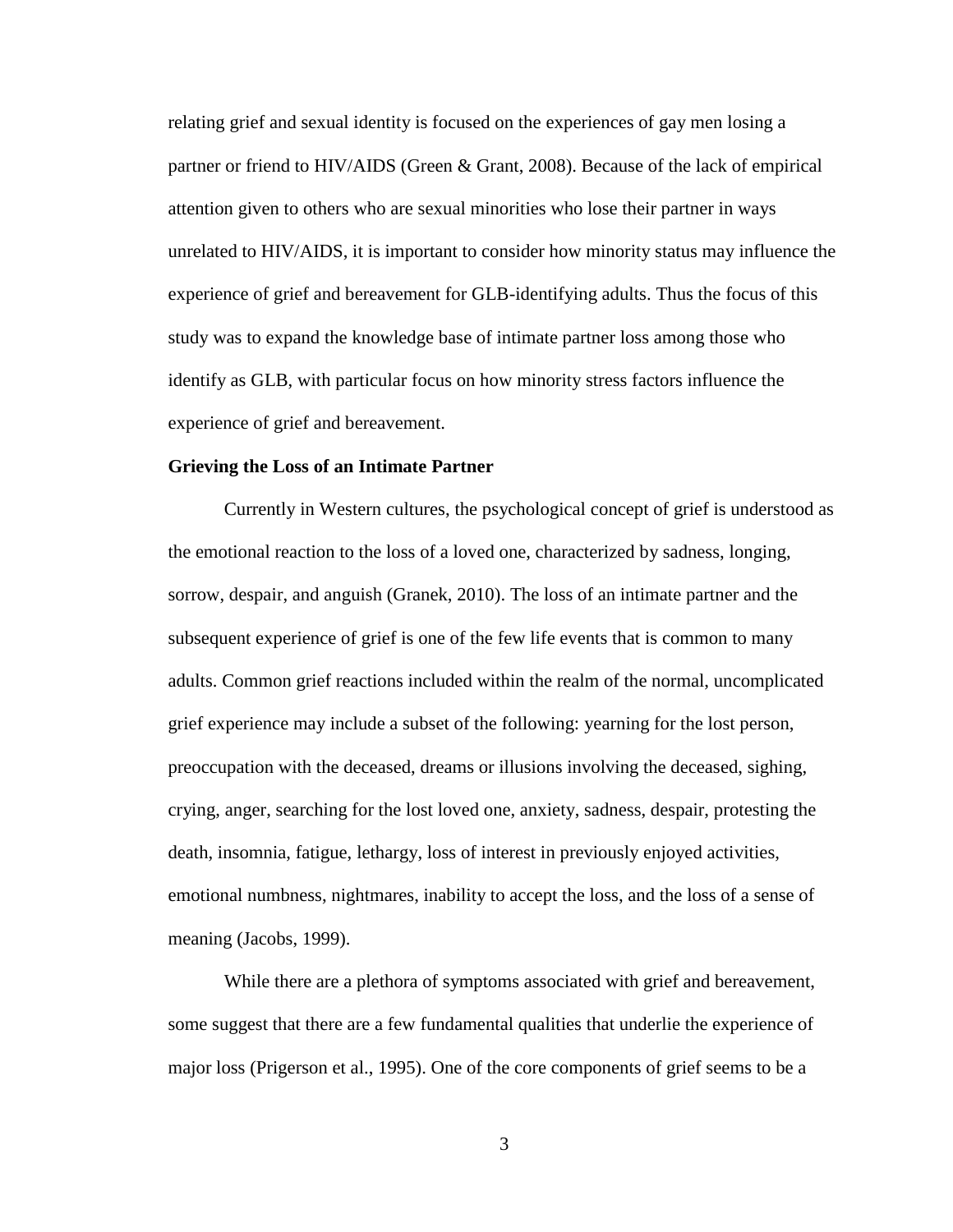constellation of symptoms termed separation anxiety, or separation stress (Silverman  $\&$ Prigerson, 2002). Theoretically grounded in the work of attachment theory, separation anxiety in the context of major loss can trigger alarm, anxiety, and insecurity when the attachment object (deceased person) is lost (van Doorn, Kasl, Berry, & Prigerson, 1998). Psychological symptoms include episodes of intense longing, preoccupation with thoughts of the lost person, crying, and even dreams or hallucinations of the deceased. Behaviorally, these often manifest as searching for the lost person by visiting places they frequented in life or waiting for the deceased to return (Silverman & Prigerson, 2002).

A second core element of the grief experience is traumatic distress. Horowitz (1997) describes the experience of traumatic distress as consisting of two parts. The first, intrusive fears of the event reoccurring emerge as frightening thoughts, illusions, hypervigilance, startle reactions, and feelings of helplessness. The second element is characterized by actively avoiding thoughts of the loss, and includes denial of the death, detachment from the environment, emotional numbing, and avoidance of any objects or places that might cause troubling memories of the traumatic event to resurface. The combination of these two factors (separation and traumatic distress) forms the foundation for a unique understanding of grief that is exclusive of other closely related mental health symptomatology, such as anxiety, depression, and adjustment (Prigerson, Frank et al., 1995). This new, exclusive conceptualization of grief also informed the development of Prolonged Grief Disorder (PGD), a psychological diagnosis proposed for inclusion in the DSM-V (Prigerson, Horowitz et al., 2009).

Considering the problems associated with general loss, studies suggest that the grief associated specifically with losing a spouse is one of the most serious threats to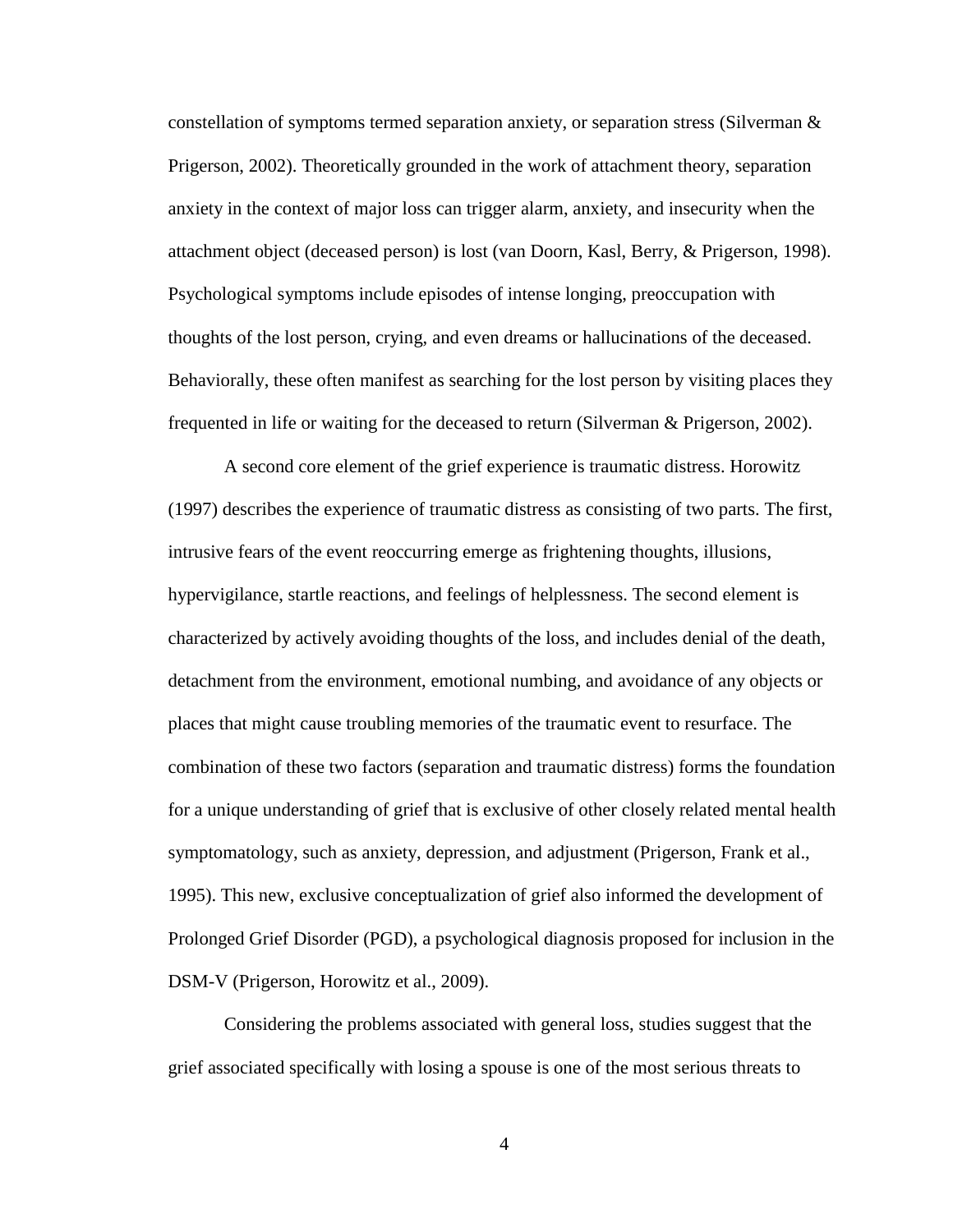mental health and well-being that individuals encounter during their lifetime (Stroebe  $\&$ Schut, 1999). For those who experience the loss of a spouse, some of the most problematic elements of grief are the remaining spouse's continued emotional involvement with the deceased, adjusting to the loss, and the meaning-making process that occurs following such a monumental change (Carnelley, Wortman, Bolger, & Burke, 2006). For example, Bonanno et al. (2004) found that frequent, intensive thinking about one's lost spouse (at times up to 4 times per day 18 months post-loss) was quite common, and those who think about their lost spouse more often demonstrate the worst adjustment to their loss. Additionally, the loss of a spouse can challenge what Janoff-Bulman (1992) suggested are core beliefs about our internal selves- namely, that the world is benevolent, and that what happens to us is logical. When these core beliefs are shattered due to such a major loss, and the surviving spouse fails to reconstruct the meaning of the loss in a positive way, the result can often be poor adjustment and psychological distress (Davis, Nolen-Hoeksema, & Larson, 1998).

Although the loss of a spouse can be an emotionally distressing experience from a general perspective, there are specific populations for which the death of a spouse can result in additional stress and anxiety. Individuals in marginalized social groups experience additional layers of psychological distress as a function of an attribute that distinguishes them (e.g., race, socioeconomic status, sexual orientation). Specifically for those who identify as gay, lesbian, or bisexual (GLB), grief associated with the loss of an intimate partner may produce additional stress and/or anxiety that complicate and prolong the grief process (Almack, Seymour, & Bellamy, 2010).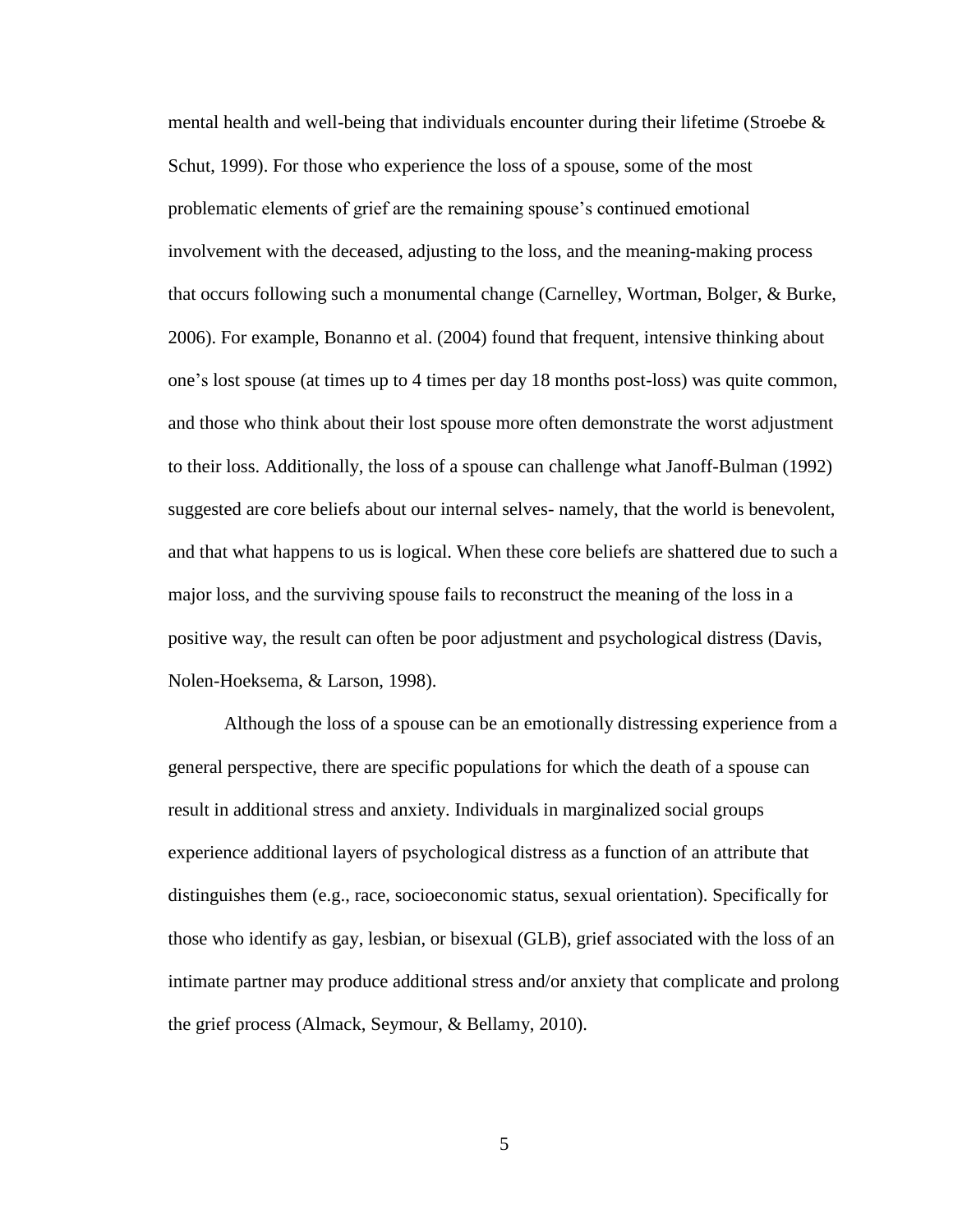#### **Sexual Minority Stress**

Sexual minorities have an extensive history of marginalization and oppression (Fenge & Fannin, 2009). Even in academia, it was not until 1973 that homosexuality was declassified as a mental disorder (Meyer, 2003). Although aimed at destigmatizing this group, some argue that homosexuality was linked to pathology even after declassification, resulting with many in the social sciences continuing to associate sexual minority status with the presence of mental illness (Meyer, 2003). Recent research focused on understanding the mental health of the GLB population supports this idea, suggesting that those who do identify as sexual minorities are at increased risk of experiencing higher rates of psychological distress. Rates of substance abuse, affective disorders, and suicide attempts are higher among those who identify as GLB compared to heterosexual groups (Cochran, 2001; Gilman et al., 2001; Herrell et al., 1999; Sandfort, de Graaf, Bijl, & Schnabel, 2001). To explain this relationship (and to counter the historical causal linkage between homosexuality and mental illness), some social scientists attribute the occurrence of this phenomenon to the increased levels of stigma, prejudice, and discrimination present in the lives of GLB individuals (Friedman, 1999). These stressors combine to create a distressing social environment that can potentially lead to the increased frequency of mental distress (Friedman, 1999).

The stress associated with occupying a marginalized space in society, termed minority stress, is a critical factor to consider when conceptualizing the lived experience of those who identify as GLB (Meyer, 2003). The minority stress model posits that members of a stigmatized minority group experience both overt and subtle systemic oppression that often manifests in the forms of prejudice, discrimination, and violence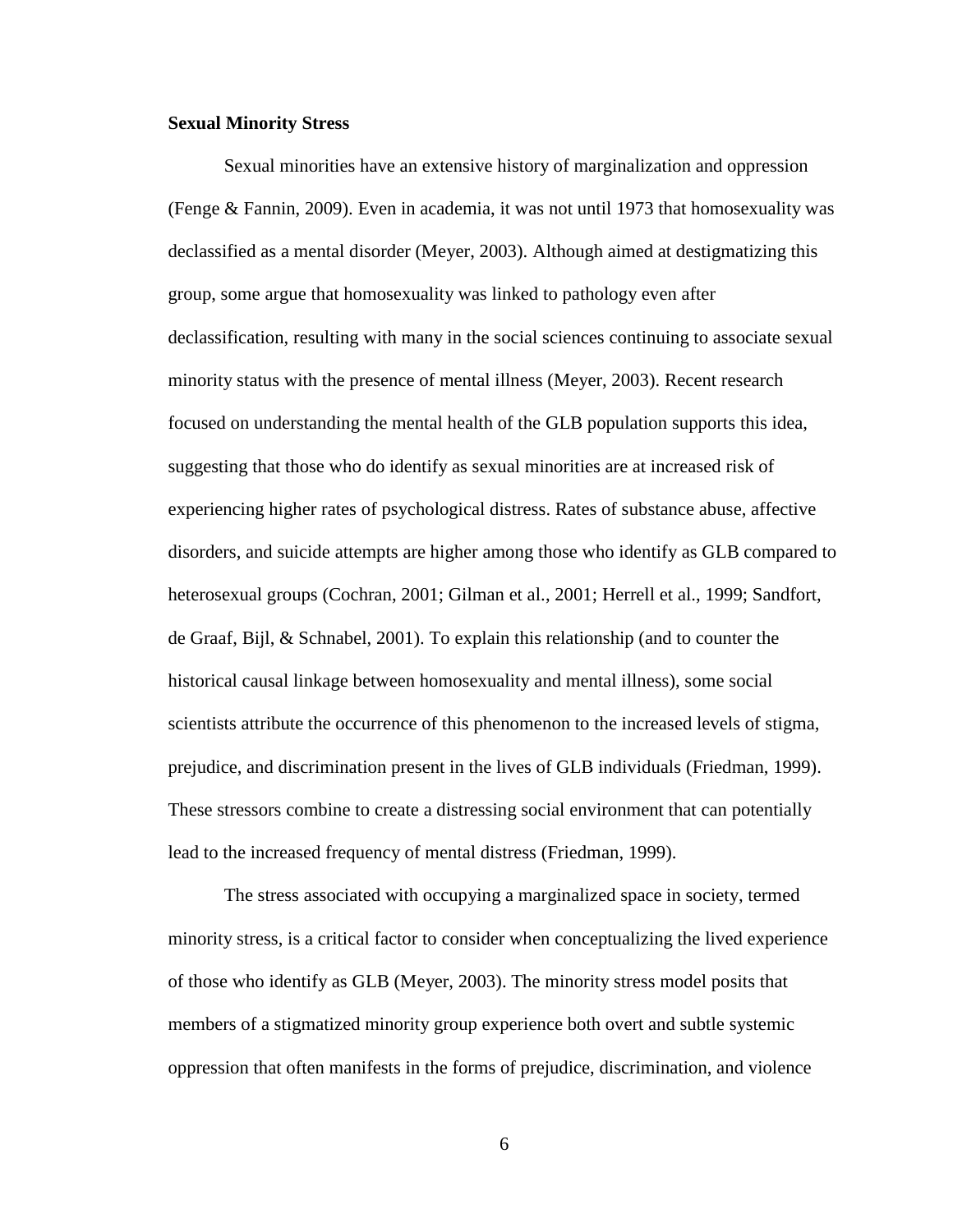(Hatzenbuehler et al., 2008). Theoretically, the underlying assumptions of the minority stress model indicate that the stressors must be unique (additive to the general amount experienced by all people), chronic (stressors that are stable and related to social structures or systems), and socially based (stressors that are related to underlying dynamics of social processes, institutions, or constructions) (Meyer, 2003).

Therefore, the heightened prevalence of psychological distress and other issues such as substance abuse among sexual minorities is argued to be the result of the stress associated with having a sexual minority status (Hatzenbuehler et al., 2008; Meyer, 2003). Other potential risks for sexual minorities according to the research on social stress include discriminatory events, expectations of rejection, and internalized homonegativity (Hatzenbuehler et al., 2008; Meyer, 2003).

Due to the social consequences of occupying a marginalized space in society, it seems likely that the effects of minority stress influence or complicate the normal process of grieving the loss of an intimate partner for a GLB individual. The following section details how minority stress may impact the experience of partner loss for a gay, lesbian, or bisexual individual.

#### **The GLB Grief Experience**

The loss of a spouse or close intimate friend and the grieving process that is expected as a result in heterosexual relationships is deemed acceptable and sanctioned by society (Green & Grant, 2008). Conversely, due to the social rejection of same-sex relationships and the systemic distaste for non-heteronormative life choices, GLB individuals who lose a partner may not be afforded the same social grieving allowances to which their heterosexual counterparts are granted (Bevan & Thompson, 2003).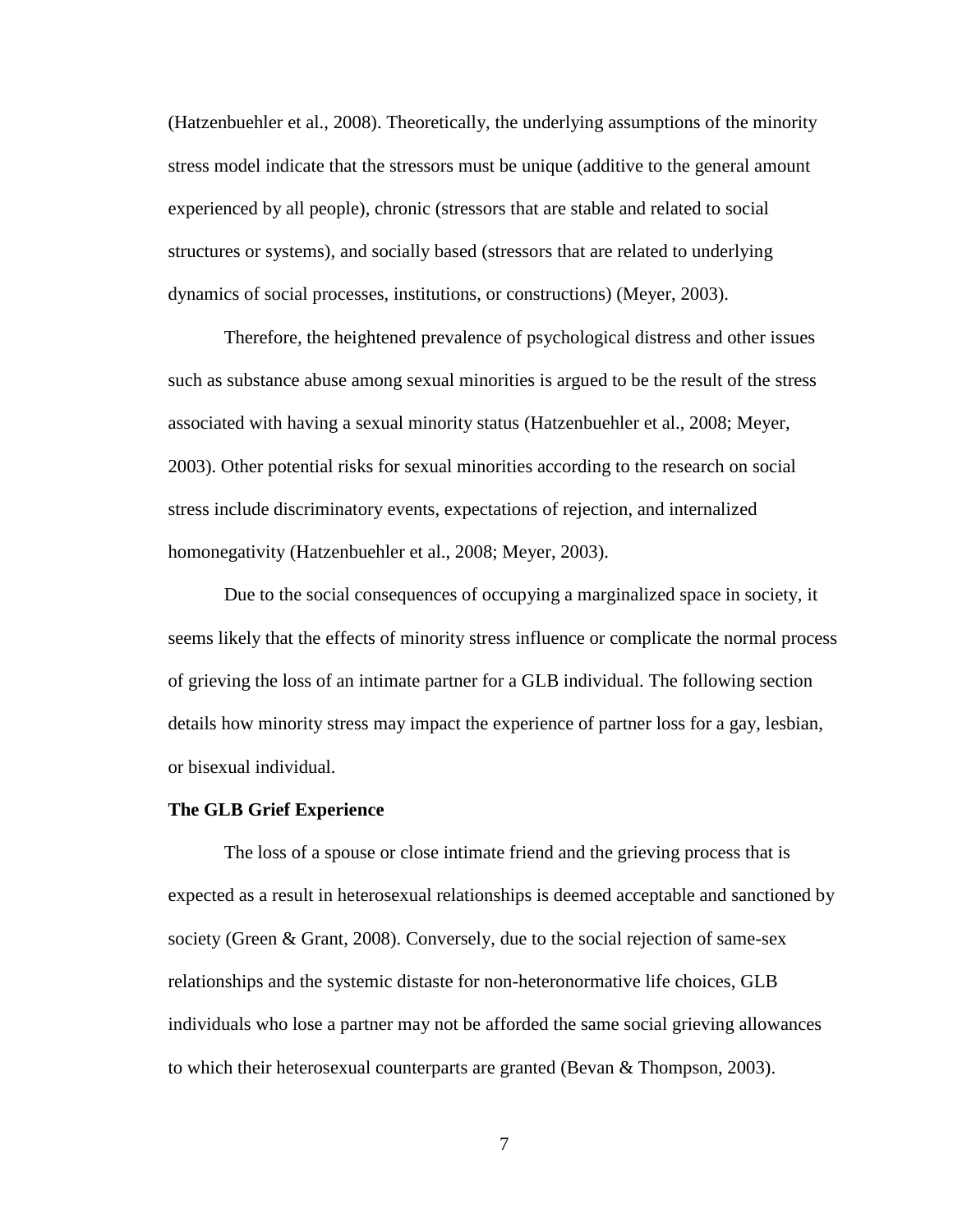Historically, embedded in some social discourse is the notion that those who identify as GLB are conceptualized as "other," namely, as a threat to traditional heteronormative family values, as well as a group who does not conform to the universal standard of heterosexuality (Fenge & Fannin, 2009). Subsequently, as a result of this social discourse, many may regard same-sex relationships as essentially inferior and lacking the necessary components of a true intimate relationship. Because of such socially systemic marginalization, losing a partner as a GLB-identified individual is a stigmatized loss. Due to the lack of social value attached to same-sex partnerships, many may not consider a GLB major loss as great or significant as the loss of a spouse in a heterosexual relationship (Bevan & Thompson, 2003; Green & Grant, 2008). Thus, the grief experience for GLB identifying individuals is socially unacknowledged and discredited, resulting in what researchers have termed "disenfranchised grief" (Bevan & Thompson, 2003).

**"Gay Grief."** Grief can be conceptualized as a socially constructed concept, in which the rules governing normative behavior and social expectations can vary greatly from culture to culture (Schwartzberg, 1992). Given the way in which western society marginalizes the GLB community, characteristics such as social invisibility, overt discrimination, and inequality of rights likely renders the grief experience qualitatively differently for those who identify as GLB. Termed "gay grief," this experience is characterized by the aspects of coping with a major loss that is related to one's sexual identity (Schwartzberg, 1992). Doka (1989) recognized the occurrence of this hidden phenomenon in socially marginalized groups. Because the decreased value and relatively lower importance with which society gauges same-sex partner loss, a GLB-identified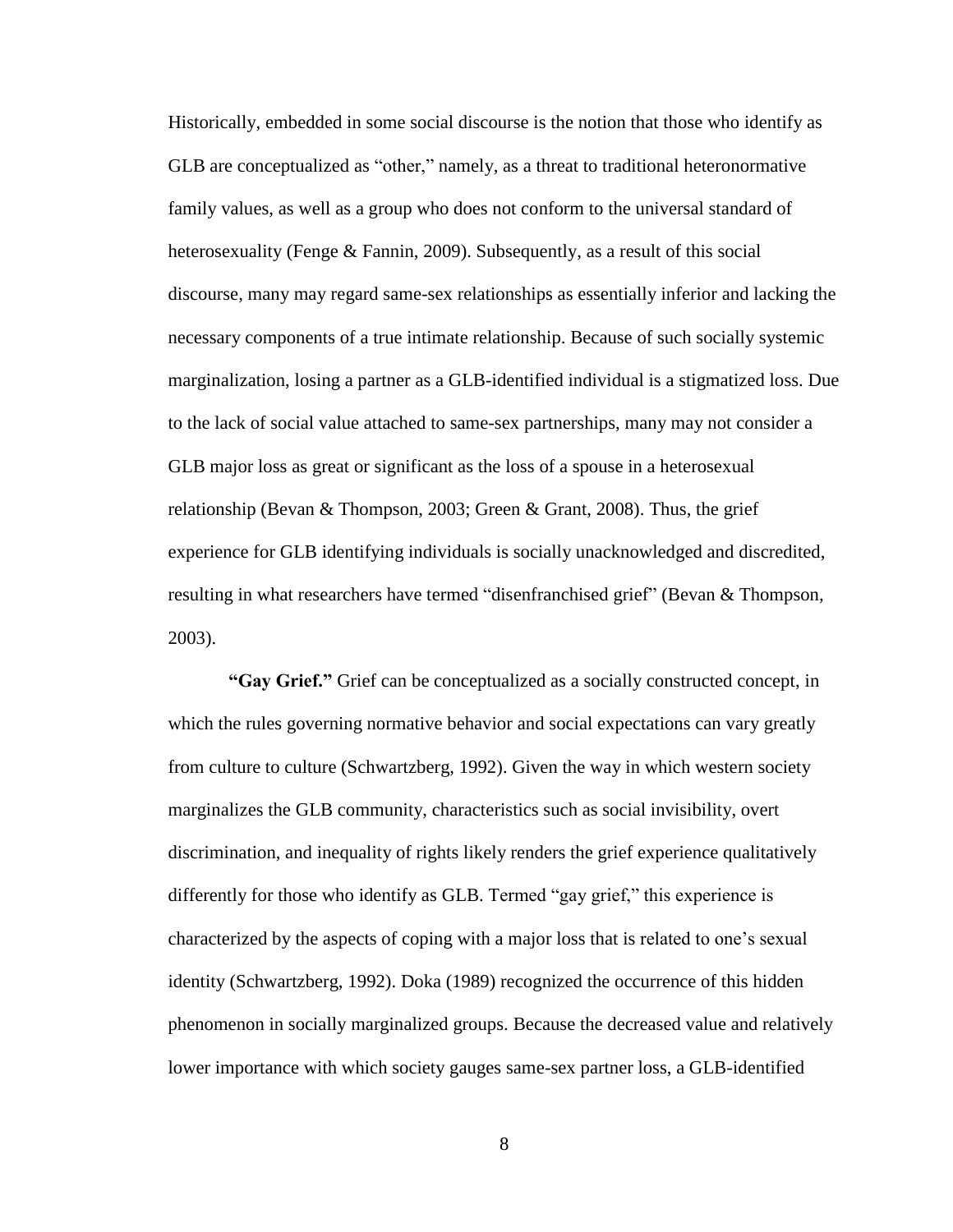individual may not receive the same social validation as a heterosexual counterpart (Fenge & Fannin, 2009). The primary difficulties related to losing a partner while entrenched in the predominant context of the heterosexual world primarily include the surviving partner feeling that his or her grief experience is illegitimate, and that he or she does not have the inherent right to mourn, and, as a result, potentially expose vulnerabilities and difficulties in bereavement, adaptation, and mental and emotional distress (Fenge & Fannin, 2009).

A principal long-term clinical risk of disenfranchised grief is identification with a sense of disempowerment (Kim, 2009). When a surviving partner adopts the idea that he or she is not worthy of the human right to grieve a meaningful relationship, he or she may develop an internalized sense of inferior citizenship (Green & Grant, 2008). The surviving partner may feel that he or she does not belong to the greater society any longer because fundamental human rights have not been protected or sanctioned. The grieving partner may then experience stress related to the lack of community support, comfort, and acceptance that are important during times of major loss (Kim, 2009). He or she may feel alone, isolated, and invalidated- ultimately adding stress and anxiety and complicating the experience of grief (Bevan & Thompson, 2003; Ferge & Fannin, 2009).

## **Statement of the Problem**

Research suggests that the stress associated with occupying a marginalized space in society is often associated with increased levels of psychological distress (Doka, 1989; Fenge & Fannin, 2009; Hatzenbuehler et al., 2008). The literature on grief also suggests that bereavement is one of the most difficult experiences human beings endure throughout their lifespans (Lund et al., 1993; Stroebe & Schut, 1999). However, little is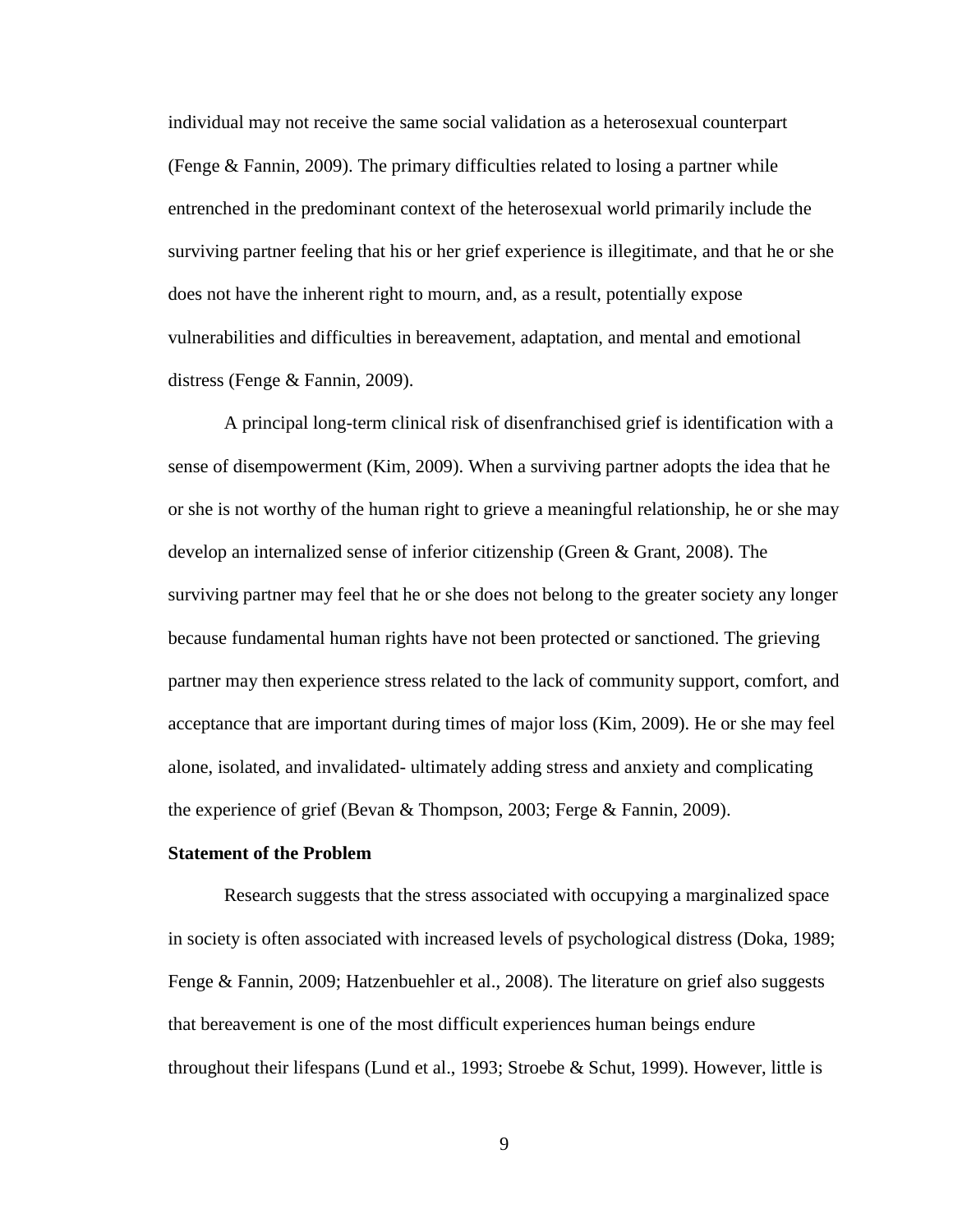known about how those who identify as a minority experience the grief process. The major purpose of this study was to explore how the experience of major loss, defined as the death of a committed partner, and the subsequent grief process might be affected by the experience of minority stress factors. Specifically, is the experience of minority stress (stress manifested as a result of harassment, discrimination, internalized homonegativity, and social knowledge of sexual orientation or "outness"), related to problems in grieving?

# **Research Question and Hypotheses**

The current study examined the relationship between occupying a marginalized space in society and problematic grieving. Specifically, does the experience of minority stress impact the grieving process for those who identify as gay, lesbian, or bisexual? After controlling for the potential effects of the age of the surviving partner, the length of time post-loss, the nature of the death, and the presence of social support, it was hypothesized that those GLB-identifying individuals who experience higher levels of minority stress (as measured by the minority stress variables of discrimination, harassment, and rejection experiences, internalized homonegativity, and degree of outness) will also experience greater dysfunction and increased levels of grief-specific symptomatology (assessed by the outcome score on the Inventory of Complicated Grief) following the death of the intimate partner.

#### **Significance of study**

Grieving the loss of a committed, intimate partner is a challenging life circumstance that commonly results in increased levels of psychological distress for the surviving partner. For those who identify as GLB, the stress associated with occupying a marginalized space in society can result in additive layers of psychological distress in the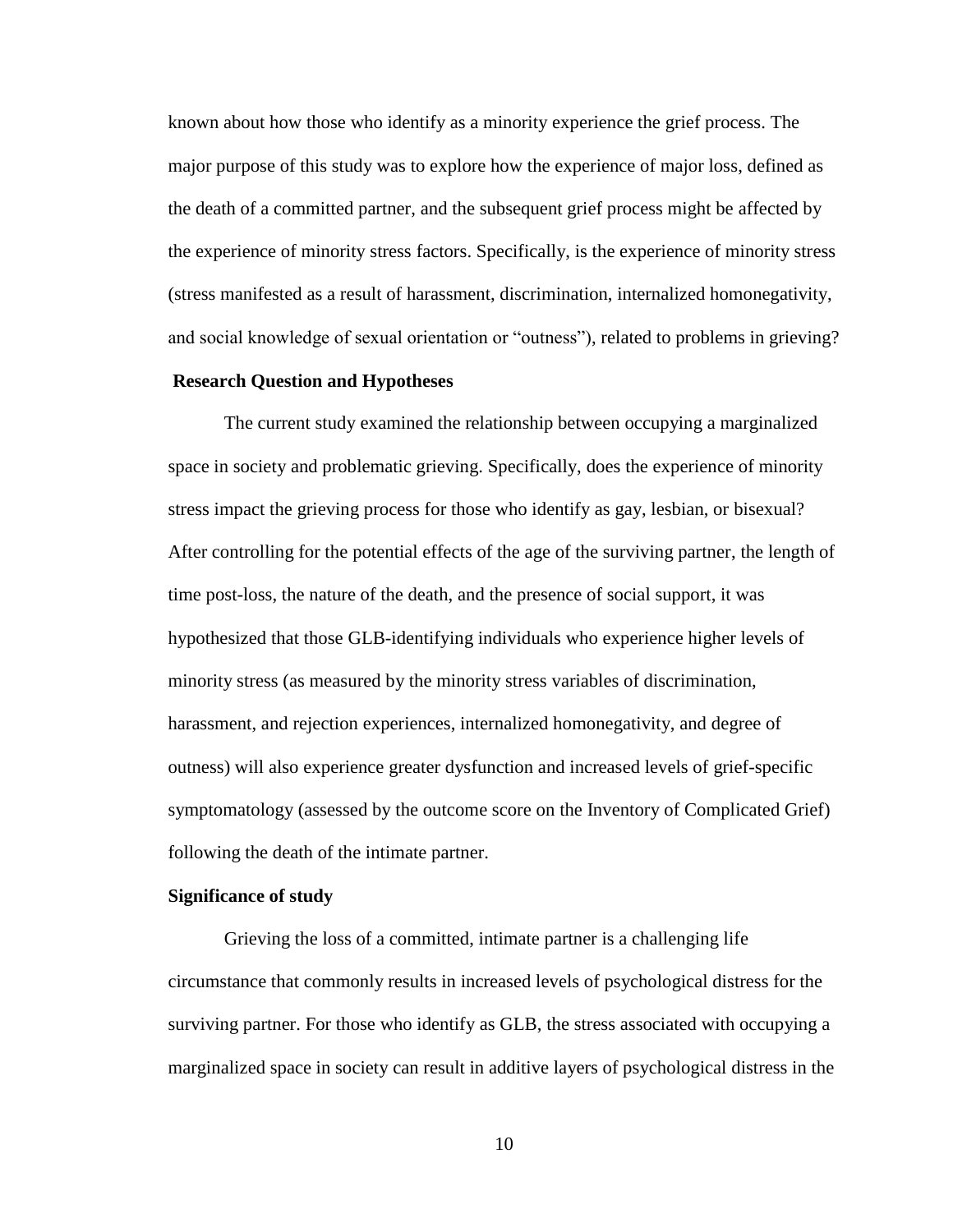bereavement experience. Given that most research on the relationship between grief and loss and sexual identity has been limited to gay men who have lost a partner or friend specifically to HIV/AIDS, and that some researchers suggest current grief models may be inadequate for understanding this construct for those who identify as GLB, additional research focusing on this relationship is needed.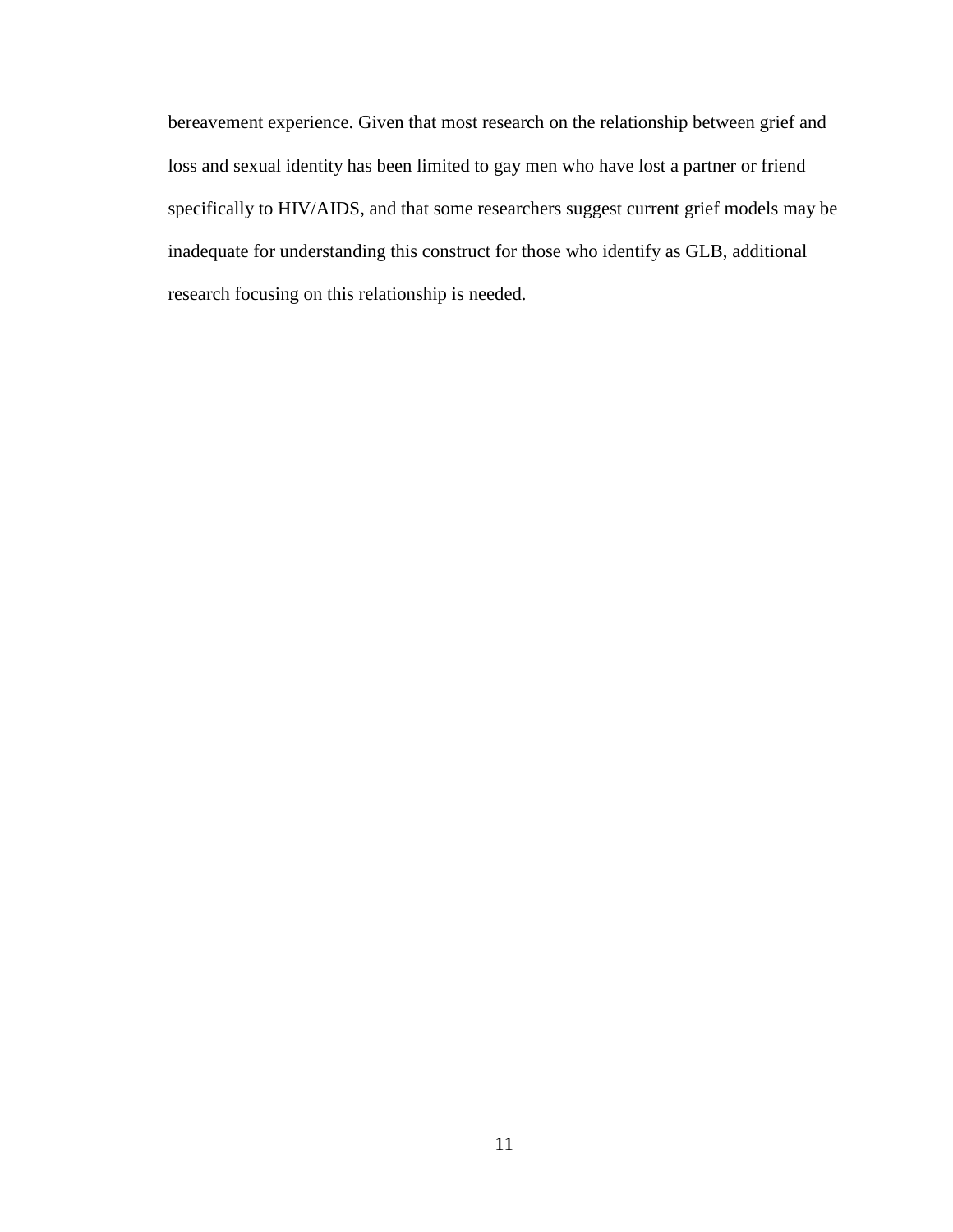#### **Chapter 2**

## **Literature Review**

The focus of this study is on the effects of minority stress on the grief experience for those who identify as gay, lesbian, or bisexual (GLB) who have lost a committed, intimate partner. It has been suggested that the loss of a partner or spouse is one of the most universal and most painful life events one can experience (Fenge & Fannin, 2009). For those who identify as GLB, the stress associated with identifying as a member of a marginalized group may further complicate the experience of major loss. In these cases, psychological distress typical during the experience of grief and bereavement may be compounded by minority stress components; specifically, the additive stressors discrimination, harassment, social rejection, internalized homonegativity, and monitoring others' knowledge of their sexual orientation on losing a committed, intimate partner (Balsam, Molina, Beadnell, Simoni, & Walters, 2011; Hatzenbuehler et al., 2008). This chapter will discuss the nature of the typical grief and bereavement process, the components and effects of minority stress in the lives of those who identify as GLB, and conclude by combining features of both in consideration of the "GLB grief experience."

# **Grieving**

Grief and the experience of major loss is one of the few rites of passages in the lives of human beings that is common to all cultures throughout history (Granek, 2010). It is thought that bereavement, or the state that characterizes the grieving response, is a universal, ubiquitous experience that most individuals encounter at some point in their lifetime (Shear & Shair, 2005). As a psychological concept, grief can be understood as the emotional reaction to bereavement, or the death of a significant loved one (Granek,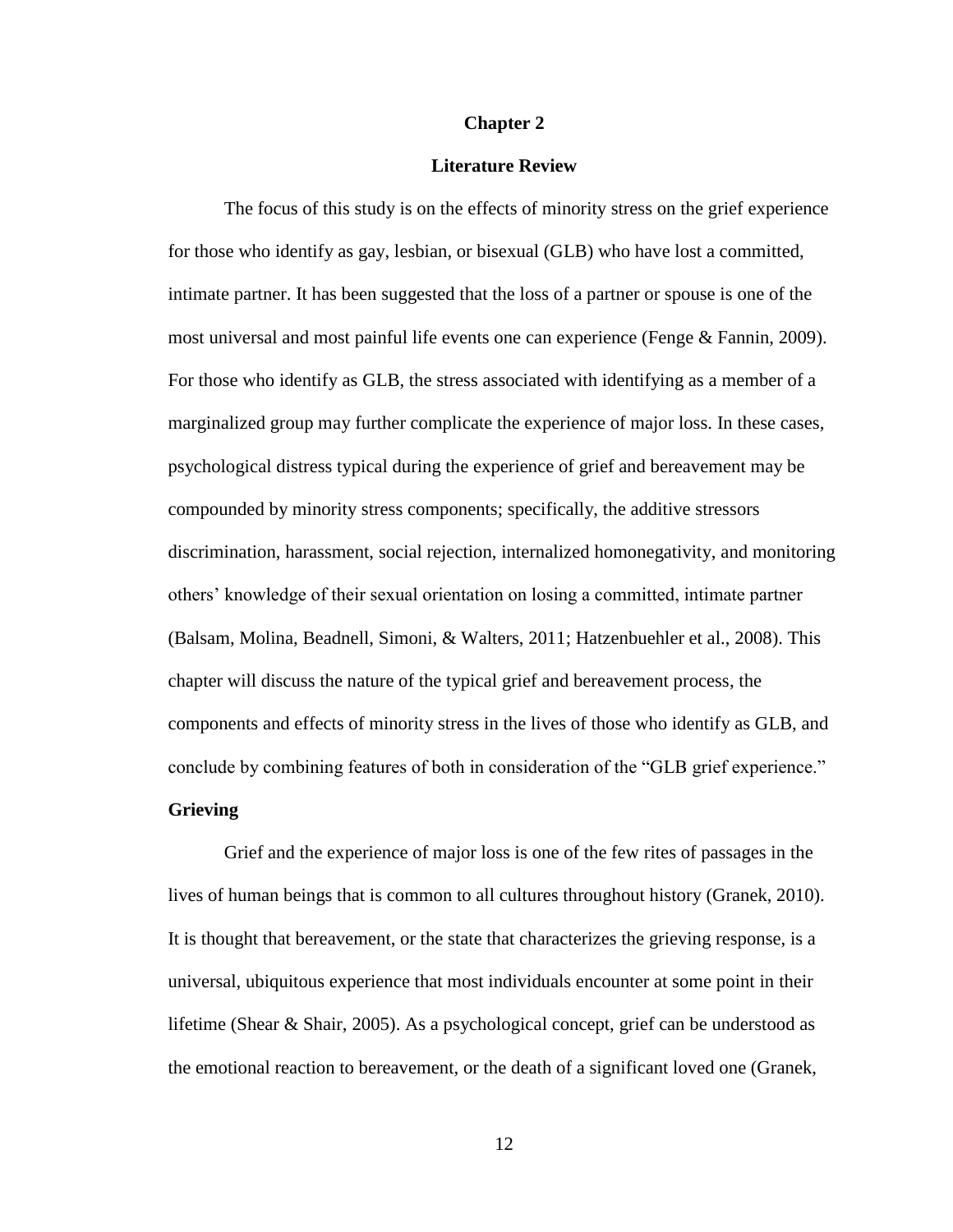2010; Smith, Kalus, Russell, & Skinner, 2009). Although it may be generally accepted that one's own grief experience is unique and dependent upon personal characteristics (such as circumstances surrounding death, one's coping style, previous grief experiences, spirituality/religiosity, and concurrent life stressors), historically, the normal grief experience is thought to be typically characterized by painful affectual states such as sadness, longing, sorrow, and anguish (Breen & O'Connor, 2007; Granek, 2010) and to follow the general pattern of a marked increase in depression and other negative affectual states that gradually decrease over time. The grief response is considered to be a normal, healthy, and necessary reaction that helps us to cope with major loss (Shear, 2012).

Like the ubiquitous experience of bereavement itself, the process of grief has evolved and has come to be known both in the scientific literature and popular culture as a stage process, whereby the griever passes through predicted, order phases characterized by an intrinsic state. Elisabeth Kubler-Ross's seminal work (1970) on death and dying is credited with the inception of the grief stage model, beginning with denial and isolation and progressing through anger, bargaining, depression, and ultimately, acceptance. It is believed that Kubler-Ross's stage model originally was meant to describe the process of death acceptance for the dying, and somehow, over time, became generalized as a grieving process for the bereaved. More recently, the field of psychology has become skeptical of such a generalized model for grieving, suggesting that it is asocial and intrapsychic, and does not account for the complexities of individual variance or contextual variables (Hagman, 2001). Shear and Mulhare (2008) suggest that adjustment to the loss of a loved one occurs in a vacillating pattern, alternating between confrontation with the painful reality and avoidance and denial (numbing). When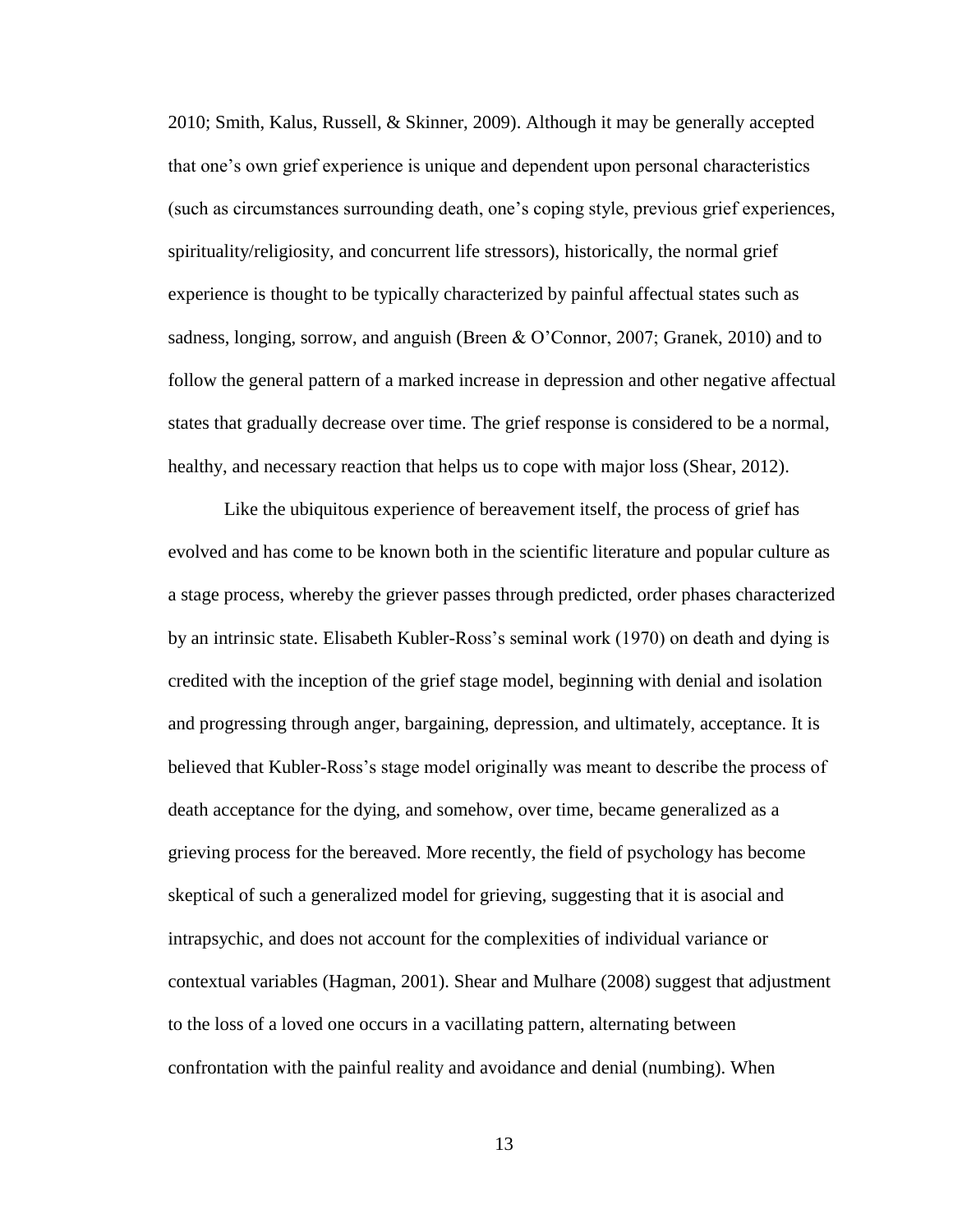numbing, the bereaved may focus on positive memories, an imagined reunion, or other neutral thoughts that bring emotional comfort. This oscillating between periods of disbelief and periods of acknowledgement suggest that a discrete, predictable stage model may be insufficient and inappropriate in understanding the process of grieving (Shear  $\&$ Mulhare, 2008).

Empirical studies of other types of grieving patterns not adherent to the classic stage model are becoming increasingly present in the literature (Bonnano et al., 2002). Recent studies propose alterative courses of grief, including delayed onset, absence of negative affect (resiliency), and the chronic presence of symptoms (complicated grief). A study conducted by Bonnano et al. (2002) focusing on many different patterns and trajectories of grief revealed that grief reactions can be understood along a continuum, ranging from resilient reactions to complicated, problematic grief reactions. What many in the social science disciplines believe is the "common" or typical grief experience was the least frequently endorsed (10.7% of sample) when compared to the other grieving patterns. This normative pattern is characterized by an acutely felt loss, mild depression and some difficulty concentrating, frequent thoughts of the loved one, and uncertainty about the future. However, the key feature of normative grief that sets it apart from complicated grief is that gradually, the loss is successfully integrated into the survivor's life. Interestingly, the most common (45.9% of sample) was a resilient pattern of grieving. Even though mourners of this type felt that the loss was difficult, they were ultimately able to adjust and make meaning of the event. Resilient grieving is further indicated by relatively stable or low-depression affect, relatively rapid acceptance of the loss, and quickly accommodating to a life without the lost loved one. Both normal and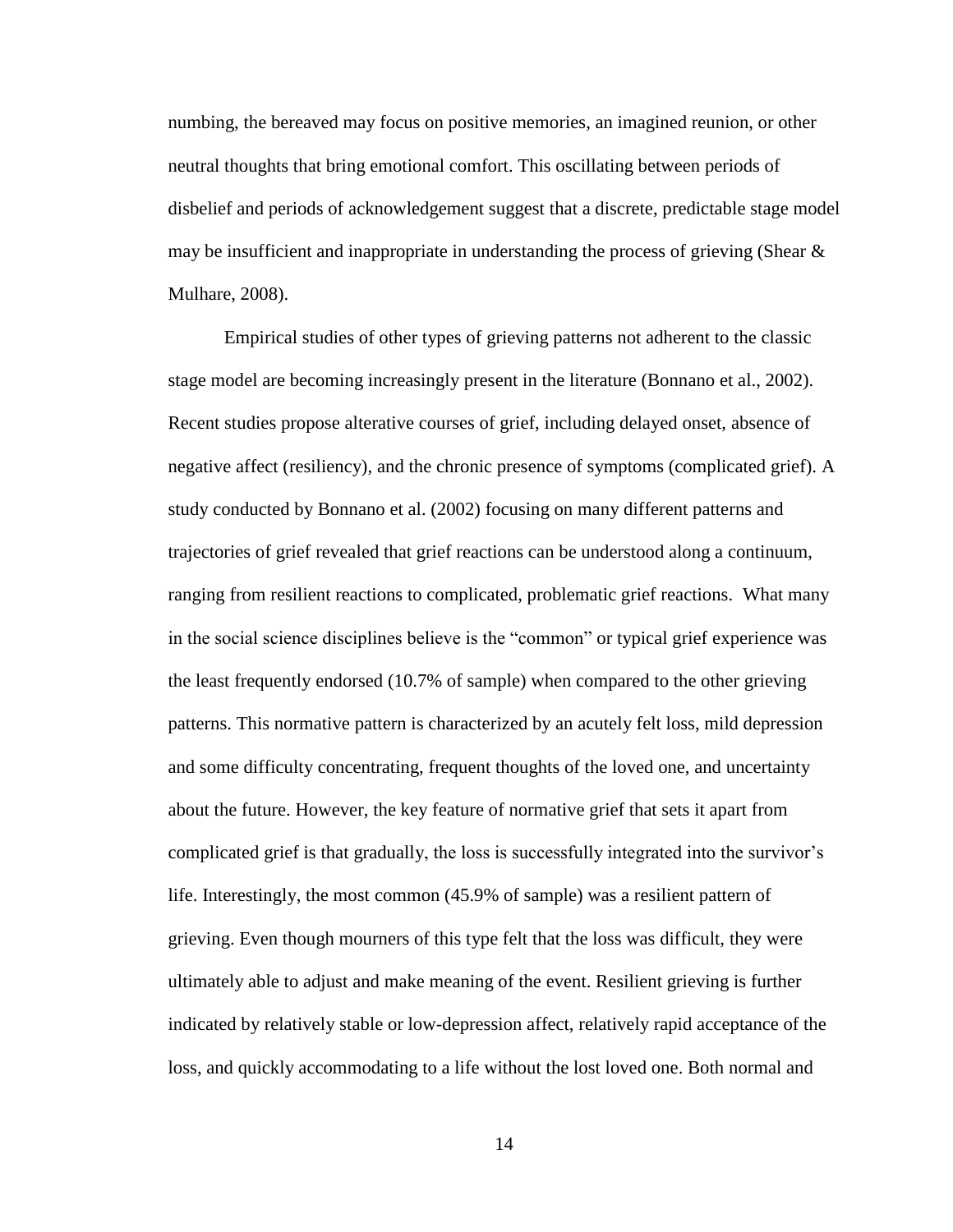resilient grieving patterns progress through the acute distress following loss to a stable, permanent response that is termed "integrated grief" (Shear & Mulhare, 2008). Grief is thought to be integrated when the survivor may still feel some sadness and longing, however, they do find some capacity for interest in everyday life. The lost loved one is not forgotten and the bereaved may still retain his or her connection with the deceased, however, the mourner's mind is no longer preoccupied by distressing, painful thoughts.

# **Complicated Grief**

There has been some dispute both between and within social science and medical disciplines regarding the existence of unique grief and bereavement symptomatology. (Granek, 2010; Stroebe, Abakoumkin, & Stroebe, 2010). Some argue that the present diagnostic symptoms of grief and mourning (shock, sorrow, anger, despair, depression, anxiety) are not unique to the loss of a loved one, and commonly occur as a reaction to other traumatic life circumstances (e.g., loss of employment, moving away from home). However, there is increasing sentiment among those who study grief and bereavement that a separate symptom set exists for grief in general, but especially so for grief that becomes especially severe. For example, a study by Prigerson, Frank et al. (1995) found that a significant number of mourners who experienced major loss exhibited symptomatology not accounted for by any existing mental disorder listed in the *Diagnostic and Statistical Manual of Mental Disorders IV.* This symptom set was also found to be predictive of long lasting physical and psychological impairments, including suicide (Latham & Prigerson, 2004; Prigerson, Bierhals et al., 1997). Findings such as these suggest that the construct of grief is more complex than a merely complicated form of other closely related, existing mental disorders (such as depression, anxiety, or post-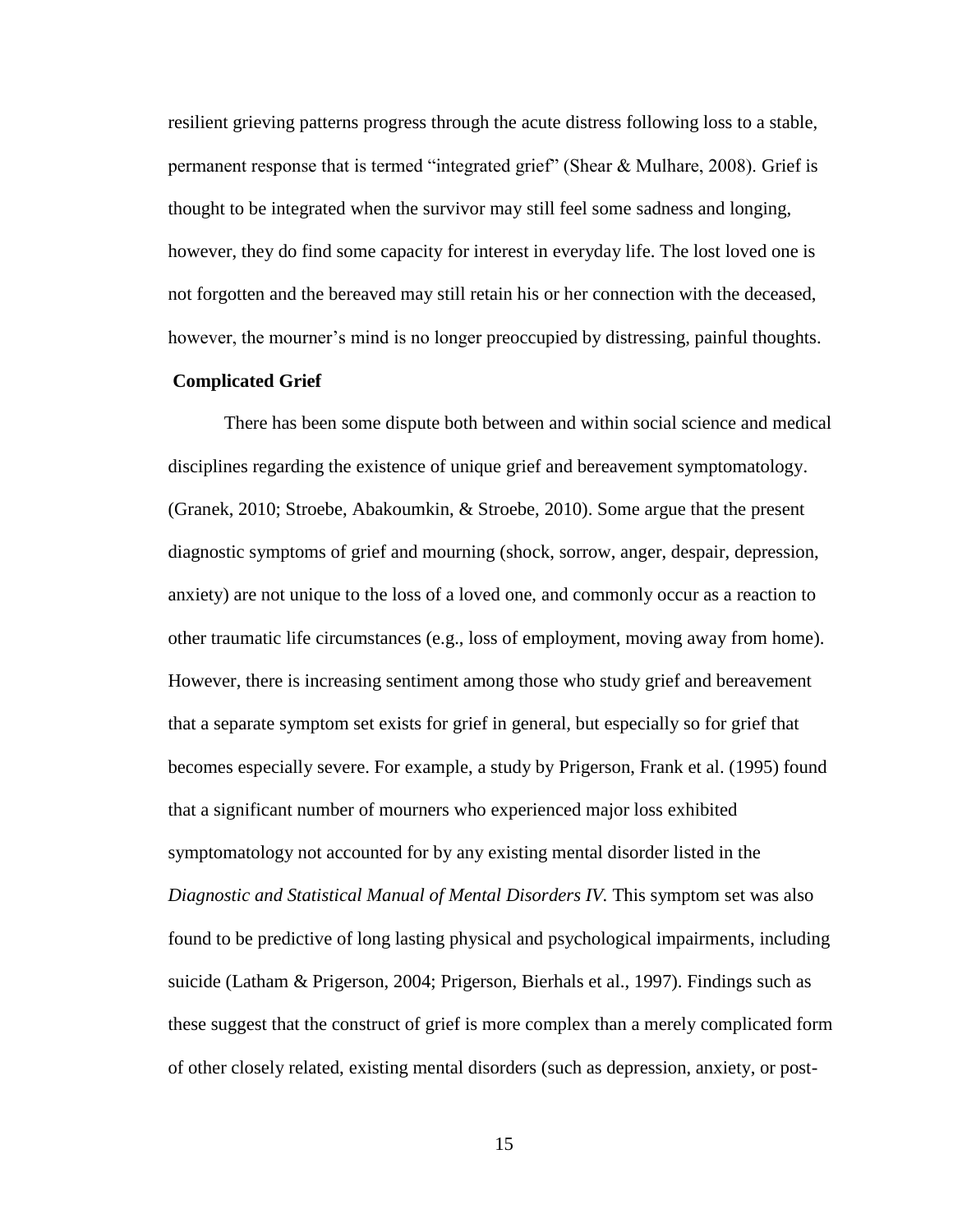traumatic stress), having its own unique set of neurobiological and clinical symptoms (Neria et al., 2007). Although grief has been demonstrated to occur co-morbidly with either post-traumatic stress disorder or major depressive disorder in 75% of bereavement cases, observed symptomatology has been demonstrated to be different enough from other disorders to qualify as its own diagnosis (Neria, et al., 2007; Shear, Jackson, Essock, Donahue, & Felton, 2006; Silverman, et al., 2000). Whereas depression symptoms have been demonstrated to be relieved as a result of chronic grief-focused treatment, chronic grief symptoms were not relieved with depression-focused treatment (Reynolds et al., 1999; Shear et al., 2001).

Yearning, or the extent to which one longs for the one who has died despite the presence of surviving friends and family, is thought to be a specific affective state distinctive to grief (Prigerson, Horowitz et al., 2009). This feature renders yearning to be the primary or "core" grief emotion and a mandatory criterion for Prolonged Grief Disorder (PGD) proposed for the DSM-V (Parkes, 1996; Prigerson, Horowitz et al., 2009). Although not technically designated as a recognized mental disorder, grief researchers and clinicians in the area generally consider complicated grief as the elevation of a specific set of symptoms of grief in those who have had significant and profound difficulty adjusting to their loss (Boelen & Prigerson, 2007). It is comprised of two distinct features: (1) separation distress (preoccupation with thoughts of the deceased, upsetting memories, and longing and searching for the deceased), and (2) traumatic distress (disbelief, mistrust, anger, shock, detachment from others, and experiencing somatic symptoms of the deceased) (Prigerson & Jacobs, 2001). Grief becomes problematic when what is generally accepted as the acute grief reaction typical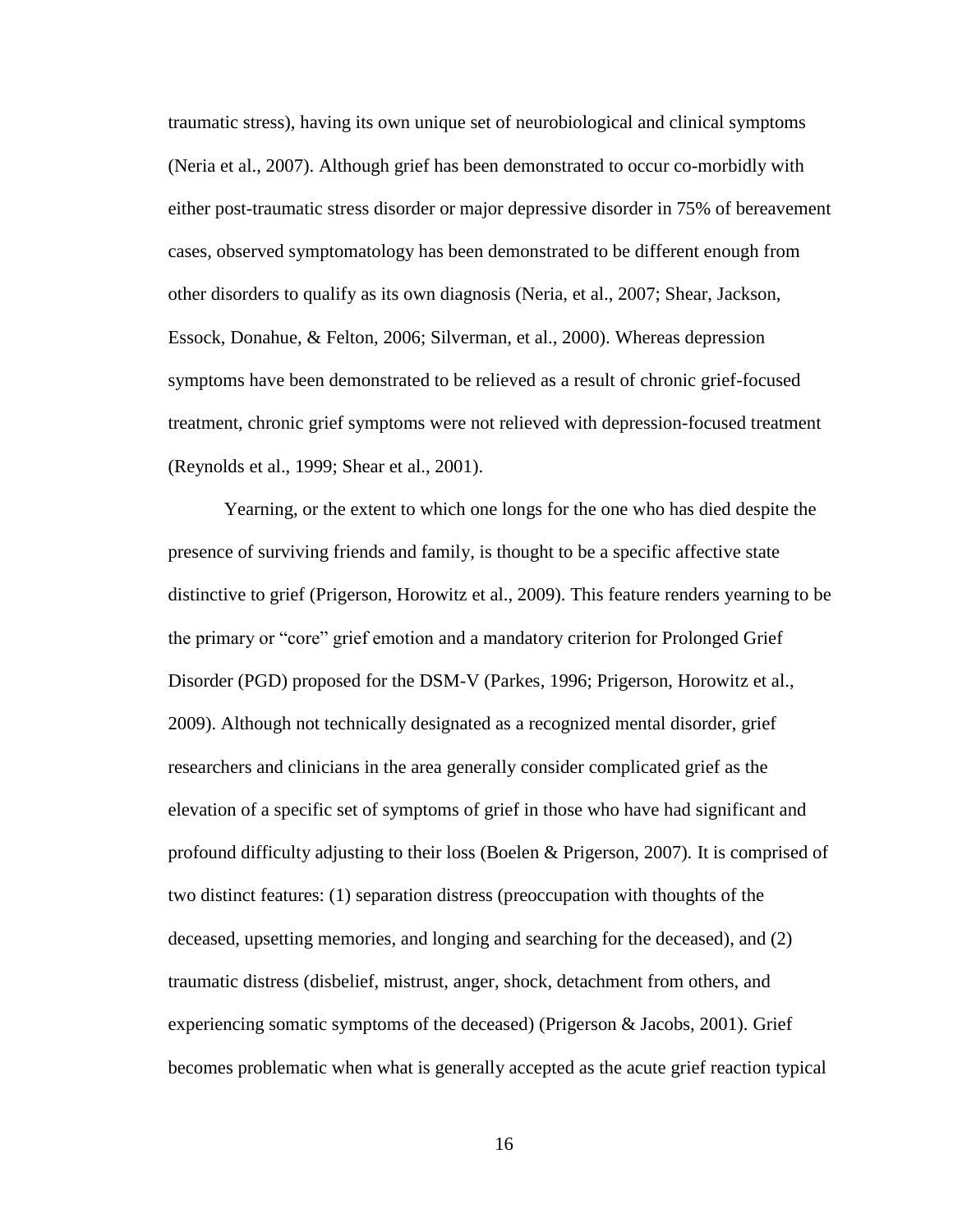of normal grieving is prolonged without any foreseeable relief (Shear & Mulhare, 2008). Whereas typical grief reactions eventually return to a normal state of functioning, those who experience complicated grief experience prolonged distress for more than 6 months, sometimes extending to a year or more. Literature suggests that integrated grieving is characterized by acknowledgement of the finality of the loss, a revision of the intrinsic representation of the deceased person for the survivor, followed by an adjustment in life goals (Bowlby, 1994; Shear & Mulhare, 2008). This healing process is interrupted by constant rumination and avoidance of emotional processing for complicated grievers. In this way, complicated grief is characterized by pervasively impaired functioning and the inability to incorporate the loss into the survivor's life, resulting in a repetitive loop of sadness, bitterness, and yearning (Boelen, van den Bout, & van den Hout, 2006). Given the features described above, complicated grief (or the proposed Prolonged Grief Disorder) is theorized to be distinct from the "normal" experience of grief in that it is thought to impair many domains of typical functioning, is persistent despite medical and/or psychological interventions**,** is present for a period of time longer than is generally anticipated (given the range of the typical grieving pattern), and that the symptoms experienced are distinct from normal grief and grief-related disorders (Smith et al 2009). Studies estimate the prevalence of this type of complicated grief to range from 10-20% (Prigerson & Jacobs, 2001).

A study focused on affect experienced by widowed women conducted by Stroebe, Abakoumkin, and Stroebe (2010) found that yearning emerged as the only emotion that was consistently associated with the death of a spouse despite the presence of social support. In other similar studies, increased levels of Prolonged Grief Disorder were found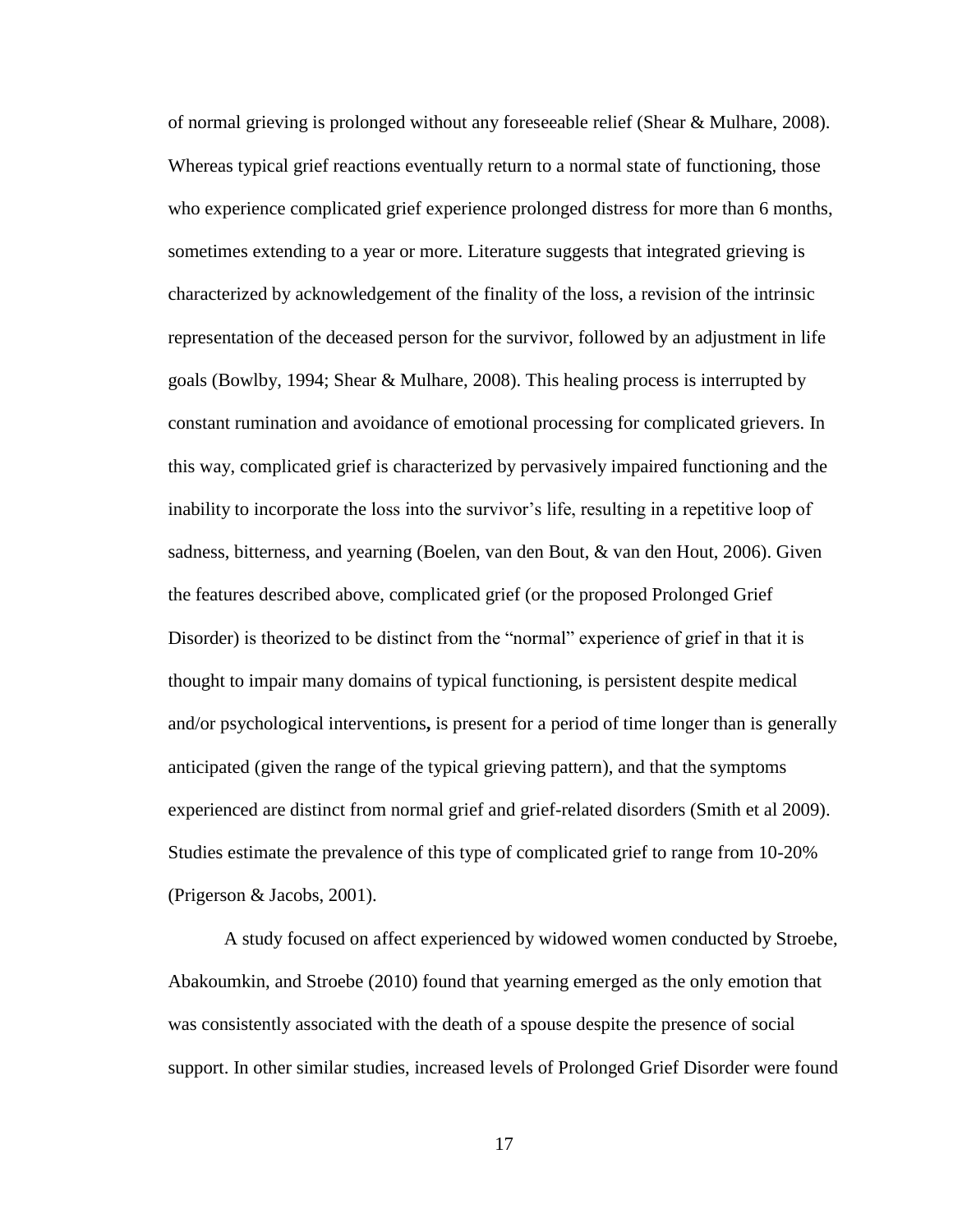to be related to increased risk for both physical and psychological problems as well as a decreased quality of life, even when controlling for the effects of depression and anxiety (Prigerson, Bierhals et al., 1997; Prigerson, Frank et al., 1995; Silverman, Jacobs et al., 2000). Using data collected from 346 mourners who were bereaved from 6 months to 2 years, Boelen and Prigerson (2007) further provided evidence for the distinctive features of Prolonged Grief Disorder, depression, and anxiety. In this study, Boelen and Prigerson used confirmatory factor analysis to support the distinctiveness of these factors, as well as demonstrate the predictive strength of Prolonged Grief Disorder symptomatology on mental health, suicidal ideation, Prolonged Grief Disorder Severity, and depression severity. These studies both offer support for the relevance of unique grief-specific symptoms as well as highlight the clinical importance of these emotions outside of the traditional focus on depression and anxiety.

# **Risk Factors**

There are a significant number of studies in the grief literature aimed at identifying specific characteristics associated with problematic grief. Much of that research is focused on the early life events of the bereaved, such as the development of attachment style and the occurrence of traumatic events such as the death of a parent, separation anxiety, or childhood abuse and/or neglect (van Doorn et al., 1998). The nature of the relationship (e.g. level of closeness, relationship to the deceased) between the bereaved and the deceased has also been suggested as a significant determinant of grief adjustment (Bonnano et al., 2002). Last, some studies of individual circumstantial factors (low social support, financial dependency) have also been linked to significant problems in grieving (Smith et al., 2009). Most of the inquiry into risk potential for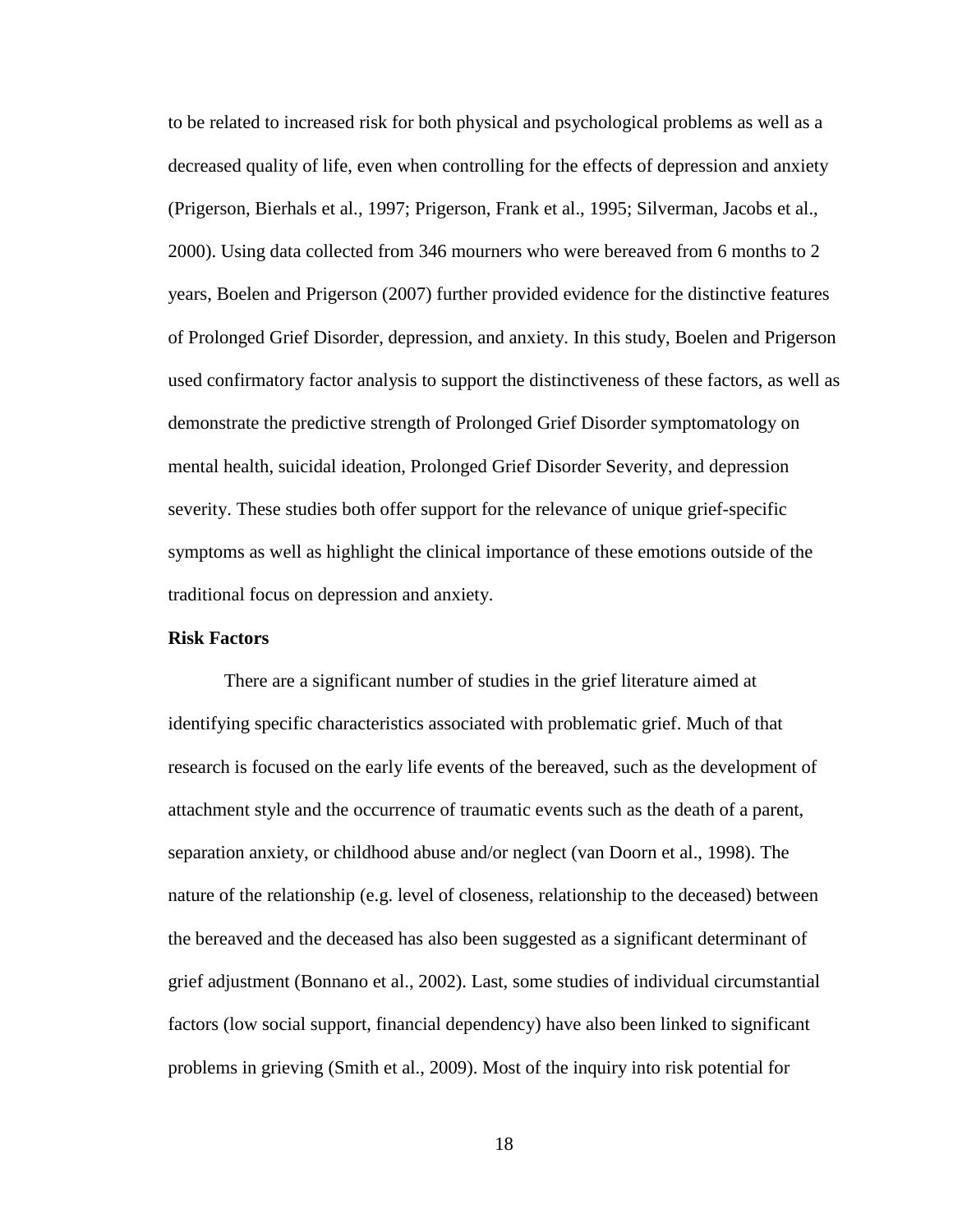complicated or problematic grief has historically been concerned with internal or intrinsic psychological variables, and except for a few recent studies focusing on the effect of social support on the grief process, little empirical attention has been given to external or sociological factors (Bevan & Thompson, 2003; Hibberd, Elwood, & Galovski, 2010). Broadening the understandings of the grief construct to be inclusive of social or ecological influences and consequences can deepen our knowledge and perhaps capture a more complete picture of how major loss impacts the human experience.

Grief and major loss are clearly intensely difficult experiences for all human beings. However, considering the more sociological perspective mentioned above, it seems likely that there are some groups of people for whom grief and major loss may be particularly distressing. For those who identify as gay, lesbian, or bisexual, the stress associated with occupying a marginalized space in society may complicate or prolong their grief experience.

#### **Minority Stress**

Being a member of a stigmatized minority group and its effects on the mental health of those who identify as gay, lesbian, and bisexual has been the subject of much attention in the empirical literature (Hatzenbuehler, McLaughlin, Keyes, & Hasin, 2010; Huebner, Rebchook, & Kegeles, 2004; Mays & Cochran, 2001). Historically, many believed that a gay, lesbian, or bisexual sexual orientation was itself indicative of mental illness, evidenced by the inclusion of homosexuality in the Diagnostic and Statistical Manual of Mental Disorders (DSM) (Bayer, 1981). It wasn't until the late 1960s and early 1970s that advocates began to challenge traditional, conservative perspectives of homosexuality, and argued for its declassification, which officially occurred in 1973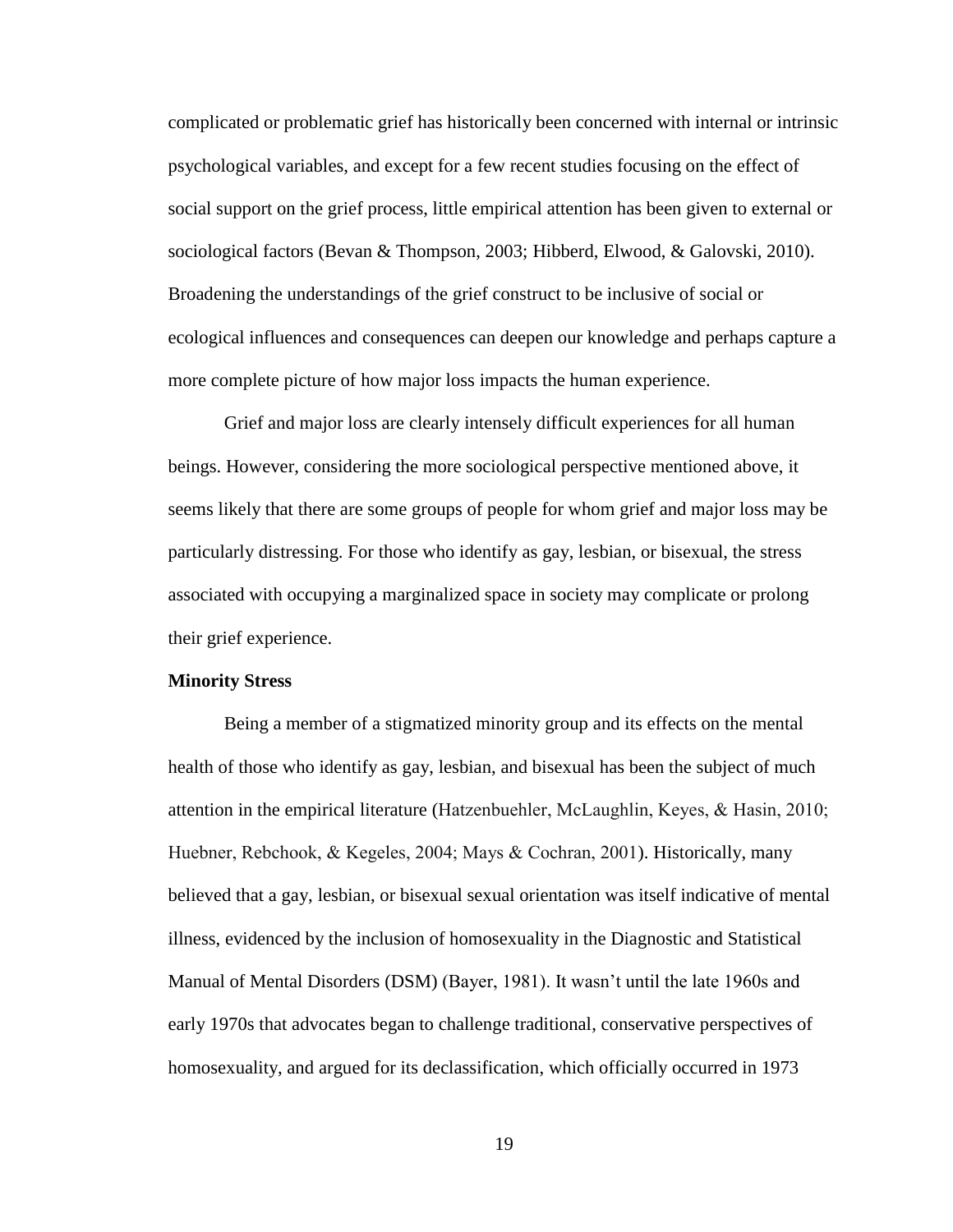(Drescher, 2010). Although the diagnostic understanding of homosexuality as a mental disorder officially ended with its removal from the DSM, negative stigma remains in both the academic and social discourse (Hancock & Greenspan, 2010). Research focused on the mental health deficits of those who identify as GLB still persists within the social sciences, perpetuating the perception of fundamental differences between homosexuals and heterosexuals, casting heterosexuals as the normative standard to which all else is compared, and fueling support for the stigmatization and marginalization of homosexuals (Meyer, 2003).

Meyer (2003) argued that through retrospective analysis, much of the research focused on the mental health of GLB individuals was based on flawed logic and poorly operationalized research questions. Historically within the social sciences, the research question has been, "Is homosexuality a mental disorder," with the corresponding operationalized question then becoming, "Do homosexuals have high rates of mental disorders?" (Hancock & Greenspan, 2010). Meyer (2003) posited that the operationalized question does not conceptually address the research question, and suggested that classification as mental disorder is a relative question of what society generally agrees to be abnormal. Therefore, the prevalence of mental or psychological distress among those who identify as GLB is not theoretically consistent substantive evidence for classification- it is merely an observation of characteristics of that group (Kidd, Veltman, Gately, Chan, & Cohen, 2011; Meyer, 2003).

Researchers have recently begun to empirically revisit mental health for the GLB population (Hancock & Greenspan, 2010; Warner et al., 2004). Results from these analyses suggest increased mental health difficulties for those who identify as GLB. For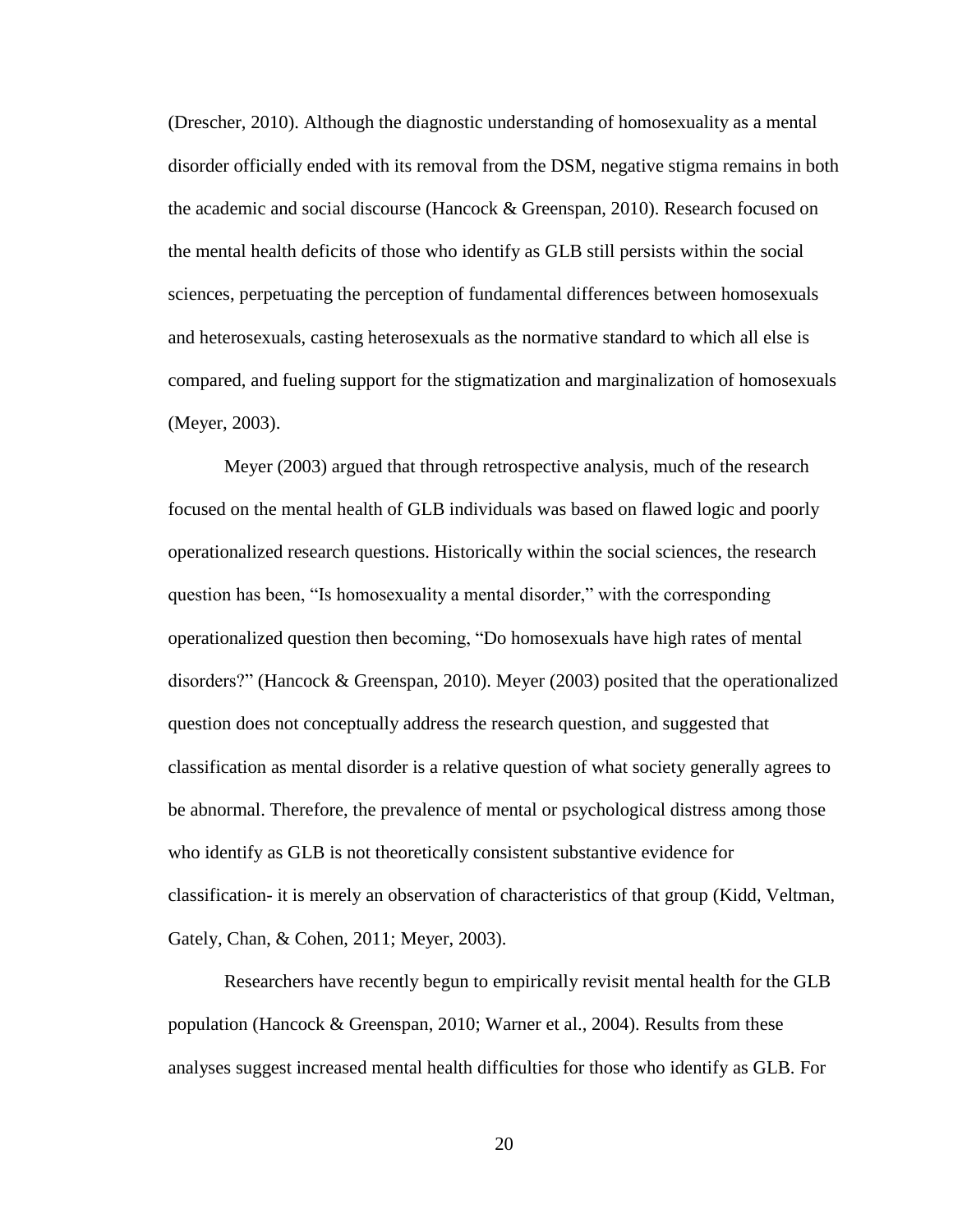example, in a large multi-stage household survey aimed at measuring psychiatric disorders, Cochran and Mays (2000a) examined life history data collected by the National Health and Nutrition Examination Survey of 3, 648 males aged 17 to 39 who reported long-term sexual relationships with men. Their results suggested greater susceptibility to depression and increased risk potential for suicide over the lifetime as compared to heterosexual counterparts. In other similar studies, Cochran and Mays (2000b) used data from the National Household Survey on Drug Abuse to study the psychiatric histories of those who reported same-gender sexual partner compared to those who reported only opposite gender sexual partners. They found a greater risk for psychiatric morbidity for some mental disorders in the GLB population compared to the heterosexual group. Like prior studies, Cochran, Sullivan, and Mays (2001) examined data from the National Survey of Midlife Development in the United States. In a sample of 2,917 individual aged 25 to 75 years, gay, lesbian, and bisexual individuals were at increased risk for psychological distress compared to those who identified as heterosexual. Gay and bisexual men reported higher rates of depression and panic-related disorders, while lesbian and bisexual women exhibited elevated rates of generalized anxiety disorder when compared to a heterosexual group.

Another study by Sandfort et al. (2001) reported similar findings. In their study of 5,998 Dutch adults, the researchers found psychiatric illnesses more prevalent among those who were classified as gay or lesbian compared to those who were classified as heterosexual. Gay men demonstrated higher rates of both mood and anxiety disorders than heterosexual men, and lesbian women indicated higher rates of substance abuse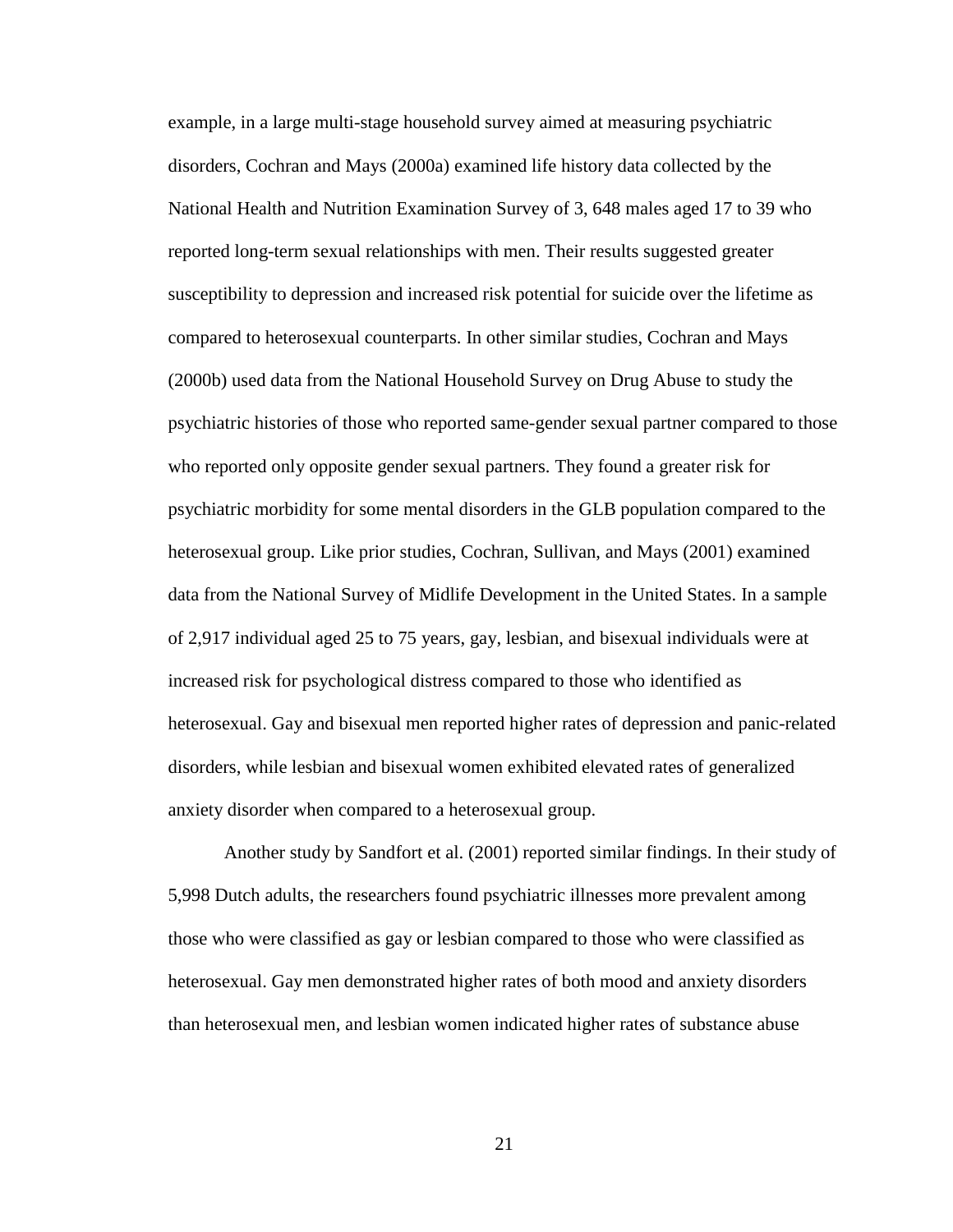disorders than their heterosexual counterparts. Over their lifetimes, those who reported two or more diagnoses were more likely to identify as homosexual.

Although there is some empirical support for the increased prevalence of mental illness among those who identify as GLB, researchers now are considering alternative explanations for these observations. Instead of concluding that homosexuality itself must be a mental illness, social scientists are leaning toward more socio-cultural explanations for these phenomena (Meyer, 2003). Many believe that increased levels of social stress and other reactions to negative interpersonal and environmental influences such as discrimination, stigma, and prejudice can lead to higher risk of psychological disorders for those who belong to systemically marginalized groups (Friedman, 1999). For example, Lehavot and Simoni (2011) found in a sample of 1,381 lesbian and bisexual women that sexual minority stress was associated with high levels of psychological distress and substance use. These effects were attributed by the authors, in part, to decreased levels of psychosocial support.

Stress can be understood as events or conditions that cause change and require an individual to adapt to new circumstances (Meyer, 2003). Inherent in this definition is the idea that as the individual is coping with adaptation to change, his or her capacities to endure such change reach their limits, thus resulting in psychological distress (Dohwenrend, 2000). Although there is a long legacy of stress research in the social sciences literature, the notion of social stress is a relatively new concept. Social stress broadens the traditional definition of stress to include environmental conditions, not just personal events, as significant sources that result in mental or psychological distress (Meyer, 2003). Given this addition to the traditional stress theories, it follows that those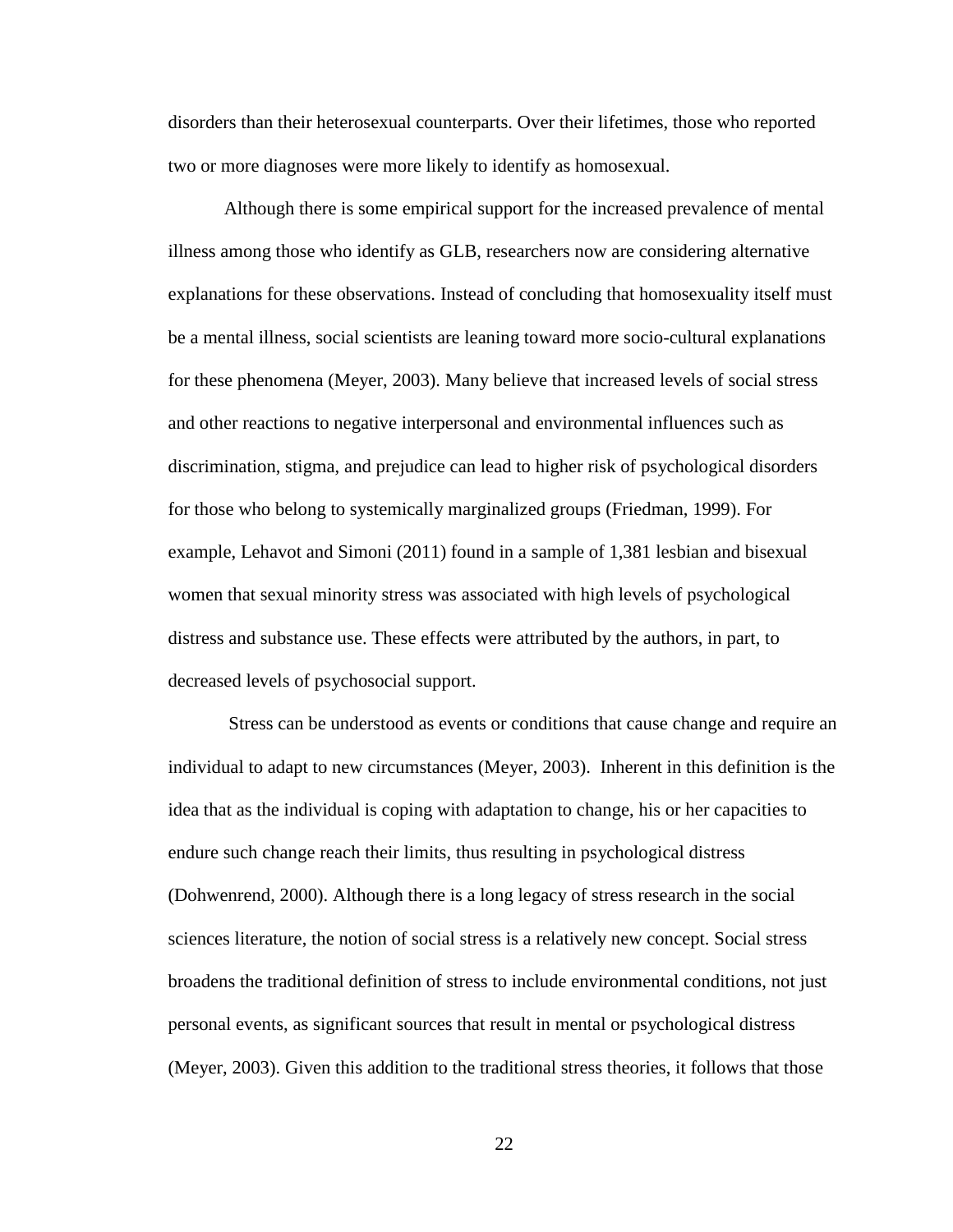who are from marginalized or oppressed groups might experience heightened levels of social stress, as stress emerges as the result of disharmony between the marginalized individual and the dominant culture (Dickerson, 2008). According to Meyer (2003), social stress, or minority stress, is the negative affectual state experienced by those minorities in marginalized groups as a result of stigma related to group membership.

Minority stress theory posits three assumptions: (1) that stress is experienced by all people, and that minority stress is additive stress that those who are stigmatized must cope with above and beyond those of the dominant culture, (2) that minority stress is chronic due to the systemic sociocultural processes of oppression and marginalization of minorities, and (3), that minority stress is derived from social structures and processes that originate as forces external to the person (Meyer, 2003). Central to the theory of minority stress are three components: the experience of prejudice events, stigma, and an intrinsic sense of internalized homonegativity (Meyer, 2003). The following sections describe each of the major components of the minority stress model.

**Prejudice, harassment, and discrimination.** Anti-homosexual attitudes and hate-related discrimination and violence have been present throughout history (Herek & Berrill, 1992). Persecution by the Nazis during World War II and the enforcement of antisodomy laws are examples of how homosexuals have experienced discrimination and violence in the past and continue to encounter these experiences. Currently worldwide, those who identify as GLB are subject to transgressions against their human rights, torture, violence, and death (Amnesty International, 2001). These attitudes toward homosexual individuals are often structured into formal legislation and are sanctioned by sociocultural norms (Amnesty International, 2001).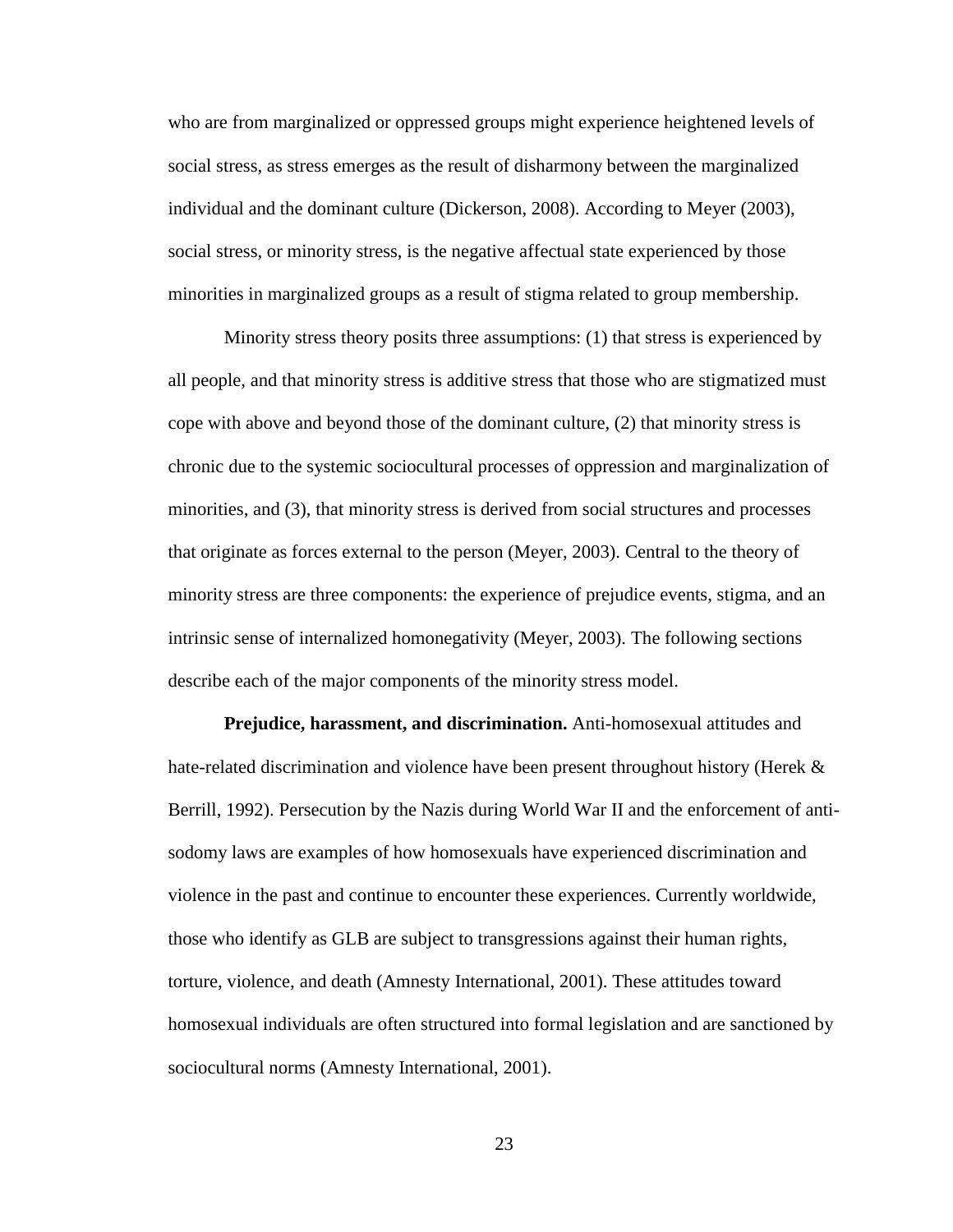A study by Mays and Cochran (2001) helped to shed light on the prevalence and consequences of experiences of violence, discrimination, and prejudice for those who identify as GLB. Using data from the National Survey of Midlife Development in the United States, 2,917 adults aged 25-74 were surveyed about their experiences of discrimination. Results revealed that homosexual (*n* = 41) individuals reported experiencing significantly more day-to-day discrimination (were called names or insulted, being threatened or harassed), 42% of which participants attributed to their sexual orientation. This study also found that those who identified as GLB (*n* = 73) were more likely than their heterosexual counterparts to experience more serious, life impacting prejudice events, such as losing a job being forced out of the neighborhood by neighbors, or being denied or given inferior medical services. Respondents in this survey noted that these prejudicial and discriminatory events had decreased their quality of life, and reported more often than the heterosexual group that discriminatory experiences made life more difficult. Perceived discrimination was also correlated to psychiatric morbidity, with homosexual individuals more likely to experience stress-related psychological difficulty.

A similar study by Burns, Kamen, Lehman, and Beach (2012) of 307 gay men demonstrated a relationship between discrimination events and increased levels of social anxiety. Discrimination was shown to be the most closely related to mental health when compared to other minority stress constructs (internalized homonegativity, gay identity development). Research by Feinstein, Goldfried, and Davila (2012) suggests a more specific structural relationship among minority stress constructs. In their study of 467 gay men and lesbian women, the authors demonstrate how the connection between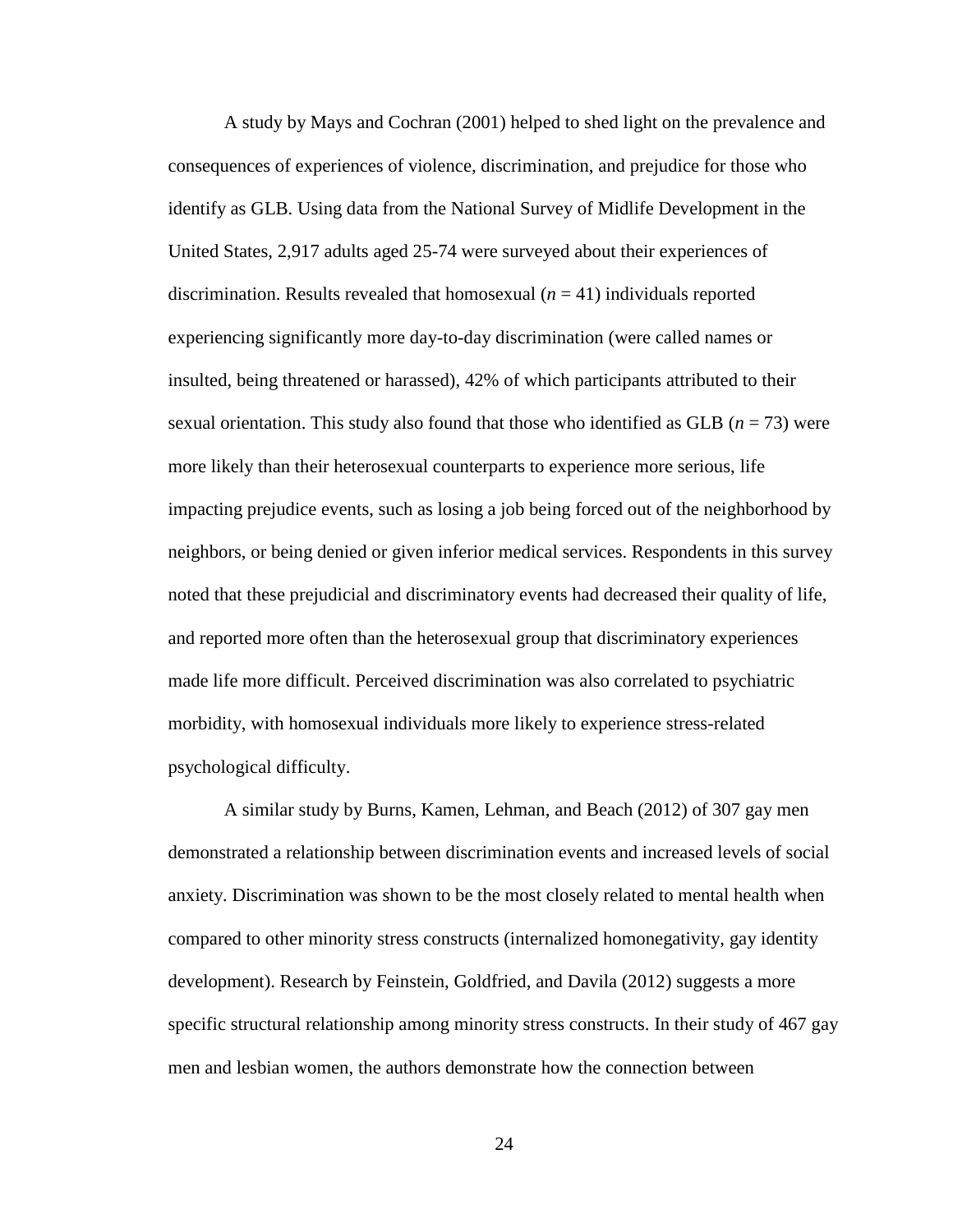discrimination events and resulting depression and social anxiety symptoms were mediated by internalized homogegativity and rejection sensitivity. These results suggest that there may be some important underlying mechanisms by which discrimination events impact the mental health of sexual minority members.

 A study by Herek, Gillis, and Cogan (1999) revealed that of 2, 259 individuals surveyed, approximately 20% of women and approximately 25% of men reported being victimized due to their sexual orientation. Lesbian women and gay men  $(n = 1878)$  who had experienced an assault or some other biased crime were more likely to exhibit depression, posttraumatic stress, anger, and anxiety than those who had experienced nonbiased crimes or no crime at all. These individuals were also more likely to perceive the world as unsafe, to express that others are malevolent, and to experience a low level of personal mastery than non-victims.

Similar to previous studies, a study by D'Augelli and Grossman (2001) surveyed 416 GLB-identifying older adults to explore how stigma and victimization experiences are related to mental health. Results demonstrated that approximately two-thirds of older GLB identifying adults had experienced verbal abuse, about one quarter were threatened with violence, and 16% had experienced actual violence, such as punching, kicking, or beating. Conversely, those who experienced no violence or only verbal attacks demonstrated higher self-esteem and fewer suicidal ideations than their peers who had endured violence. Alternatively, poorer mental health and increased risk for suicide was correlated with experiencing physical attacks.

**Internalized homonegativity.** If social stress is the expectation of discrimination, prejudice, oppression, and rejection from others, internalized homonegativity can be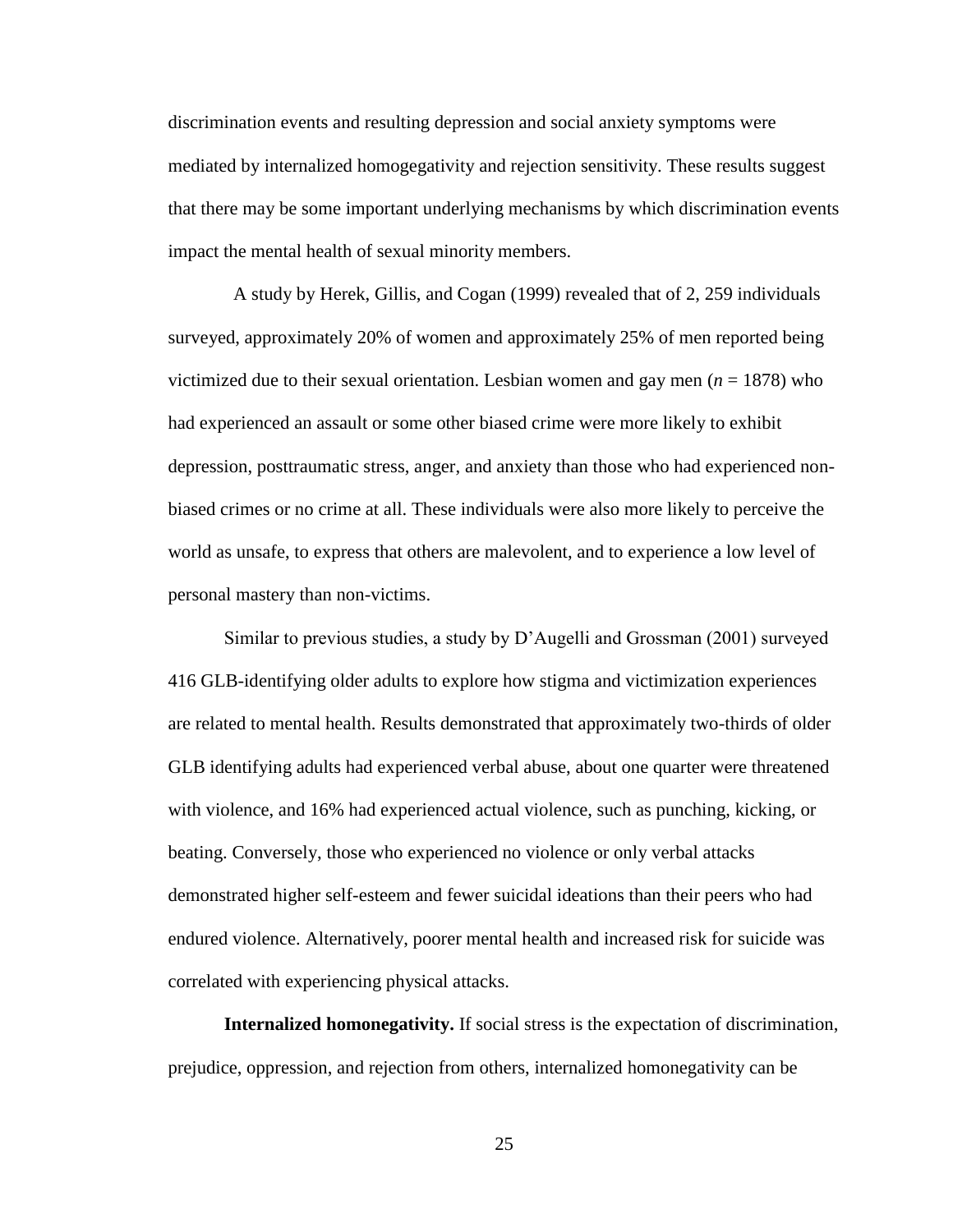understood as directing these negative antigay attitudes inward toward the self (Meyer, 2003). Shidlo (1994) conceptualized internalized homonegativity as the intrinsic result of negative stereotypes and myths regarding homosexuality that are pervasive in society and are adopted in one's own culture. Herek (2004) notes that internalized homonegativity can be the result of an intrapsychic conflict between same-sex desires and the societal imperative to be heterosexual, which can sometimes lead to the rejection of one's sexual orientation. In this way, internalized homonegativity is self-stigmatization, or internalized stress in response to social values that leads to poor self-concept, personal devaluation, identity separation (separating one's sexual identity from their sense of self), and identity denigration (Meyer & Dean, 1998; Moradi, van den Berg, & Epting, 2009). Many in social sciences research discuss the importance of understanding internalized homonegativity, citing how it is one of the few minority stress constructs that is unique to lived experience of GLB individuals (Gonsiorek, 1982; Maylon, 1982). Meyer and Dean (1998) frame internalized homonegativity as one of the most critical and dangerous of minority stress constructs, in that although it finds its origins in heterosexist attitudes, it can self-perpetuate even when GLB-identifying individuals are not currently experiencing great levels of social stigma or overt oppression.

Although internalized homonegativity is theoretically thought to be truncated once the GLB individual successfully completes the coming out process by integrating a healthy sense of sexuality into his or her identity, this internal stress might never fully be extinguished due to the effects of early life socialization and perpetual exposure to antigay attitudes and behaviors (Meyer, 2003; Troiden, 1989;). Some believe that even the most well-adjusted GLB individuals maintain some degree of residual internalized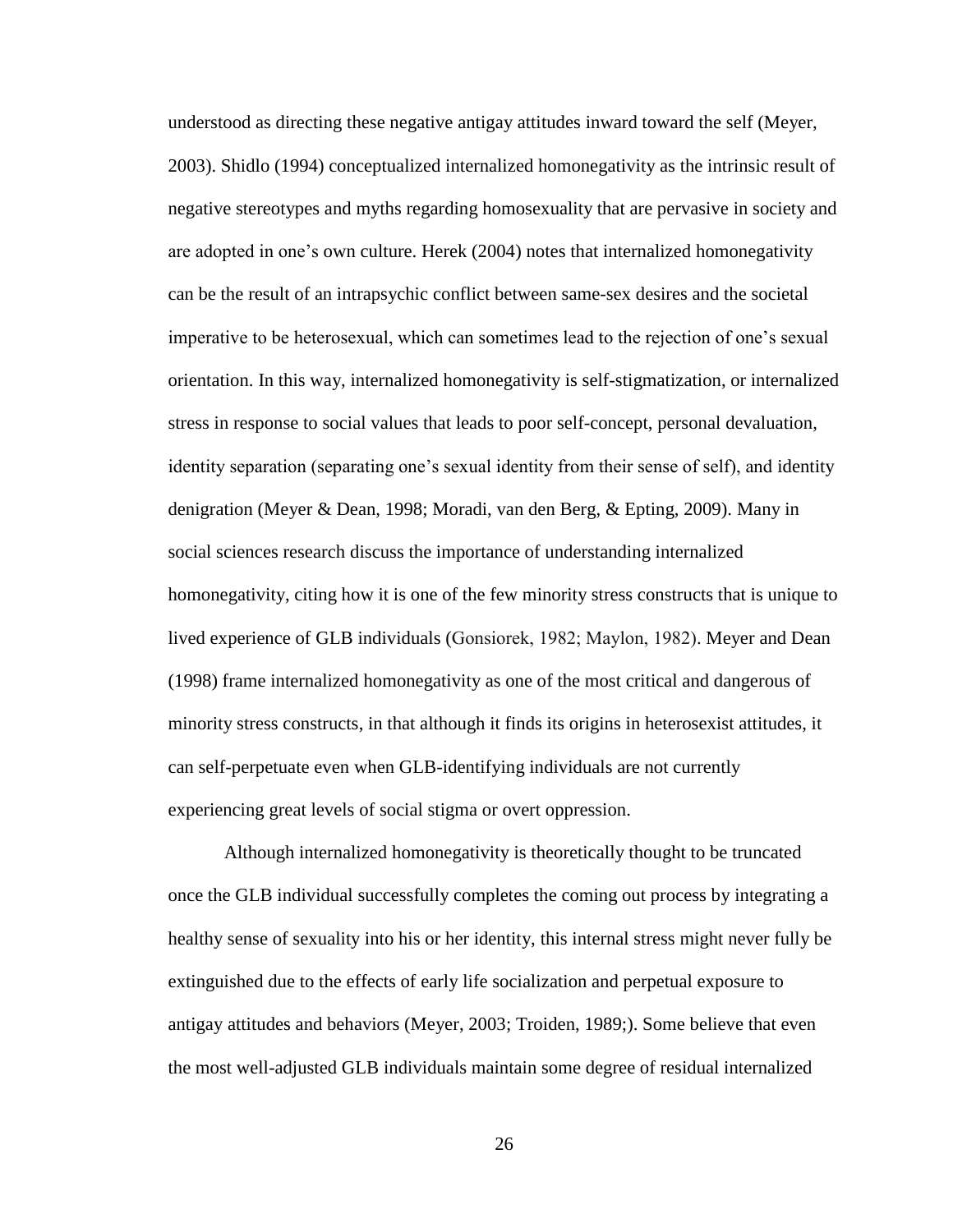homonegativity which becomes integrated into their self-perceptions, ultimately with the potential to result in psychological distress (Schwartzberg, 1992). For example, a study conducted by Szymanski and Gupta (2009) found that among 106 gay, lesbian, and bisexual men and women, racial minority stress and internalized homonegativity were found together to be significant predictors of negative self-esteem, and that internalized homonegativity was a unique positive predictor of psychological distress (operationalized as symptoms of depression, anxiety, interpersonal sensitivity, somatization, and obsessions/compulsions).

A study by Frost and Meyer (2009) using data gathered from 396 gay, lesbian, and bisexual individuals revealed that internalized homonegativity was related to greater levels of relationship problems, both generally and among coupled participants, independent of degree of outness and community connectedness. Other studies have supported these results. Meyer and Dean (1998) reported that gay men with high levels of internalized homonegativity were less likely to be involved in romantic relationships. When they were in relationships, these men reported more relational discord when compared to gay men with less internalized homonegativity. Ross and Rosser (1996) demonstrated that internalized homonegativity was related to shorter relationships as well as relationships of poor quality in gay and bisexual men. Gains and colleagues (2005) further these claims by revealing how high levels of internalized homonegativity were related to the tendency to lack effort in maintaining the relationship in times of partner conflict.

**Sexual minority concealment, outness, and stigma.** Meyer (2003) suggested that the experience of stigma for those who identify as GLB is the expectation of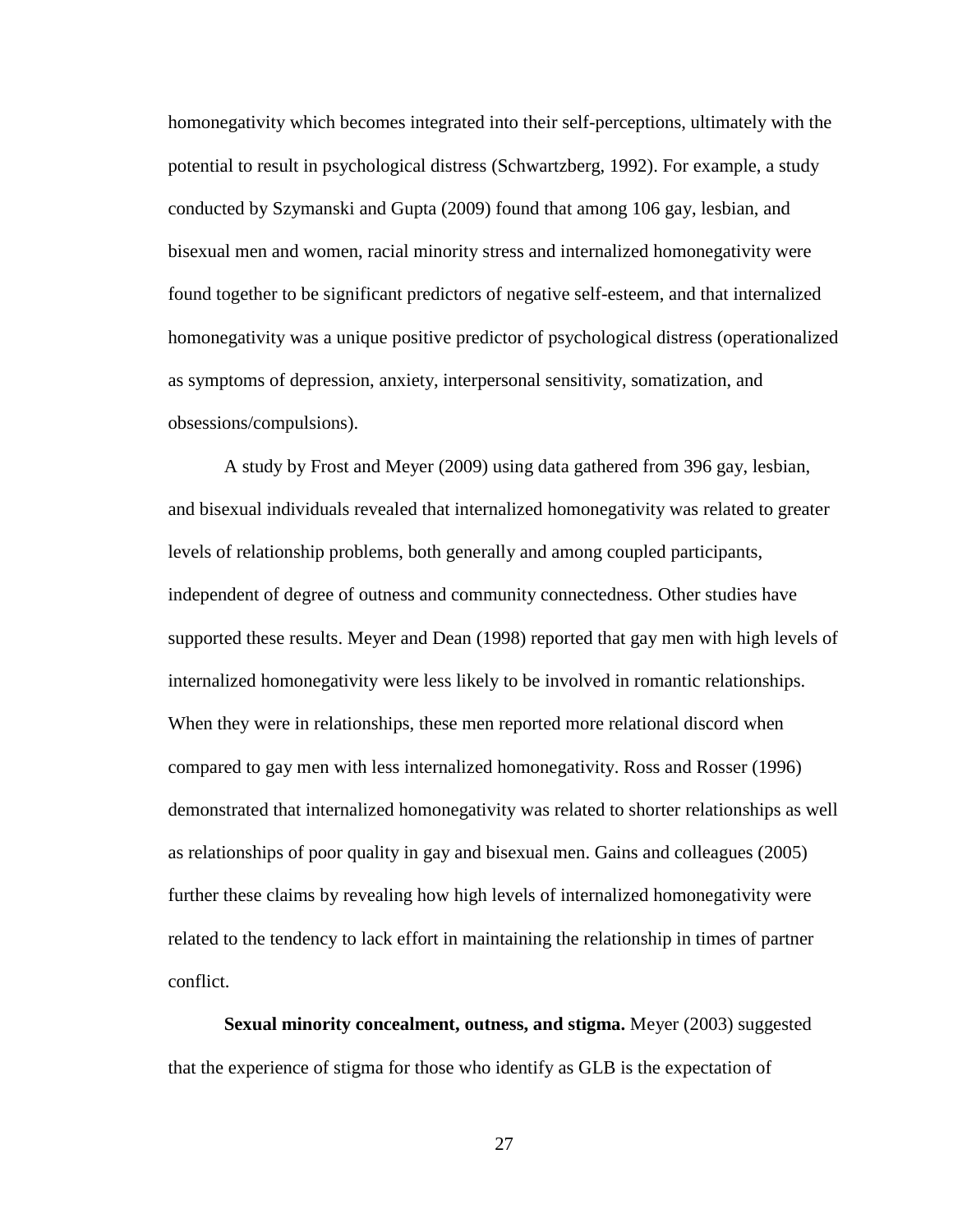discrimination, prejudice, oppression, and rejection. Concealment of one's sexual orientation is a common occurrence for GLB individuals, as it is often necessary to hide one's true identity for fear of workplace discrimination, physical harm, or out of feelings of shame or guilt (D'Augelli & Grossman, 2001).

Statistics suggest that an unmasked sexual minority identity can be a risky social liability, especially in the workplace. Mays and Cochran (2001) reported that homosexual individuals are four times more likely than heterosexuals to get fired from a job due to perceived discrimination, Badgett (1995) reported that non-heterosexual men earned 11- 27% less than their heterosexual counterparts with similar qualifications. In an integrative review of the literature on GLB individuals in the workplace, Croteau (1996) found that the issue of concealment or openness about one's sexual orientation and the fears related to potential discrimination or harassment was a salient feature of many workers' subjective occupational experiences. This fear of discrimination or some other adverse effect of one's sexual orientation being known seemed to be the primary motivation for "hiding" a GLB identity in the workplace (Croteau, 1996).

Stigma and the resulting perpetual concealment of one's sexual orientation may in itself be deleterious for mental health because it keeps GLB identifying individuals in hiding and away from associating with others who are gay, lesbian, or bisexual (Meyer, 2003). A two-stage study conducted by Postmes and Branscombe (2002) utilizing 126 African American females suggested that identification with one's minority group can serve as a buffer or protective factor against the negative effects of segregation and outgroup rejection, as well as foster psychological well-being. Although this study used race as its minority factor, the same logic might be extended to sexual minorities. A study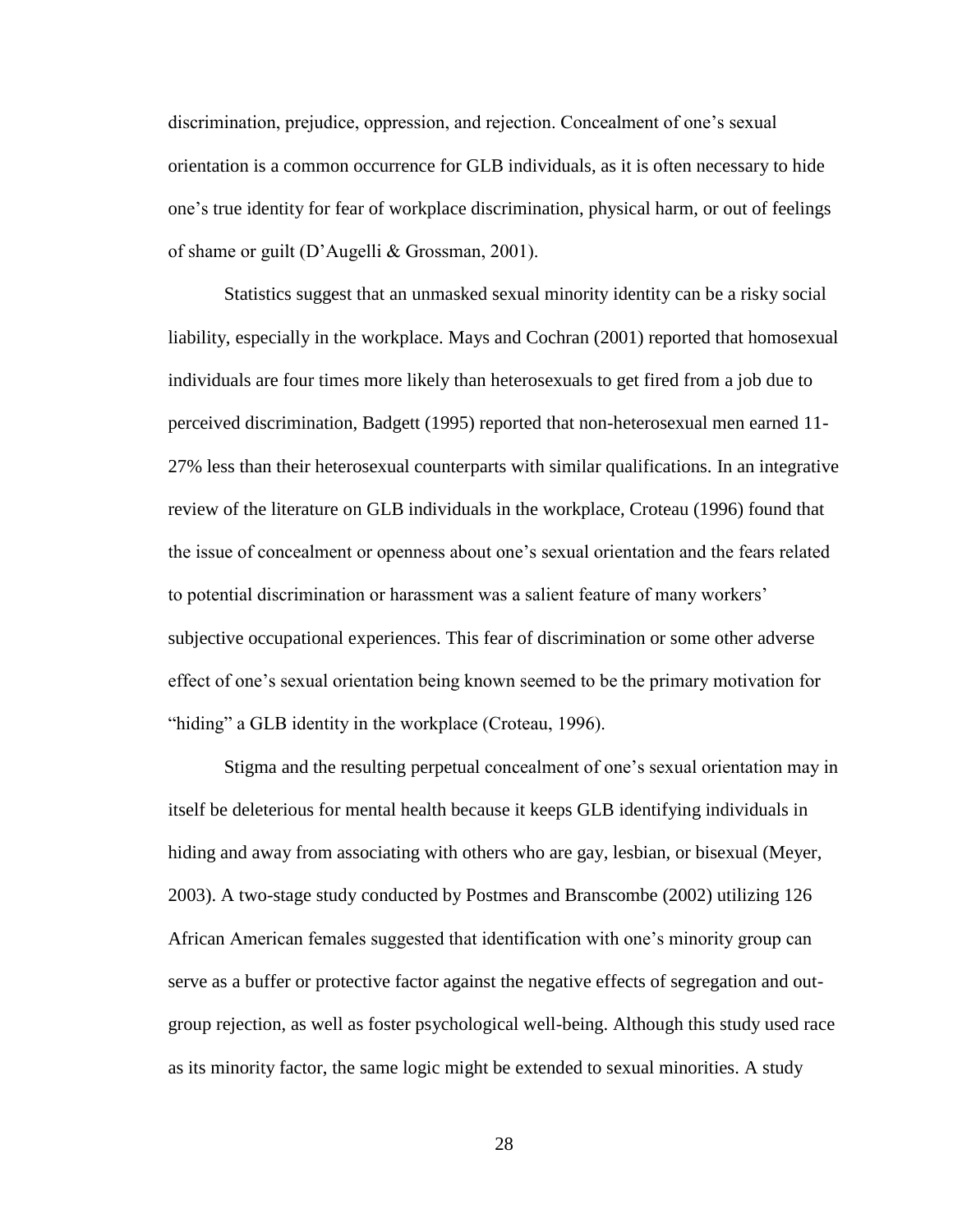conducted by Schrimshaw, Siegel, Downing, and Parsons (2013) with 203 undisclosed bisexual men demonstrated a predictive relationship between degree of concealment and mental health, with greater concealment predicting negative psychological wellbeing.

# **The GLB Grief Experience**

Given the social consequences of a non-heterosexual identity, some suggest that the grief experience for someone who identifies as gay, lesbian, or bisexual is likely not to be captured, understood, or reflect traditional linear stage models of grief and bereavement (Green & Grant, 2008; Schwartzberg, 1992). Doka (1989) argues that not all deaths are equal; in fact, some are respected and revered while others are devalued and ignored, depending on society's estimation of the relationship's worth. Entrenched within our society are messages of value and recognition in regard to specific relationships and their losses (Fenge & Fannin, 2009). Considering the negative antigay discourse present in many areas of society, Doka contends that many GLB-identifying individuals who experience the loss of a loved one encounter disenfranchised grief, or a grief experience that is not socially recognized or sanctioned. For example, due to the compounding stigmatization of HIV/AIDS, a gay-identifying male who loses an intimate partner to the illness may not have his loss validated by his family, friends, or the community at large. Instead, he may feel that he cannot openly mourn, he may feel shame or embarrassment, or even that his loss is not as traumatic or distressing as a heterosexual death (Bevan  $\&$ Thompson, 2003). His grief experience becomes disenfranchised because his loss is assumed to be not as meaningful, powerful, important, traumatic, or profound as a heterosexual loss, such as a husband losing his wife. Disenfranchised grief suggests that the grief experience of a marginalized individual is not just unseen or ignored, but is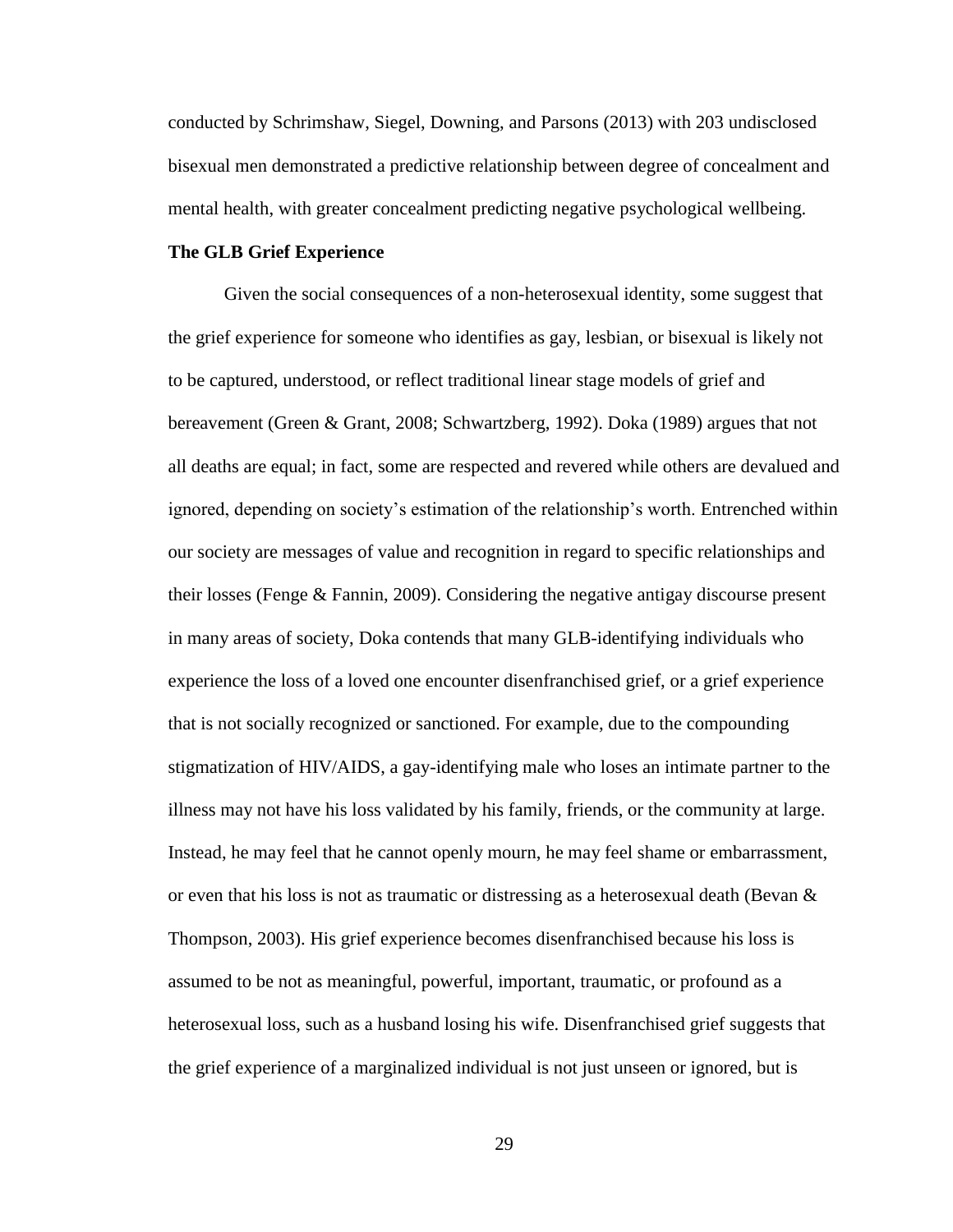invalidated and rejected (Corr, 1998/1999). The social attitude toward GLB individuals who lose an intimate partner may be so ambivalent, the surviving partner may feel he or she may not have the right to grieve such a loss (Fenge  $\&$  Fannin, 2009). Given this ambivalence, because the intimate relationship between two gay males is generally not socially valued, gay grief is perceived as illegitimate and irrelevant. Overall, disenfranchised grief suggests that such an experience is unequal to the heterosexual experience of loss (Green & Grant, 2008). As a result, bereavement becomes complicated and the meaning-making process that some argue is essential for processing and working through such a critical loss is stymied (Baxter, 2004).

Due to the pervasive, systemic stigma associated with homosexuality, not much is known about the GLB grief experience (Green & Grant, 2008). Although much of the empirical work conducted focused on gay men who have lost a partner to HIV/AIDS, these studies shed tremendous insight on the nature of major loss for those who identify as homosexual (Fenge & Fannin, 2009). A longitudinal study by Sikkema, et al. (2006) focused on the grief experiences of 167 individuals who lost partners to HIV/AIDS and revealed significant numbers of lifetime loss experiences, averaging 43 deaths per participant due to the disease. Approximately half of participants (46.3) indicated losing their spouse or partner as their major loss during the previous two years, while 14.2% reported their primary loss being another family member, such as a sibling or child.

A study conducted by Sikkema, Kochman, DiFranceisco, Kelly, and Hoffman (2003) with 268 individuals positive for HIV/AIDS who had lost an intimate partner or spouse to the disease in the previous two years revealed that the surviving partners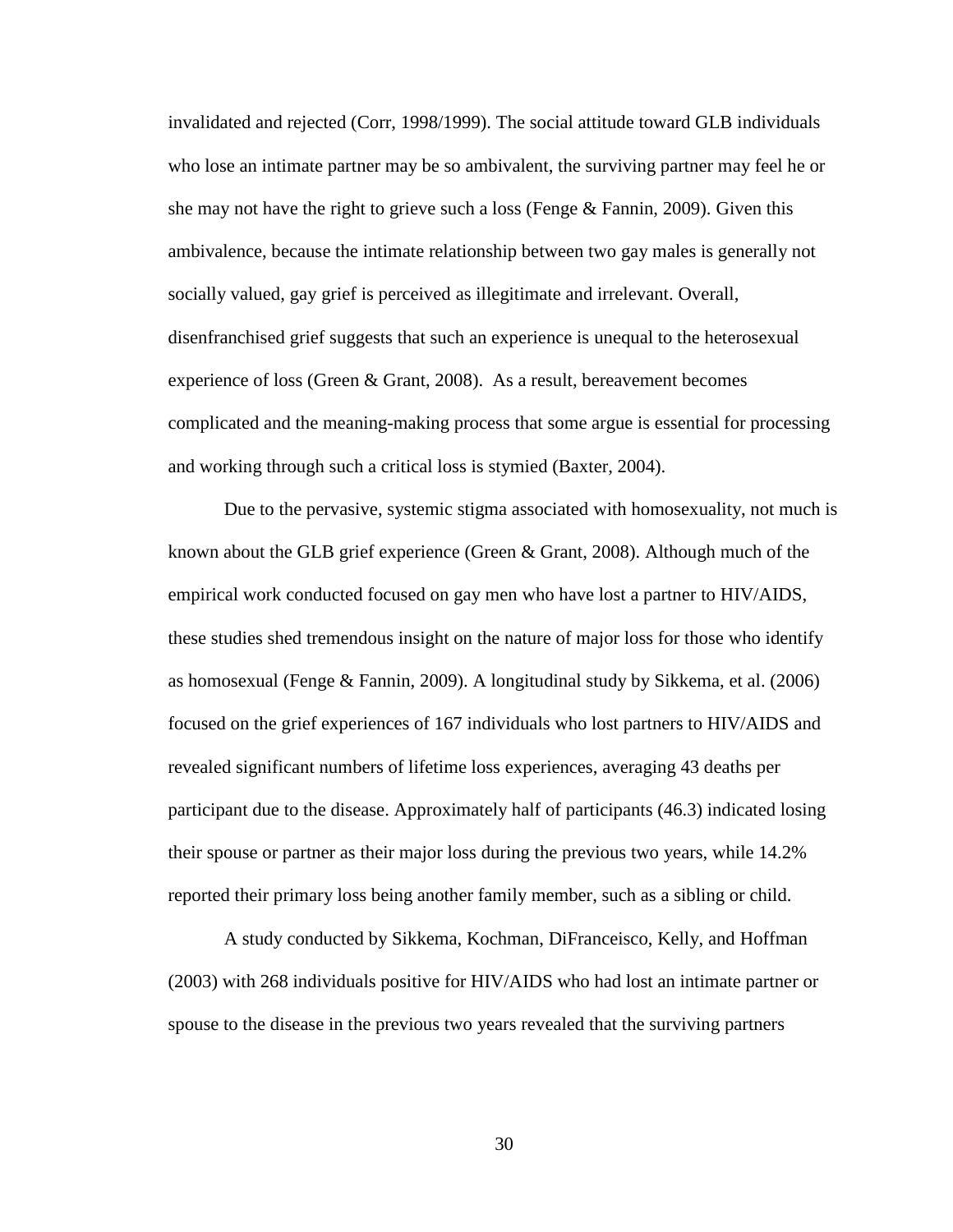demonstrated high levels of grief, even after more than three years post-loss. Traumatic stress and substance abuse were also related to these grief reactions.

Last, a significant longitudinal study by Hatzenbuehler et al. (2008) focusing on the association between minority stress and negative physical and psychological health outcomes in a sample of 74 bereaved gay men revealed a predictive relationship between the experience of minority stress and risky sexual behavior, substance use, and depressive symptoms. The authors postulated that coping poorly with minority stress may be related to escape-avoidance behavior (evidenced by risky sexual behavior and increased substance abuse), as well as feelings of hopelessness (precursor to depression).

Each of these studies highlights the prevalence, salience, and magnitude of the experience of major loss for those who identify as GLB. Those who occupy this particular demographic seem to experience multiple and continual incidents of grief and bereavement, evidenced by the average number of losses for many GLB people (often family, friends, neighbors, and community members) who previously composed important aspects of the survivors' social support network (Schwartzberg, 1992). Shernoff (1998) described the effect of these multiple losses as producing a perpetual state of mourning in which the individual continually feels the effects of major loss; certainly such widespread and perpetual bereavement has the potential to create an intrinsic sense of long enduring grief (Schwarzberg, 1992).

The experience of minority stress appears to have negative consequences on the general quality of life for those who identify as gay, lesbian, or bisexual (Fenge  $\&$ Fannin, 2009; Meyer, 2003). However, the relationship of minority stress experiences with grief and the bereavement of a lost partner has not been adequately addressed in the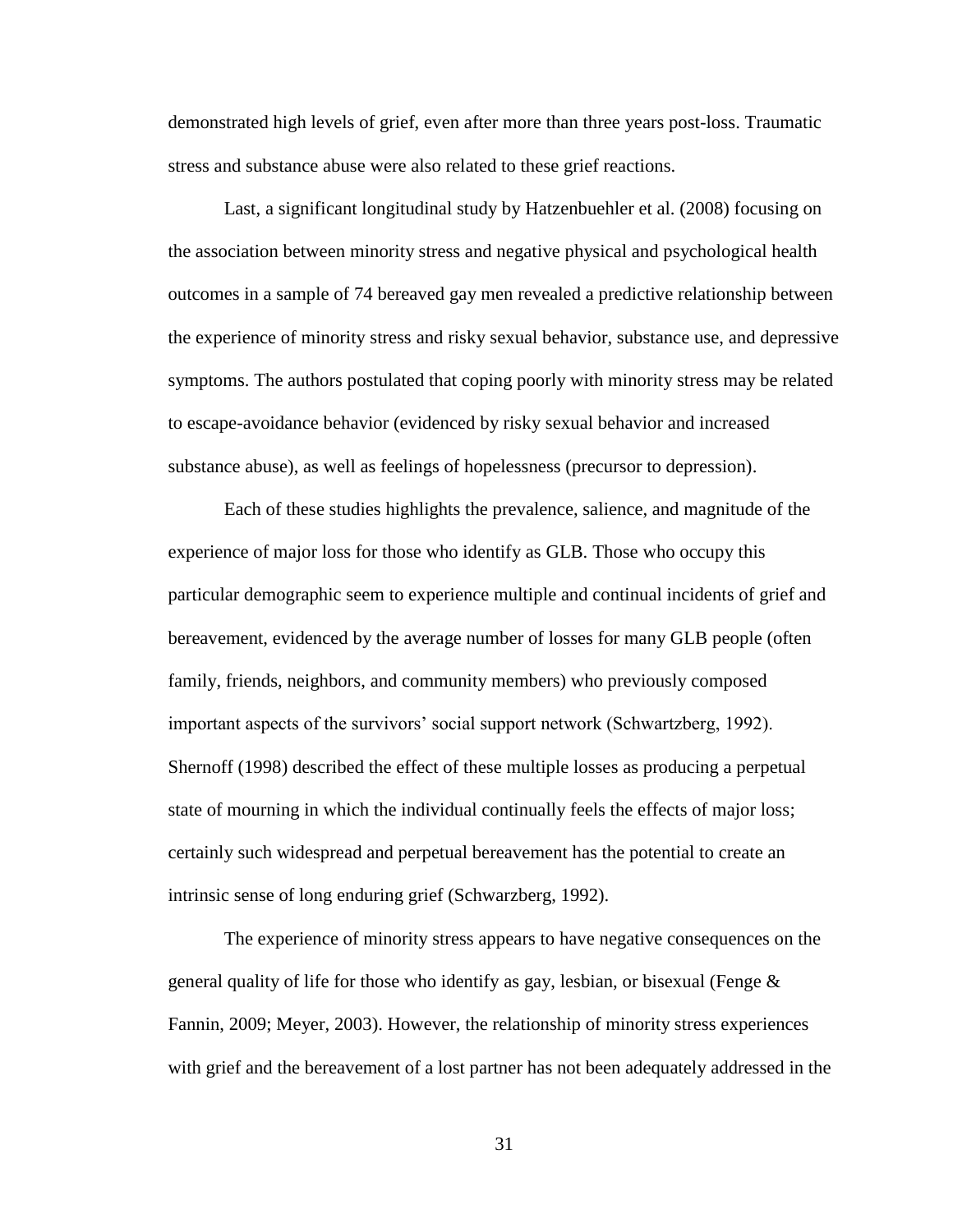empirical literature. Research examining the complexity of the grief experience for those who identify as GLB is needed in the field. Therefore, the purpose of this study was to explore potential relationships between the social consequences of occupying a marginalized space in society and the experience of major loss of a partner.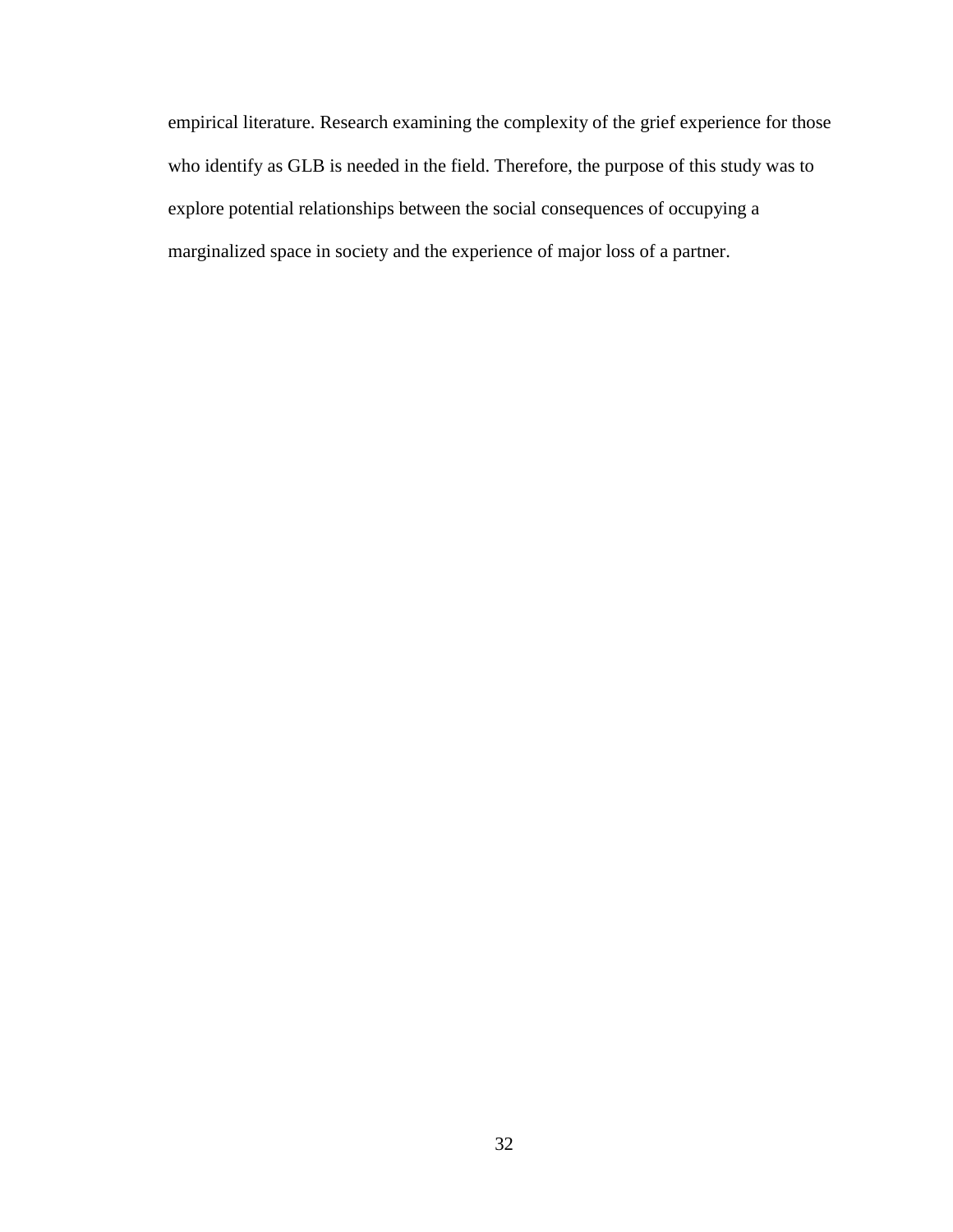#### **Chapter 3**

# **Method**

This study explored the relationship between the loss of a partner in a same-sex committed relationship and the experience of grief and bereavement. Specifically, this study tested for a relationship between minority stress and magnitude of grief by means of a predictive model, where the degree of grief experienced was predicted by the levels of perceived sexual minority stress. Sexual minority stress was defined by the presence of internalized homonegativity, discrimination and harassment experiences, and the participant's degree of outness. Loss of a partner was defined as experiencing the death of a significant other within a monogamous relationship. Grief reactions were expected to be more severe for those participants who endorsed higher levels of sexual minority stress. This study was approved by the Institutional Review Board (IRB) before data collection occurred.

### **Participants**

One hundred and forty-eight individuals initially participated in this study. Of those, 141 were retained to constitute the final sample. Participants who did not complete the survey or identified as heterosexual were removed from the sample. Of those who did not complete the study, most seemed to stop responding after the demographic questionnaire. Participants were a national convenience sample of adults over the age of 18 who identify as gay, lesbian, or bisexual and have experienced the death of an intimate partner from a committed relationship. A committed relationship was defined as a monogamous, intimate partnership with another person. Commitment was not limited to legal marriage or any other legal designation of status.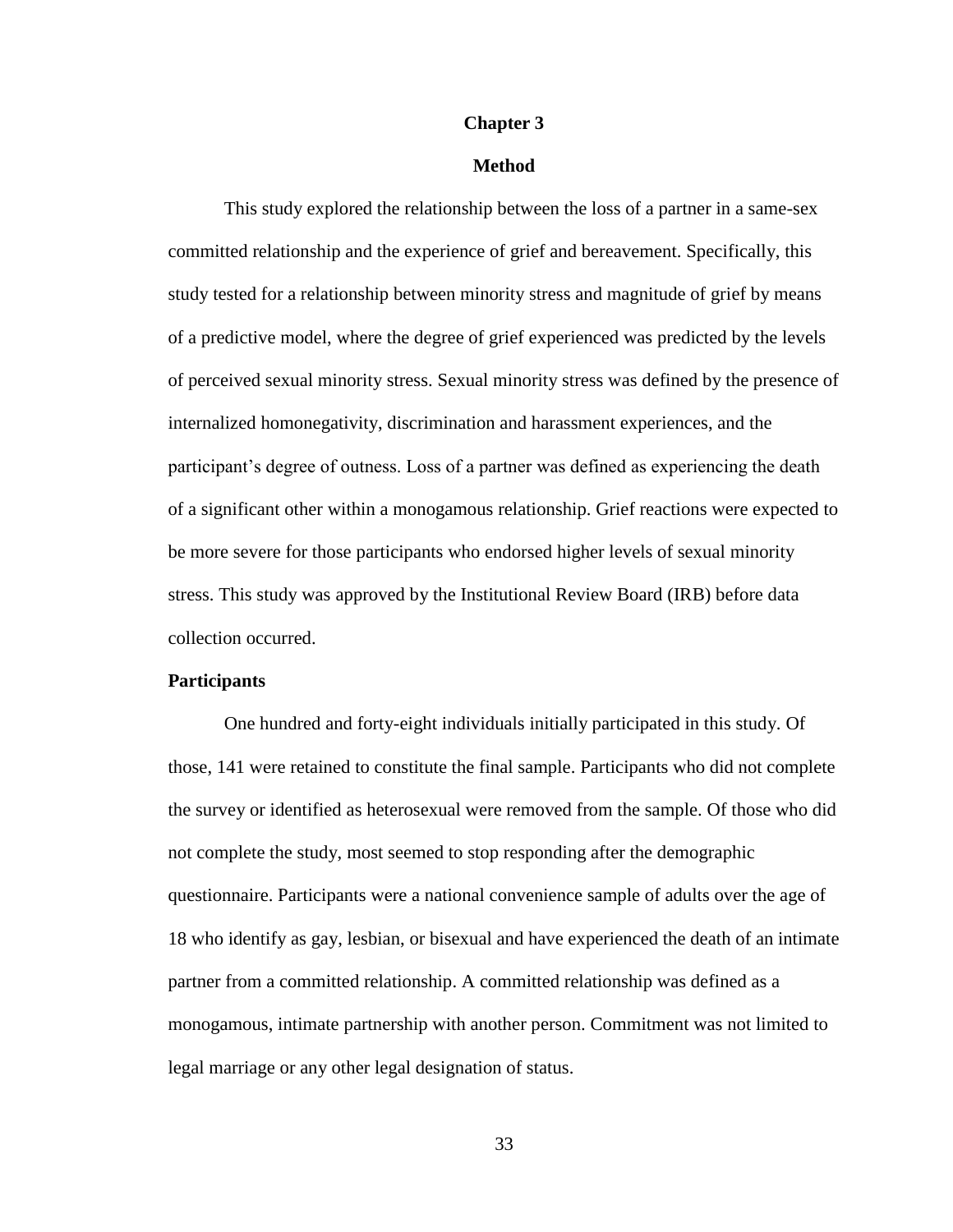Of the 141 total participants, 76 were male and 64 were female. Fifty-five percent identified as gay, 42% as lesbian, and 3% identified as bisexual. This sample was 87% Caucasian, 3% African American, 1% Hispanic, 2% biracial, 4% multiracial, and 2% self-identified their race/ethnicity as Jewish. The median age of participants was 55, with ages ranging from 23 to 77 years old. Most (40%) categorized their commitment status with their deceased partner as a domestic partnership, 9% were married, and 3% were partners in a civil union, while other participants had found alternative ways of recognizing their partnership (commitment ceremonies, life partners, etc).

# **Demographic Items, Control Variables, and Predictor Measures**

Participants were asked to complete the following measures: a demographic questionnaire (see Appendix C); the Inventory of Complicated Grief (ICG; Prigerson, Maciejewski, Reynolds, Bierhals, Newsom, Fasiczka, et al., 1995; see Appendix D); the Internalized Homophobia Scale (TIHS; Wright, Dye, Jiles, & Marcello, 1999; see Appendix E); the Heterosexual Harassment, Rejection, & Discrimination Scale (HHRDS; Szymanski, 2006; see Appendix F), and the Out to the World subscale of the Outness Inventory (Meyer, Rossano, Ellis, & Bradford, 2002; see Appendix G).

Demographic information (Appendix C) gathered for each participant and partner (at the time of death) included: gender, race/ethnicity, and sexual orientation. An item assessing commitment status before death was also included in the demographic questionnaire. The entire survey took approximately 15-20 minutes to complete.

**Control Variables.** Due to the multidimensional nature of grief and bereavement, it is possible that many personal, social, and circumstantial factors could moderate the experience of healing from loss and should be considered as control factors in analysis.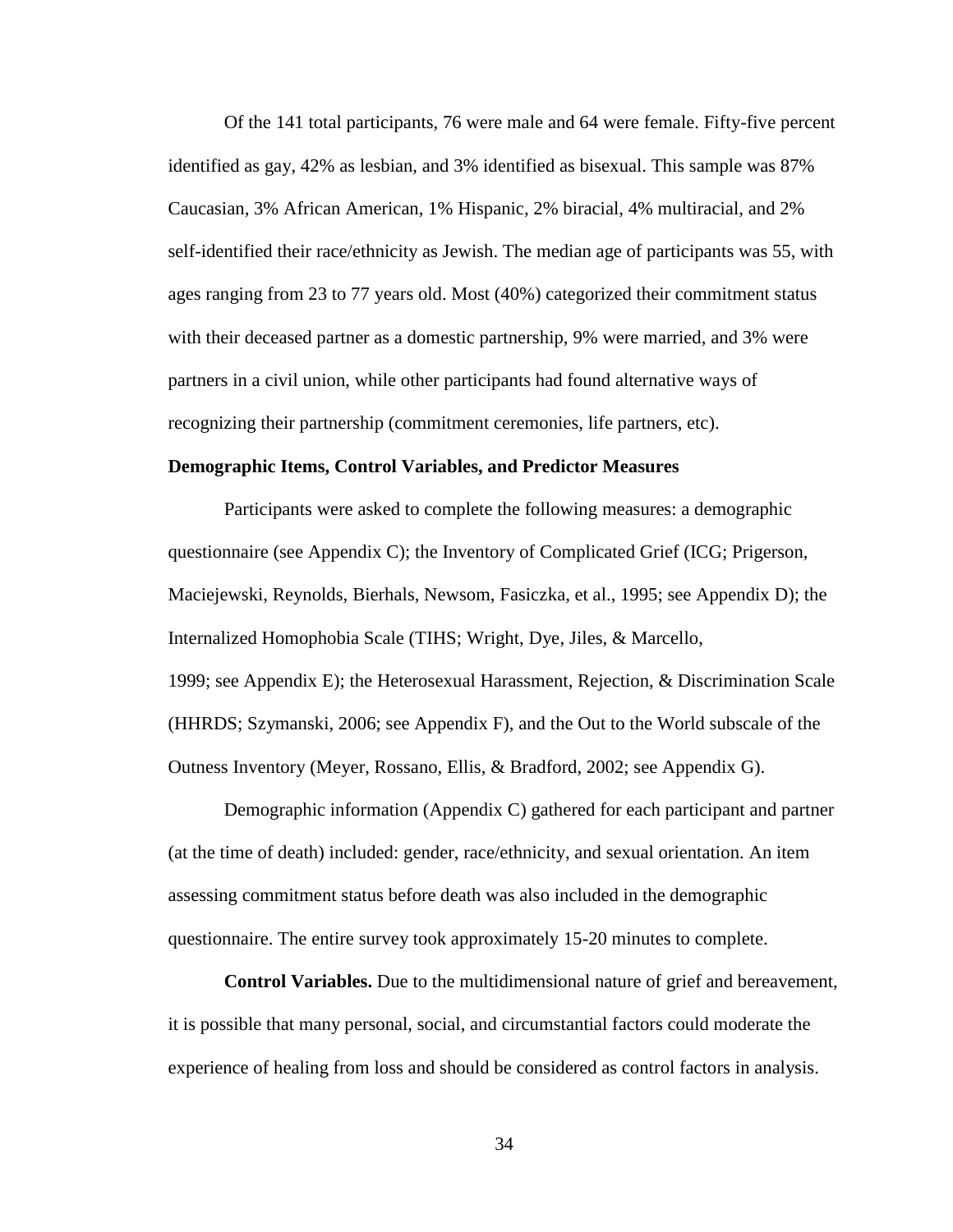The following details a rationale for inclusion/omission with respect to some of those most pertinent for this study.

*Time since loss.* A large-scale study conducted by Carnelley et al. (2006) of 768 adults who had lost a spouse revealed that although grief responses are highly individual, the severity of negative grief reactions tended to lessen as more time passed since the loss. Feigelman, Jordan, and Gorman (2009), demonstrated this same effect in their study of bereaved parents, whose grief symptoms began to subside between three and five years post-loss. These studies support the notion that the normal emotional distress related to grieving typically gradually dissipates as time passes, and support the consideration of time since the loss as a control variable in this study (Prigerson & Jacobs, 2001). The median time post-loss reported by participants was 5 years, with time spans ranging from less than one year to 31 years. The greatest percentage of participants (22%) had experienced the loss of their partner within one year of taking the survey.

*Nature of death and social support.* Research conducted by Currier, Holland, Coleman, and Neimeyer (2008) suggested that among a college student sample, the severity of grief reactions increased as the nature of the trauma of the death increased from anticipated natural death, to sudden natural death, and finally to violent death. A review of sudden and violent loss literature suggested that generally, the degree to which the loss was expected and the amount of violence associated with the loss are correlated with duration and severity of the grief process (Kristensen, Weisaeth, & Heir, 2012). A meta-analytic review utilizing 40 studies of problematic grief revealed that the nature and circumstances surrounding the loss of a loved one has been demonstrated to be important in predicting complicated grief reactions in bereavement, with more complications in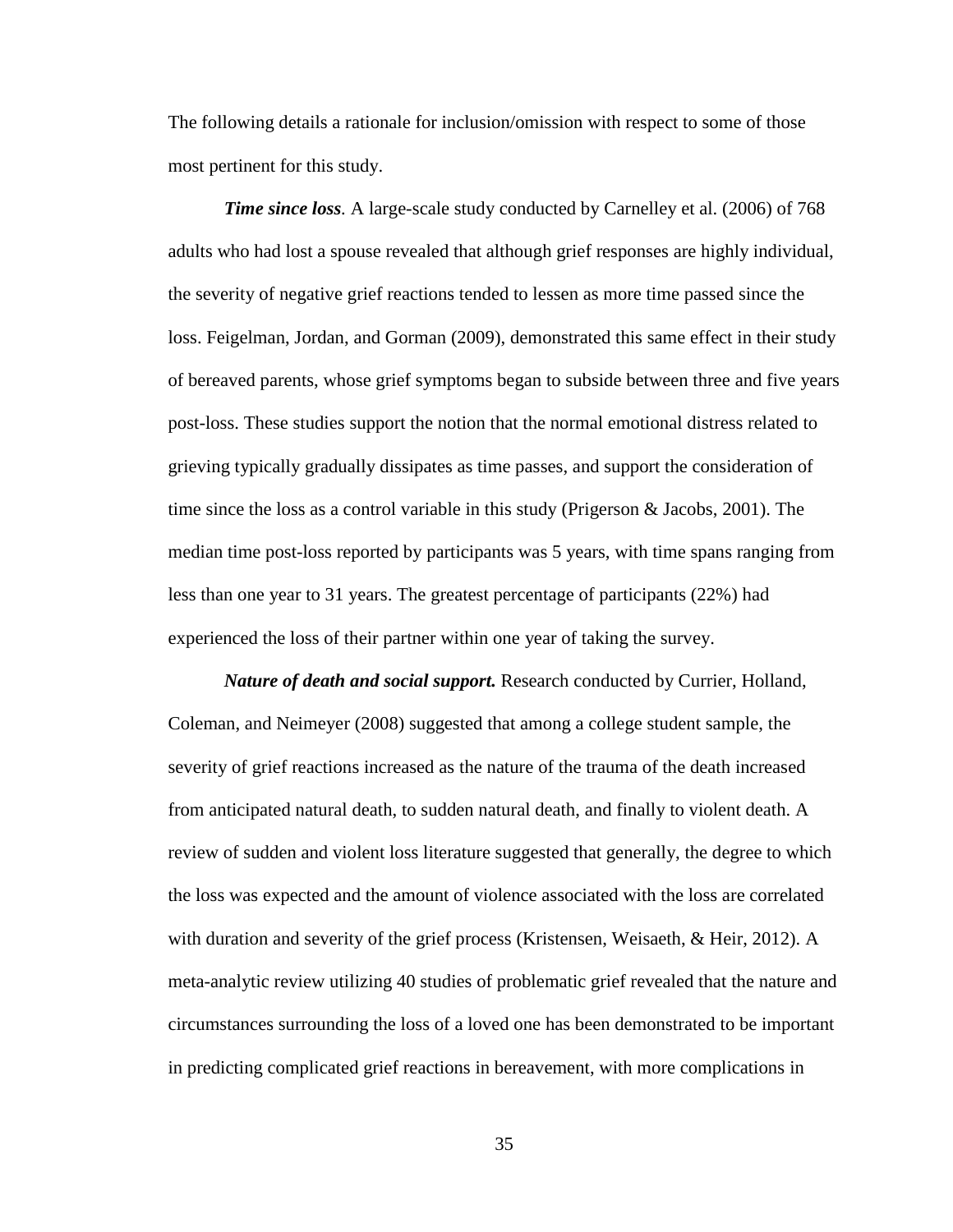grieving surrounding traumatic and/or unexpected death (Lobb et al., 2010). This same review found that positive emotional and social support was instrumental as protective factors against complicated grief. Participants were asked to report the nature of their partner's death as a free response on the survey. Guided by Neimeyer's criteria for determining the level of trauma or unexpectedness related to the loss, the researcher and another rater separately categorized the participants' losses as either

"unexpected/traumatic" or "expected/natural." Examples of unexpected/traumatic losses were homicide, suicide, natural disasters, quickly progressing illness and disease, and war-related deaths. Examples of expected/natural deaths were long-term or chronic illnesses and deaths due to "old age." Due to the subjectivity associated with categorizing this data, an estimate of inter-rater reliability was computed, utilizing Cohen's kappa statistic. The inter-rater reliability statistic for this item was <sup>Κ</sup>*=* .74. Landis and Koch (1977) describe the strength of this level of inter-rater agreement to be substantial. In this sample, 38% of participants were coded as experiencing a traumatic loss, while 62% were coded as experiencing an expected loss. Regarding social support, 63% indicated that they sought some sort of help to deal with the loss, while 37% reported that they did not.

## **Predictor Measures**

# **Internalized Homophobia (TIHS; Wright et al., 1999).** Internalized

homonegativity was assessed by using The Internalized Homophobia Scale. This is a 9 item Likert-style scale used to measure the degree to which an individual experienced internalized homonegativity in the past year. Some items were reverse scored before a sum was calculated. Higher scores indicated greater levels of internalized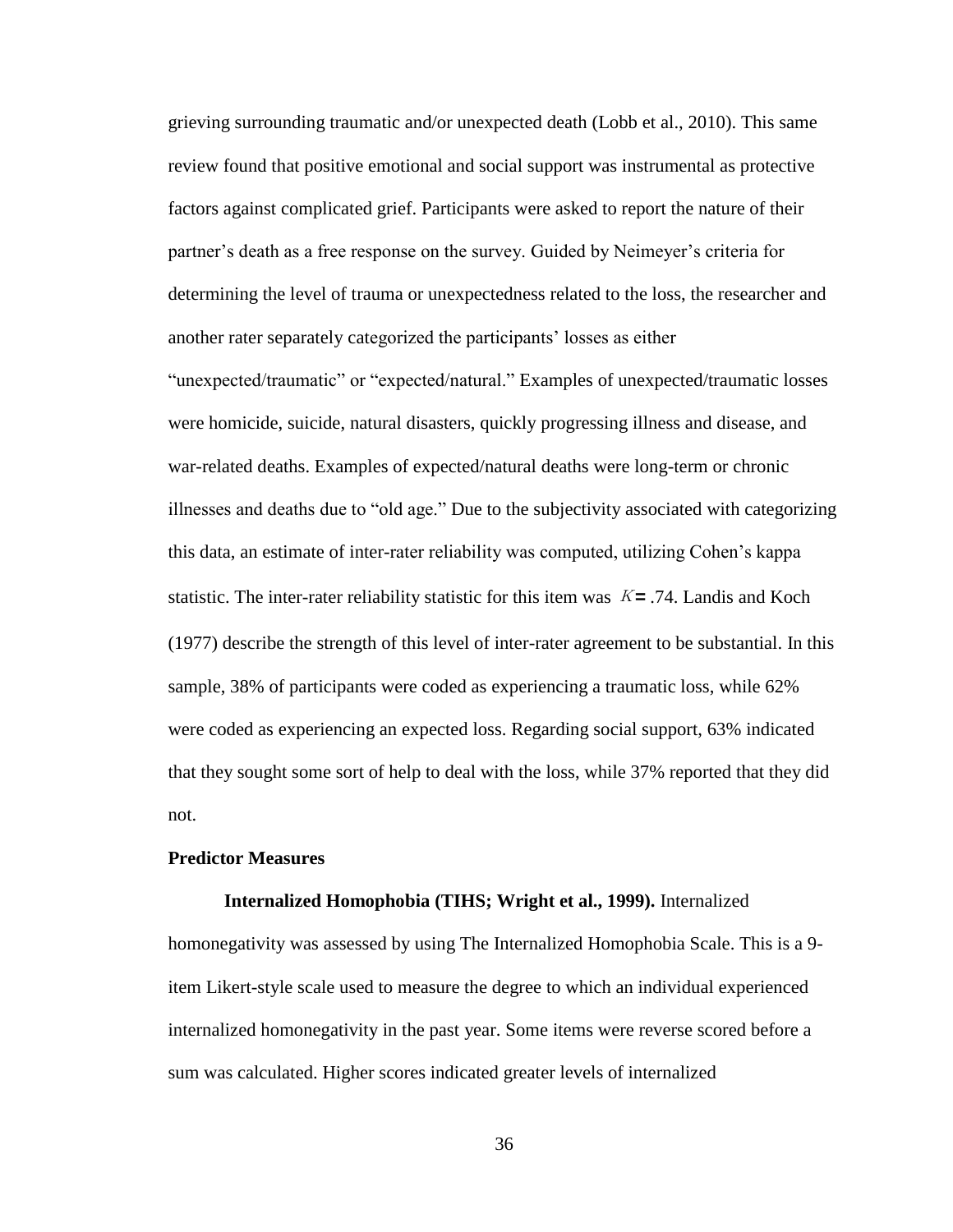homonegativity. An example of an item included on this scale is, "How often have you wished you weren't LGB?" Responses are rated on a 4-point scale ranging from 1 (never) to 4 (often). Possible scores ranged from 9 (minimum) to 45 (maximum). The mean score on the TIHS for this study was  $14.97$  (*SD* = 4.45), similar to scores reported by Rostosky, Riggle, Horne, & Miller (2009) (*M* = 15.55, *SD* = 5.07).

This scale has demonstrated high internal consistency estimates of reliability, ranging from .81 to .86 (Frost & Meyer, 2009; Lehavot & Simoni, 2011; Rostosky, Riggle, Horne, & Miller, 2009). The Internalized Homophobia Scale also demonstrated good construct validity, convergent evidence with measures assessing for distress, and divergent evidence with measures that assess for both personal and collective self-esteem (Frost & Meyer, 2009; Wright et al., 1999). The internal consistency estimate of reliability for the current study was .79.

**Outness (OI; Mohr & Fassinger, 2000).** The degree to which a GLB-identifying individual has disclosed his or her sexual orientation to others was assessed using the Out to the World subscale of the Outness Inventory. This instrument asks the participant to rate how out he or she is to sexual minority friends, heterosexual friends, co-workers, and health care providers (Meyer et al. 2002; Mohr & Fassinger, 2000). Reponses are rated on a four-point Likert style scale designated by "none," "some," "most," or "all," and summed to calculate a total score. Possible scores on this subscale ranged from 4 (minimum) to 16 (maximum), with an average total score of  $13.70$  (*SD* = 3.18). The average item score was 3.42, similar to the average item score of 3.31 (complete scale) reported by Frost and Meyer (2009). High scores indicate a greater degree of outness. Mohr and Fassinger (2000) and Mohr and Kendra (2011) provide support for the 3-factor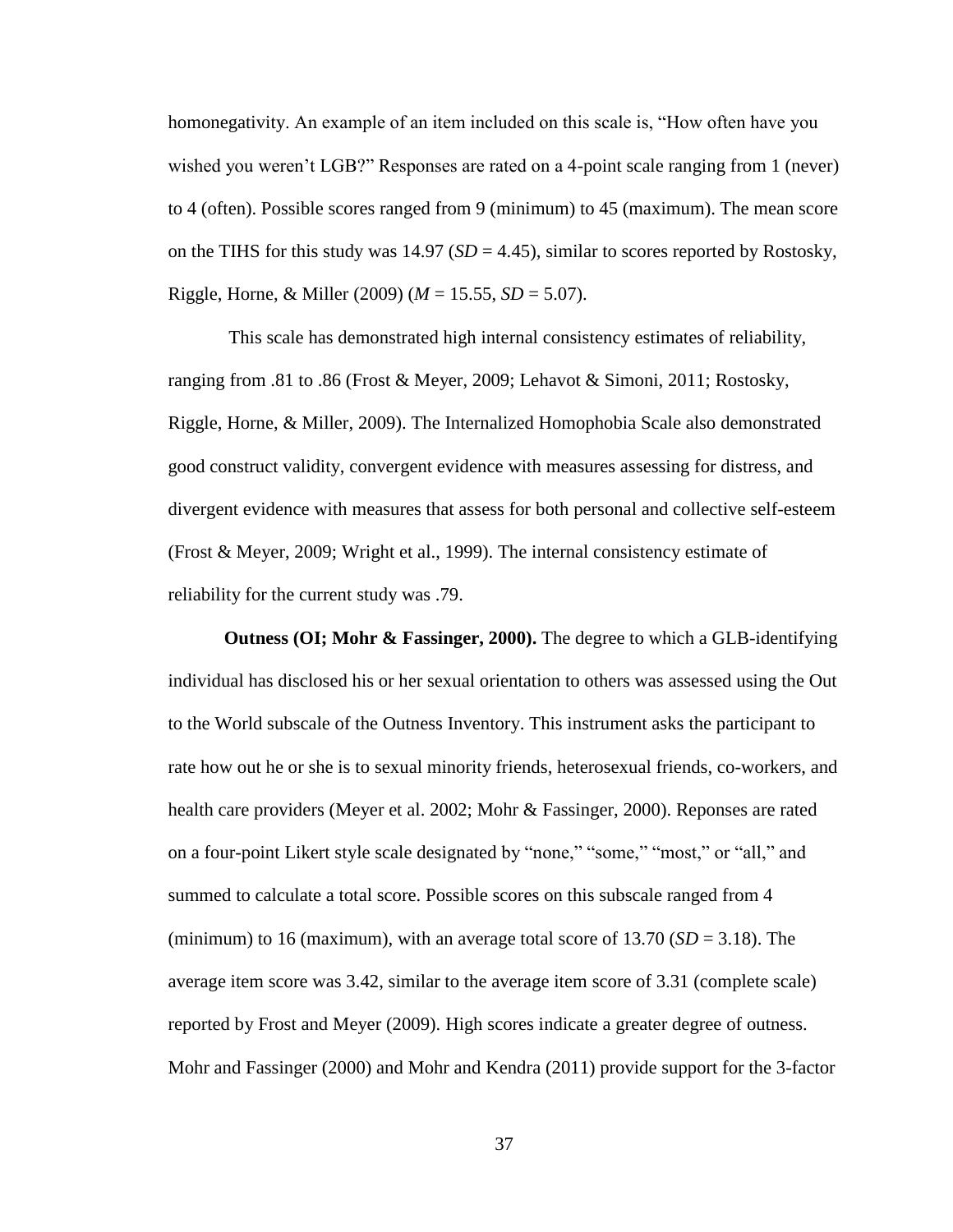structure of this construct, as well as internal consistency estimates of reliability ratings ranging from .78 to .79 for the Out to the World subscale. Brewster and Moradi (2010) reported an internal consistency estimate of reliability rating of .87 for the full 10-item scale. Scores on the Out to the World subscale have also been demonstrated to be inversely related to a measure of sexual orientation privacy (Mohr & Fassinger, 2000), and positively related to a measure of connectedness to the GLB community (Balsam  $\&$ Mohr, 2007). No test retest it is reported for this scale, and this is a potential limitation of its use. Using only the subscale of the full-scale instrument is also a limitation. The internal consistency estimate of reliability for the current study was .79.

**Heterosexist Harassment, Rejection, & Discrimination (HHRDS; Szymanski, 2006).** Harassment, rejection, and discrimination was assessed using the Heterosexist Harassment, Rejection, and Discrimination Scale. This is a 14-item measure with item rated along a 6-point Likert-type scale, ranging from 1 (never) to 6 (almost all the time). Responses are summed, and high scores indicate more harassment, rejection, and discrimination experiences. Possible scores range from 14 (minimum) to 84 (maximum), with the average total score in this study being  $32.1$  (*SD* = 17.09). The average item score was 2.3, comparable to the average item score of 1.65 reported by Szymanski (2009). An example of an item from this scale is, "How many times have you been treated unfairly by family members because you are LGB?" The full-scale measure is comprised of three subscales, one each measuring harassment, rejection, and discrimination. Structural validity has been supported by factor analysis, and construct validity is supported by correlational studies between the HHRDS and measures of psychological distress (depression, anxiety, somatization, and obsessive compulsiveness).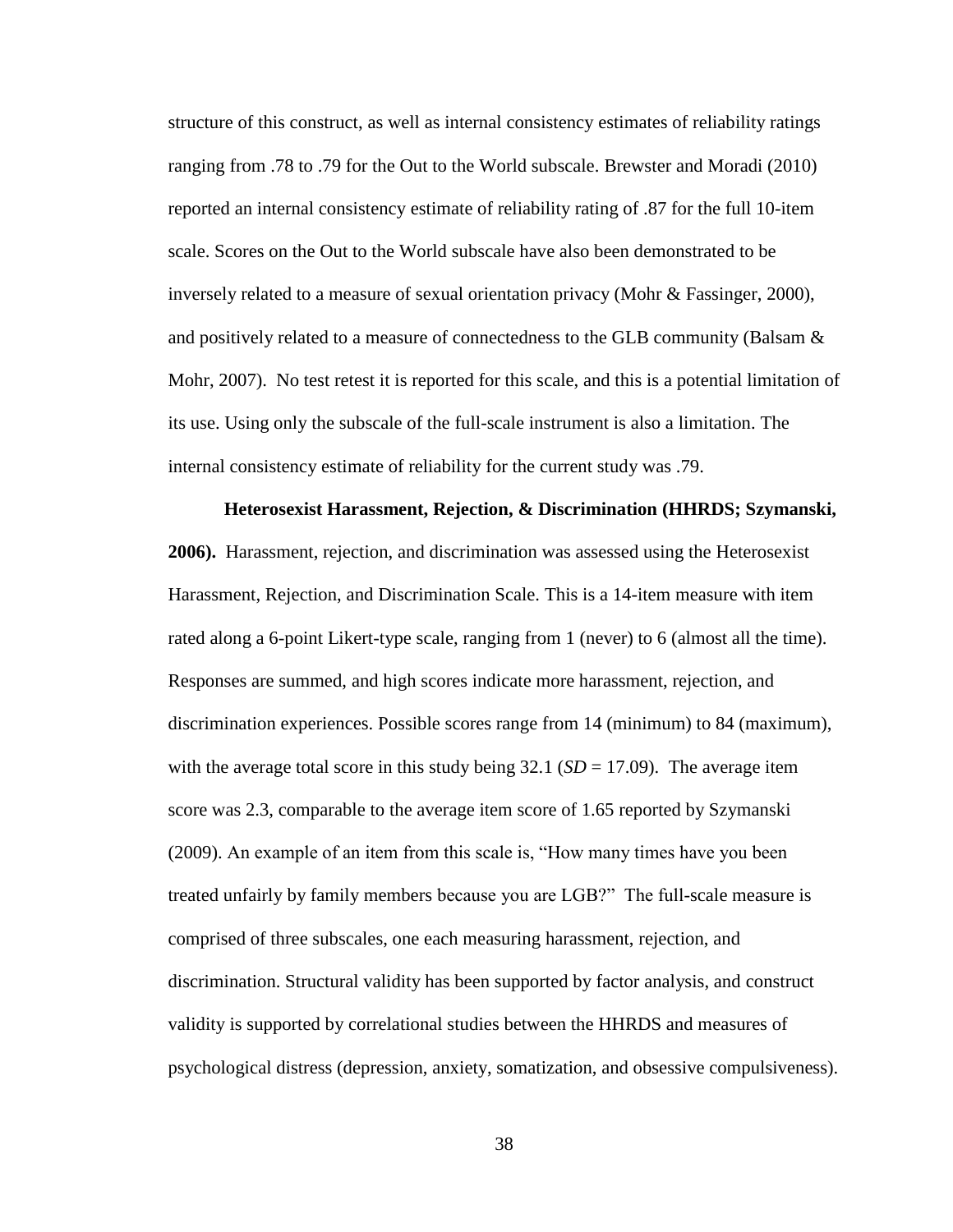Internal consistency estimates of reliability for the full scale is .90 ( $M = 1.63$ ;  $SD = .70$ ) and .89, .84, and .78 for each of the subscales, respectively (Szymanski, 2006). Studies by Lehavot and Simoni (2011) and Feinstein, Goldfried, and Davila (2012) also found internal consistency estimates of reliability of .90 and .94, respectively. There is little evidence of test-retest reliability, which is a potential limitation of its use in this study. The internal consistency estimate of reliability for this study was .91.

# **Dependent Measure**

**Grief (ICG; Prigerson et al., 1995).** Grief was assessed using the revised version of the Inventory of Complicated Grief Questionnaire. The Inventory of Complicated Grief is described as a 19-item measure that assesses for the presence of complicated grief, a cluster of symptoms that exist independently outside the classification of anxiety, depression, or post-traumatic stress that have been demonstrated to predict long-term dysfunction following the death of a committed intimate partner (Neria et al., 2007; Prigerson et al., 1995; Shear, Jackson, Essock, Donahue, & Felton, 2006). Examples of grief-specific symptomatology include preoccupation with thoughts of the dead, searching and yearning for the deceased, disbelief about the death, being stunned by the death, and failure to accept the death (Prigerson et al., 1995). An example item from the Inventory of Complicated is, "I find myself longing for the person who died." Responses are rated on a 5-point scale, ranging from "never" to "always." Possible scores range from 19 (minimum) to 95 (maximum), with the average score for this study being  $47.78$  (*SD* = 13.38).

The initial study by Prigerson and colleages (1995) found that a score of 25 or higher on the ICG six months post-loss predicted both negative physical and mental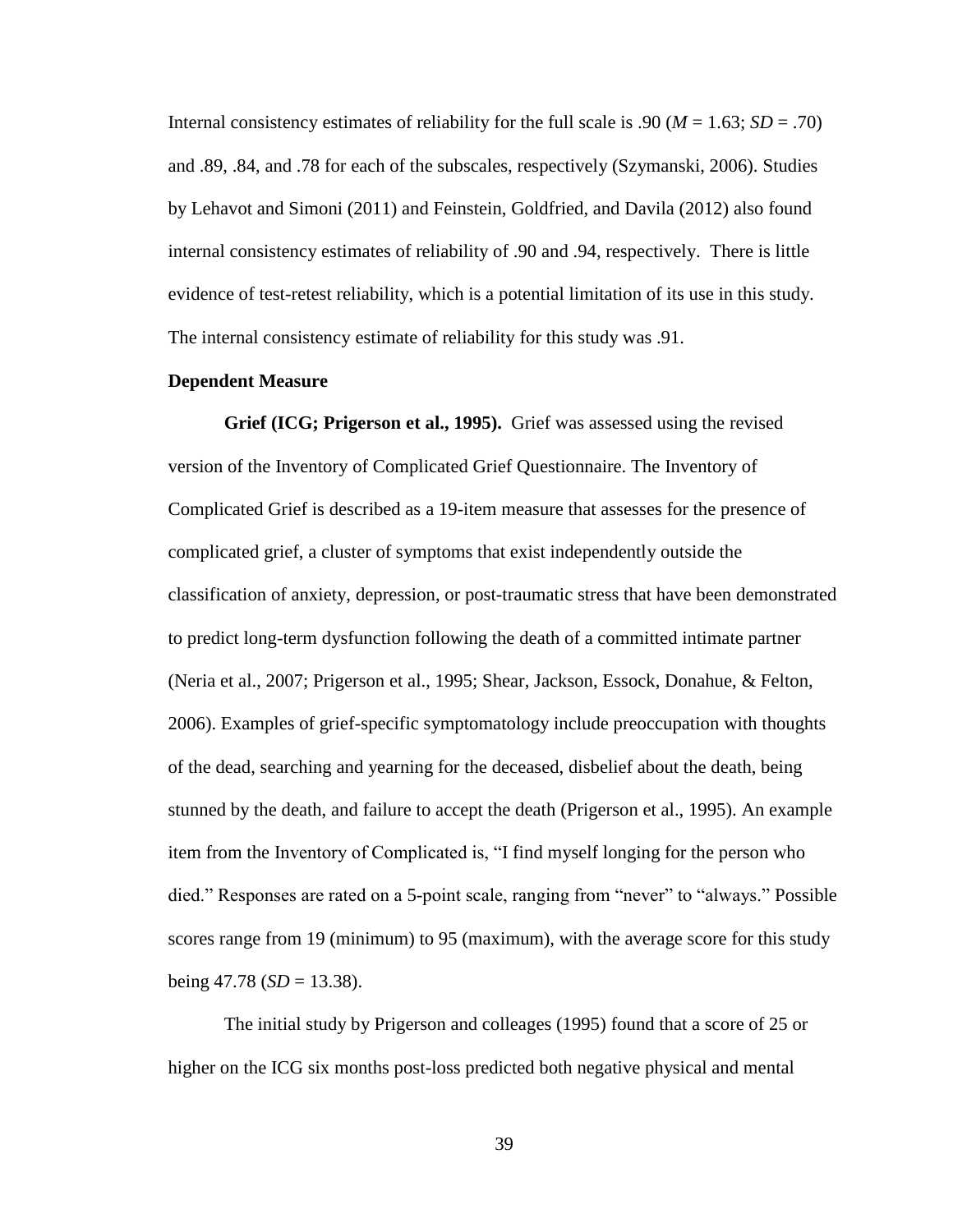health outcomes, while Shear and Shair (2005) report using a score of 30 or above to indicate chronic, problematic grief. Although the ICG was originally developed with the assumption that what qualifies as "normal" grief responses are qualitatively different from complicated, or traumatic, grief responses, later research conducted by Holland, Neimeyer, Boelen, and Prigerson (2009) suggests an alternative structure underlying the grief construct. Instead of discrete, categorical distinctions, Holland et al. (2009) found evidence to support a more continuous grief structure, suggesting that instead of distinguishing normal grief from problematic grief, the ICG can be utilized to measure the severity of grief experiences along a continuum. In this way, scores on the ICG are summed, with higher scores reflecting greater experiences of more severe, problematic grief.

A meta-analytic view of problematic grief conducted by Lobb et al. (2010) revealed that the ICG was one of the two most frequently used instruments to assess problematic grief. Upon development, the internal consistency estimate of reliability for the ICG was high ( $\alpha$  =.94), and test-retest reliability was determined to be 0.80 (Prigerson et al., 1995). Concurrent validity was demonstrated by strong correlations with the Beck Depression Inventory  $(r = .67, p < .001)$ , the Texas Revised Inventory of Grief  $(r = .87, p$ < .001), and the Grief Measurement Scale (*r* =.70, *p* < .001) (Prigerson et al., 1995). There have been many recent studies in the empirical literature where The Inventory of Complicated Grief was implemented successfully. Notably, Fiegelman, Gorman, and Jordan (2009) used this measure to investigate the relationship between stigmatized death (child suicide) and grieving difficulties. Kramer, Kavanaugh, Trentham-Dietz, Walsh, and Yonker (2011), Feigelman et al. (2009), and Rosner, Lumbeck, & Geissner (2011),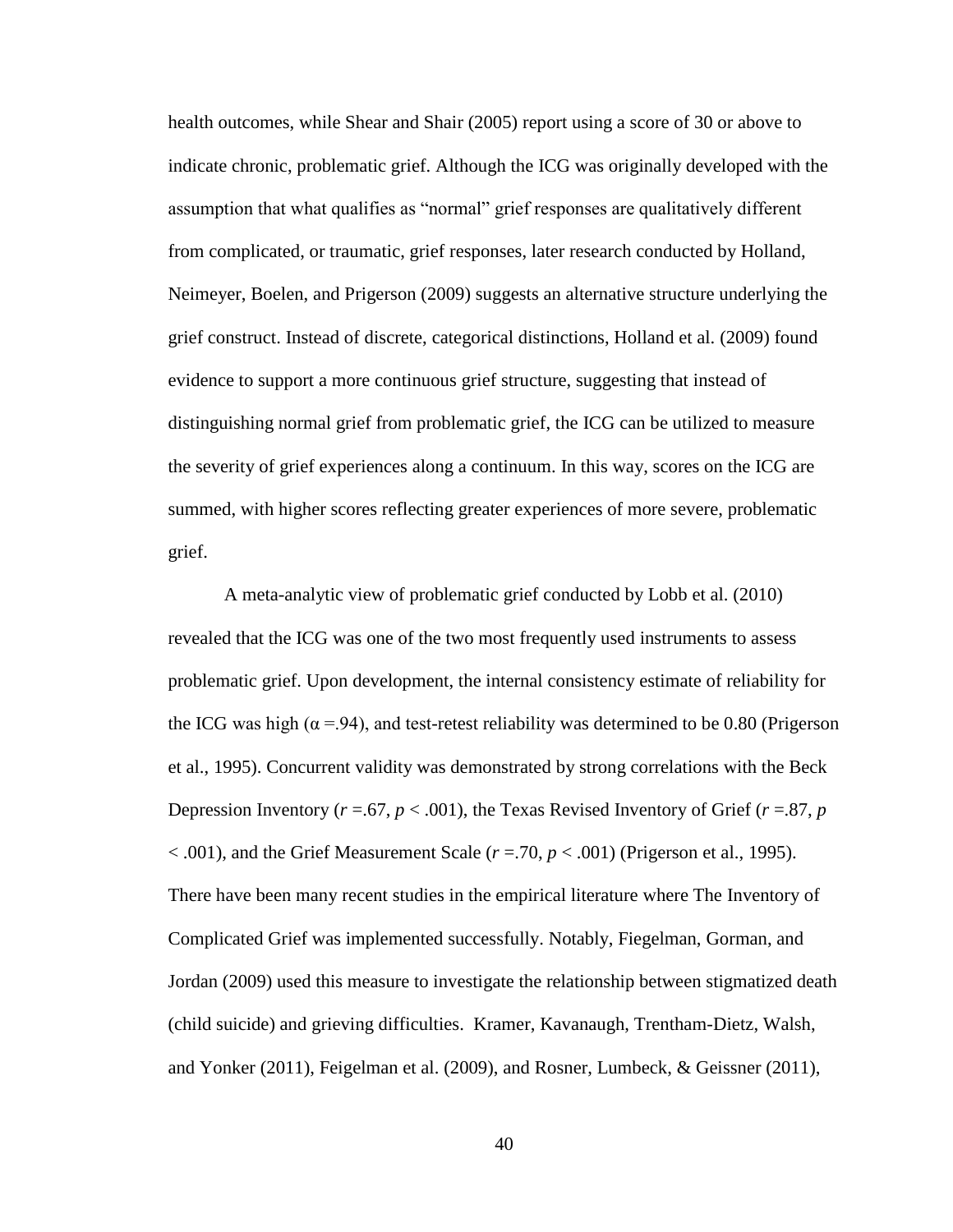each calculated alphas of .90, .89, and.87, respectively. The internal consistency estimate of reliability for the current study was .92.

# **Procedures**

Similar to the methodology employed by D'Augelli and Grossman (2001), participants were recruited through contacting GLB groups and grief groups for survivors of spousal or partner death who have an online presence. Examples of such groups are The National Resource Center on LGBT Aging, the National Gay and Lesbian Task Force, and the "WidowNet" Yahoo Group. Participants were also recruited from local organizations, including the GLB community center and GLB affirming places of worship. Recruitment notices and announcements took the form of internet postings on listservs, discussion boards, and email to these groups and organizations. The researcher first emailed the organization with an explanation of the study and a link to the online survey (Appendix A). Once the contact person had responded and agreed to participate, this author asked the group or organization to further disseminate the link to the survey via postings to listservs, discussion boards, etc. Participation in this study was voluntary and based on self-report. Because it was difficult to estimate the demographic nature of the population of interest, and because most of the research on this population has been conducted with Caucasian males, there was a concentrated effort to acquire a diverse sample (race, age, socioeconomic status, etc.) (Green & Grant, 2008). Online groups or organizations specifically oriented toward GLB-identifying individuals who are also members of other demographic minority groups (e.g. race, ethnicity, older adults) were targeted for participation.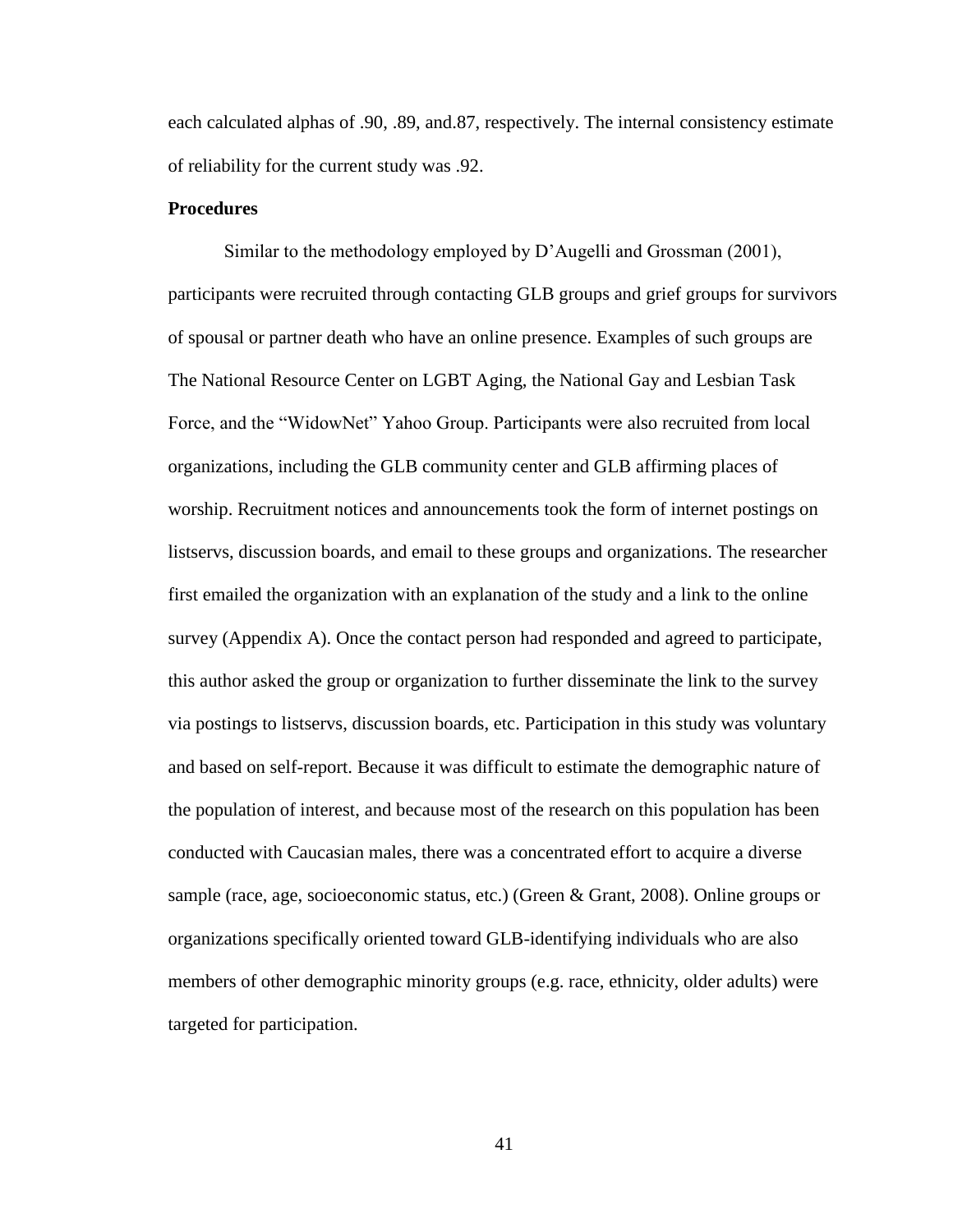Before beginning the information-gathering section of the survey, participants were directed to an informed consent webpage. This page described the general purpose of the research, assured voluntary participation and termination without penalty, and denoted the limited risks and some benefits to participation. This portion of the survey also contained the eligibility criteria for participation, an estimate of the time needed to complete the survey, an assurance of anonymity of data, as well as the contact information for the researcher and department advisor should the participant have concerns. Additionally, participants were informed that in lieu of direct incentive, the researcher will donate one dollar to the local GLB community center for every participant who begins the questionnaire (up to \$250). At the bottom of the informed consent page, participants were asked to click on a button marked "Continue," which directed them to the remainder of the survey.

Participants were asked to complete the demographic information page first, followed by the Inventory of Complicated Grief, The Internalized Homophobia Scale, the Heterosexist Harassment, Rejection, and Discrimination Scale, and the Out to the World subscale of the Outness Inventory. Upon completion, participants were directed to a final page which thanked them for participation, as well as provided a listing of national resources that may be useful for the bereaved (Appendix H).

### **Data Analysis**

Preliminary analyses included checking that the data met the assumptions necessary for multiple regression, an analysis for risk of multicollinearity and potential outliers, and calculating frequency and descriptive data for the control variables included in the first step of analysis (age, nature of the death, time since loss, and social support).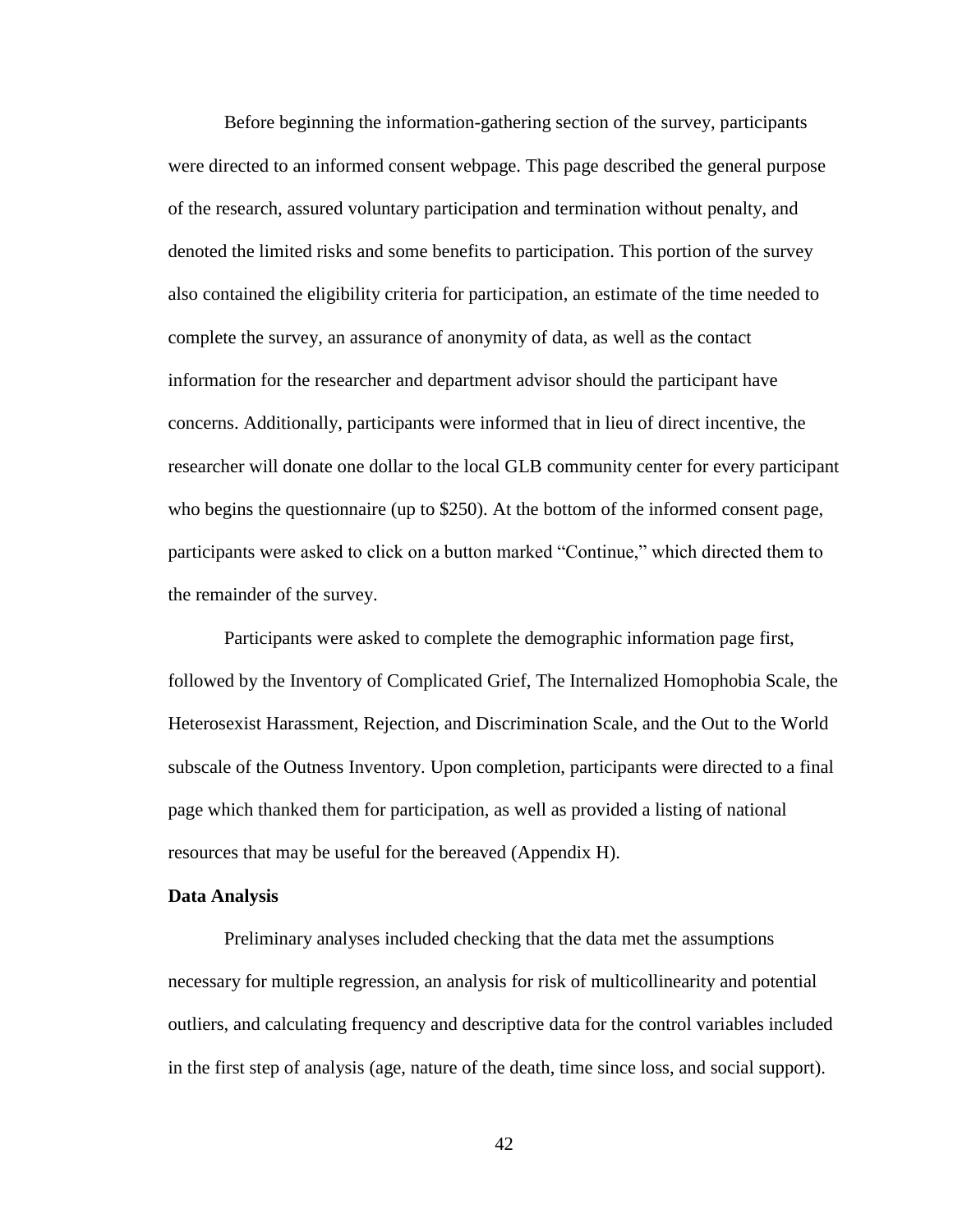The same statistics were gathered for the variables commitment status, ethnicity, gender, and sexual orientation. This information is included in Table 1.

This study utilized hierarchical multiple regression analyses to determine if sexual minority stress (measured by The Internalized Homophobia Scale, The Heterosexist Harassment, Rejection, and Discrimination Scale, and the Outness Inventory) as a cluster of factors predicted the experience of problematic grief (measured by the Inventory of Complicated Grief) for GLB-identifying adults who have lost a committed, intimate partner.

There were a few variables the researcher identified as potential confounds in this study. Age of the surviving partner, the amount of time post-loss, the nature of the loss, and social support have each been supported in the empirical literature as meaningful factors that affect the grief process. In order to control for any shared variance, the researcher specified the use of hierarchical multiple regression in the analysis, whereby the control cluster of variables (age, time since loss, the nature of the loss, and social support) were entered as the first step. The minority stress cluster of variables were entered into the regression analysis as the second step to explore how their influence as a cluster of factors predicted unique variance in the criterion variable, grief severity. It was hypothesized that those surviving partners who have experienced comparatively greater amounts of minority stress would experience increased dysfunction post-loss as well as more grief-specific symptomatology than those who experienced lower levels of minority stress.

Results were initially checked to have met the assumptions of normality, independence, and homoscedasticity, as well as to verify no problems with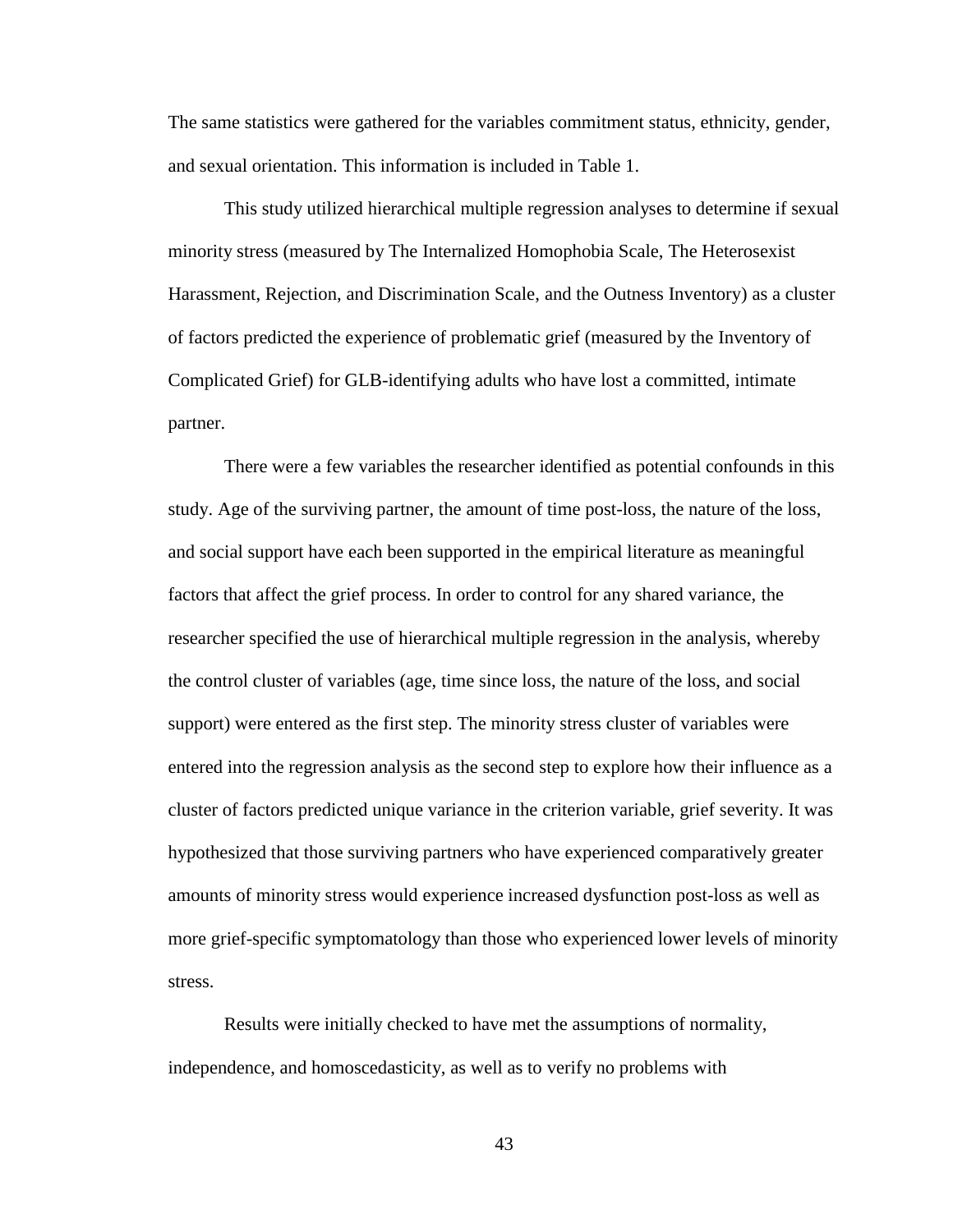multicollinearity and potential outliers. *F-* statistics were utilized to determine if the predictor variables explained a significant amount of variance in the criterion variable. *R*² was used to determine the percentage of variance explained by each of the steps taken in the regression, and t-values were examined to determine which predictors explained a significant amount of variance independently. Beta statistics were subsequently used to indicate the relative magnitude of the effects of significant predictors.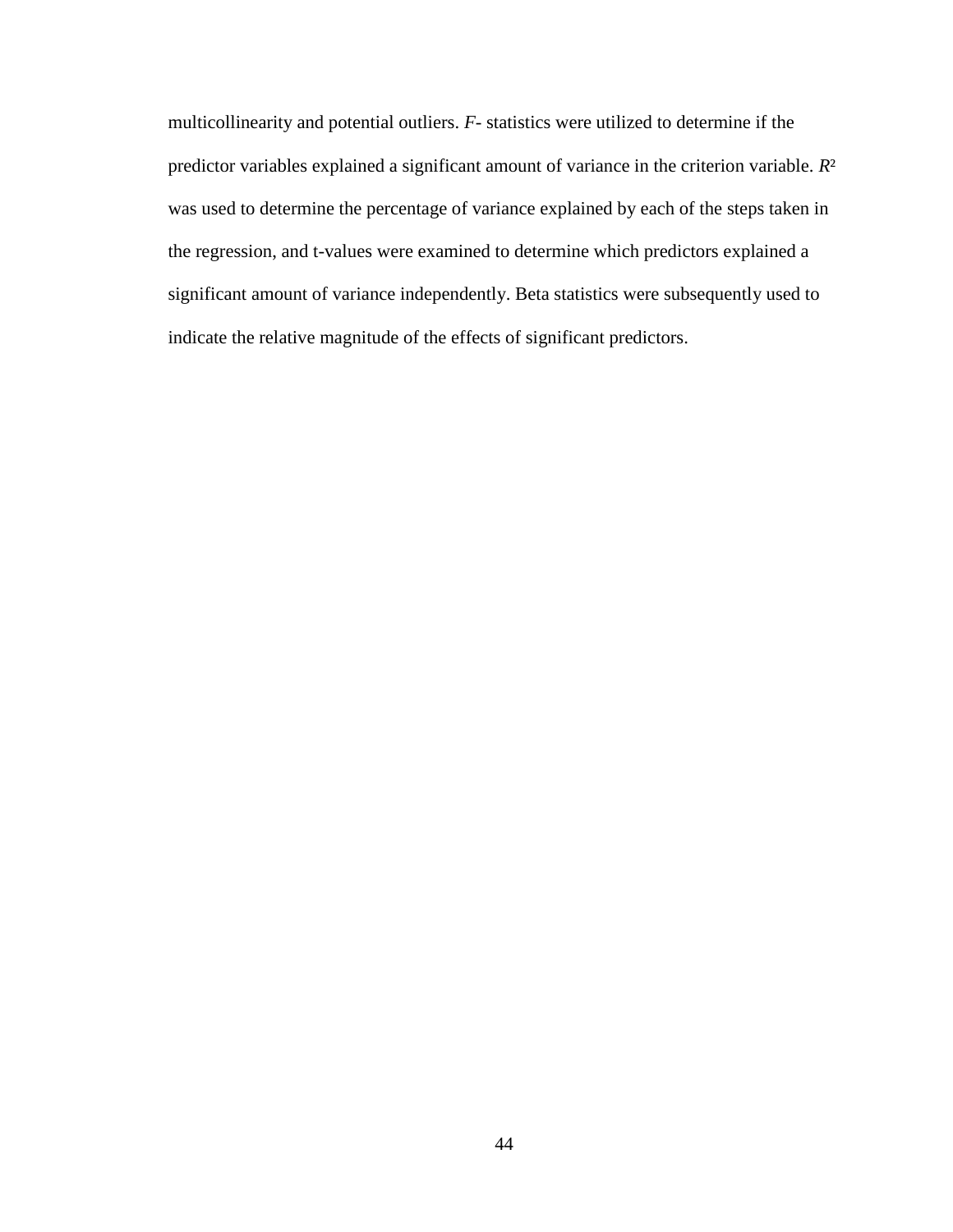# **Chapter 4**

# **Results**

# **Preliminary Statistical Analyses**

A hierarchical multiple regression was used to assess the influence of minority stress on the experience of grief related to the loss of a committed partner beyond the effects of age, social support, the nature of the death, and the number of years since the loss. Minority stress as a construct was assessed through the measurement of internalized homonegativity (TIHS), heterosexual harassment and discrimination (HHRDS), and the degree of sexual orientation disclosure (OI). Grief was assessed through the use of The Inventory of Complicated Grief (ICG).

Preliminary analyses were conducted to examine the data for accuracy, missing values, correct ranges of scores, frequency distributions, and that the assumptions for linear regression were met. All variance inflation factors were less than 2.0, suggesting no evidence for multicollinearity. Examination of the residual statistics suggested no evidence of influential data points. Visual inspection of the histogram and the P-plot of regression standardized residual suggested a generally normally distributed dependent variable. Review of the scatterplots revealed no apparent organization. The results of the preliminary analyses indicate no threats to the assumptions of linear regression.

### **Hierarchical Multiple Regression Analysis**

In order to control for the effects of age, social support received, the nature of the death, and the amount of time post-loss on the experience of grief, hierarchical multiple regression was chosen as the appropriate data analytic tool. These control variables were entered as the first block of the regression model. The minority stress cluster of predictors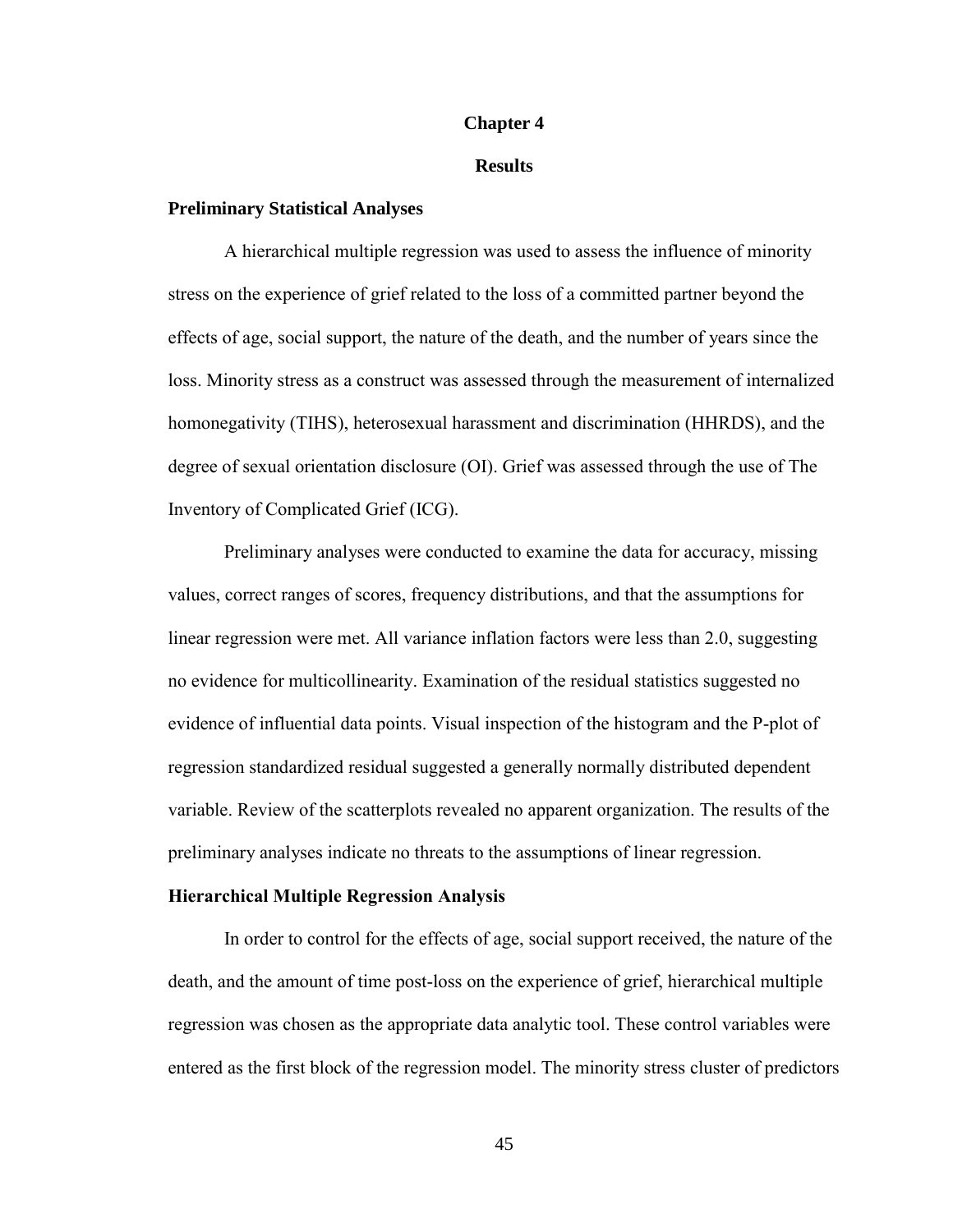were entered together as the second block. Sample means, standard deviations, and correlations are reported in Table 1.

**Control Variables.** Literature suggests that the amount of time since the loss, the nature of the loss, and social support are important factors in predicting grief outcomes (Carnelley et al. 2006; Currier et al. 2008; Lobb et al. 2010). This cluster of variables, along with age of the participant, was entered into the regression as the first block. Theoretical reasoning and past empirical evidence suggests that these variables may explain a significant amount of variance in the dependent variable, and thus were entered into the analysis first as controls. Regression results revealed that the set of control variables explained 17.9% of the variance,  $F(3,137) = 7.40$ ,  $p < .001$ . Of the four covariates, two (years since loss and age of the participant) displayed unique significance (*β* = -.310, -.184; see Table 2).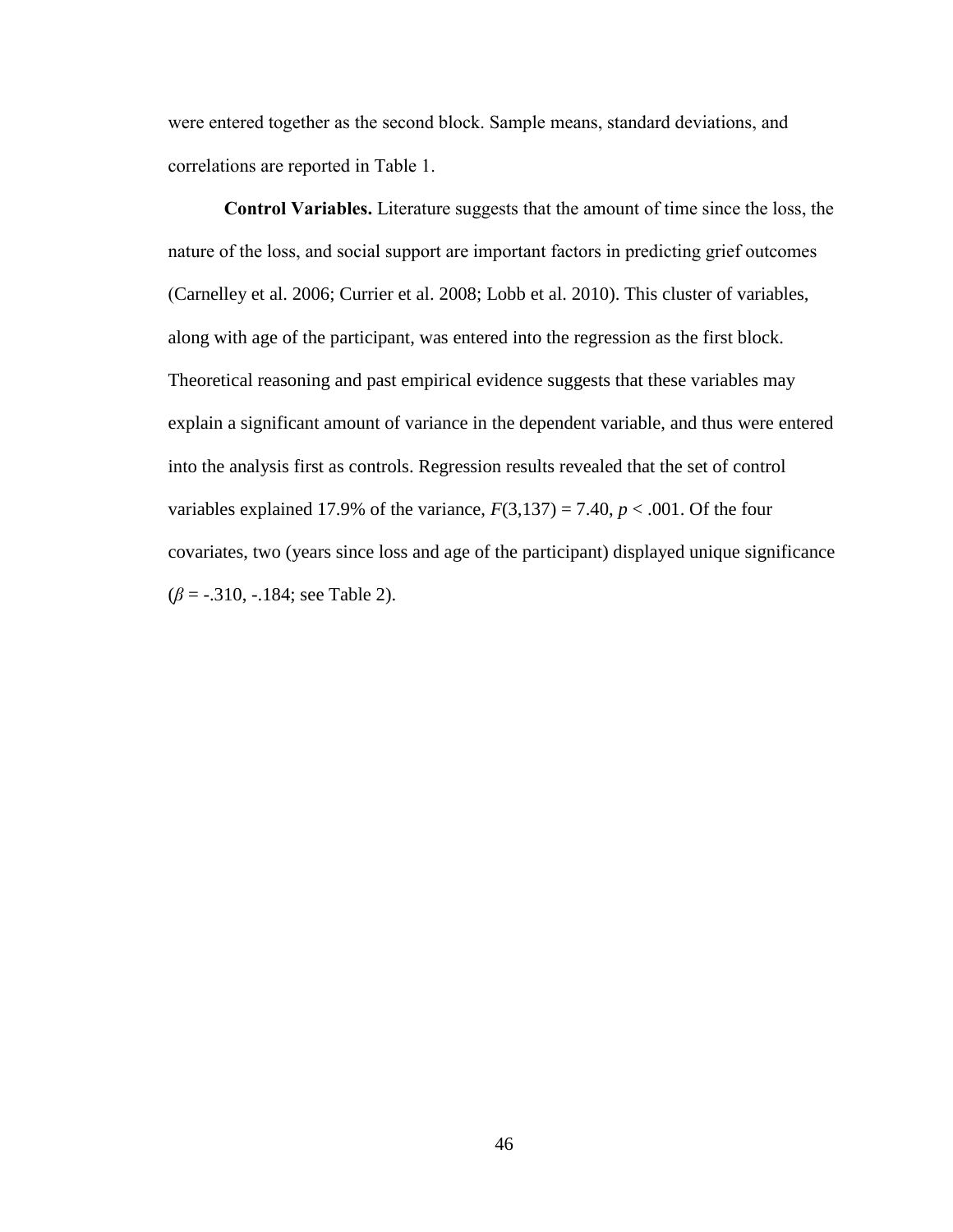Table 1

*Means, Standard Deviations, and Correlations*

| Variable                  | M     | <b>SD</b> |               | 2      | 3         | $\overline{4}$ | 5           | 6         | 7         | 8           |
|---------------------------|-------|-----------|---------------|--------|-----------|----------------|-------------|-----------|-----------|-------------|
| 1 Age                     | 54.07 | 9.94      | $\sim$ $\sim$ | 0.128  | $.252***$ | $0.169*$       | $-0.261***$ | $-0.088$  | 0.044     | 0.113       |
| 2 Social support          | 1.37  | 0.48      |               | $\sim$ | $0.149*$  | $-0.005$       | $-0.154*$   | $0.211**$ | 0.085     | $-0.274***$ |
| 3 Nature of death         | 1.61  | 0.49      |               |        | $-$       | 0.095          | $-0.131$    | $-0.071$  | 0.239     | 0.062       |
| 4 Years since death       | 7.28  | 7.70      |               |        |           | --             | $-0.344***$ | 0.030     | $-0.033$  | 0.031       |
| 5 Complicated grief       | 47.78 | 13.38     |               |        |           |                | --          | $0.154*$  | $0.239**$ | 0.111       |
| 6 Internalized homophobia | 14.97 | 4.45      |               |        |           |                |             | $- -$     | 0.042     | $-0.474***$ |
| 7 Discrimination          | 32.09 | 17.09     |               |        |           |                |             |           | --        | 0.011       |
| 8 Outness                 | 13.7  | 3.18      |               |        |           |                |             |           |           | $- -$       |

\**p*<.05. \*\**p*<.01. \*\*\**p*<.001.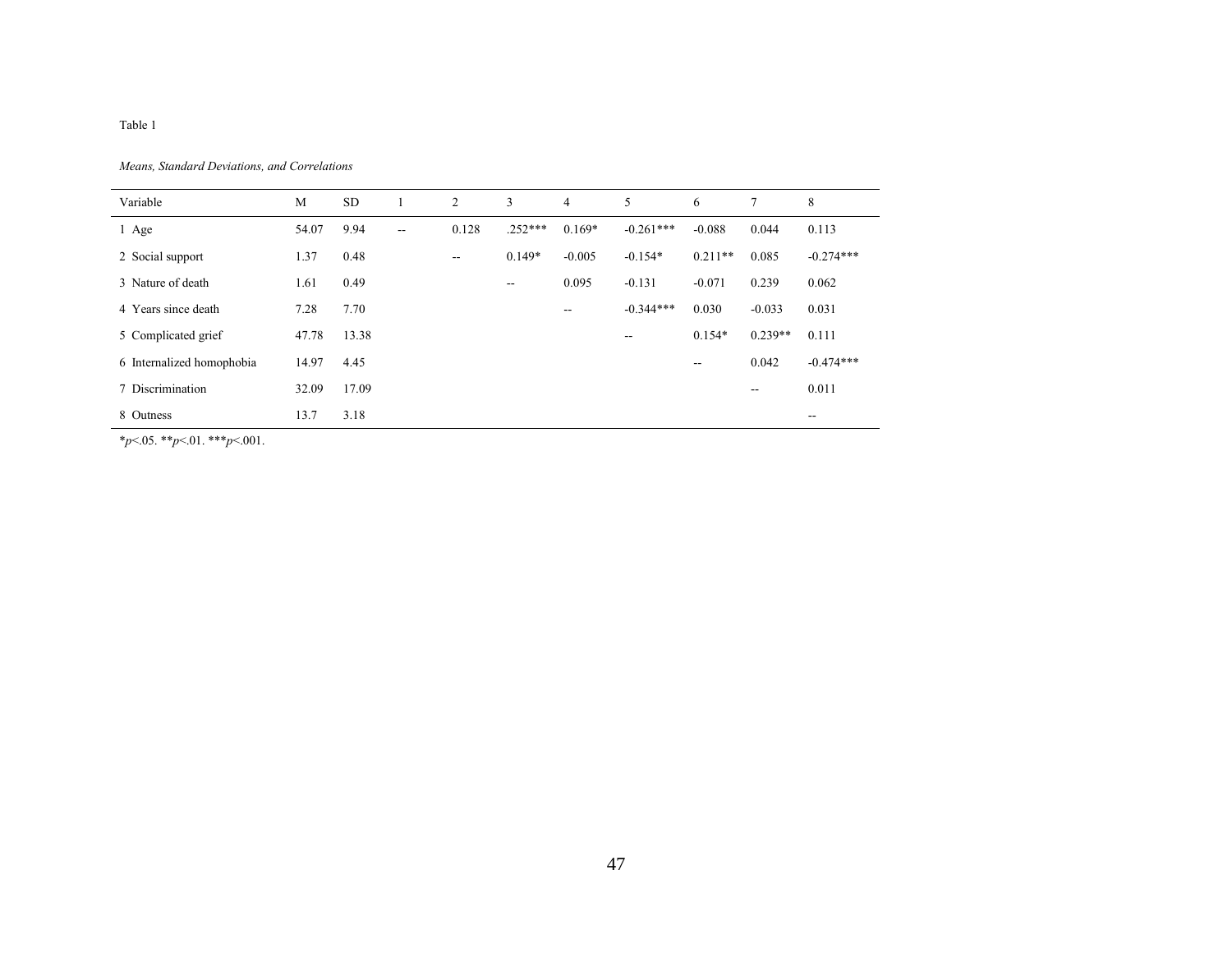# Table 2

# *Results of Regression for First and Second Step in Analysis*

| Covariate Variable      | b          | β       | t        | $R^2$ |
|-------------------------|------------|---------|----------|-------|
| Step 1                  |            |         |          | 0.179 |
| Nature of death         | $-1.007$   | $-.037$ | $-453$   |       |
| Social support          | $-3.489$   | $-126$  | $-1.599$ |       |
| Age                     | $-2.48*$   | $-184$  | $-2.252$ |       |
| Years since death       | $0.538***$ | $-.310$ | $-3.922$ |       |
| Step 2                  |            |         |          | 0.310 |
| Internalized homophobia | $0.822***$ | .273    | 3.303    |       |
| Discrimination          | $0.185***$ | .237    | 3.266    |       |
| Outness                 | $0.984**$  | .234    | 2.779    |       |

\**p*<.05. \*\**p*<.01. \*\*\**p*<.001. Δ*R*² = .131.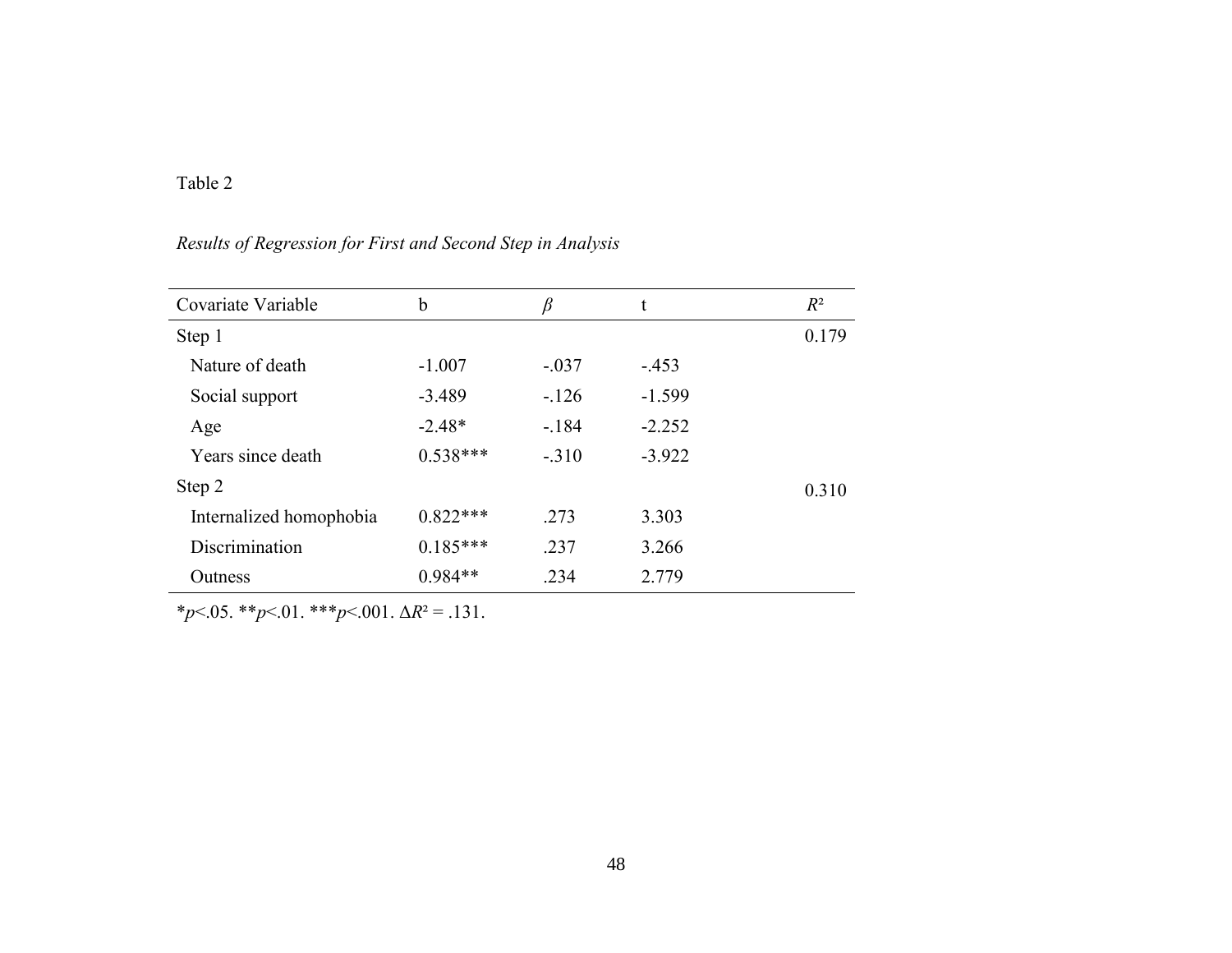# **Sexual Minority Stress Variables**

The sexual minority stress cluster of variables was entered as the second block in the hierarchical regression analysis. This step was composed of summed scores on The Internalized Homophobia Scale (TIHS), Heterosexist Harassment, Rejection, & Discrimination Scale (HHRDS), and the Out to the World subscale of the Outness Inventory (OI) (Mohr & Fassinger, 2000; Szymanski, 2006; Wright et al. 1999). The addition of the sexual minority stress cluster of variables to the model increased the proportion of variance explained by .131,  $F(6,134) = 8.54$ ,  $p < .001$ . In the second block in the regression model, five variables demonstrated significant unique influence (see Table 2). In order of importance, they were years since the loss ( $\beta$  =-.316), internalized homophobia ( $\beta$  = .273), discrimination ( $\beta$  = .237), degree of outness ( $\beta$  = .234), and age of the participant ( $\beta$  =-.194).

# **Summary**

The results of the hierarchical regression analysis support the hypothesis that sexual minority stress has a significant relationship with the experience of grief for those gay, lesbian, and bisexual individuals who have experienced the loss of a committed partner. As hypothesized, sexual minority stress demonstrated significant additional influence after accounting for the influence of the control variables. Further analysis revealed the relative influence of each individual variable in each step of the regression, with years since loss emerging as the variable with the most unique influence in the explanation of variance in grief in both steps of the regression model.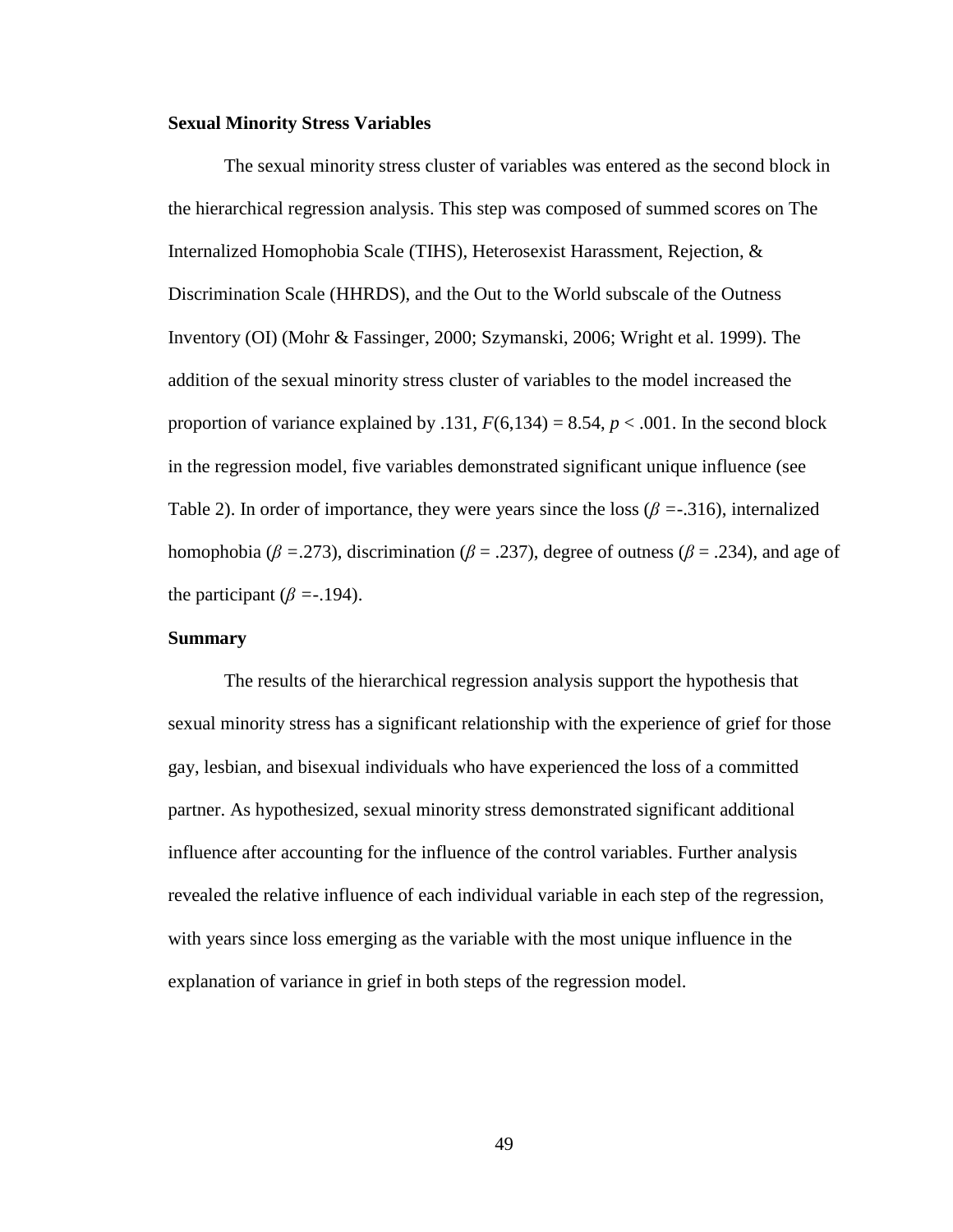# **Chapter 5**

# **Discussion**

The purpose of this study was to explore what, if any, influence identifying as a sexual minority has in coping with the grief after losing a committed partner. Results reveal that gay, lesbian, and bisexual individuals who experience higher levels of sexual minority stress also experience high levels of problematic grieving. These results were found to be significant after accounting for the influence of control variables that have been previously demonstrated to be related to or impact the grief process. The following is a discussion of the results of this study in the context of existing research. First, the emergent factors that influence the experience of grief will be discussed, followed by the limitations of this study, clinical implications, and directions for future research.

### **Sexual Minority Stress**

Results of this study support the hypothesis of this study, suggesting that minority stress is an important aspect of the grieving process for those individuals who identify as gay, lesbian, or bisexual. The cluster of minority stress variables (internalized homonegativity, discrimination, and degree of outness) explained a significant percentage of the variance in grief scores, above the influence of the control variables (age, nature of death, time since death, and social support). This suggests that the experience of occupying a marginalized space in society, specifically with regard to sexual orientation, may significantly negatively impact the grieving process following the loss of a partner. Interestingly, follow-up analyses of the sexual minority stress predictors were significant and exhibited very similar degrees of magnitude in the regression, suggesting that all three of the sexual minority stress factors were comparable in importance when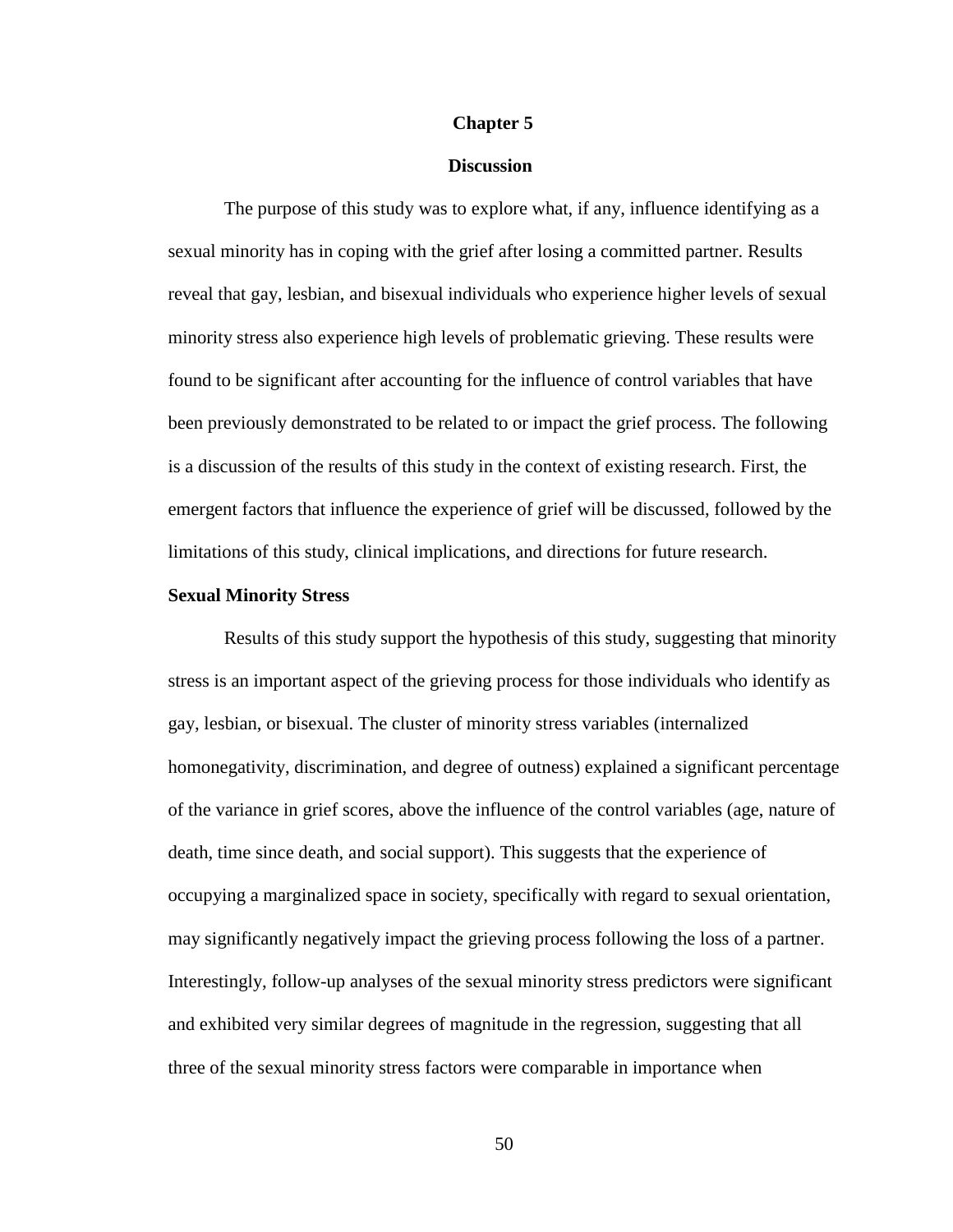explaining variance in grief. This finding may continue to support the inclusion of each of these three components into our understanding of minority stress as a construct.

A small, negative correlational relationship emerged between the outness and social support variables. This effect was unexpected, as literature generally reports positive relationships between sexual minority status self-disclosure and social support (Frable, Platt, & Hoey, 1998; Schrimshaw, Siegel, Downing, & Parsons, 2013. This effect may be due to the influence of grief. The more self-disclosed one is to his or her community, the more stigmatized his or her loss may be. As a result of either anticipated or actual stigma, the bereaved may be less likely to seek social support. It may also be that the more out the bereaved was in the community, the less he or she had to actually go out and seek support. Perhaps because the loss of someone with a disclosed sexual minority identity might be better known to the community, his or her social support may have reached out in support to the bereaved. More research is warranted to further understand this effect.

The results of this study connect what is already empirically understood about the construct of minority stress to grief and loss, an event in life that many encounter. These findings add to the growing body of contemporary grief research that focuses on the social, environmental, and contextual factors that influence the grieving process. For example, researchers are currently exploring the role of race, attachment styles first developed in childhood, trauma experiences, physical health status, cultural themes, and the role of spirituality in adjusting to the loss of a loved one (Laurie  $\&$  Neimeyer, 2008; Neimeyer & Burke, 2011; Prigerson & Maciejewski, 2006; Vanderwerker, Jacobs, Parkes, & Prigerson, 2006). As suggested by the results of this study, grief related to the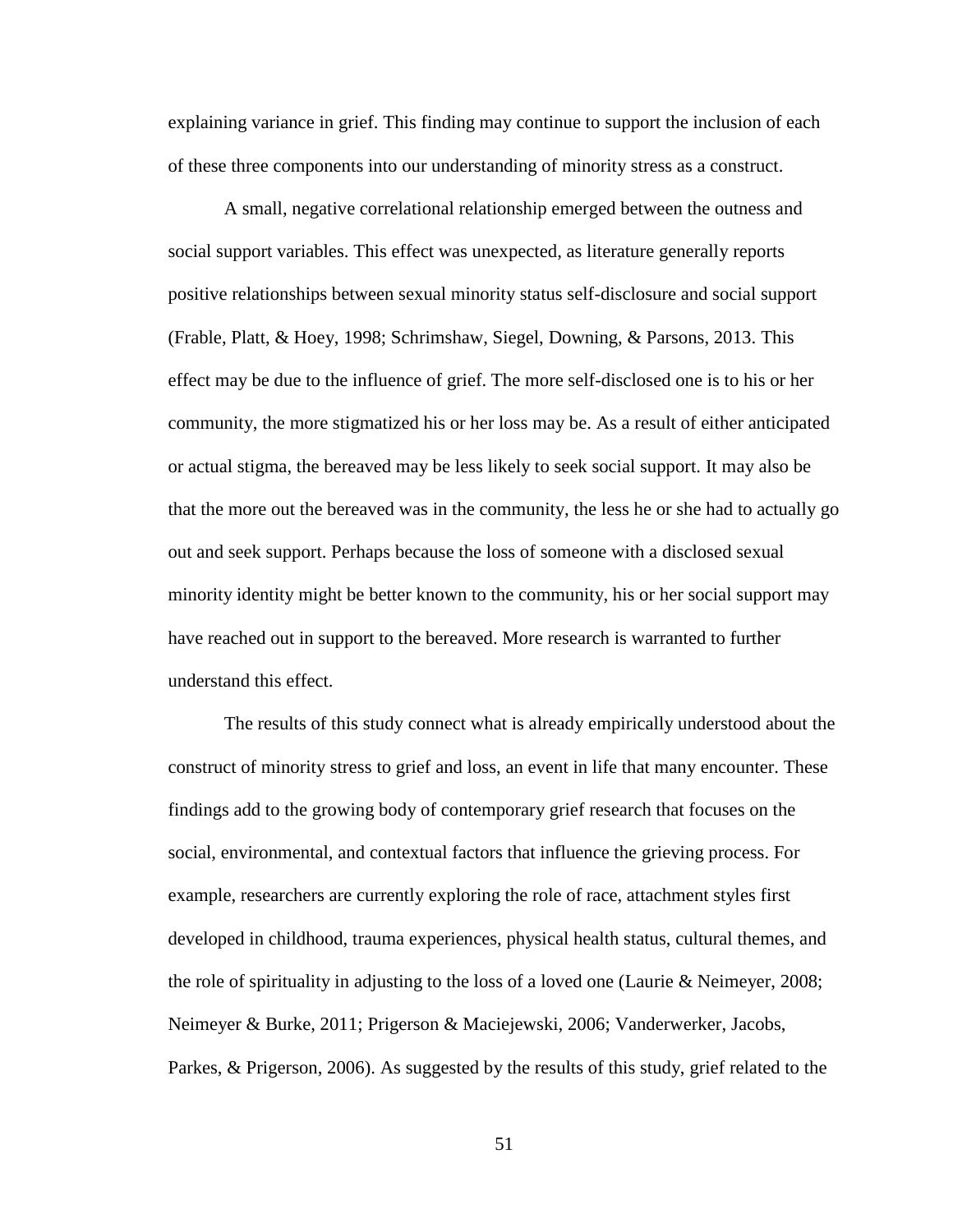loss of a partner may be quite different for certain groups of people in society. Even though this study did not compare the grief experiences of heterosexual and homosexual individuals, the additive influence of sexual minority stress above other variables in the analysis suggests that the impact of occupying a marginalized space in society is important to understanding grief experiences. The complexity increases as even within the GLB sample, social, environmental, and contextual factors (the control variables) influenced the grief experience.

# **Control Variables**

The researcher identified four empirically supported variables that could potentially influence or misrepresent the amount of variance explained if not controlled for in the regression model. Therefore, the age of the participant, the nature of death, the time since death, and if social support was sought were entered into the regression model as the first step to control for their effects on explained variance in the grief experience. When considered outside the effects of the sexual minority stress variables, time since the loss emerged as the most influential significant predictor, followed by the age of the participant (see Table 2). In this sample, the median number of years since loss was five, however, it is notable that the percentage of participants who had experienced their loss within the last 12 months was the largest in the sample (22%). Time since the loss was negatively correlated with scores on the Inventory of Complicated Grief, suggesting that those individuals who had recently experienced their loss endorsed more problems in grieving. This result supports other related empirical findings, suggesting that problematic grief tends to gradually lessen as time passes (Carnelley, Wortman, Bolger, & Burke, 2006).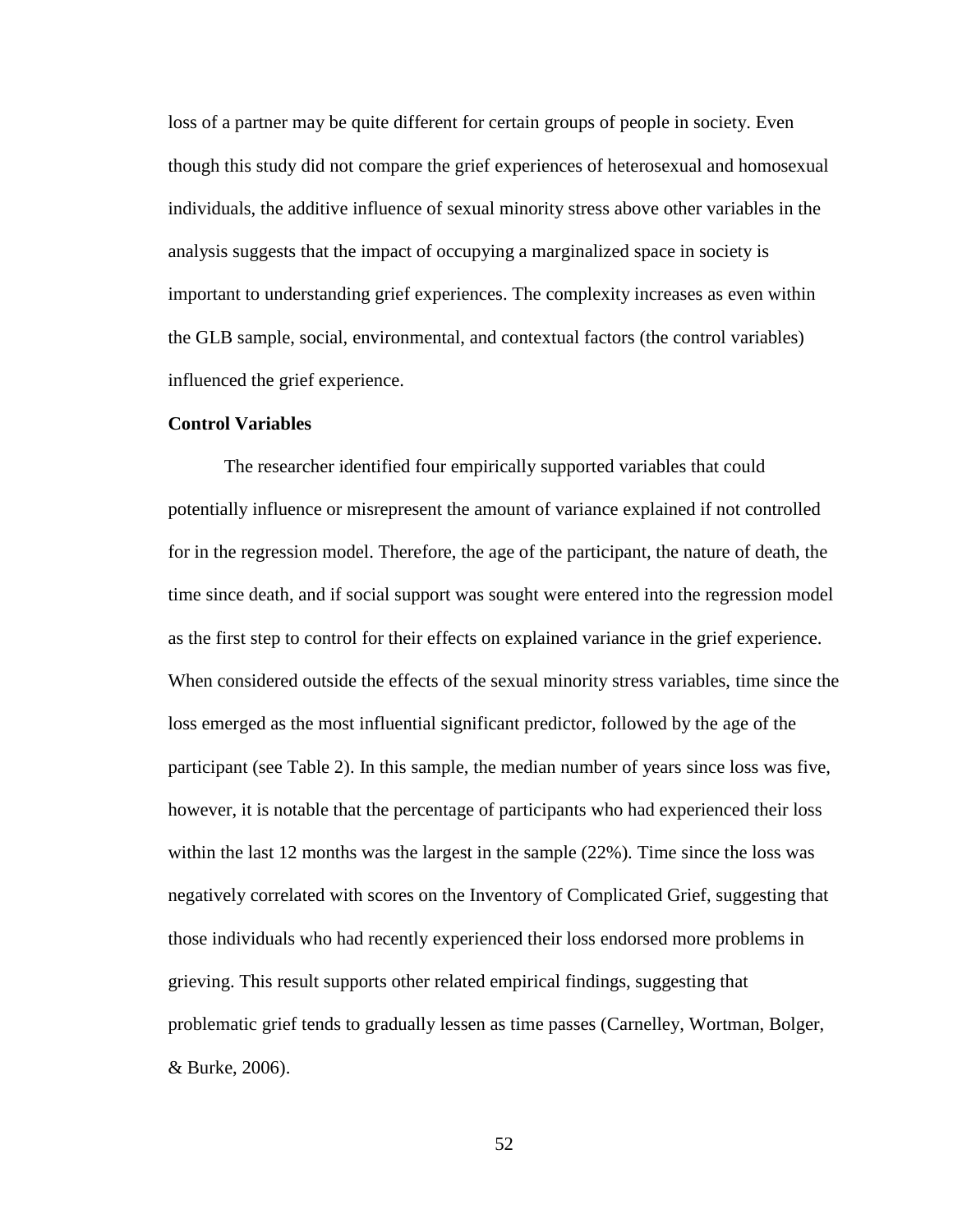The age of the participant was the only other variable among the control variables that emerged as a significant predictor of grief (see Table 2). The median age in this sample was 55 years, with the age distribution among the sample being remarkably even (the mean age almost equaling the median age). Interestingly, the regression results demonstrated a relationship between the age of the participant and scores on the ICG, suggesting that younger individuals experienced higher levels of grief than their older counterparts. This result seems unexpected, given the assumption that older gay, lesbian, and bisexual individuals might not feel as comfortable with their sexual identity, and may lack significant social support (Fenge  $& Fannin, 2009$ ). It may be that older individuals have experienced multiple losses before the loss of their intimate partner, such as parents, family members, friends, and even previous partners. Older GLB individuals, particularly gay-identified men, may have experience in losing friends and partners to HIV/AIDS (Green & Grant, 2008; Sikkema et al., 2006). Due to the nature of living a longer life, older participants may have incurred a grieving "practice effect," whereby, with experience, they have learned about their own grieving style and developed resources. An older individual who had experienced the loss of an intimate partner long ago may also have had the benefit of time to progress through grief and make new meaning from his or her loss.

However, the age of the participant was significantly and positively correlated with nature of death, which, given how the nature of death was coded for this study, suggests that older participants tended to experience losses that were categorized as "expected/natural," while younger participants tended to experience more unexpected or traumatic losses. Research suggests that problems in grieving tend to increase as the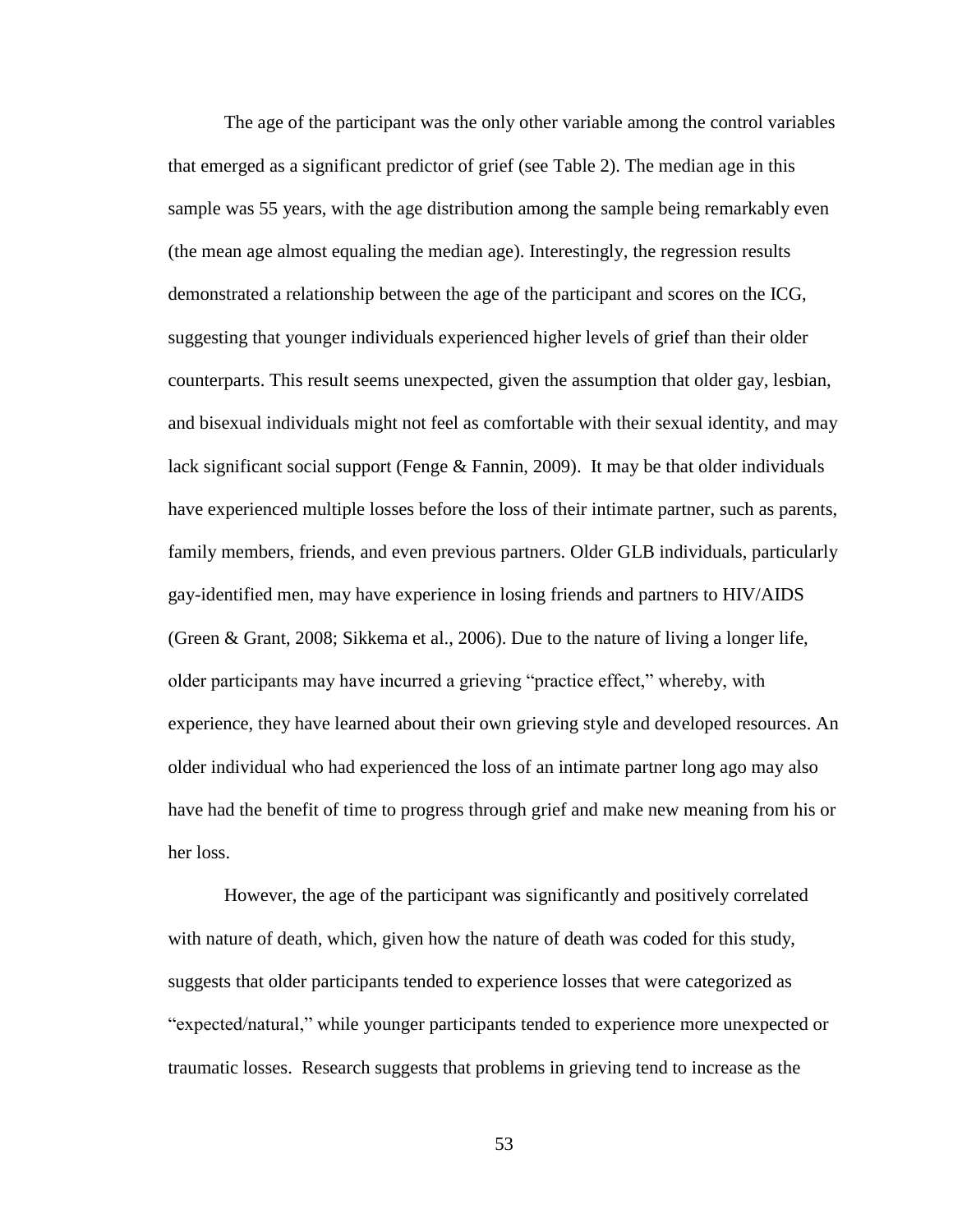severity of the trauma surrounding the loss also escalates (Currier et al. 2009; Lobb et al. 2010). The results of this study are consistent with the results of previous research, and suggest that, for this sample, the level of trauma associated with the loss may be a mediating variable.

It should be noted that time since the loss emerged as the most important single factor in both steps of the analysis. Even with the addition of the sexual minority stress factors, time since loss had the largest unique contribution to explanation of variance in grief of all significant variables. Research suggests that although bereavement is an individual experience that varies from person to person, that the magnitude and severity of grief generally lessens as more time passes post-loss (Carnelley et al. 2006; Feigelman et al. (2009). While this study's results are consistent with prior research, it is notable that the immediacy of the loss accounted for the most explained variance even in the presence of sexual minority stress variables. This effect may in fact denote the importance of this factor in understanding the grief process, or may have been a consequence of the sample characteristics. Individuals who had lost their partner within the past 12 months constituted 22% of the sample, the largest single amount of time represented (the next largest being 2 years post-loss, at 10.6%). Given the nature of recruitment, it may be have difficult to find a sample in which the majority of the participants hadn't very recently lost their partner. As noted previously, individuals tend to experience fewer problems in grieving as time passes, therefore those individuals may not have as strong an online presence on grief and bereavement-related websites. However, the potential influence of these grievers should be considered when interpreting the data.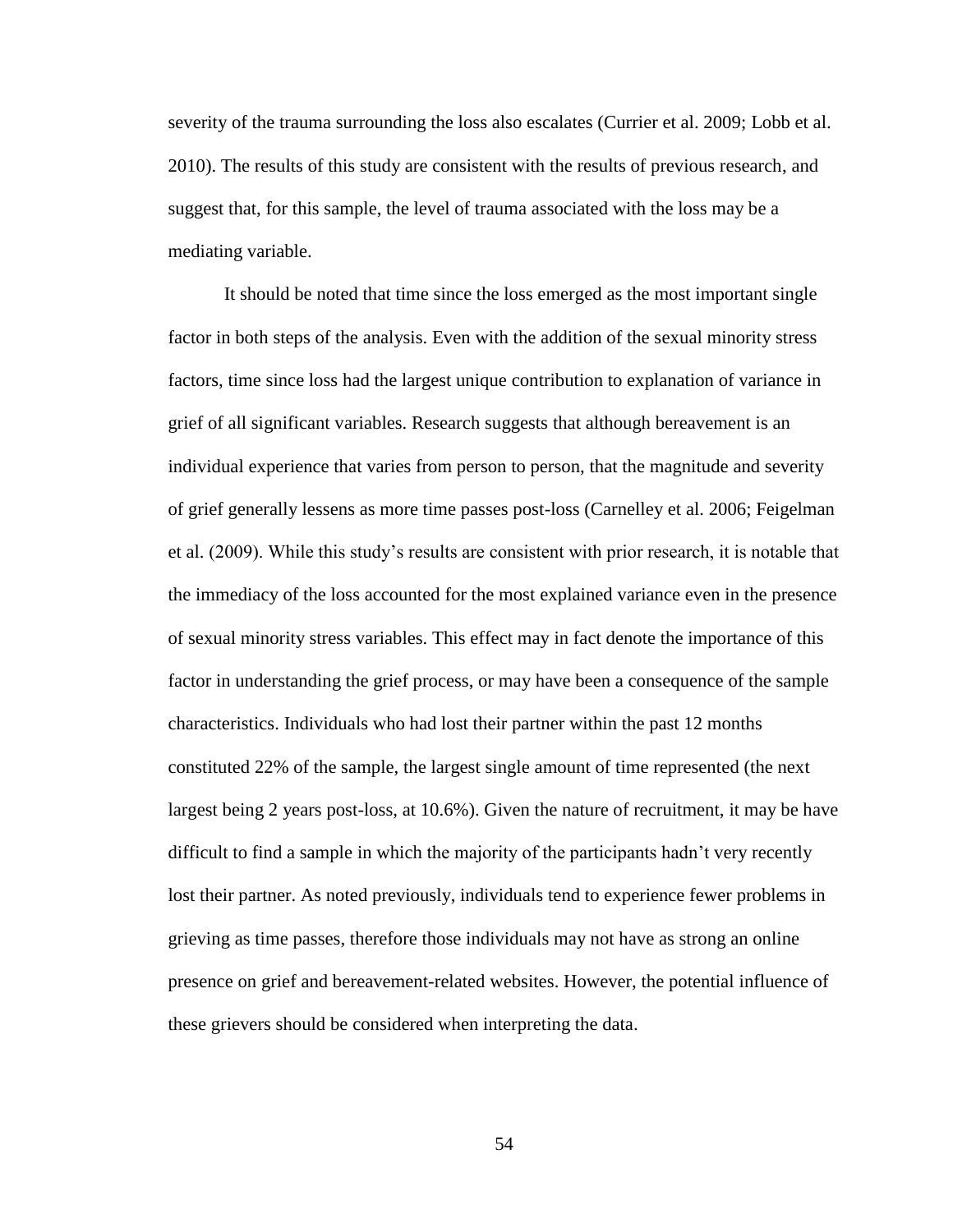# **Clinical Implications**

The results of this study highlight the additive impact of social stressors, specifically minority stress, on the grieving process. In clinical work with bereaved individuals who identify as gay, lesbian, or bisexual, practitioners may wish to address how, if at all, their client's self-understanding as a sexual minority impacts his or her grief experience. As demonstrated in this study, younger clients and those who have recently experienced a loss may be especially at risk for problematic grief.

As previously noted, the average score on the Inventory of Complicated Grief (Prigerson, et al., 1995) for this study was  $47.78$  ( $SD = 13.38$ ). This score is considerably higher than average scores reported in other studies. For example, Prigerson and colleagues (1995) found a mean score of 17.74 (*SD* = 12.42), and Holtslander and McMillan (2011) found a mean score of 18.10 ( $SD = 11.6$ ). At first glance, this elevated average grief score may seem to reflect the relatively high number of recently bereaved participants included in this study. However, comparatively, the average time since loss cited in the study by Prigerson and colleagues (1995) was 2.8 years ( $SD = 1.3$ ), and all of the participants included in the study by Holtslander and McMillan (2011) were bereaved for only three months. However, it should be noted that the bereaved participants in Prigerson's study were classified as "elders," and those who participated in Holtslander and McMillan's study were caregivers, not exclusively spouses or intimate partners. Such an elevated mean grief score could be the result of utilizing online data collection methods. Participants who use GLB and grief-oriented discussion forums, listservs, and email groups may be less likely to seek out other types of support, including individual and group psychotherapy, as well as general social support. As a result, online data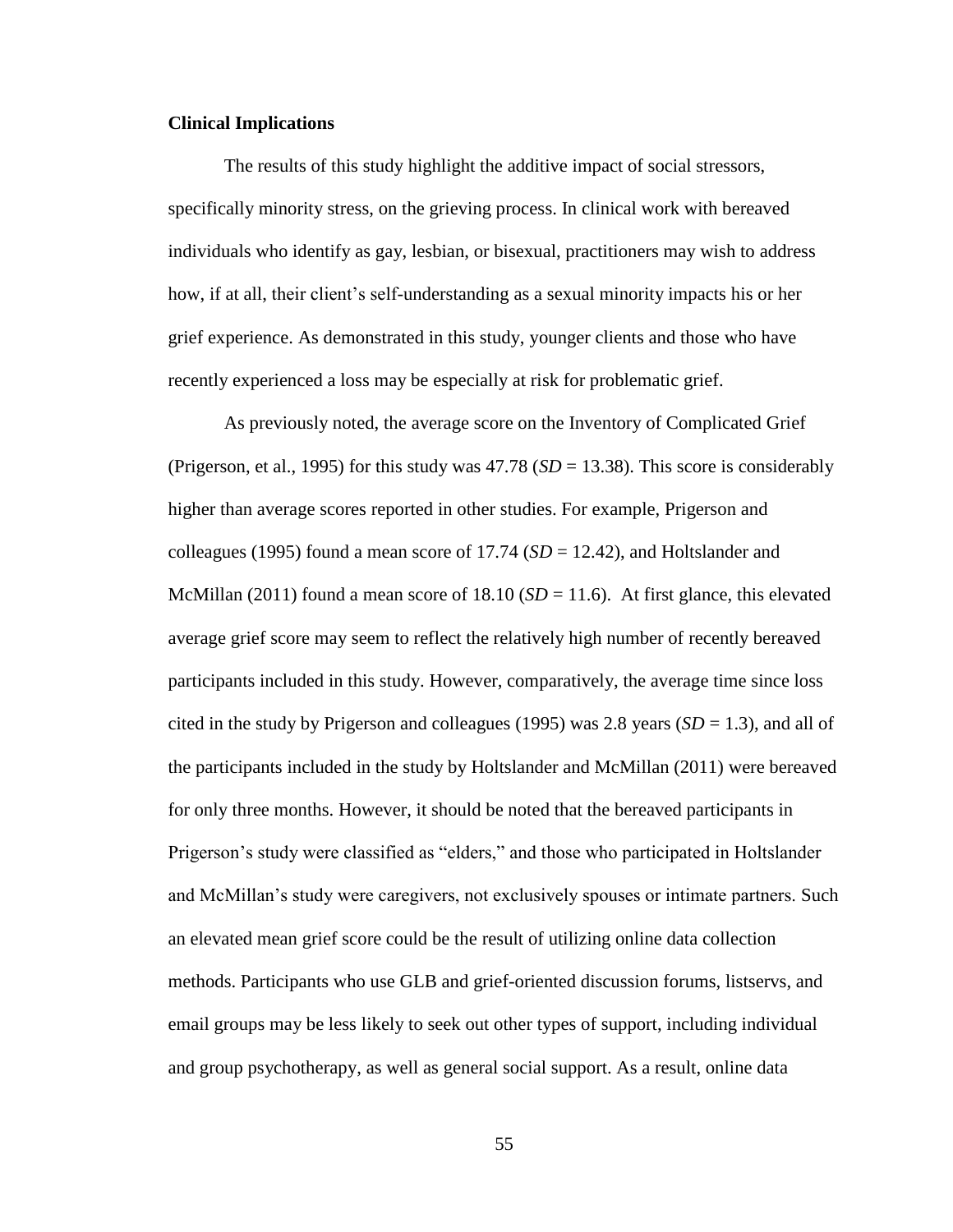collection may have accessed a more "clinical" sample of individuals with greater symptomatology. This high score may be a product of the general findings of the study, in that the stress of being a sexual minority was associated with increased severity in grief symptoms. In this case, that the elevated score may reflect the additive effect of minority stress. Additional research is needed to further understand this disparity, however, clinically speaking, the results of this study suggest that practitioners should be aware of potentially severe grief experiences when working with GLB-identified clients.

Clinicians should also remember that social stigma of any kind could prevent many people from seeking help. In the case of sexual minority identities, some clients may only disclose information regarding their grief, and may feel unsafe about revealing their sexual identities to a clinician. Clients may fear re-traumatization from the therapist, who they may anticipate to have an unaccepting attitude of minority sexual identity. Clinicians should attempt to make the therapeutic space as safe as possible, where the client feels comfortable talking candidly about his or her grief. Relatedly, research demonstrates that psychotherapeutic bereavement-related interventions are most effective when they are specifically and intentionally targeted for individuals who display a marked difficulty in dealing with grief (Currier et al. 2008). In this way, clinicians could maximize their effectiveness by assessing for symptoms of problematic grief early in the therapeutic process.

Both bereavement and identifying as a sexual minority can be isolating for some individuals. The loss of social connections and reclusion from normal activities can be common for those who are grieving, while those who identify as gay, lesbian, or bisexual may be ostracized from their communities. Considering these risk factors, clinicians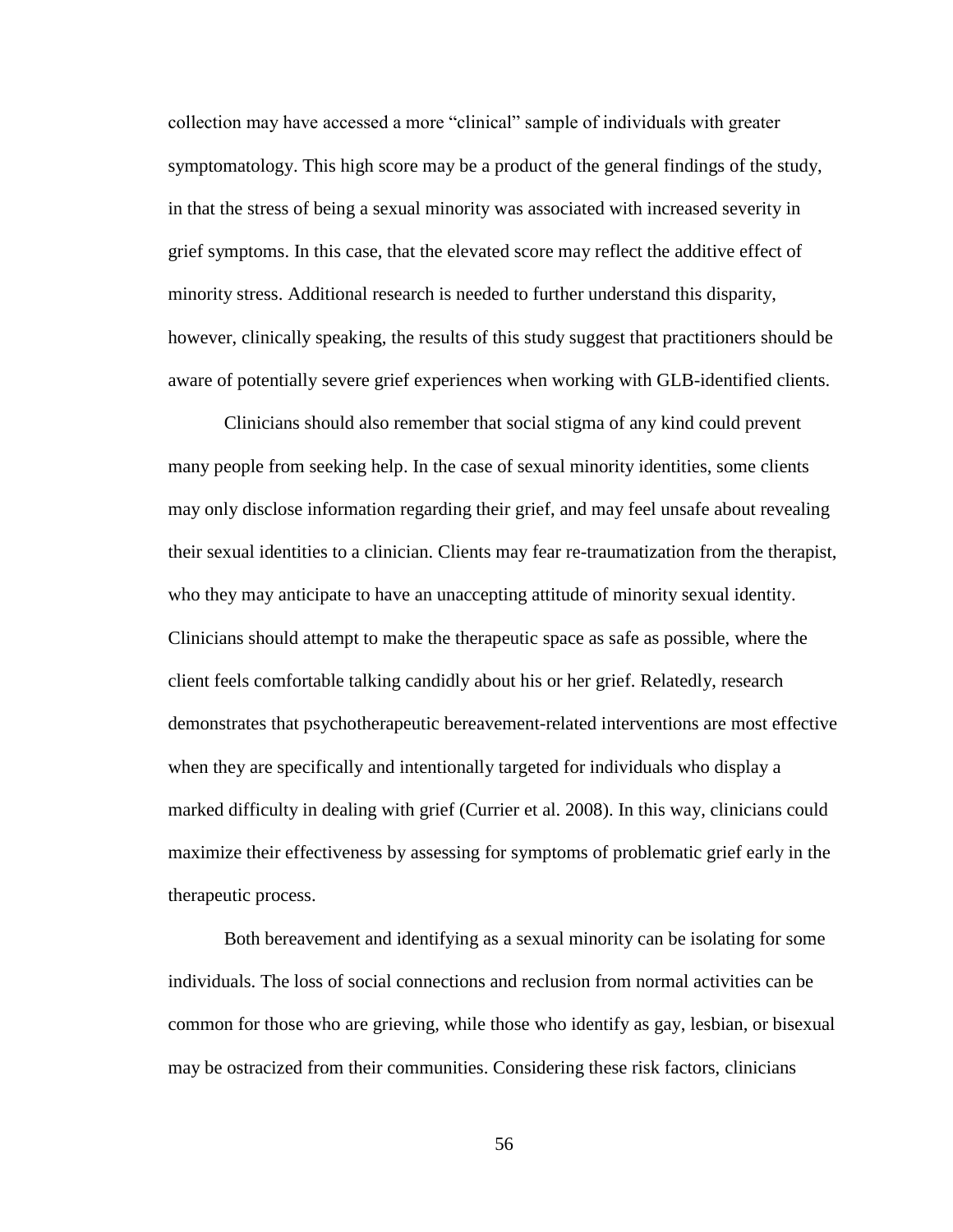could focus on helping the client develop a positive social support network, or develop alternative forms of social support such as GLB-centered grieving groups. Outreach to local GLB community centers and organizations on the topic could help the larger GLB community better understand the specific needs of those who identify as gay, lesbian, or bisexual who are grieving.

# **Limitations**

Although a concerted effort to reach racial and ethnic minorities was made throughout the data collection process, the majority of participants identified as Caucasian. Therefore, the results of this study may not easily be generalized to members of racial and ethnic minority groups. No data regarding social economic status, religious affiliation, education level, or geographic location was collected, thus any generalization of the results to these particular groups is cautioned. Participants were self-selected, thus precluding the researcher from collecting data from individuals who declined participation due to disinterest or other factors. Due to the high degree of face validity of many of the measures, and because data was gathered through participant self-report, social desirability may have been an influential factor in participant responses. Last, because this study utilized multiple regression as the principal data analytic tool, no assumptions with respect to causation can be made.

A second limitation to this study was the subjective categorization regarding the nature of death. Research suggests that the extent to which the death was anticipated as well as the trauma associated with the manner of death influence the survivor's grieving process (Currier et al. 2006). Generally, deaths that are unexpected or particularly violent (homicide, suicide, accident, war, or natural disaster) are associated with longer, more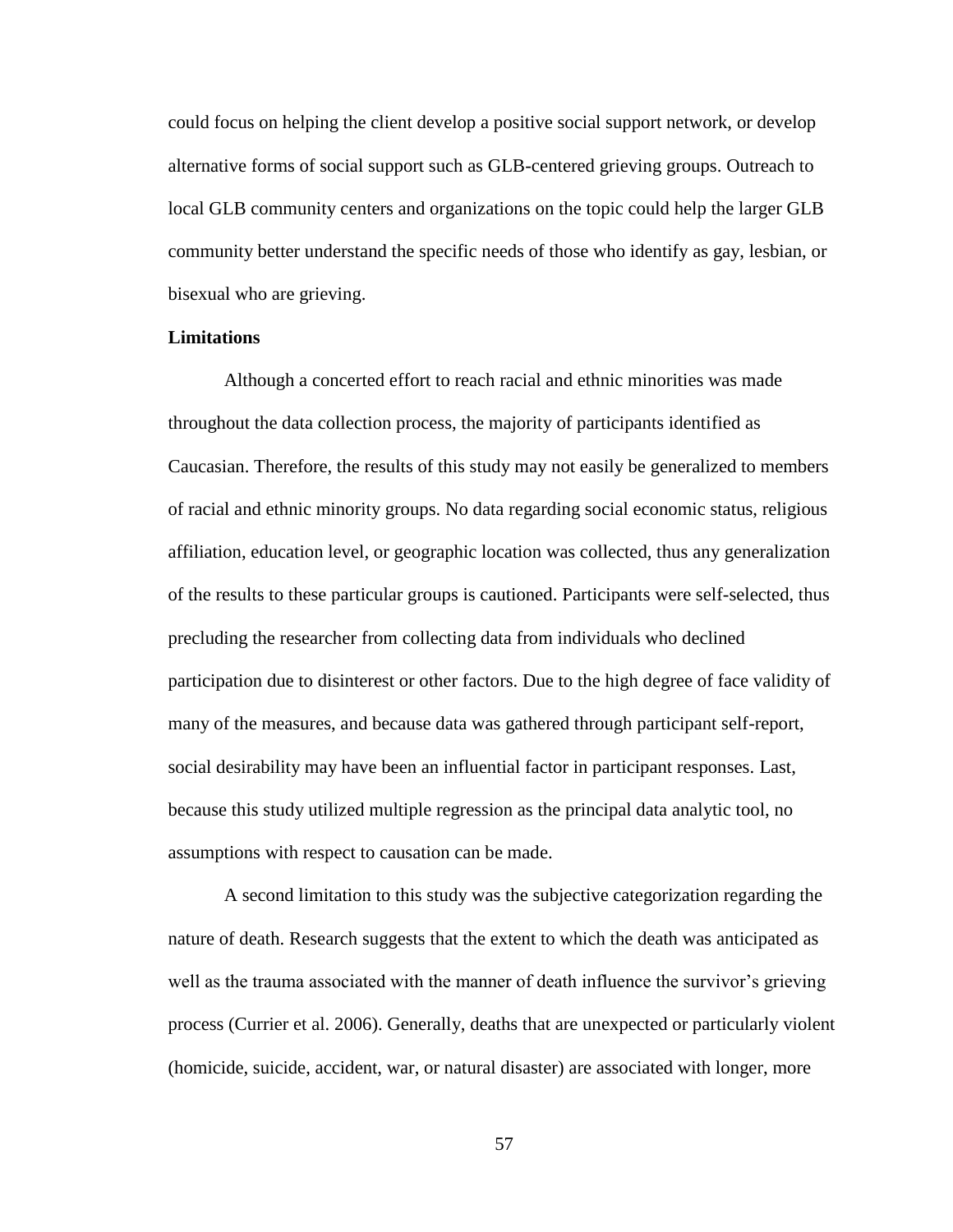complicated grief (Kristensen et al. 2012). Participants in this study were asked to explain the nature of their partner's death, which was then coded as either "expected/natural" or "unexpected/traumatic." Although the researcher utilized inter-rater reliability statistics to ensure accuracy in coding, researcher subjectivity and interpretation of any kind is a notable limitation.

# **Future Research**

Due to the demographic limitations described above, future research should focus on gaining more specific knowledge as to how these factors may impact the relationship between sexual minority stress and the grief process found in this study. Other minority identities (racial, ethnic) may be important in continuing to understand the impact of social stress on the grief process for sexual minority groups. Research focused on multiple minority stressors (e.g., co-occurring sexual and racial minority identities) and their relationship to the grief process would broaden and deepen the understanding of this phenomenon.

Kuyper and Fokkema (2011) suggest that despite the increased empirical attention given to exploring minority stress and the risk and resilience factors for sexual minorities as a large, integrated group, little is known about potential difference between sexual orientation groups (e.g., gay compared to bisexual). Additionally, while much of the empirical knowledge regarding "gay grief" is focused on gay men, little is known about the grief experience of lesbian women and bisexual individuals. For example, a study by Sikkema et al. (2006) revealed that the rates of multiple loss can be quite high among gay men, however it is unknown if multiple partner loss is as prevalent or profound among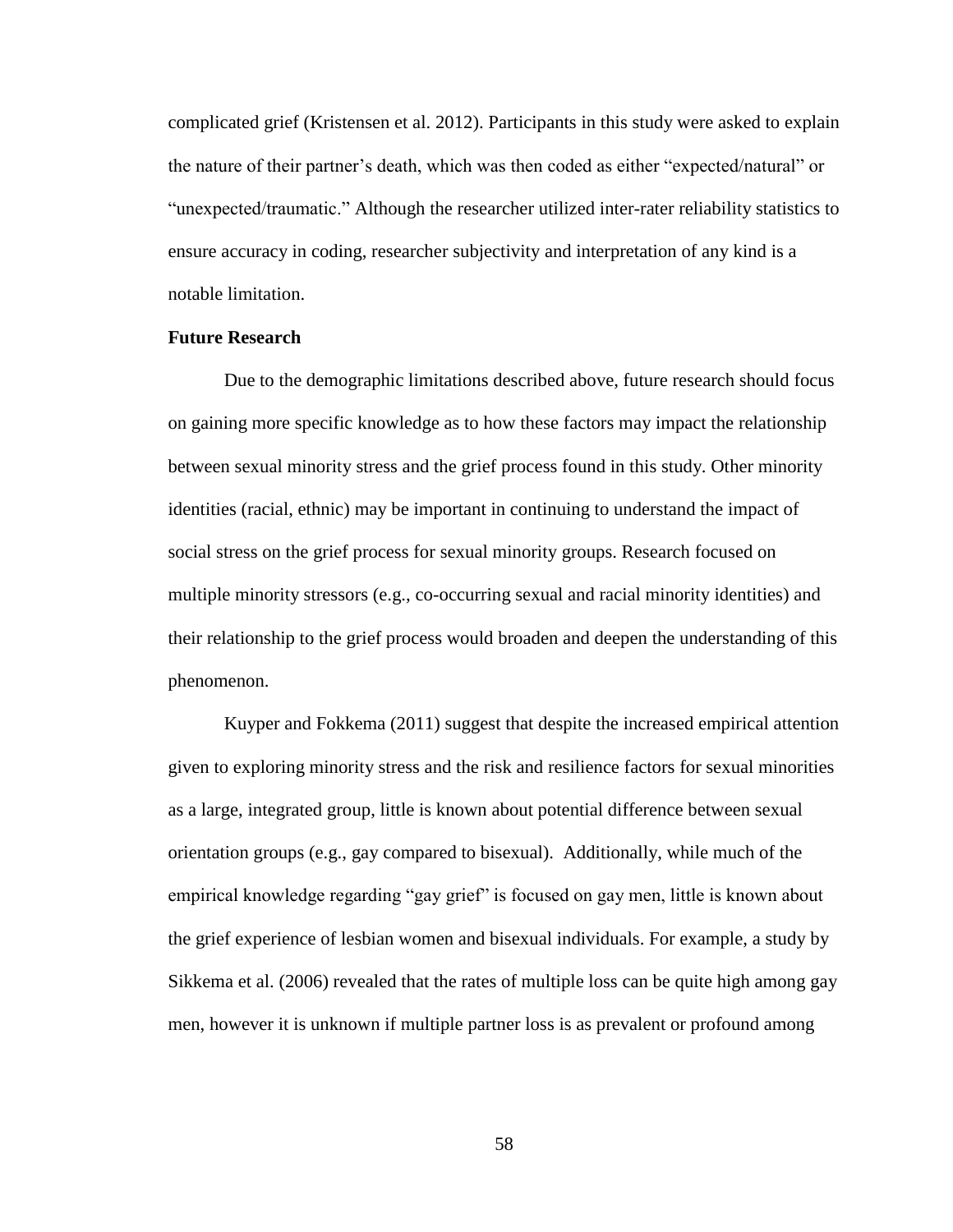lesbian women. Future research may seek to understand how the grief experience may be different between these groups.

Third, this study did not compare the grief experiences of heterosexual and GLB individuals. Thus, statements comparing the grief experiences between these two groups cannot be made. To more fully understand the impact of minority stress on the grief experience for those who identify as a sexual minority, future research should include comparison studies of the bereavement experiences of both heterosexual and homosexual groups.

The degree of trauma associated with the death of a partner (evidenced by the nature of the loss variable) emerged as a potentially mediating factor in understanding the relationship between age of the surviving partner and the degree of problematic grief. Although other research has demonstrated a similar effect, it seems likely that for this sample, social isolation and discomfort with one's sexual orientation (sexual minority stress) may have had greater impact on the grief experience for older participants. Future research should attempt to achieve greater understanding of this relationship.

Results demonstrated that the time since the loss occurred uniquely accounted for more variance in grief than any other single variable in both steps of the analysis, even in the context of the sexual minority stress factors. These findings are consistent with previous research and may reflect a phenomenon of the grief process, or may be the result of additive effects of minority stress in bereavement. Future research should seek to clarify the relationship between these variables.

Degree of outness emerged as an unanticipated variable of interest in this study. In this sample, bereaved individuals who were open to their communities with respect to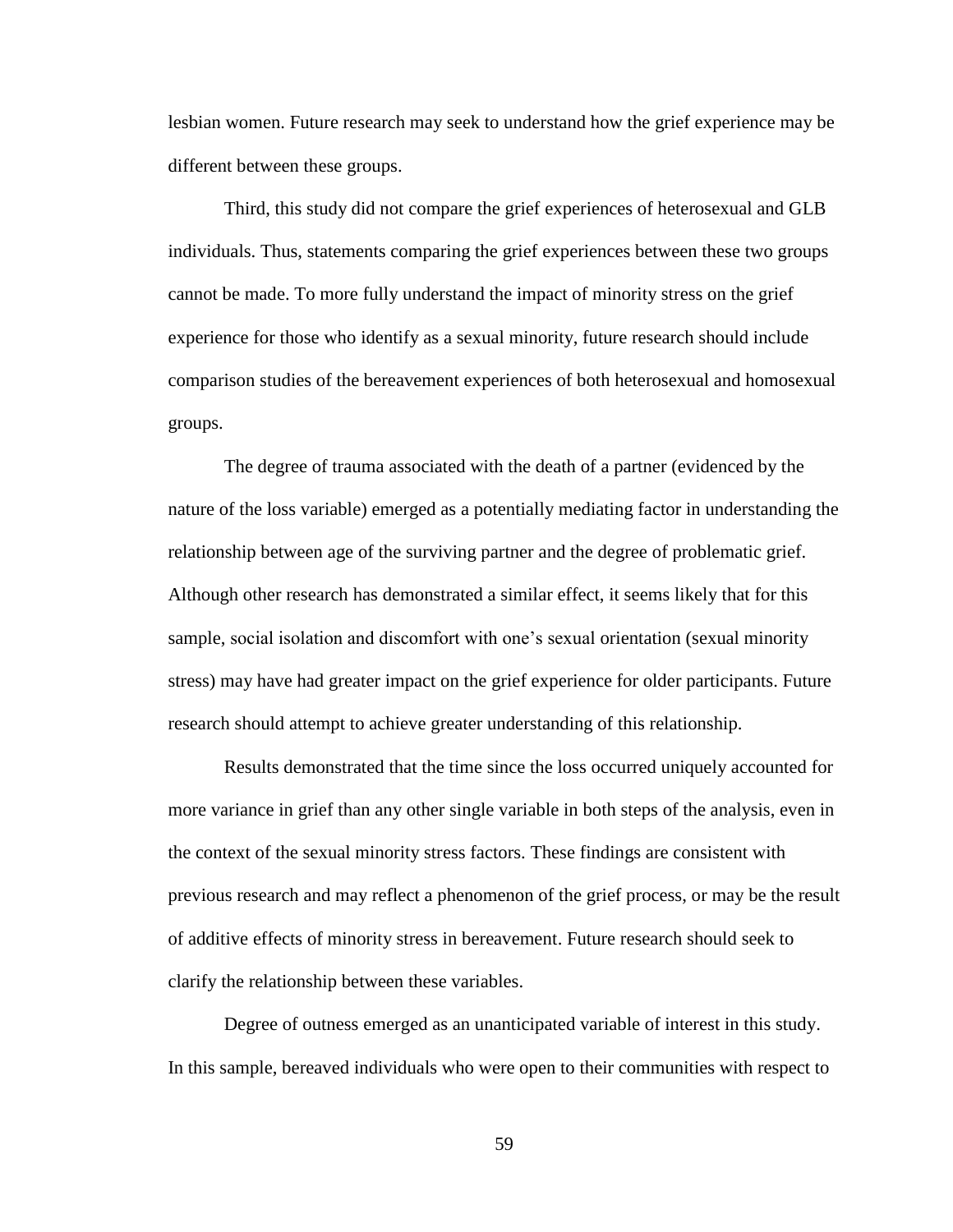their sexual minority status tended to seek out less social support. It may be that the more out an individual is to his or her community, the more stigmatized the loss and the less he or she is likely to seek social support. Alternatively, self-disclosed individuals may have such a strong social network, seeking out additional support is not necessary. Future research should focus on further understanding of this relationship. Additional research may also focus on self-disclosure or "outness" with regard to bereavement. Even though an individual may not conceal his or her sexual minority status with friends, family, and community, an individual may not be "out" about his or her loss, especially if it was a stigmatized loss (such as a death due to HIV/AIDS).

Finally, qualitative studies may help further broaden and deepen our understanding of the grief experience for those who identify as gay, lesbian, or bisexual. Given that the grief process is so complex and individualized, qualitative methodologies could help researchers gain a more contextual understanding of the relationship between bereavement and sexual minority status.

# **Summary and Conclusions**

The major result of this study indicated that the social stigma associated with occupying a marginalized space in society (in this case, sexual minority stress) influenced the grief process following the death of a committed partner. More specifically, sexual minority stress emerged as a significant predictor of problematic, complicated grieving. These results maintained their significance even in the context of other grief-related variables previously shown to impact the bereavement process. Of these, time since the loss and age of the participant demonstrated importance in predicting the degree to which grief was problematic. It seems that gay, lesbian, and bisexual individuals who are young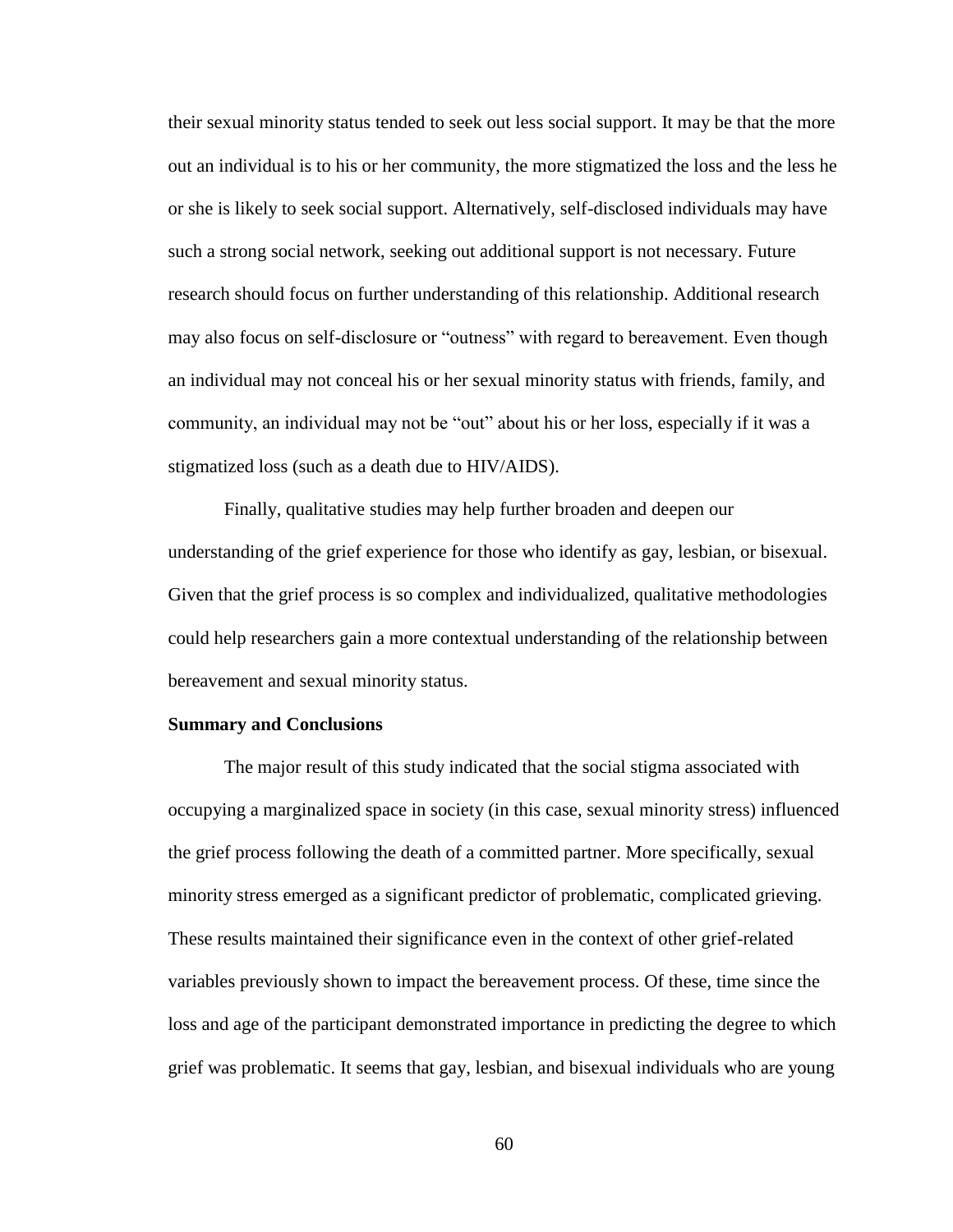and those who have recently experienced a loss of a partner were most at risk for problematic grief.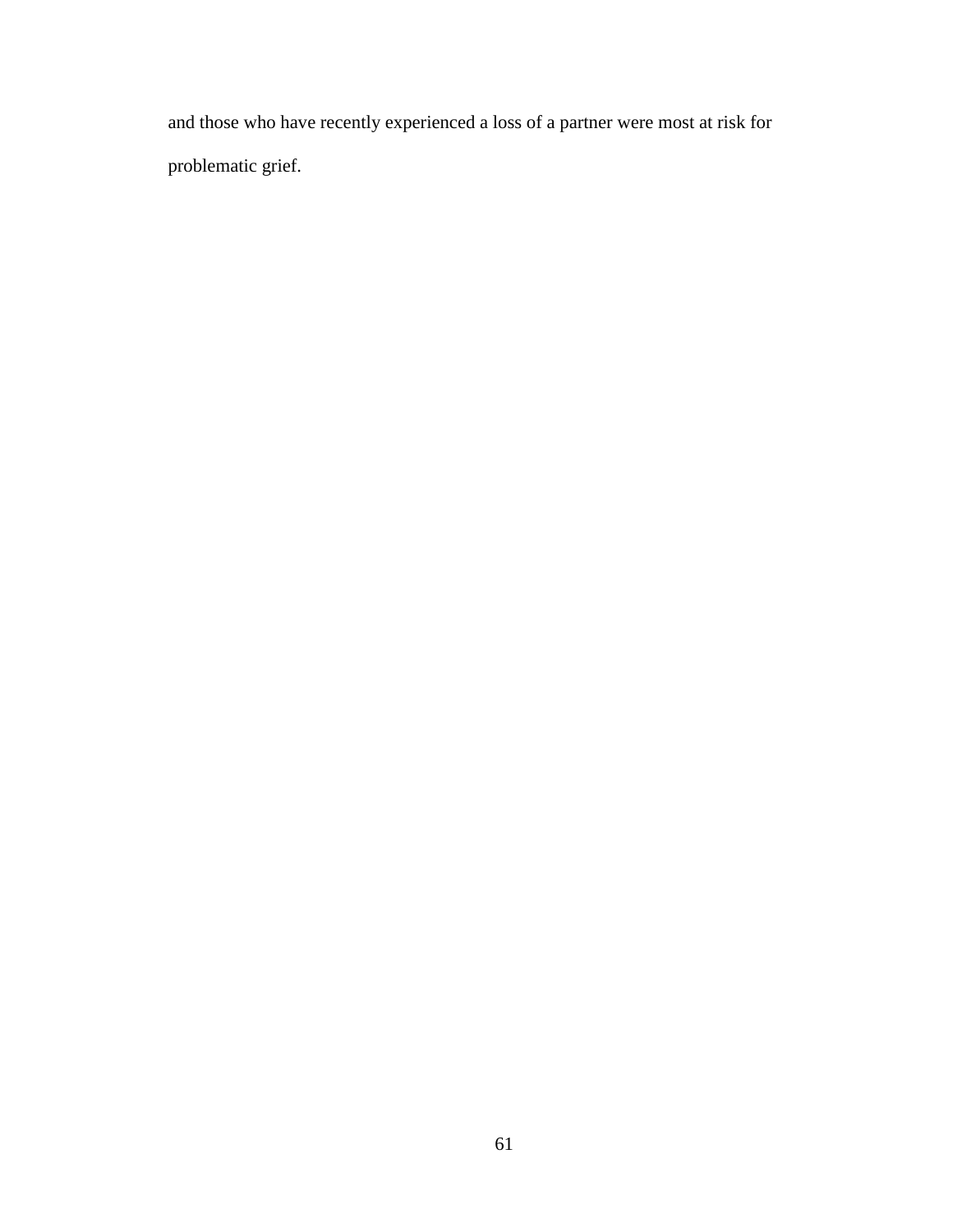# **References**

- Almack, K., Seymour, J., & Bellamy, G. (2010). Exploring the impact of sexual orientation on experiences and concerns about end of life care and on bereavement for lesbian, gay, and bisexual older people. *Sociology, 44,* 908-924.
- Amnesty International. (2001). Crimes of hate, conspiracy of silence. Torture and illtreatment based on sexual identity. London: Author.
- Balsam, K. F., & Mohr, J. J. (2007). Adaptation to sexual orientation stigma: A comparison of bisexual and lesbian/gay adults. *Journal of Counseling Psychology, 54,* 306–319.
- Balsam, K. F., Molina, Y., Beadnell, B., Simoni, J., & Walters, K. (2011). Measuring multiple minority stress: The LGBT people of color microaggressions scale. *Cultural Diversity and Ethnic Minority Psychology, 17,* 163-174.
- Baxter, L.A. (2004). Relationships as dialogues. *Personal Relationships*, *11,* 1–22.
- Bayer, R. (1981). *Homosexuality and American psychiatry: The politics of diagnosis*. New York, NY: Basic Books.
- Berghe, W.V., Dewaele, A., Cox, N., & Vincke, J. (2010). Minority-specific determinants of mental well-being among lesbian, gay, and bisexual youth. *Journal of Applied Social Psychology, 40,* 153-166.
- Bevan, D., & Thompson, N. (2003). The social basis of loss and grief. *Journal of Social Work, 3,* 179-194.
- Boelen, P.A., van den Bout, J., & van den Hout, M.A. (2006). Negative cognitions and avoidance in emotional problems after bereavement: a prospective study. *Behavior Research and Therapy, 44,* 1657-1672.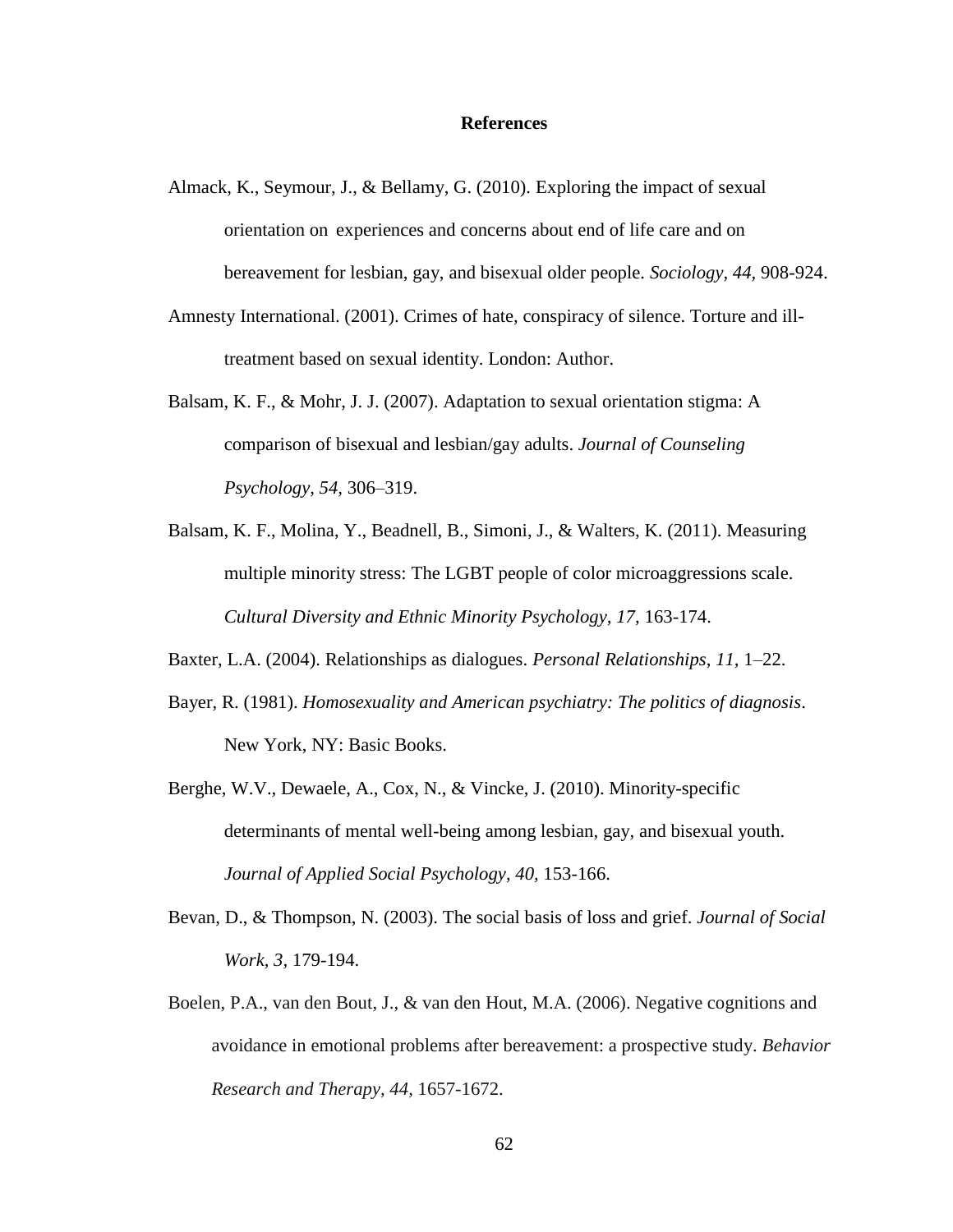- Bonnano, G. A., Wortman, C. B., Lehman, D. R., Tweed, R. G., Haring, M., Sonnega, J., et al. (2002). Resilience to loss and chronic grief: A prospective study from preloss to 18-months postloss*. Journal of Personality and Social Psychology, 83,* 1150-1164.
- Bowlby, J. (1994). Pathological mourning and childhood mourning. In R.V. Frankiel (Ed.), *Essential papers on object loss* (pp.185-221). New York, NY: New York University Press.
- Breen, L. J., & O'Connor, M. (2007). The fundamental paradox in the grief literature: A critical reflection. *Omega, 55,* 199-218.
- Brewster, M.E., & Moradi, B. (2010). Perceived experiences of anti-bisexual prejudice: Instrument development and evaluation. *Journal of Counseling Psychology, 57,* 451-468.
- Burns, M.N., Kamen, C.L., Lehman, C., & Beach, K.A. (2012). Minority stress and attributions for discriminatory events predict social anxiety in gay men. *Cognitive Therapy and Research, 36,* 25-35.
- Cadell, S., & Marshall, S. (2007). The (re)construction of self after the death of a partner to HIV/AIDS. *Death Studies, 31,* 537-548.
- Campbell, T. (1999). AIDS-related death: A review of how bereaved gay men are affected. *Counselling Psychology Quarterly, 12,* 245-252.
- Carnelley, K. B., Wortman, C. B., Bolger, N., & Burke, C. T. (2006). The time course to grief reactions to spousal loss: Evidence from a national probability sample. *Journal of Personality and Social Psychology, 91,* 476-492.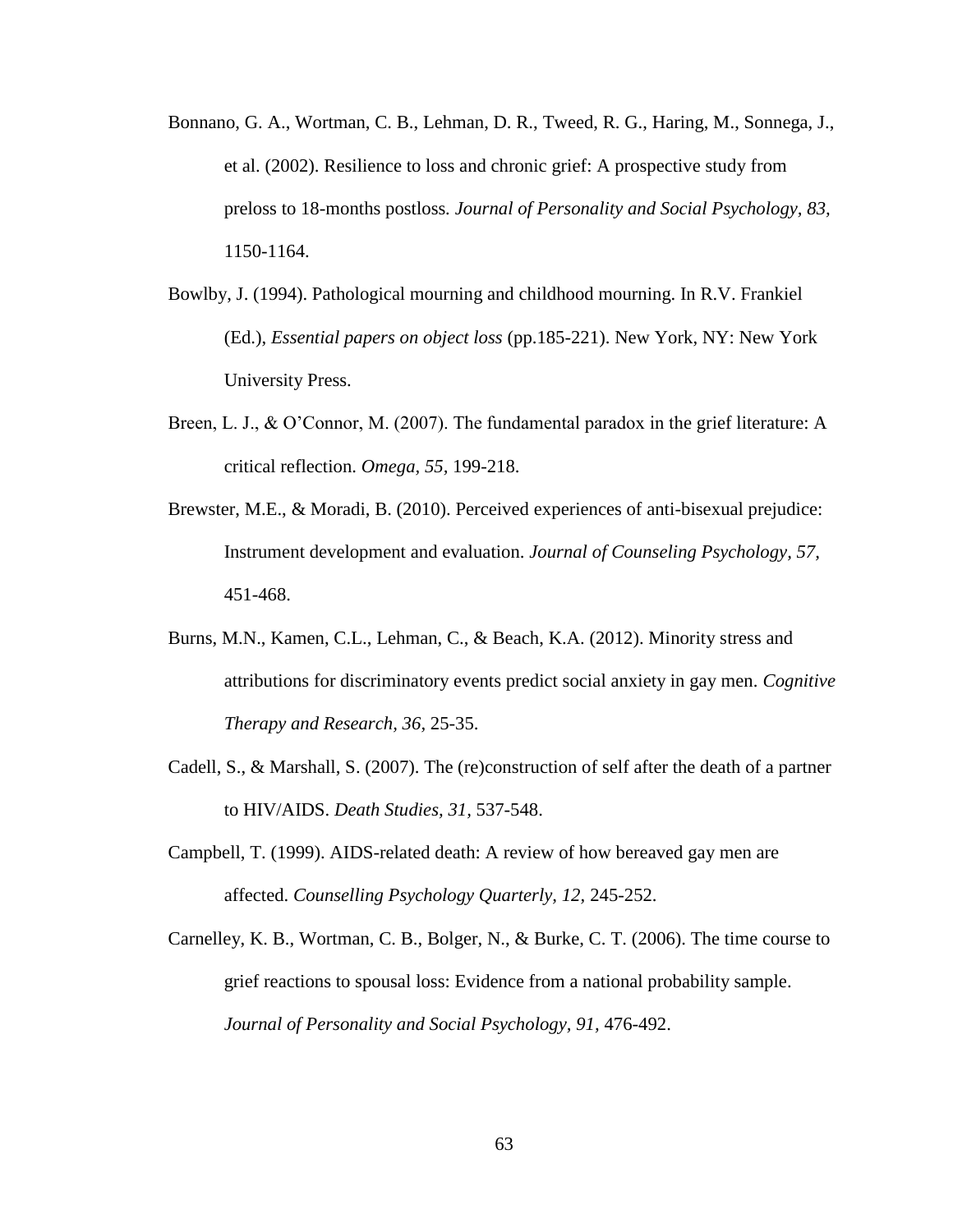- Cherney, P. M., & Verhey, M. P. (1996). Grief among gay men associated with multiple losses from AIDS. *Death Studies, 20,* 115-132.
- Cochran, S. D. (2001). Emerging issues in research on lesbians' and gay men's mental health: Does sexual orientation really matter? *American Psychologist, 56,* 931– 947.
- Cochran, S. D., & Mays, V. M. (2000a). Lifetime prevalence of suicidal symptoms and affective disorders among men reporting same-sex sexual partners: Results from the NHANES III. *American Journal of Public Health, 90,* 573-578.
- Cochran, S. D., & Mays, V. M. (2000b). Relation between psychiatric syndromes and behaviorally defined sexual orientation in a sample of the U.S. population. *American Journal of Epidemiology, 151,* 516-523.
- Cochran, S. D., Sullivan, J. G., & Mays, V. M. (2001). Prevalence of psychiatric disorders, psychological distress, and treatment utilization among lesbian, gay, and bisexual individuals in a sample of the U.S. population. *Journal of Consulting and Clinical Psychology, 71,* 53-61.
- Corr, C. A. (1998/1999) 'Enhancing the Concept of Disenfranchised Grief ', *Omega: The Journal of Death and Dying, 38*, 1–20.
- Croteau, J. M. (1996). Research on the work experiences of gay, lesbian, and bisexual people: An integrative review of methodology and findings. *Journal of Vocational Behavior, 48,* 195-209.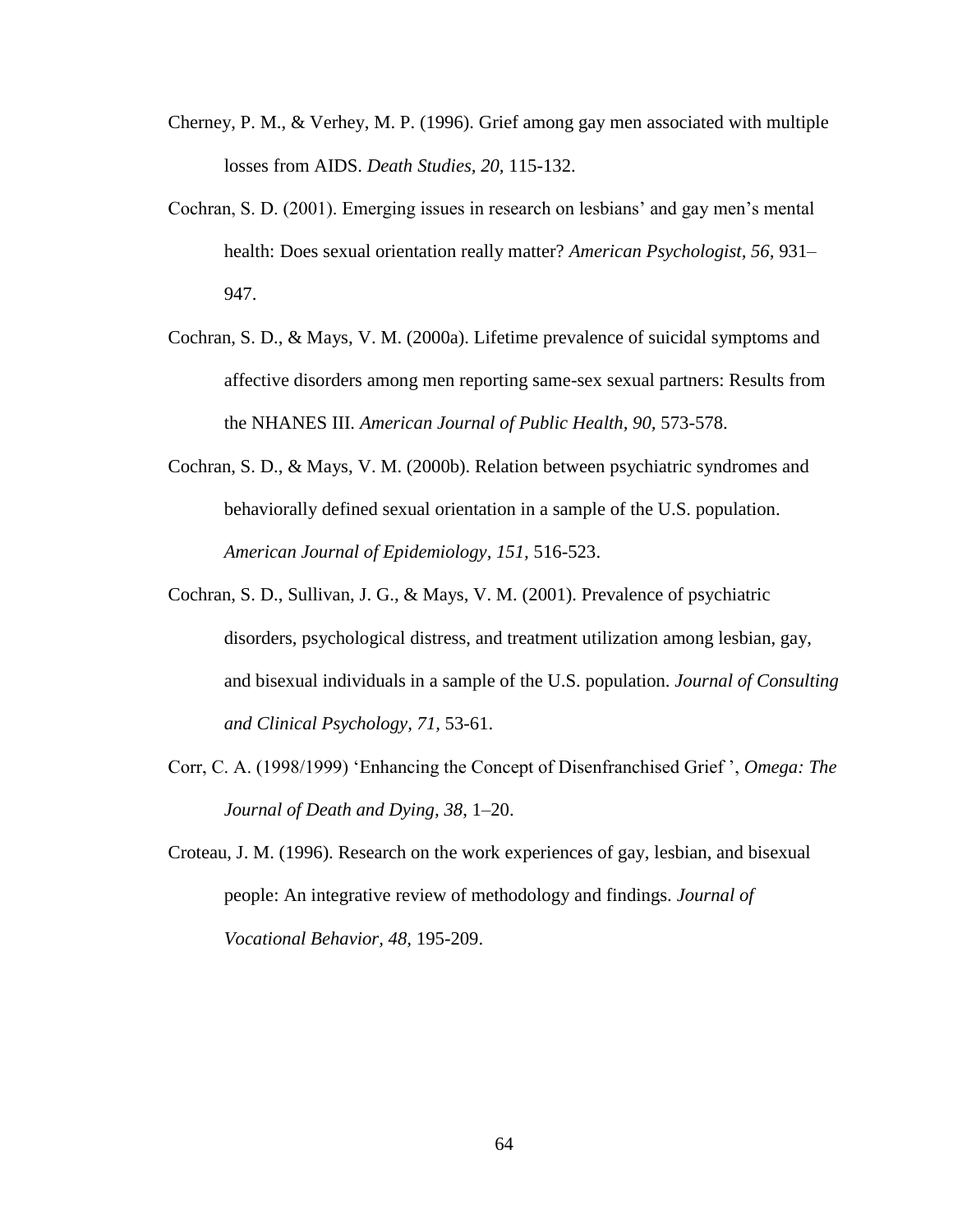- Currier, J. M., Holland, J. M., Coleman, R. A., & Neimeyer, R. A. (2008). Bereavement following violent death: An assault on life and meaning. In R. Stevenson & G. Cox (Eds.). *Perspectives on Violence and Violent Death*. Amityville, NY: Baywood Press.
- Currier, J. M., Neimeyer, R. A., & Berman, J. S. (2008). The effectiveness of psychotherapeutic interventions for bereaved persons: A comprehensive quantitative review. *Psychological Bulletin, 134,* 648-661.
- D'Augelli, A. R., & Grossman, A. H. (2001). Disclosure of sexual orientation, victimization, and mental health among lesbian, gay, and bisexual older adults. *Journal of Interpersonal Violence, 16,* 1008-1027.
- Davis, C. G., Nolen-Hoeksema, S., & Larson, J. (1998). Making sense of loss and benefitting from the experience: Two construals of meaning. *Journal of Personality and Social Psychology, 75,* 561-574.
- Deevey, S. (2000). Cultural variation in lesbian bereavement experiences in Ohio. *Journal of the Gay and Lesbian Medical Association, 4,* 9-17.
- Dickerson, S. S. (2008). Emotion and physiological responses to social-evaluative threat. *Social and Personality Psychology Compass, 2/3,* 1362-1378.
- Dohrenwend, B. P. (2000). The role of adversity and stress in psychopathology: Some evidence and its implications for theory and research. *Journal of Health and Social Behavior, 41,* 1–19.
- Doka, K. (1989). Disenfranchised Grief: Recognizing hidden sorrow. New York, NY: Lexington Books.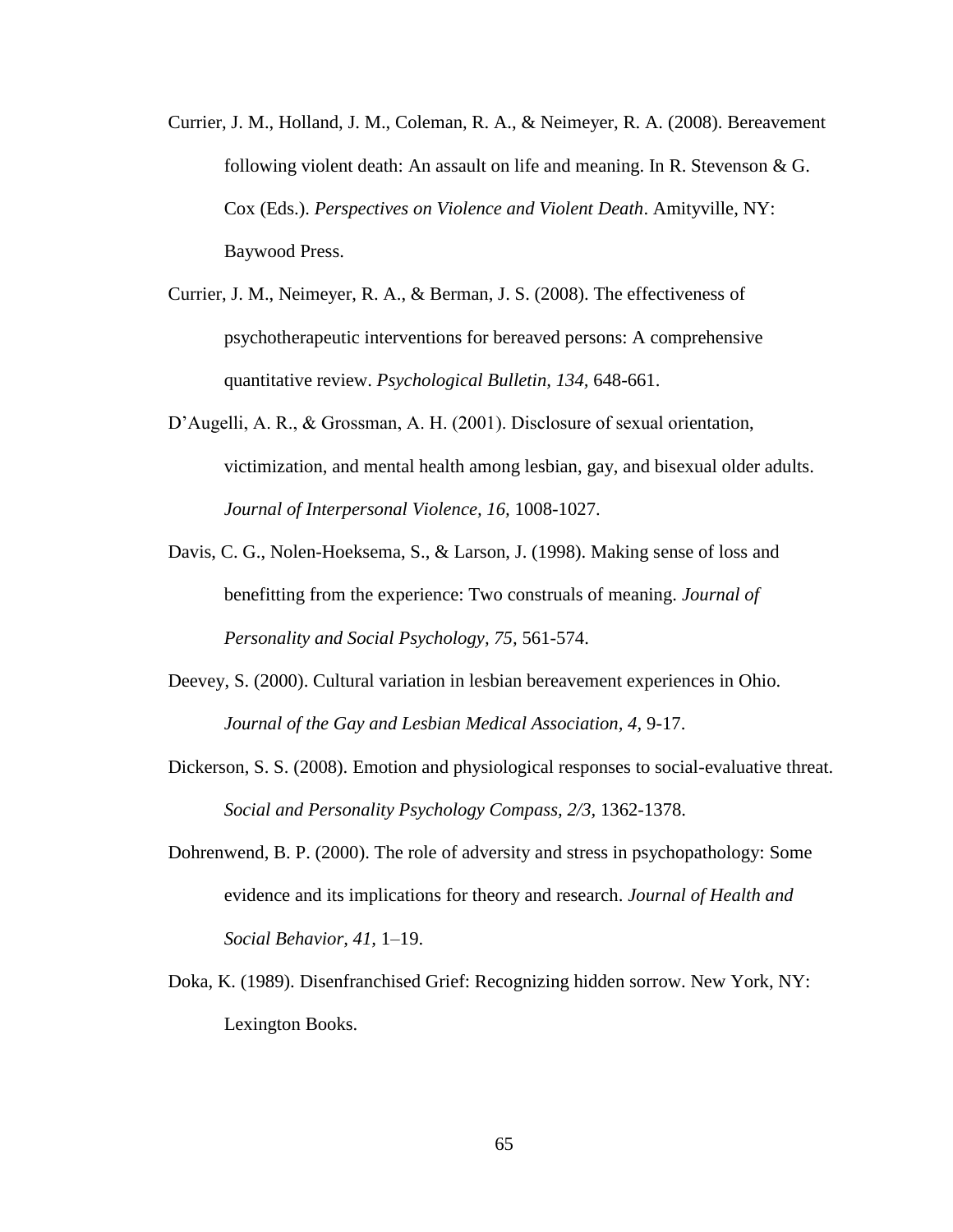- Drescher, J. (2010). Queer diagnoses: Parallels and contrasts in the history of homosexuality, gender variance, and the Diagnostic and Statistical Manual. *Archives of Sexual Behavior, 39,* 427-460.
- Dworkin, J., & Kaufer, D. (1995). Social services and bereavement in the lesbian and gay community. In G.A. Lloyd & M. Kuszelewicz (Eds.), *HIV Disease: Lesbians, gays, and the social services* (pp. 41-60). New York, NY: Harrington Park Press.
- Feigelman, W., Gorman, B. S., & Jordan, J. R. (2009). Stigmatization and suicide bereavement. *Death Studies, 33,* 591-608.
- Feigelman, W., Jordan, J. R., & Gorman, B. S. (2009). How they died, time since loss, and bereavement outcomes. *Journal of Death and Dying, 58,* 251-273.
- Feinstein, B.A., Goldfried, M.R., & Davila, J. (2012). The relationship between experiences of discrimination and mental health among lesbians and gay men: An examination of internalized homonegativity and rejection sensitivity as potential mechanisms. *Journal of Consulting and Clinical Psychology, 80,* 917-927.
- Fenge, L., & Fannin, A. (2009). Sexuality and bereavement: Implications for practice with older lesbians and gay men. *Practice: Social Work in Action, 21,* 35-46.
- Frable, D. E. S., Platt, L., & Hoey, S. (1998). Concealable stigmas and positive selfperceptions: feeling better around similar others. *Journal of Personality and Social Psychology, 74,* 909-922.
- Friedman, R. C. (1999). Homosexuality, psychopathology, and suicidality. *Archives of General Psychiatry, 56,* 887–888.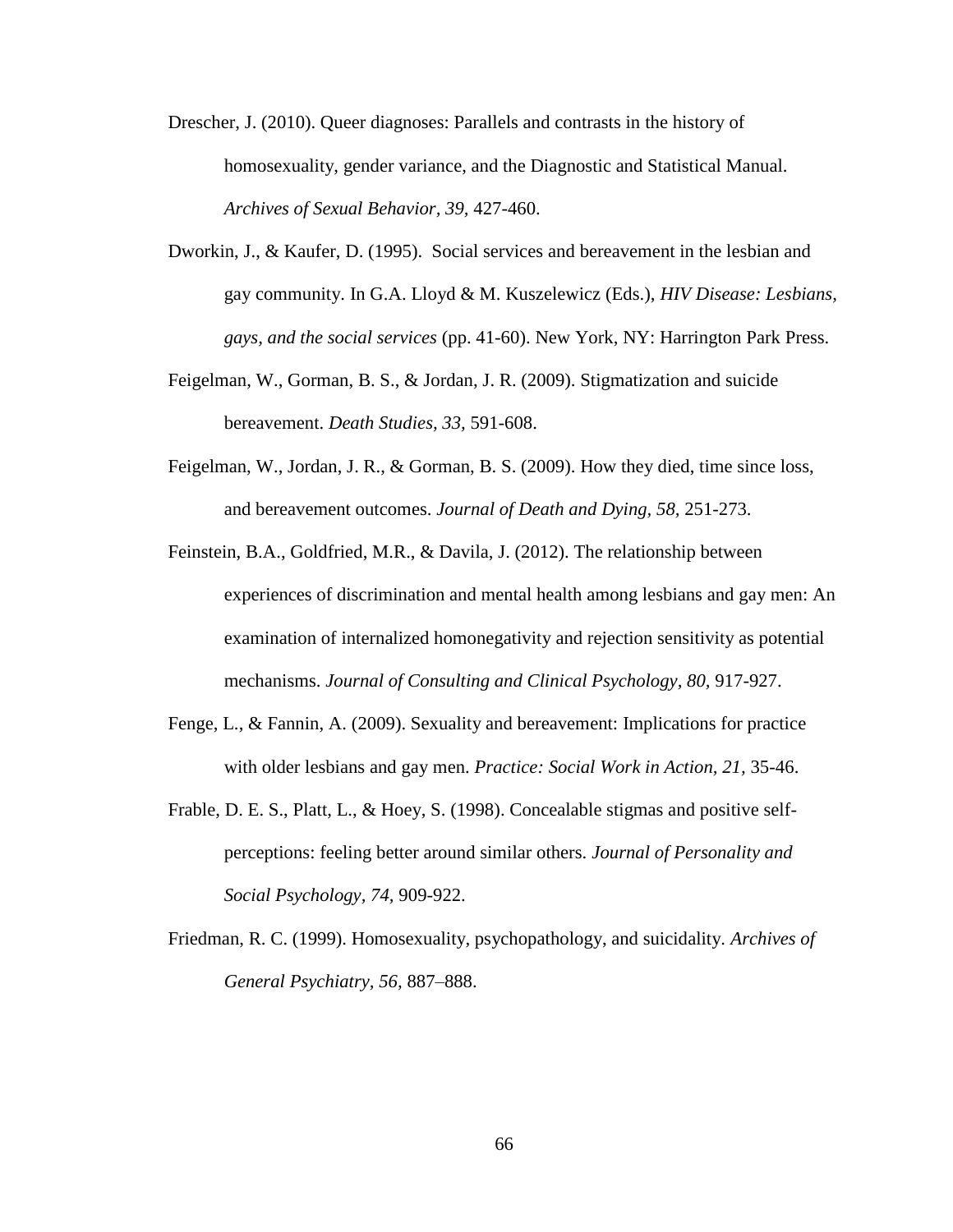- Frost, D. M., & Meyer, I. H. (2009). Internalized homophobia and relationship quality among lesbians, gay men, and bisexuals. *Journal of Counseling Psychology, 56,*  97-109.
- Gaines, S. O., Henderson, M. C., Kim, M., Gilstrap, S., Yi, J., Risbult, C. E., et al. (2005). Cultural value orientations, internalized homophobia, and accommodation in romantic relationships. *Journal of Homosexuality, 50,* 97–117.
- Gilman, S. E., Cochran, S. D., Mays, V. M., Hughes, M., Ostrow, D., & Kessler, R. C. (2001). Risks of psychiatric disorders among individuals reporting same-sex sexual partners in the National Comorbidity Survey. *American Journal of Public Health, 91,* 933**–**939.
- Gluhoski, V. L., Fishman, B., & Samuel, W. (1997). Moderators of bereavement distress in a gay male sample. *Personality and Individual Differences, 23,* 761-767.
- Gonsiorek, J. C. (1982). The use of diagnostic concepts in working with gay and lesbian populations. *Journal of Homosexuality, 7,* 9–20.
- Granek, L. (2010). Grief as pathology: The evolution of grief theory in psychology from Freud to the present. *History of Psychology, 13,* 46-73.
- Green, L., & Grant, V. (2008). 'Gagged grief and beleaguered bereavements?' An analysis of multidisciplinary theory and research relating to same sex partnership bereavement. *Sexualities, 11,* 275-300.
- Grimby, A. (1993). Bereavement among elderly people: Grief reactions, post bereavement hallucinations and quality of life. *Acta Psychiatrica Scandinavica, 87,* 72-80.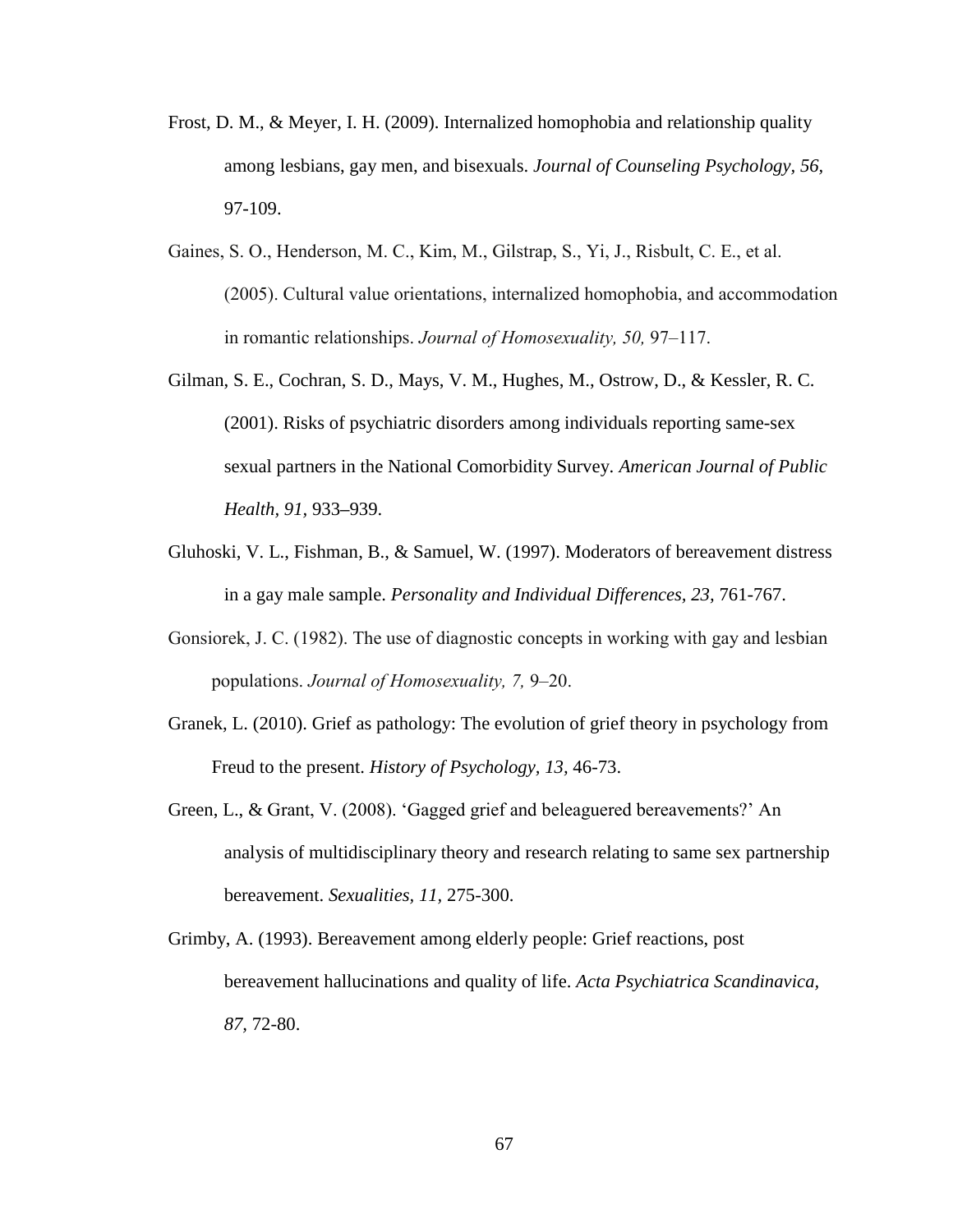- Hagman, G. (2001). Beyond decathexis: Toward a new psychoanalytic understanding and treatment of mourning. In R.A. Neimeyer (Ed.), *Meaning reconstruction and the experience of loss* (pp. 13-31). Washington, DC: American Psychological Association.
- Hancock. K. A., & Greenspan, K. (2010). Emergence and development of the psychological study of lesbian, gay, bisexual, and transgender issues. In J. C. Chrisler & D. R. McCreary (Eds.), *Handbook of gender research in psychology, Vol. 1: Gender research in general and experimental psychology* (pp. 59-78). New York, NY: Springer Publishing.
- Hatzenbuehler, M. L., McLaughlin, K. A., Keyes, K. M., & Hasin, D. S. (2010). The impact of institutional discrimination on psychiatric disorders in lesbian, gay, and bisexual populations: A prospective study. *American Journal of Public Health, 100,* 452–459.
- Hatzenbuehler, M. L., Nolen-Hoeksema, S., & Erickson, S. J. (2008). Minority stress predictors of HIV risk behavior, substance use, and depressive symptoms: Results from a prospective study of bereaved gay men. *Health Psychology, 27,* 455-462.
- Heaphy, B. (2009). Choice and its limits in older lesbian and gay narratives of relational life. *Journal of GLBT Family Studies, 5,* 199-138.
- Herek, G. M., & Berrill, K. T. (1992). *Hate crimes: Confronting violence against lesbians and gay men.* Thousand Oaks, CA: Sage.
- Herek, G. M., Gillis, J. R., & Cogan, J. C. (1999). Psychological sequelae of hate-crime victimization among lesbian, gay, and bisexual adults. *Journal of Consulting and Clinical Psychology, 67,* 945-951.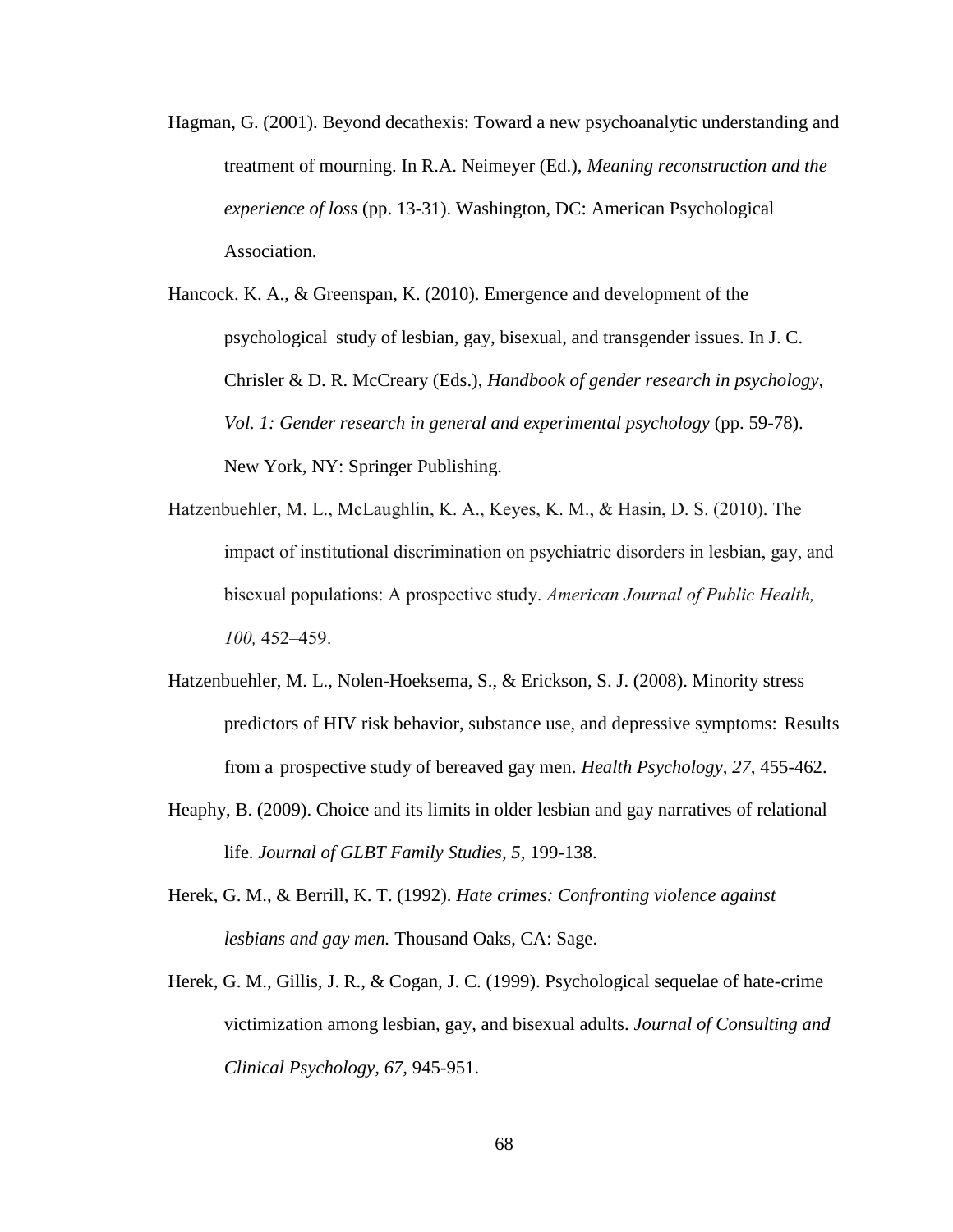- Herrell, R., Goldberg, J., True, W. R., Ramakrishnam, V., Lyons, M., Eisen, S., & Tsuang, M.T. (1999). Sexual orientation and suicidality: A co-twin control study in adult men. *Archives of General Psychiatry, 56,* 867**–**874.
- Hibberd, R., Elwood, L.S., & Galovski, T.E. (2010). Risk and protective factors for posttraumatic stress disorder, prolonged grief, and depression in survivors of the violent death of a loved one. *Journal of Loss and Trauma,* 15, 426-447.
- Holland, J.M., Neimeyer, R.A., Boelen, P.A., & Prigerson, H.G. (2009). The underlying structure of grief: A taxometric investigation of prolonged and normal reactions of loss. *Journal of Psychopathology and Behavioral Assessment, 31,* 190-201.
- Holtslander, L.F., & McMillan, S.C. (2011). Depressive symptoms, grief, and complicated grief among family caregivers of patients with advanced cancer three months into bereavement. *Oncology Nursing Forum, 98,* 60-65.
- Huebner, D. M., Rebchook, G. M., & Kegeles, S. M. (2004). Experiences of harassment, discrimination, and physical violence among young gay and bisexual men. *American Journal of Public Health, 94,* 1200–12303.
- Jimenez-Shepard, C. (1997). Multiple loss and grief in HIV positive ad HIV negative gay men: Catastrophic survivor guilt, proneness to survivor guilt, and coping. *Dissertation Abstracts International: Section B: The Sciences and Engineering, 57,* pp. 7227.
- Kellerhouse, B. (1997). A loss of heart: AIDS-related bereavement in HIV-negative gay men. *Dissertation Abstracts International: Section B: The Sciences and Engineering, 58,* pp. 418.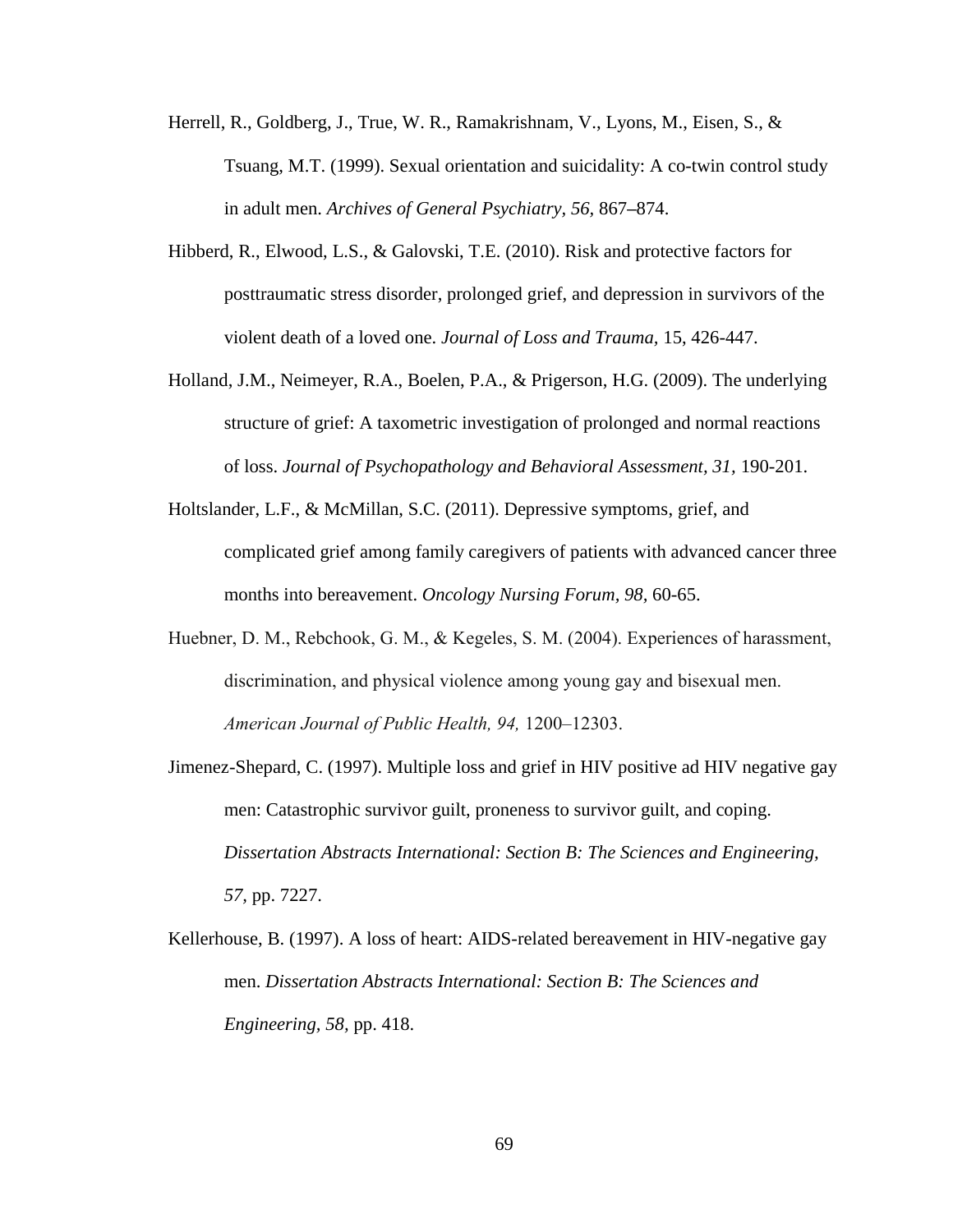Kidd, S.A., Veltman, A., Gately, C., Chan, K. J., & Cohen, J. N. (2011). Lesbian, gay, and transgender persons with severe mental illness: Negotiating wellness in the context of multiple sources of stigma. *American Journal of Psychiatric Rehabilitation, 14,* 13-39.

Kubler-Ross, E. (1970). *On Death and Dying*. New York, NY: Macmillan.

- Kuyper, L., & Fokkema, T. (2011). Minority stress and mental health among Dutch LGBs: Examination of differences between sex and sexual orientation. *Journal of Counseling Psychology, 58,* 222-233.
- Kramer, B. J., Kavanaugh, M., Trentham-Dietz, A., Walsh, M., & Yonker, J. A. (2011). Complicated grief symptoms in caregivers of persons with lung cancer: The role of family conflict, intraspsychic strain, and hospice utilization. *Omega, 62,* 201- 220.
- Kristensen, P., Weisaeth, L., & Heir, T. (2012). Bereavement and mental health after violent and sudden losses: A review. *Psychiatry, 75,* 76-97.
- Landis, J.R., & Koch, G.G. (1977). The measurement of observer agreement for categorical data. *Biometrics, 33,* 159-174.
- Latham, A.E., & Prigerson, H.G. (2004). Suicidality and bereavement: complicated grief as psychiatric disorder presenting greatest risk for suicidality. *Suicide Life-Threat, 34*, 350–362.
- Laurie, A., & Neimeyer, R.A. (2008). African-Americans in bereavement: Grief as a function of ethnicity. *Journal of Death and Dying, 57,* 173-193.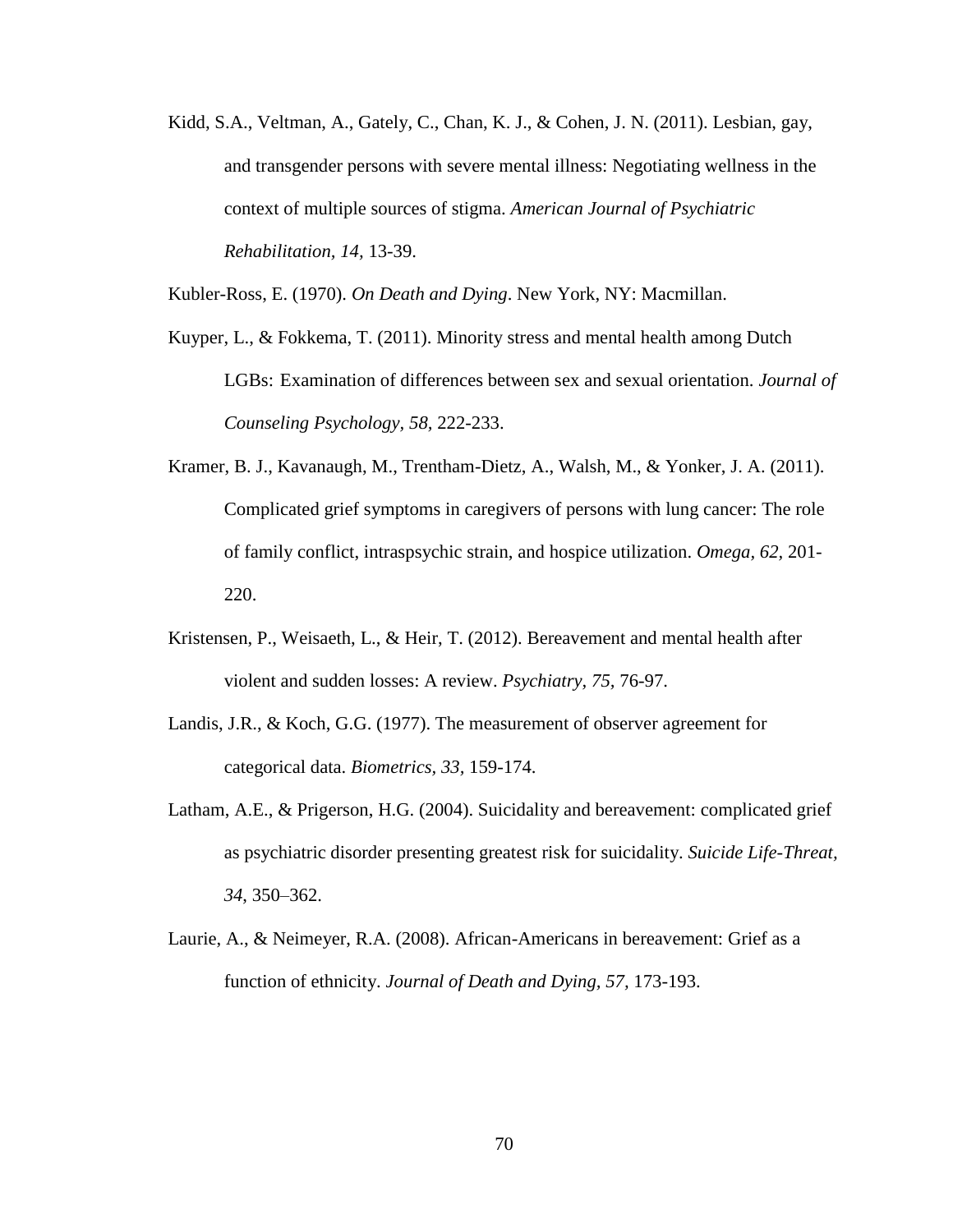- Lehavot, K., & Simoni, J. M. (2011). The impact of minority stress on mental health and substance use among sexual minority women. *Journal of Counseling and Clinical Psychology, 79,* 159-170.
- Levitt, H. M., et al. (2009). Balancing dangers: GLBT experience in a time of anti-GLBT legislation. *Journal of Counseling Psychology, 56,* 67-81.
- Lewis, R. J., Derlega, V. J., Clarke, E. G., & Kuang, J. C. (2006). Stigma consciousness, social constraints and lesbian well-being. *Journal of Counseling Psychology, 53,* 48-56.
- Lewis, R. J., Derlega, V. J., Griffin, J. L, & Krowinski, A. C. (2003). Stressors for gay men and lesbians: Life stress, gay-related stress, stigma consciousness, and depressive symptoms. *Journal of Social and Clinical Psychology, 22(6),* 716-729.
- Lobb, E.A., Kristjanson, L. J., Aoun, S.M., Monterosso, L., Halkett, G. K. B., & Davies, A. (2010). Predictors of complicated grief: A systematic review of empirical studies. *Death Studies, 34,* 673-698.
- Lund, D. A., Caserta, M. S., & Dimond, M. F. (1993). The course of spousal bereavement in later life. In M. S. Stroebe, W. Stroebe, & R. O. Hansson (Eds.), *Handbook o f bereavement: Theory, research and intervention (pp. 240-254).* London: Cambridge University Press.
- Maasen, T. (1998). Counselling gay men with multiple loss and survival problems: The bereavement group as a transitional object. *AIDS Care, 10,* S57-S63.
- Maylon, A. K. (1982). Psychotherapeutic implications of internalized homophobia in gay men. *Journal of Homosexuality, 7,* 59–70.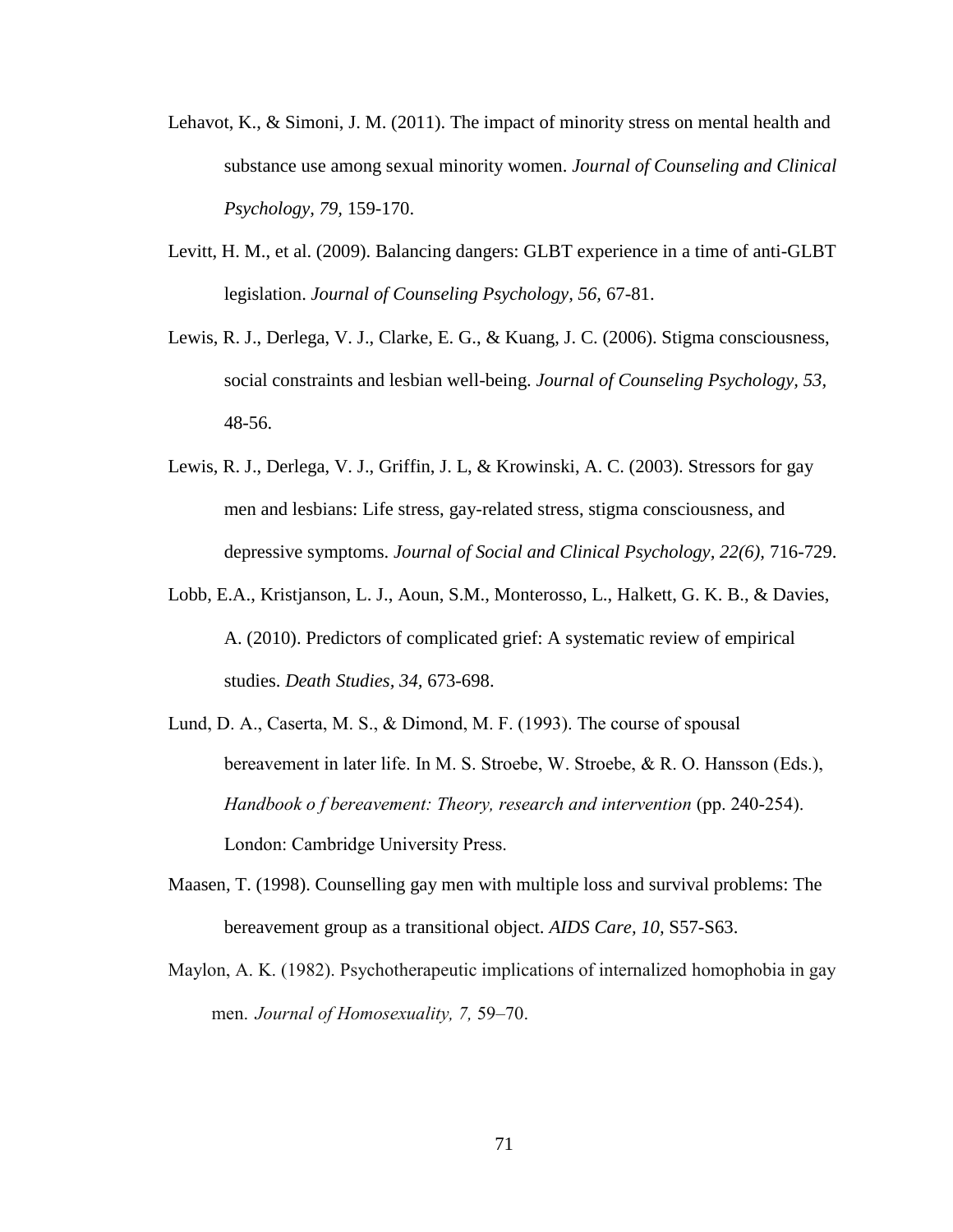- Mays, V. M., & Cochran, S. D. (2001). Mental health correlates of perceived discrimination among lesbian, gay, and bisexual adults in the United States. *American Journal of Public Health, 91,* 1869–1876.
- McDougall, G. J. (1993). Therapeutic issues with gay and lesbian elders. *Clinical Gerontologist,* 14, 45-57.
- Meyer, I. H., & Dean, L. (1998). Internalized homophobia, intimacy, and sexual behavior among gay and bisexual men. In G. M. Herek (Ed.), *Stigma and sexual orientation: Understanding prejudice against lesbians, gay men, and bisexuals* (pp. 160–186). Thousand Oaks, CA: Sage.
- Meyer, I. H., Rossano, L., Ellis, J. M., & Bradford, J. (2002). A brief telephone interview to identify lesbian and bisexual women in random digit dialing sampling. *Journal of Sex Research, 39(2),* 139-144.
- Mohr, J. J., & Fassinger, R. (2000). Measuring dimensions of lesbian and gay male experience. *Measurement and Evaluation in Counseling and Development, 33,* 66-90.
- Mohr, J. J., & Kendra, M. S. (2011). Revision and extension of a multidimensional measure of sexual minority identity: The Lesbian, Gay, and Bisexual Identity Scale. *Journal of Counseling Psychology*. Advance online publication.
- Moradi, B., van den Berg, J.J., & Epting, F. R. (2009). Threat and guilt aspects of internalized antilesbian and gay prejudice: An application of personal construct theory. *Journal of Counseling Psychology, 56,* 119-131.
- Neimeyer, R.A., & Burke, L. (2011). Complicated grief in the aftermath of homicide: Spiritual crisis and distress in an African-American sample. *Religions, 2,* 145-164.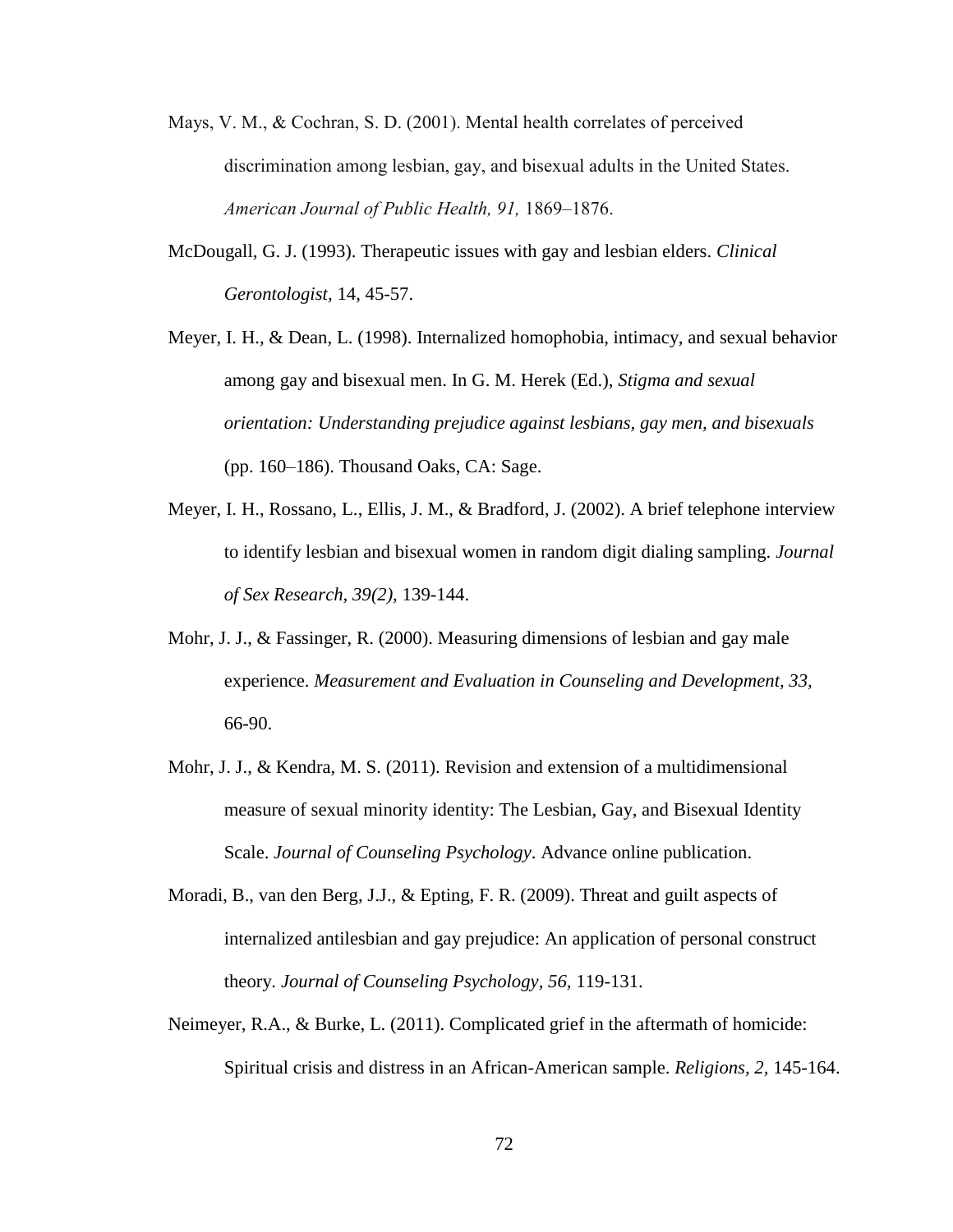- Neria, Y., Gross, R., Litz, B., Maguen, S., Insel, B., Seirmarco, G., et al. (2007). Prevalence and psychological correlates of complicated grief among bereaved adults 2.5-3.5 years after September 11<sup>th</sup> attacks. *Journal of Traumatic Stress*, 20, 251-262.
- Parkes, C.M. (1996). *Bereavement: Studies of grief in adult life* (3<sup>rd</sup> ed.). London: Routledge.
- Pinel, E. C. (1999). Stigma consciousness: The psychological legacy of social stereotypes. *Journal of Personality and Social Psychology, 76(1),* 114-128.
- Postmes, T., & Branscombe, N. R. (2002). Influence of long-term racial environmental composition on subjective well-being in African Americans. *Journal of Personality and Social Psychology, 83,* 735–751.
- Prigerson, H.G., Bierhals, A.J., Kasl, S.V., Reynolds, C.F., Shear, M.K., Day, N., Berry, L.C., Newsom, J.T., Jacobs, S.C. (1997). Traumatic grief as a risk factor for mental and physical morbidity. *American Journal of Psychiatry, 154,* 616–623.
- Prigerson, H.G., Bridge, J., Maciejewski, P.K., Beery, L.C., Rosenheck, R.A., Jacobs, S.C., et al. (1999). Influence of traumatic grief on suicidal ideation among young adults. *American Journal of Psychiatry, 156,* 1994-1995.
- Prigerson, H. G., Frank, E., Kasl, S.V., Reynolds, C.F., Anderson, B., Zubenko, G.S., Houck, P.R., George, C.J., & Kupfer, D.J. (1995). Complicated grief and bereavement-related depression as distinct disorders: Preliminary empirical validation in elderly bereaved spouses. *American Journal of Psychiatry, 152,* 22– 30.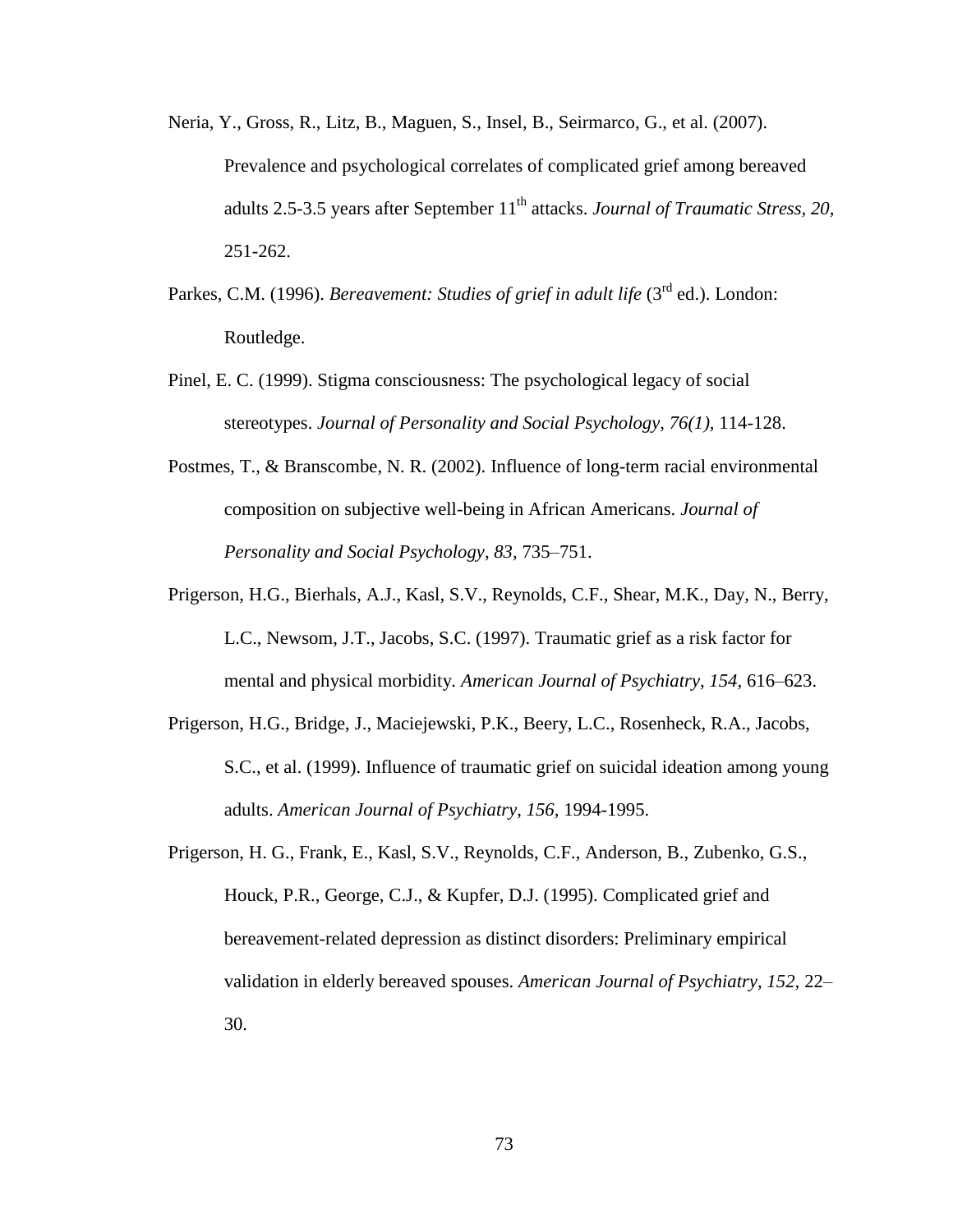- Prigerson, H. G., Horowitz, M.J., Jacobs, S. C., Parkes, C. M., Aslan, M., & Goalkin, K., et al. (2009). Prolonged Grief Disorder: Psychometric validation of criteria proposed for DSM-V and ICD-11. *PLoS Medicine, 6,* 1-12.
- Prigerson, H. G., & Jacobs, S. (2001). Caring for bereaved patients: 'All the doctors just suddenly go.' *The Journal of the American Medical Association, 286,* 1369-1376.
- Prigerson, H.G., & Maciejewski, P.K. (2006). A call for sound empirical testing and evaluation of criteria for complicated grief proposed for the DSM-V. Symposium on Complicated Grief. *Omega, 52*, 16.
- Prigerson, H.G., Maciejewski, P.K., Reynolds, C.F., Bierhals, A.J., Newsom, J.T., Fasiczka, A., et al. (1995). Inventory of Complicated Grief: A scale to measure maladaptive symptoms of loss. *Psychiatry Research, 59,* 65-79.
- Ratti, T. A. (1996). Risk factors affecting social support in heterosexual AIDS-related spousal bereavement. *Dissertation Abstracts International: Section B: The Sciences and Engineering, 57,* pp. 708.
- Reynolds, C.F., Miller, M.D., Pasternak, R.E., Frank, E., Perel, J. M., Cornes, C., et al. (1999). Treatment of bereavement-related major depressive episodes in later life: a controlled study of acute and continuation treatment with nortriptyline and interpersonal psychotherapy. *The American Journal of Psychiatry, 156,* 202-208.
- Rosner, R., Lumbeck, G., & Geissner, E. (2011). Effectiveness of an inpatient group for comorbid complicated grief disorder. *Psychotherapy Research, 21,* 210-218.
- Ross, M. W., & Rosser, B. R. S. (1996). Measurement and correlates of internalized homophobia: A factor analytic study. *Journal of Clinical Psychology, 52,* 15–21.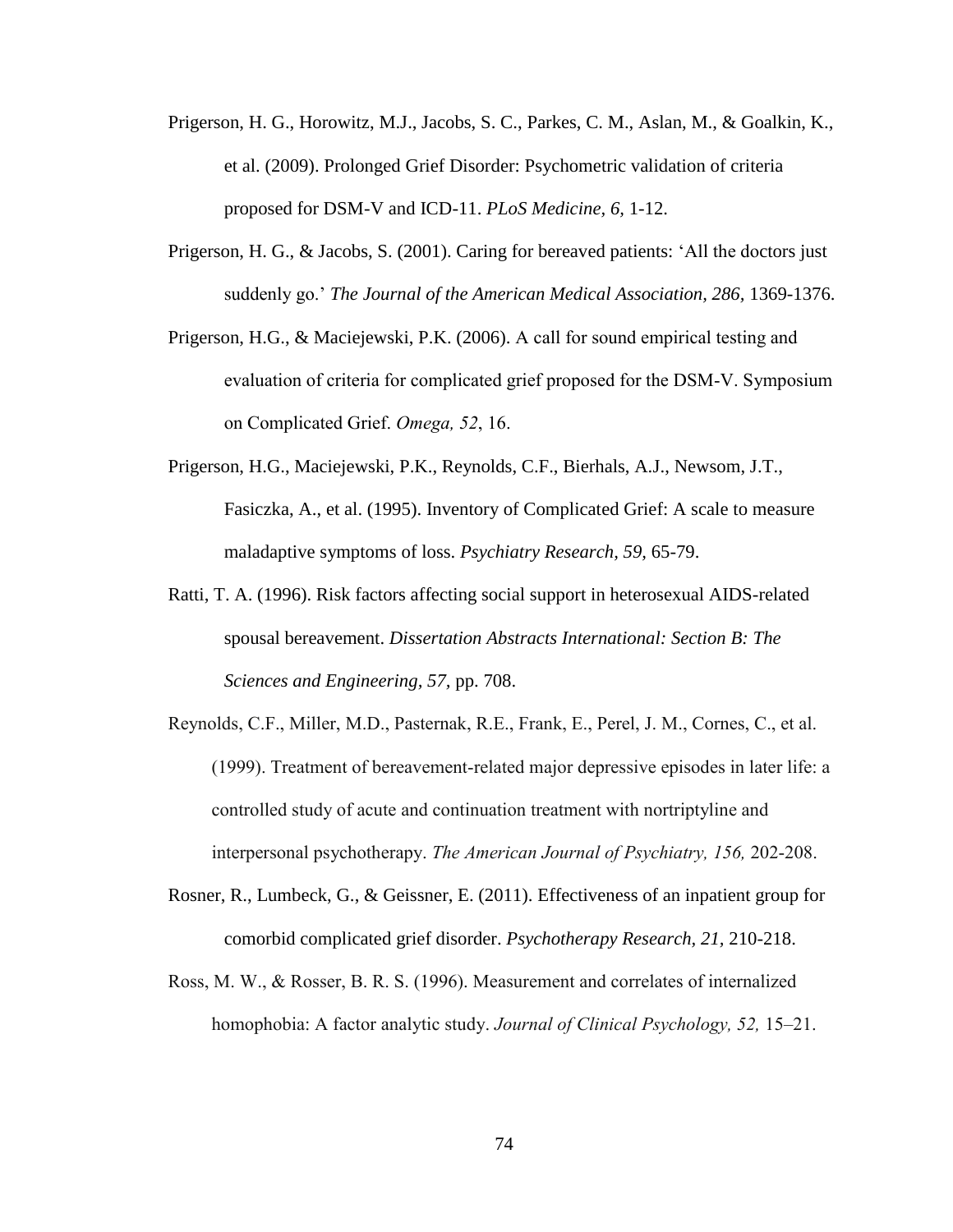- Rostosky, S. S., Riggle, E. D. B., Horne, S. G., & Miller, A. D. (2009). Marriage amendments and psychological distress in lesbian, gay, and bisexual (LGB) adults. *Journal of Counseling Psychology, 56,* 56-66.
- Salkind, N. J. (2004). Statistics for people who (think they) hate statistics. Thousand Oaks, CA: Sage.
- Sandfort, T. G., de Graaf, R., Bijl, R. V., & Schnabel, P. (2001). Same-sex sexual behavior and psychiatric disorders: Findings from the Netherlands Mental Health Survey and Incidence Study (NEMESIS). *Archives of General Psychiatry, 58,* 85**–**91.
- Sarason, I. G., Sarason, B. R., Shearin, E. N., & Pierce, G. R. (1987). A brief measure of social support: Practical and theoretical implications. *Journal of Social and Personal Relationships, 4,* 497-510.
- Schmalz, D. L., Kerstetter, D. L., & Anderson, D. M. (2008). Stigma consciousness as a predictor of children's participation in recreational vs. competitive sports. *Journal of Sport Behavior, 31,* 276-297.
- Schrimshaw, E.W., Siegel, K., Downing, M.J., & Parsons, J.T. (2013). Disclosure and concealment of sexual orientation and the mental health of non-gay-identified, behaviorally bisexual men. *Journal of Consulting and Clinical Psychology, 81,*  141-153.
- Schwartzberg, S. S. (1992). AIDS-related bereavement among gay men: The inadequacy of current theories of grief. *Psychotherapy: Theory, Research, Practice, Training, 29,* 422-429.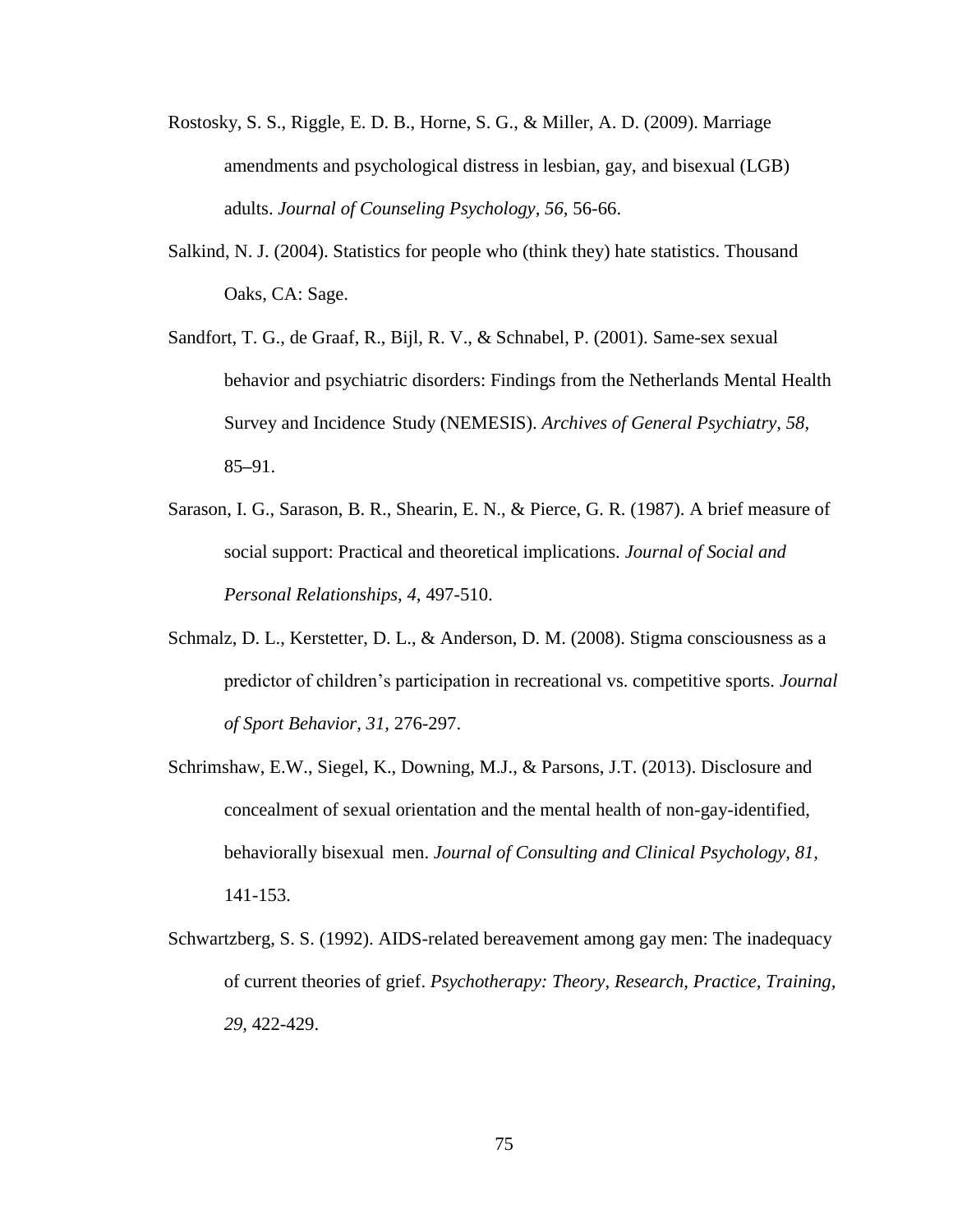- Shear, M.K., Frank, E., Foa, E., Cherry, C., Reynolds, C.F., Vander Bilt, J., et al. (2001). Traumatic grief treatment: A pilot study. *The American Journal of Psychiatry, 158,* 1506-1508.
- Shear, M.K., Jackson, C.T., Essock, S.M., Donahue, S.A., & Felton, C.J. (2006). Screening for complicated grief among Project Liberty service recipients 18 months after September 11, 2001. *Psychiatric Services, 57,* 1291-1297.
- Shear, M.K., & Mulhare, E. (2008). Complicated Grief. *Psychiatric Annals, 38,* 662-670.
- Shear, M.K., & Shair, H. (2005). Attachment, loss, and complicated grief. *Developmental Psychobiology, 47,* 253-267.
- Shidlo, A. (1994). Internalized homophobia: Conceptual and empirical issues in measurement. In B. Greene & G. M. Herek (Eds.), *Lesbian and gay psychology: Theory, research, and clinical applications* (pp. 176– 205). Thousand Oaks, CA: Sage.
- Sikkema, K. J., et al. (2006). A randomized controlled trial of a coping group intervention for adults with HIV who are HIV bereaved: longitudinal effects on grief. *Health Psychology, 25,* 563-570.
- Sikkema, K. J., Kochman, A., DiFranceisco, W., Kelly, J. A., & Hoffman, R. G. (2003). AIDS- related grief and coping with loss among HIV-positive men and women. *Journal of Behavioral Medicine, 26,* 165-181.
- Silverman, G.K., Jacobs, S.C., Kasl, S.V., Shear, M.K., Maciejewski, P.K., Noaghiul, F.S., & Prigerson, H.G. (2000). Quality of life impairments associated with diagnostic criteria for traumatic grief. *Psychol Med, 30,* 857–862.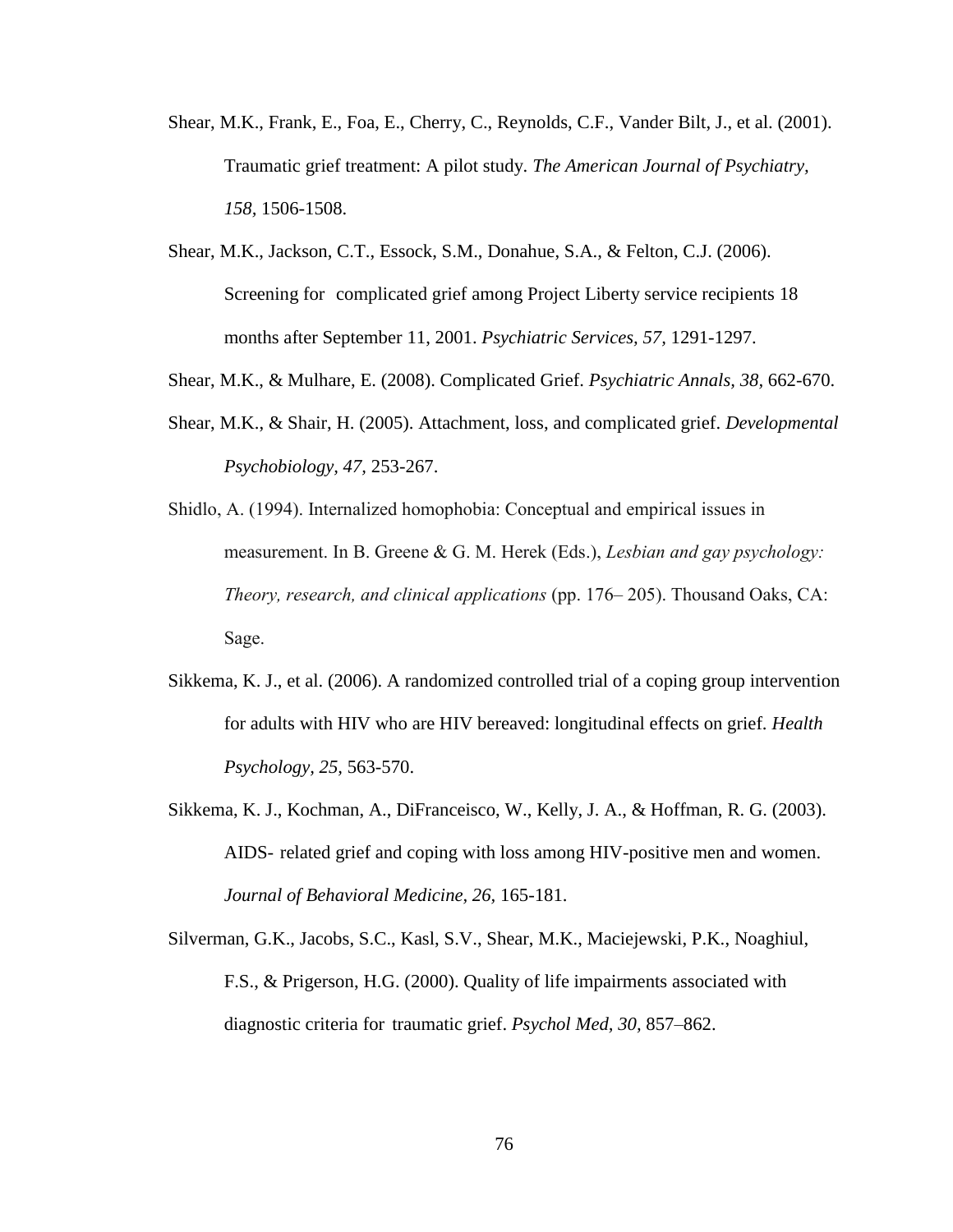- Silverman, G. K., Johnson, J. G., & Prigerson, H. G. (2001). Preliminary explorations of the effects of prior trauma and loss on risk for psychiatric disorders in recently widowed people. *The Israel Journal of Psychiatry and Related Sciences, 38,* 202– 215.
- Smith, L., Kalus, C., Russell, P., & Skinner, T. C. (2009). Exploring current service provision for Prolonged Grief Disorder and suggestions for future advances. *Mortality, 14,* 53-69.
- Smith, L. A., McCaslin, R., Chang, J., Martinez, P., & McGrew, P. Assessing the needs of older gay, lesbian, bisexual, and transgender people: A service-learning and agency partnership approach. *Journal of Gerontological Social Work, 53,* 387- 401.
- Stroebe, M., & Schut, H. (1999). The dual process model of coping with bereavement: rationale and description. *Death Studies, 23,* 197-224.
- Stroebe, W., Abakoumkin, G., & Stroebe, M. (2010). Beyond depression: Yearning for the loss of a loved one. *Omega, 61,* 85-101.
- Szymanski, D. M. (2006). Does internalized heterosexism moderate the link between heterosexist events and lesbians' psychological distress? *Sex Roles, 54,* 227-234.
- Symanski, D. M. (2009). Examining potential moderators of the link between heterosexist events and gay and bisexual men's psychological distress. *Journal of Counseling Psychology, 56,* 142-151.
- Szymanski, D.M., & Gupta, A. (2009). Examining the relationship between multiple internalized oppressions and African-American lesbian, gay, bisexual, and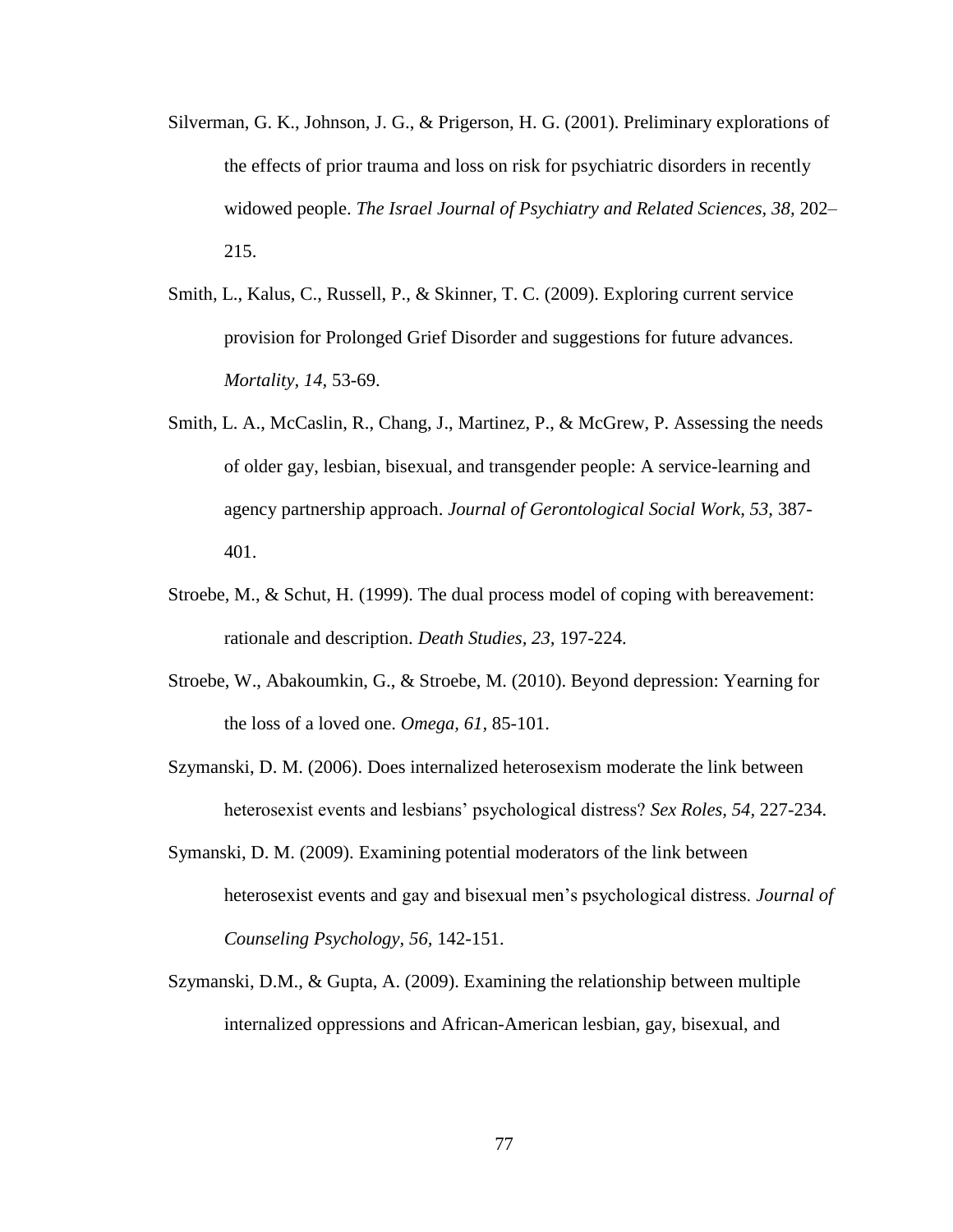questioning persons' self-esteem and psychological distress. *Journal of Counseling Psychology, 56,* 110-118.

- Troiden, R. R. (1989). The formation of homosexual identities. *Journal of Homosexuality, 17,* 45–73.
- Vanderwerker, L.C., Jacobs, S.C., Parkes, C.M., & Prigerson, H.G. (2006). An exploration of association between separation anxiety in childhood and complicated grief in later life. *Journal of Nervous and Mental Disease, 194,* 121- 123.
- van Doorn C., Kasl, S.V., Beery, L.C., & Prigerson, H.G. (1998). The influence of marital quality and attachment styles on traumatic grief and depressive symptoms. *Journal of Nervous and Mental Disorders, 186,* 566–573.
- Warner, J., McKeown, E., Griffin, M., Johnson, K., Ramsay, A., Cort, C., et al. (2004). Rates and predictors of mental illness in gay men, lesbians and bisexual men and women: Results from a survey based in England and Wales. *British Journal of Psychiatry, 185,* 479-485.
- Witten, T. M. (2009). Graceful exits: Intersection of aging, transgender identities, and the family/community. *Journal of GLBT Family Studies, 5,* 35-61.
- Wright, E., Dye, J. D., Jiles, M. E., & Marcello, M. K. (1999). *Empowering gay, lesbian, and bisexual youth: Findings from the Indiana Youth Access Project (Final Evaluation report).* Indianapolis, IN: Indiana University.
- Wright, E. R., & Perry, B. L. (2006). Sexual identity distress, social support, and health of gay, lesbian, and bisexual youth. *Journal of Homosexuality, 51,* 81-110.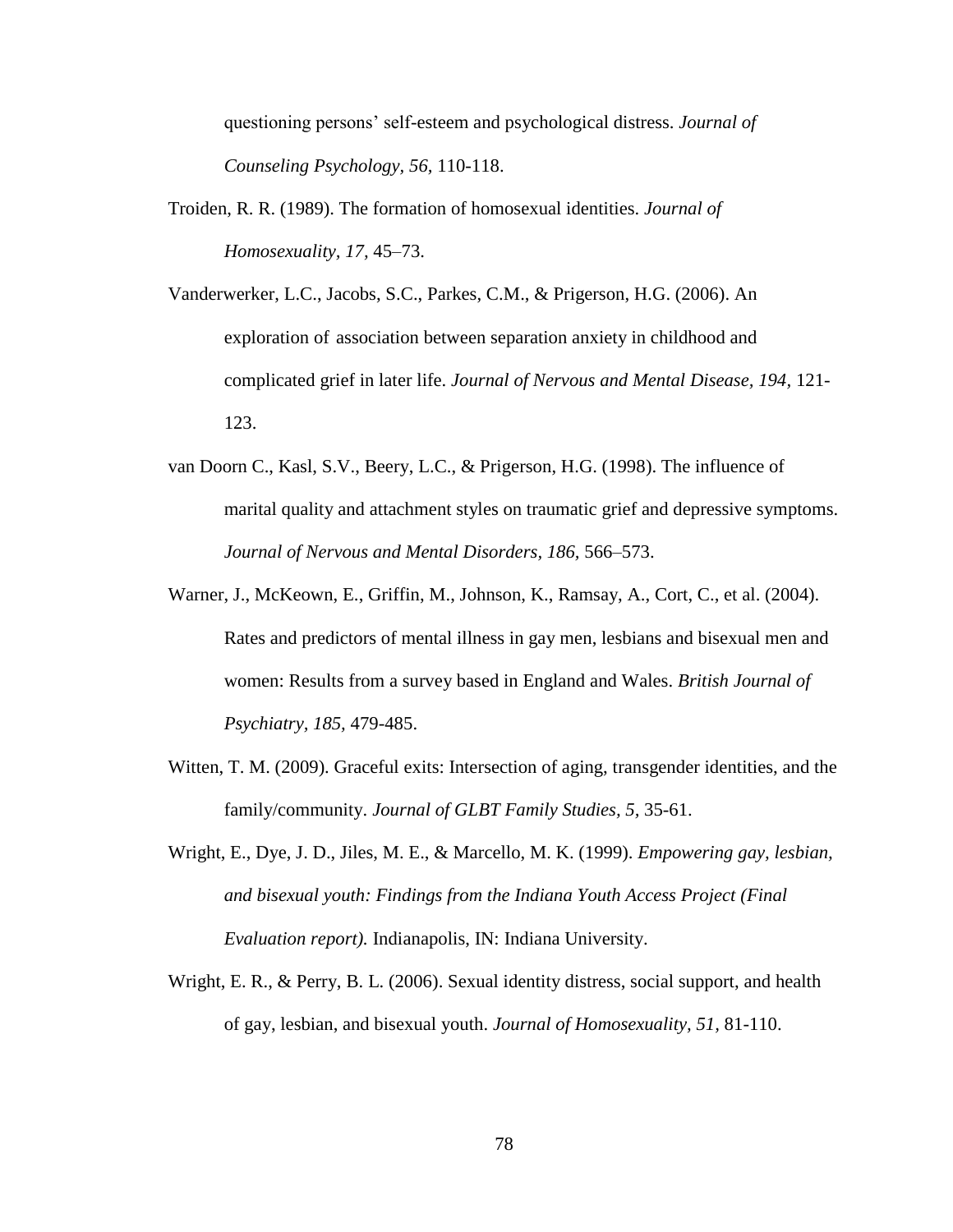Yavneh, T. (2002). The nature of bereavement for survivors of women who die of AIDS. *Dissertation Abstracts International: Section B: The Sciences and Engineering, 63,* pp. 2614.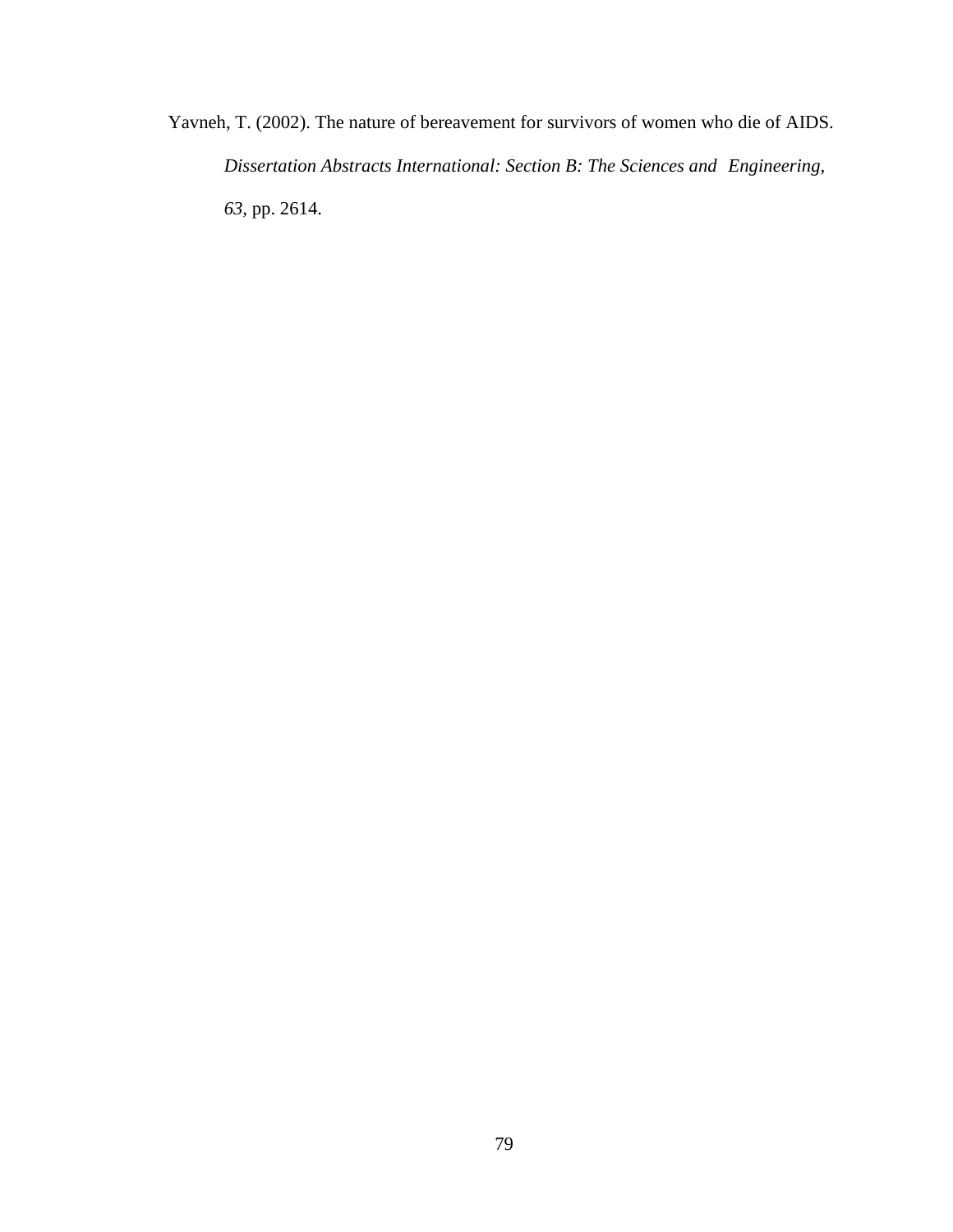### **Appendix A**

Dear \_\_\_\_\_\_\_\_\_\_\_\_\_\_,

My name is Alison Hickman, and I am writing to request your participation in recruiting participants for a research study focused on the grief and bereavement experiences of gay, lesbian, and bisexual (GLB) individuals who have lost a committed partner. There are no foreseeable risks for participating in this study. In fact, participants might find some benefits, such as reflecting on their grief process and their relationship with their partner, as well as contributing to affirming GLB research.

Participants should identify as gay, lesbian, or bisexual, be over the age of 18, live in the United States, and have lost a committed partner (all lengths of time since the loss are encouraged to participate). A committed partner is defined as a significant other with whom you shared a monogamous relationship, and is not limited to those who are legally married.

I would greatly appreciate your help in connecting willing and appropriate participants to this study. Forwarding this email, posting the link below to listservs, discussion groups, newsletters, or a website (or any other way that you and your agency disseminate information) would be very helpful. Please know that anyone you refer is ensured anonymity, and that you are helping to contribute to responsible research in the GLB community.

I understand that talking about grief and loss can be a very delicate topic to reflect on, and I want to be sensitive to the questions and concerns of anyone who is considering participation. I have included my contact information on the first page of the online survey.

Sincerely,

Alison Hickman, MA Doctoral Candidate The University of Memphis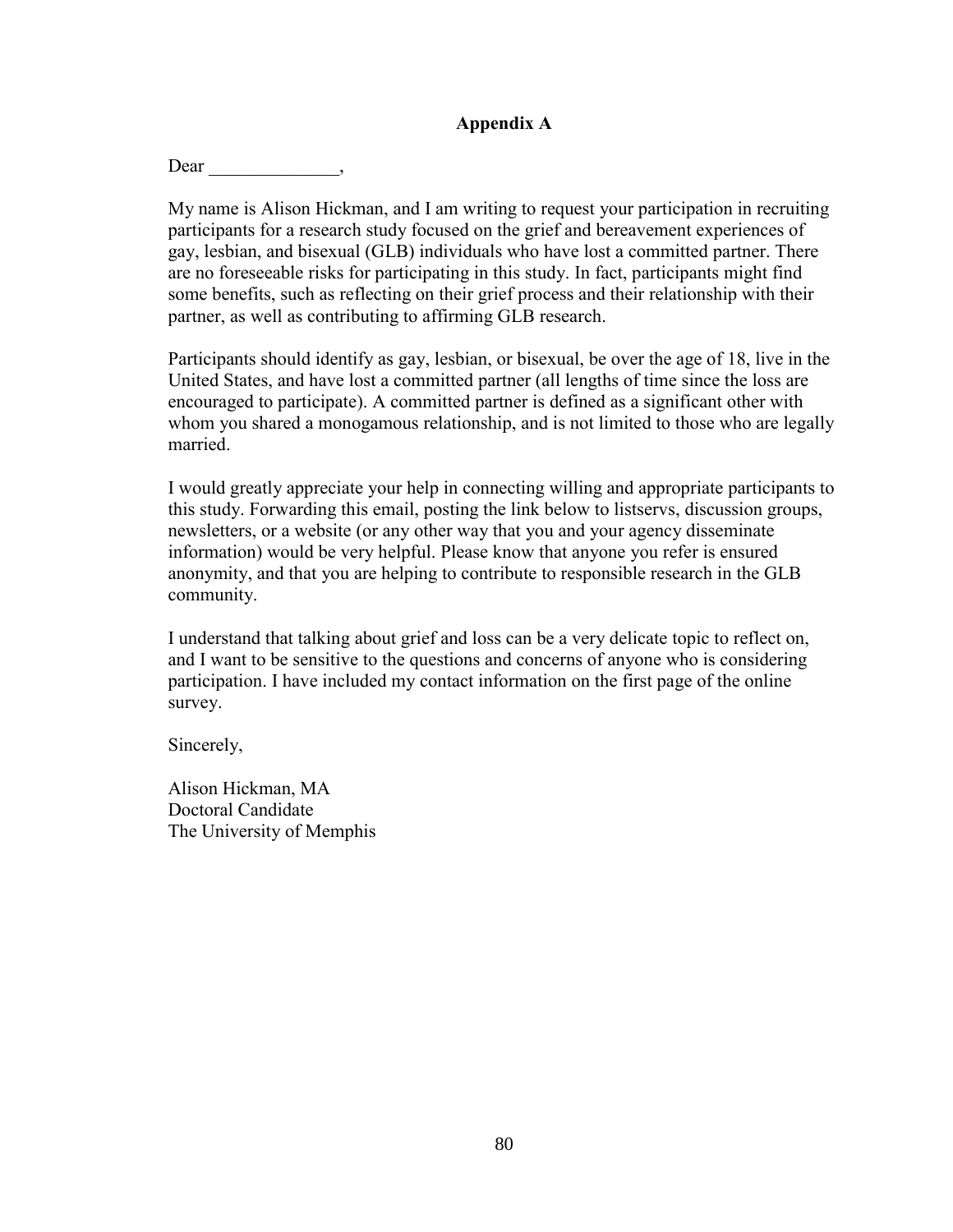### **Appendix B**

### **Informed Consent**

| Principal Investigator: | Alison L. Hickman, MA                       |
|-------------------------|---------------------------------------------|
|                         | Doctoral Student, The University of Memphis |

### Description of the Study:

This study is focused on exploring the grief and bereavement experiences of gay, lesbian, and bisexual individuals who have lost a committed partner. Participants in this study will be asked to complete a survey that is expected to take 15-20 minutes. This survey is anonymous, does not require any identifying information, and any published research resulting from this study will be reported as aggregate data. The researcher will donate \$1 for each survey initiated to the Human Rights Campaign, up to \$250. Terminating this survey does not preclude a donation.

### Qualifications:

Participation in this study is limited to gay, lesbian, or bisexual adults over the age of 18, who are living in the United States, and have experienced the death of a committed partner. Committed partnership is defined (for this study) as an intimate, exclusive relationship between two individuals who identify as gay, lesbian, or bisexual.

### Risks:

There are no foreseeable risks involved in participating in this study. Participants may experience discomfort recalling memories of the deceased and reflecting on this relationship.

### Benefits:

Participants may benefit from this study by developing a greater sense of awareness related to their own individual grief process, as well as feel satisfaction knowing they have contributed to gay, lesbian, and bisexual affirming research.

### Confidentiality:

All responses will be kept anonymous, as participants are not asked for their names, dates of birth, or other individually identifying information. Data will be kept electronically, and password protected. All data will be held for a period of 12 months, and then disposed.

### Questions:

If you have questions or concerns related to this study, please contact Alison L. Hickman at (901) 581-7635 or at alison.hickman@memphis.edu. You may also contact her faculty advisor Dr. Douglas Strohmer at (901) 678-2841. Questions related to your rights as a research participant may be directed to Chair of the Committee for the Protection of Human Research Participants of The University of Memphis at (901) 678-2533.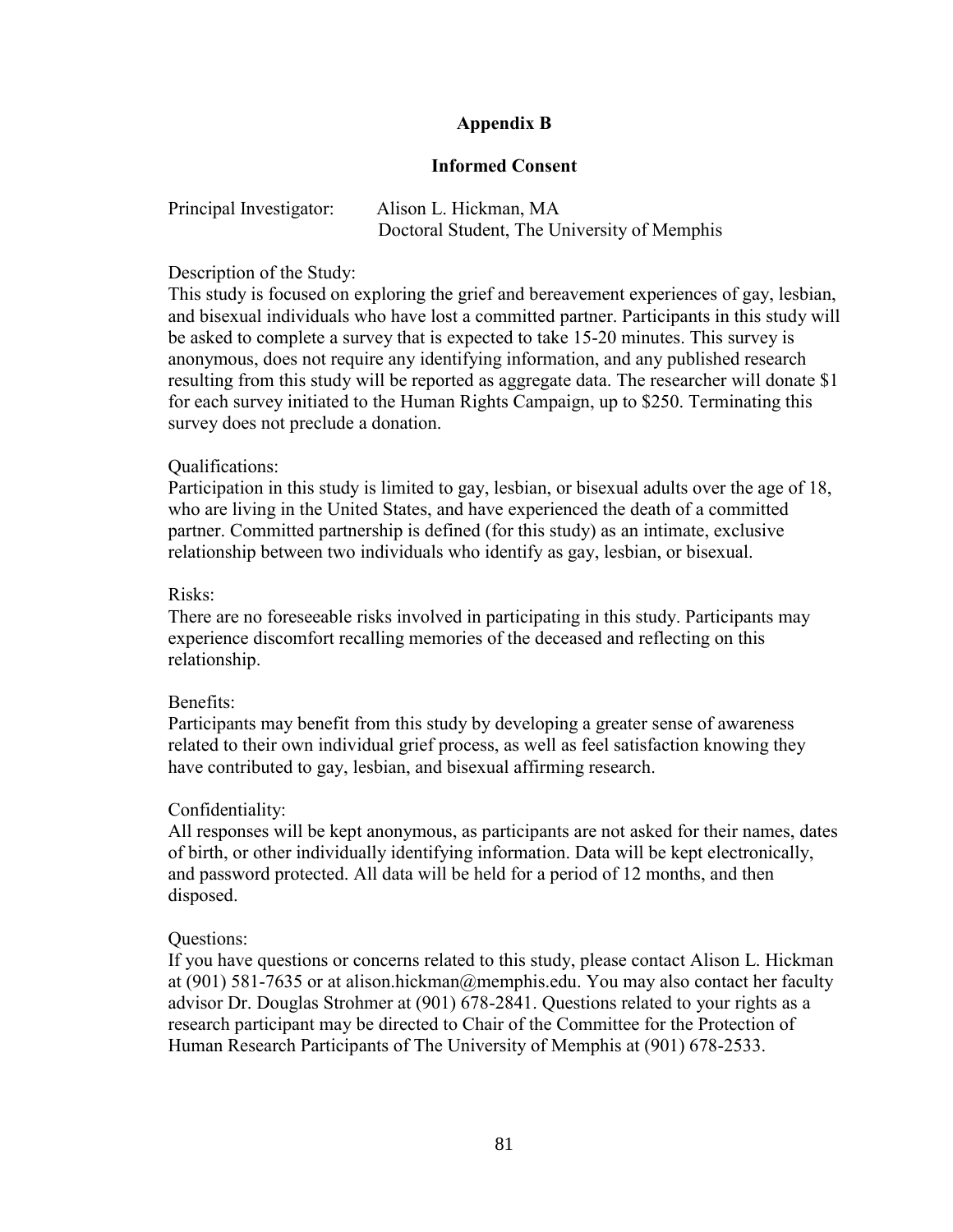Terminating the Study:

Participation in this study is completely voluntary. Beginning this survey does not obligate the participant to complete the study. Participants may decline participation at any point with no consequences.

Agreement for participation:

By clicking on the button below, I acknowledge that I am at least 18 years old, have read and agree to the statements detailed above, and I agree to take part in this study.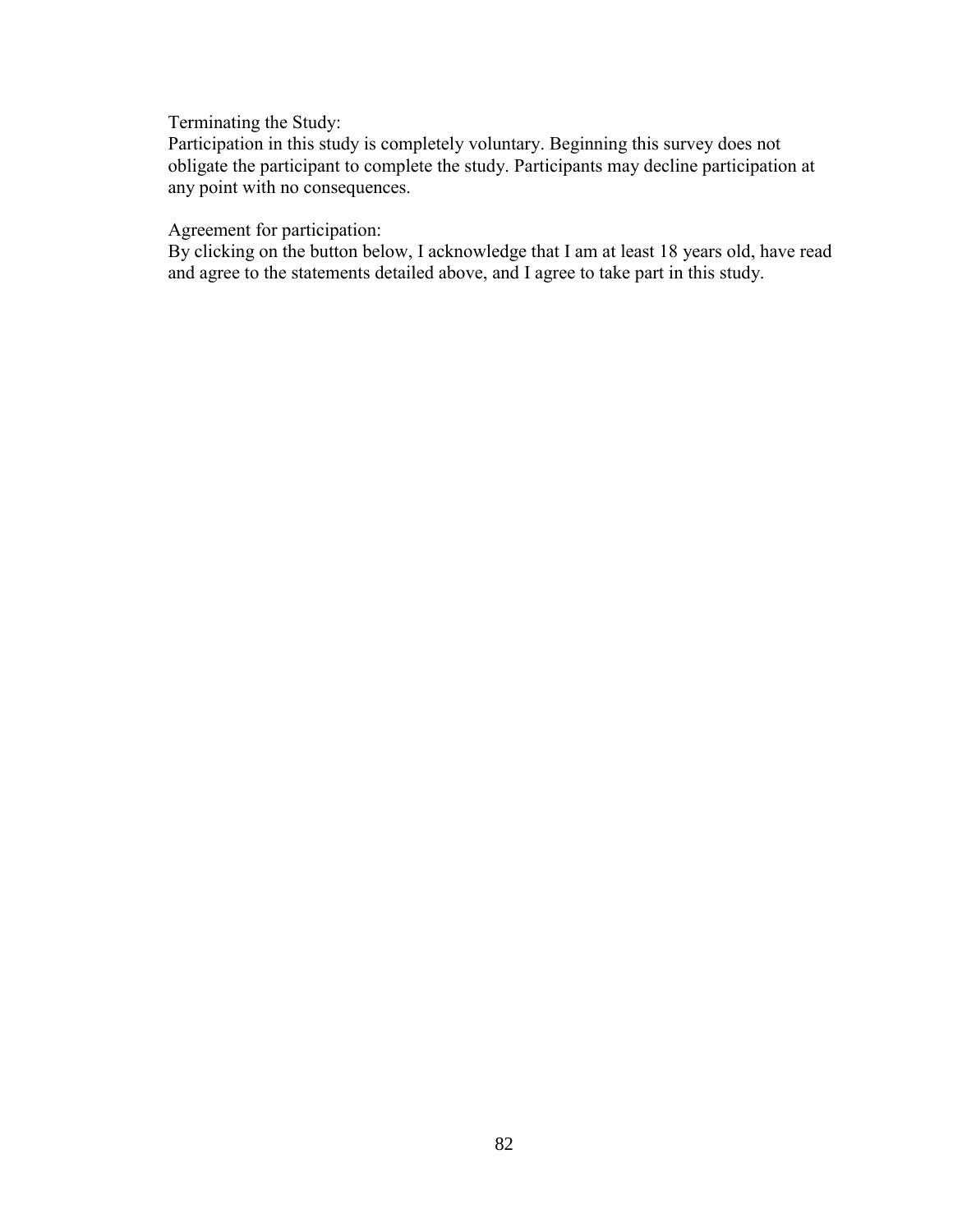### **Appendix C**

### **Demographics Questionnaire**

- 1. What is your gender?
	- a. Male
	- b. Female
- 2. What was your partner's gender?
	- a. Male
	- b. Female
- 3. How do you identify your sexual orientation?
	- a. Gay
	- b. Lesbian
	- c. Bisexual
- 4. How did your partner identify his/her sexual orientation (to the best of your knowledge)?
	- a. Gay
	- b. Lesbian
	- c. Bisexual
- 5. What is your age (years)?
- 6. What is your race/ethnicity?
	- a. African American
	- b. Caucasian
	- c. Asian/Pacific Islander
	- d. Hispanic
	- e. Native American
	- f. Biracial
	- g. Multiracial
- 7. What was your partner's race/ethnicity?
	- a. African American
	- b. Caucasian
	- c. Asian/Pacific Islander
	- d. Hispanic
	- e. Native American
	- f. Biracial
	- g. Multiracial
- 8. What was your commitment status with your partner?
	- a. Married
	- b. Civil union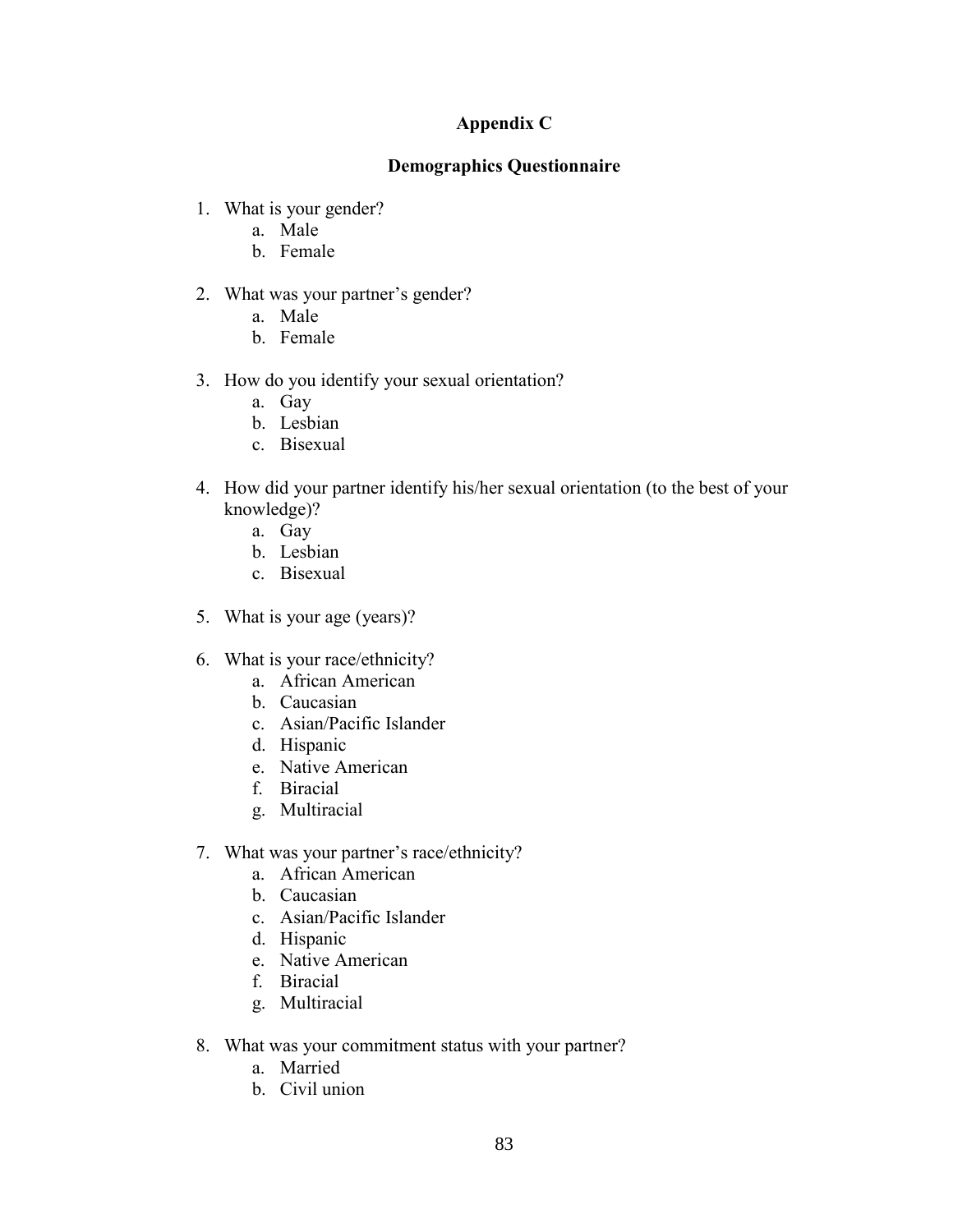- c. Domestic partnership
- d. Commitment ceremony
- e. Other (please explain)
- 9. Time (in years) since you lost your partner (if less than one year enter "0").
- 10. Please explain the nature of your partner's death. (open response)
- 11. Have you sought help to deal with this loss?
	- a. Yes i. If yes, please explain (open response)
	- b. No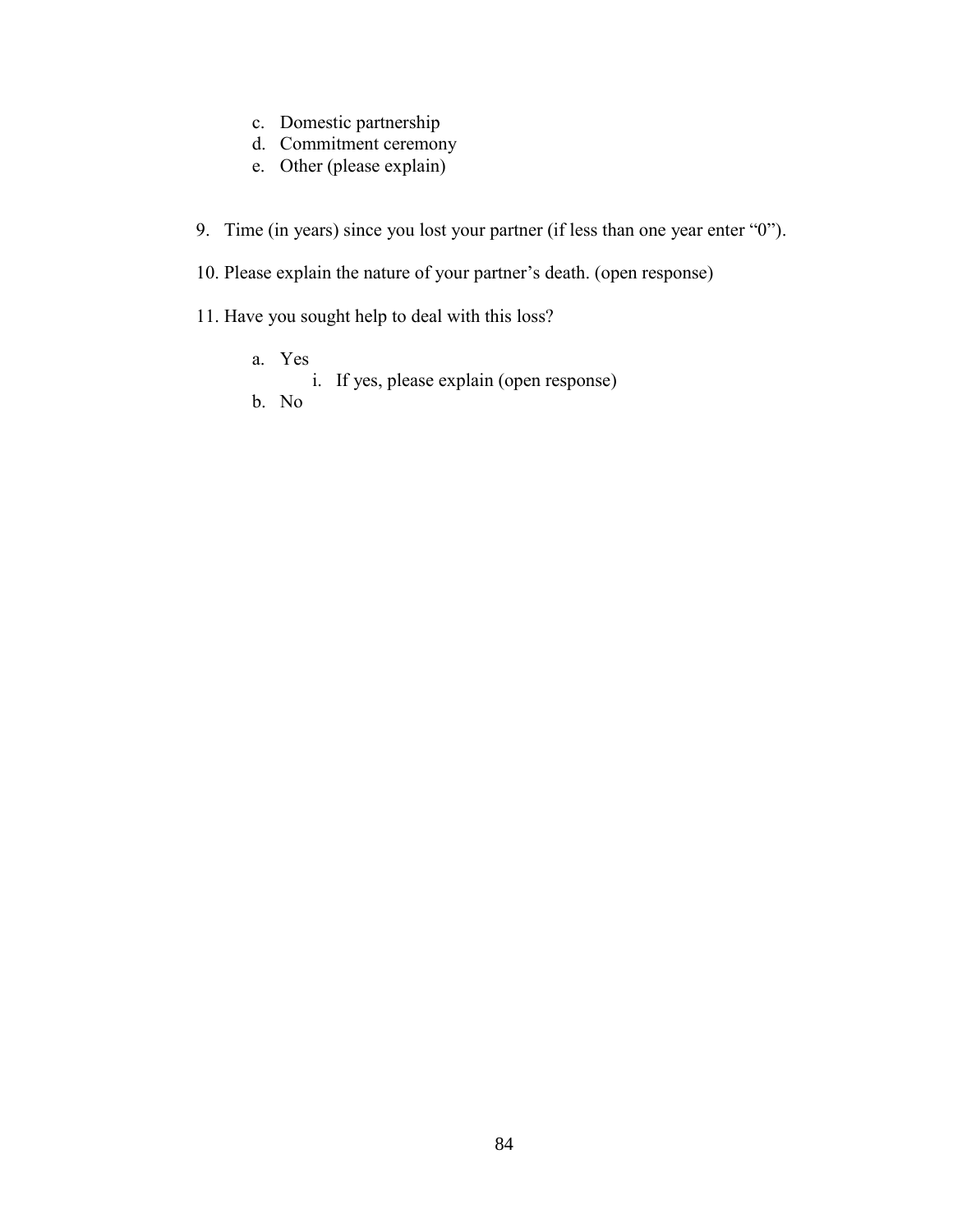# **Appendix D**

# **Inventory of Complicated Grief**

| normally do                                                |              |                                     |       | 1. I think about this person so much that it's hard for me to do the things I      |
|------------------------------------------------------------|--------------|-------------------------------------|-------|------------------------------------------------------------------------------------|
|                                                            |              | Never rarely sometimes often always |       |                                                                                    |
| 2. Memories of the person who died upset me                |              |                                     |       |                                                                                    |
|                                                            |              | Never rarely sometimes often always |       |                                                                                    |
| 3. I feel I cannot accept the death of the person who died |              | Never rarely sometimes often        |       | always                                                                             |
| 4. I feel myself longing for the person who died           |              | Never rarely sometimes often always |       |                                                                                    |
|                                                            |              | Never rarely sometimes often        |       | 5. I feel drawn to places and things associated with the person who died<br>always |
| 6. I cannot help feeling angry about his/her death         |              | Never rarely sometimes often        |       | always                                                                             |
| 7. I feel disbelief over what happened                     |              | Never rarely sometimes often always |       |                                                                                    |
| 8. I feel stunned or dazed over what happened              |              | Never rarely sometimes often always |       |                                                                                    |
| 9. Ever since s/he died it's hard for me to trust people   |              |                                     |       |                                                                                    |
|                                                            |              | Never rarely sometimes often        |       | always                                                                             |
| people or I feel distant from people I care about          |              |                                     |       | 10. Ever since s/he died I feel like I have lost the ability to care about other   |
|                                                            |              | Never rarely sometimes often        |       | always                                                                             |
| symptoms as the person who died                            |              |                                     |       | 11. I have pain in the same area of my body or have some of the same               |
| Never rarely                                               |              | sometimes often                     |       | always                                                                             |
|                                                            | Never rarely | sometimes                           | often | 12. I go out of my way to avoid reminders of the person who died<br>always         |
| 13. I feel that life is empty without the person who died  |              |                                     |       |                                                                                    |
| Never rarely                                               |              | sometimes                           | often | always                                                                             |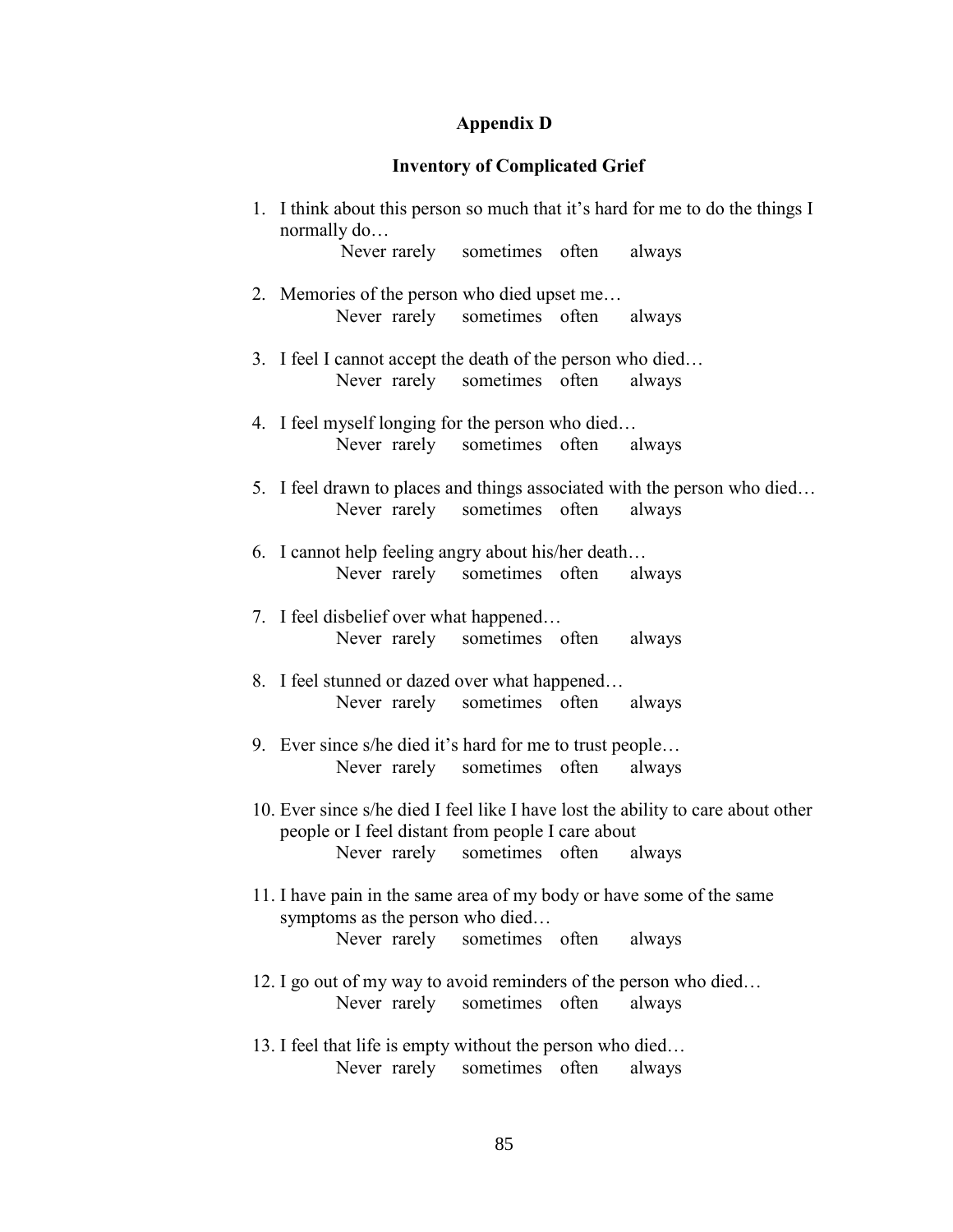| 14. I hear the voice of the person who died speak to me               |                                     |  |
|-----------------------------------------------------------------------|-------------------------------------|--|
|                                                                       | Never rarely sometimes often always |  |
| 15. I see the person who died stand before me                         |                                     |  |
|                                                                       | Never rarely sometimes often always |  |
| 16. I feel that it is unfair that I should live when this person died | Never rarely sometimes often always |  |
| 17. I feel bitter over this person's death                            |                                     |  |
|                                                                       | Never rarely sometimes often always |  |
| 18. I feel envious of others who have not lost someone close          |                                     |  |
|                                                                       | Never rarely sometimes often always |  |
| 19. I feel lonely a great deal of the time ever since s/he died       |                                     |  |
|                                                                       | Never rarely sometimes often always |  |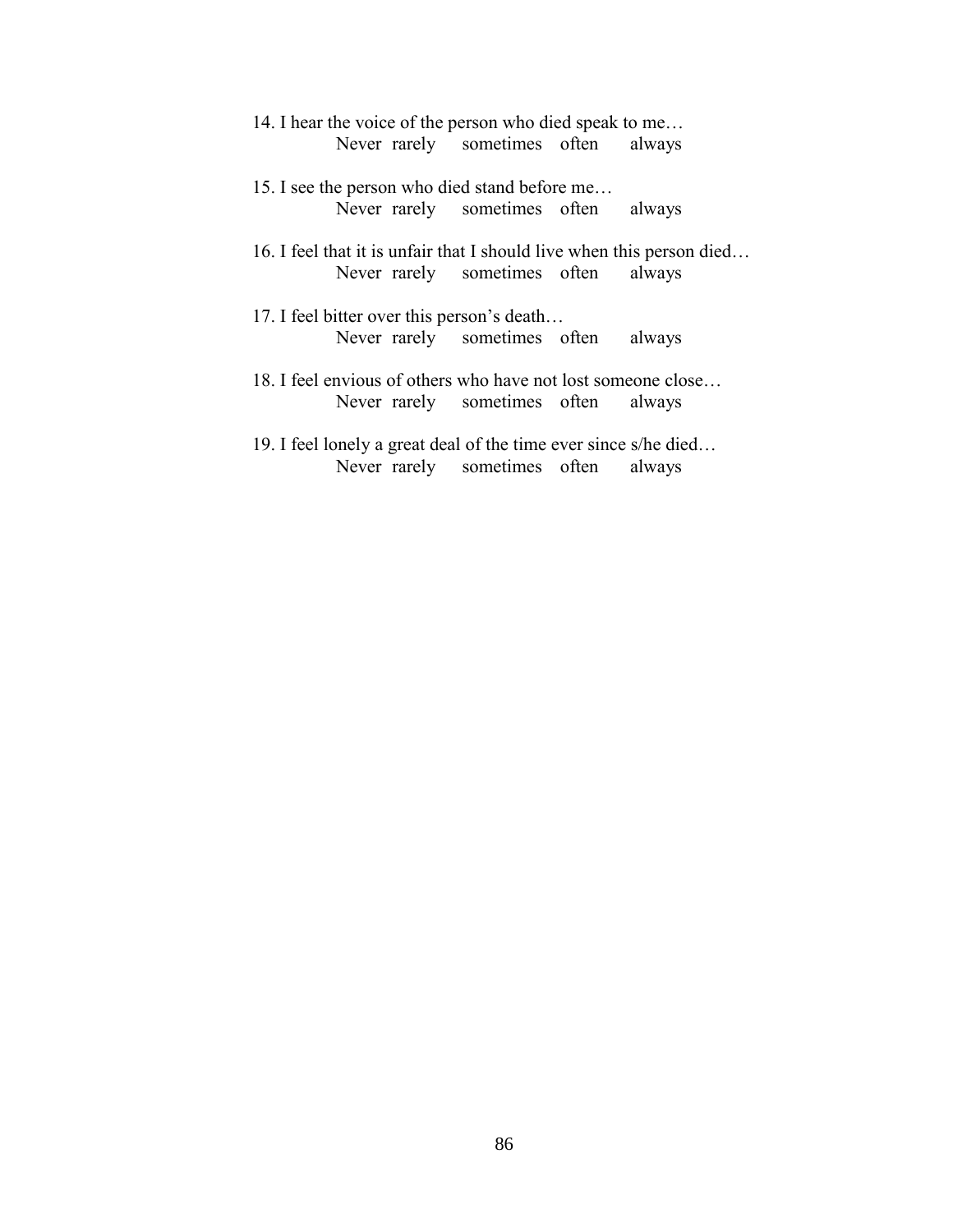## **Appendix E**

## **The Internalized Homophobia Scale**

| 1. I have a positive attitude about being gay/lesbian/bisexual.<br>Strongly disagree<br>agree | Disagree | Neither agree nor disagree                                                    | Agree | Strongly |
|-----------------------------------------------------------------------------------------------|----------|-------------------------------------------------------------------------------|-------|----------|
|                                                                                               |          | 2. I feel uneasy about people who are very open in public about being         |       |          |
| gay/lesbian/bisexual.<br>Strongly disagree<br>agree                                           | Disagree | Neither agree nor disagree                                                    | Agree | Strongly |
| 3. I often feel ashamed that I am gay/lesbian/bisexual.                                       |          |                                                                               |       |          |
| Strongly disagree<br>agree                                                                    |          | Disagree Neither agree nor disagree                                           | Agree | Strongly |
| 4. For the most part, I enjoy being gay/lesbian/bisexual.                                     |          |                                                                               |       |          |
| Strongly disagree<br>agree                                                                    | Disagree | Neither agree nor disagree                                                    | Agree | Strongly |
|                                                                                               |          | 5. I worry a lot about what others think about my being gay/lesbian/bisexual. |       |          |
| Strongly disagree<br>agree                                                                    | Disagree | Neither agree nor disagree                                                    | Agree | Strongly |
| 6. If feel proud that I am gay/lesbian/bisexual.                                              |          |                                                                               |       |          |
| Strongly disagree<br>agree                                                                    |          | Disagree Neither agree nor disagree                                           | Agree | Strongly |
| 7. I feel that being gay/lesbian/bisexual is a sin.                                           |          |                                                                               |       |          |
| Strongly disagree<br>agree                                                                    | Disagree | Neither agree nor disagree                                                    | Agree | Strongly |
| 8. I wish that I weren't attracted to the same sex.                                           |          |                                                                               |       |          |
| Strongly disagree<br>agree                                                                    | Disagree | Neither agree nor disagree                                                    | Agree | Strongly |
| 9. I feel that being gay/lesbian/bisexual is a gift.                                          |          |                                                                               |       |          |
| Strongly disagree<br>agree                                                                    | Disagree | Neither agree nor disagree                                                    | Agree | Strongly |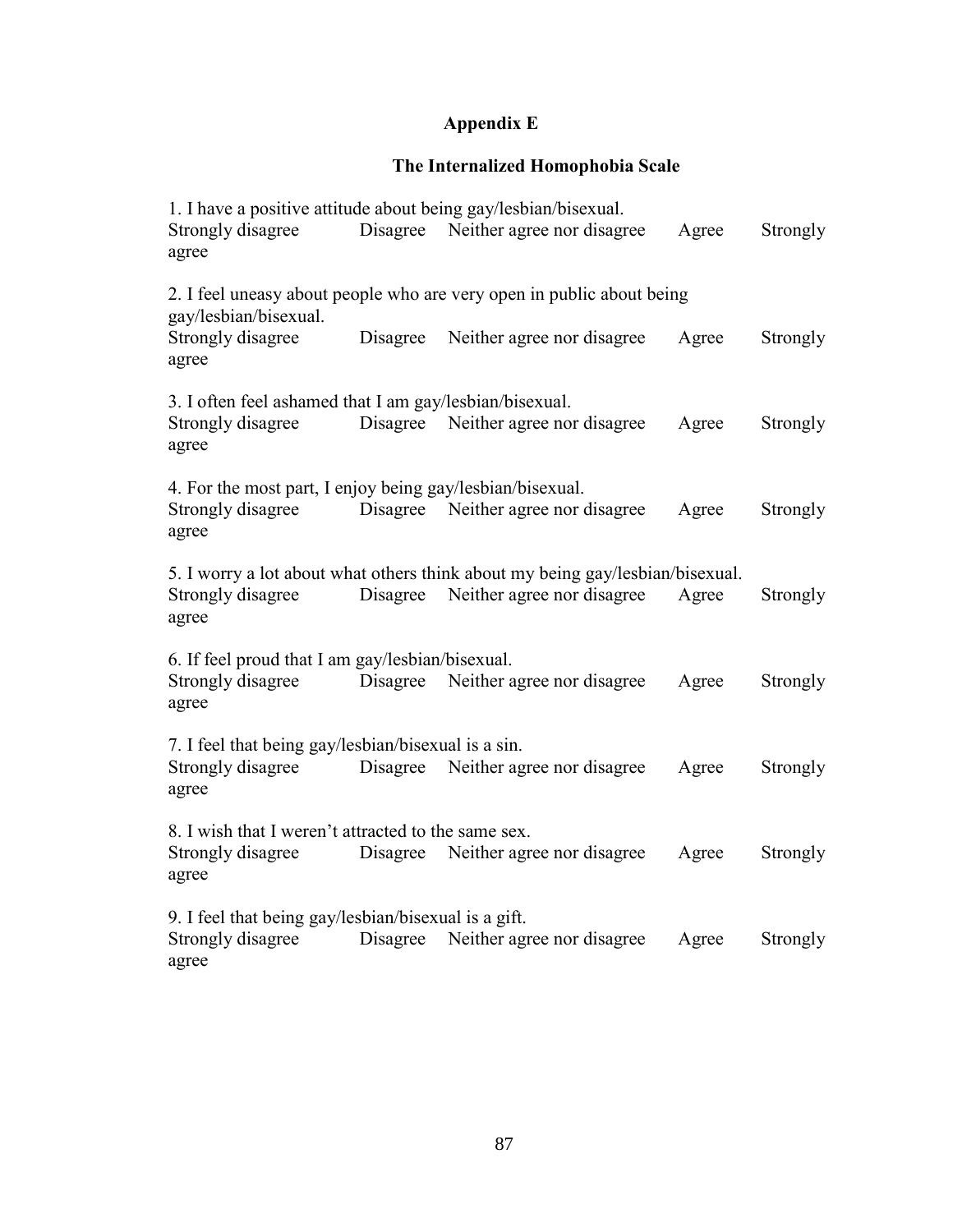#### **Appendix F**

#### **Heterosexist Harassment, Rejection, and Discrimination**

Please think carefully about your life as you answer the questions below. Read each question and then check the number that best describes events in the PAST YEAR, using these rules.

Circle 1—If the event has NEVER happened to you

Circle 2—If the event happened ONCE IN A WHILE (less than 10% of the time)

Circle 3—If the event happened SOMETIMES (10–25% of the time)

Circle 4—If the event happened A LOT (26–49% of the time)

Circle 5—If the event happened MOST OF THE TIME (50–70% of the time);

Circle 6—If the event happened ALMOST ALL OF THE TIME (more than 70% of the time).

How many times have you been treated unfairly by teachers or professors because you are GLB?

1 2 3 4 5 6 n/a

How many times have you been treated unfairly by your employer, boss, or supervisors because you are GLB?

1 2 3 4 5 6 n/a

How may times have you been treated unfairly by your co-workers, fellow students, or colleagues because you are GLB?

1 2 3 4 5 6 n/a

How many times have you been treated unfairly by people in service jobs (by store clerks, waiters, bartenders, waitresses, bank tellers, mechanics, and others) because you are GLB?

1 2 3 4 5 6 n/a

How many times have you been treated unfairly by strangers because you are GLB? 1 2 3 4 5 6 n/a

How many times have you been treated unfairly by people in helping jobs (by doctors, nurses, psychiatrists, caseworkers, dentists, school counselors, therapists, pediatricians, school principals, gynecologists, and others) because you are GLB?

| $\blacksquare$ |  |  | $5 \qquad 6 \qquad n/a$ |  |
|----------------|--|--|-------------------------|--|
|                |  |  |                         |  |

How many times were you denied a raise, a promotion, tenure, a good assignment, a job, or other such thing at work that you deserved because you are GLB?

1 2 3 4 5 6 n/a

How many times have you been treated unfairly by your family because you are GLB?

1 2 3 4 5 6 n/a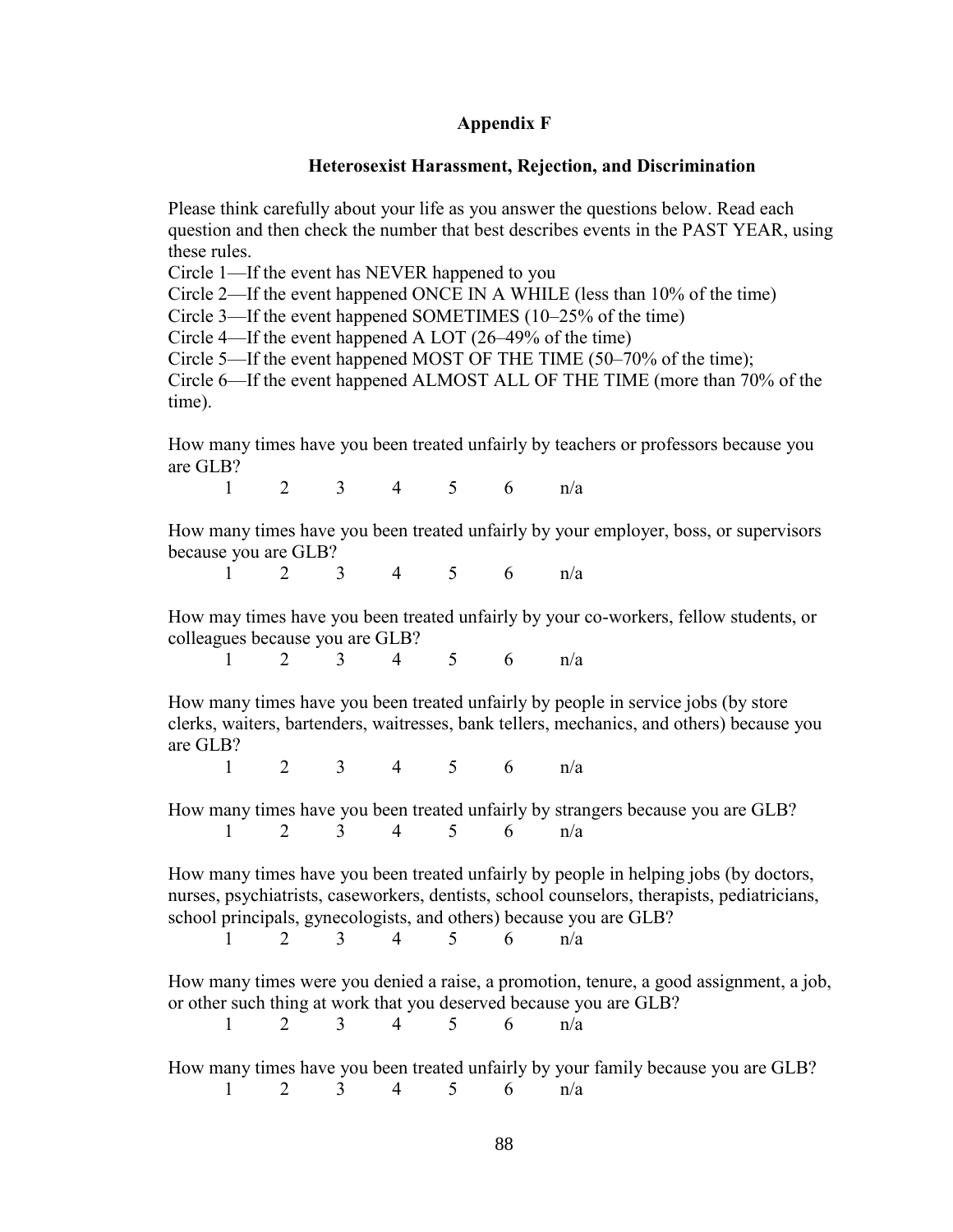| names? |                                           |                                     |                                     |  | How many times have you been called a heterosexist name like dyke, lezzie, or other |
|--------|-------------------------------------------|-------------------------------------|-------------------------------------|--|-------------------------------------------------------------------------------------|
|        | $1 \qquad \qquad$                         |                                     | $2 \quad 3 \quad 4 \quad 5 \quad 6$ |  | n/a                                                                                 |
|        | threatened with harm because you are GLB? |                                     |                                     |  | How many times have you been made fun of, picked on, pushed, shoved, hit, or        |
|        |                                           | $1 \t 2 \t 3 \t 4 \t 5 \t 6 \t n/a$ |                                     |  |                                                                                     |
|        |                                           |                                     |                                     |  | How many times have you been rejected by family members because you are GLB?        |
|        |                                           | 1 2 3 4 5 6 $n/a$                   |                                     |  |                                                                                     |
|        |                                           |                                     |                                     |  | How many times have you been rejected by friends because you are GLB?               |
|        | $1 \quad \Box$                            | 2 3 4 5 6 n/a                       |                                     |  |                                                                                     |
|        |                                           |                                     |                                     |  | How many times have you heard anti-GLB remarks from your family members?            |
|        | $1 \quad$                                 |                                     | $2 \quad 3 \quad 4 \quad 5 \quad 6$ |  | n/a                                                                                 |
|        |                                           |                                     |                                     |  | How many times have you been verbally insulted because you are GLB?                 |
|        | $1 \quad$                                 |                                     | $2 \quad 3 \quad 4 \quad 5 \quad 6$ |  | n/a                                                                                 |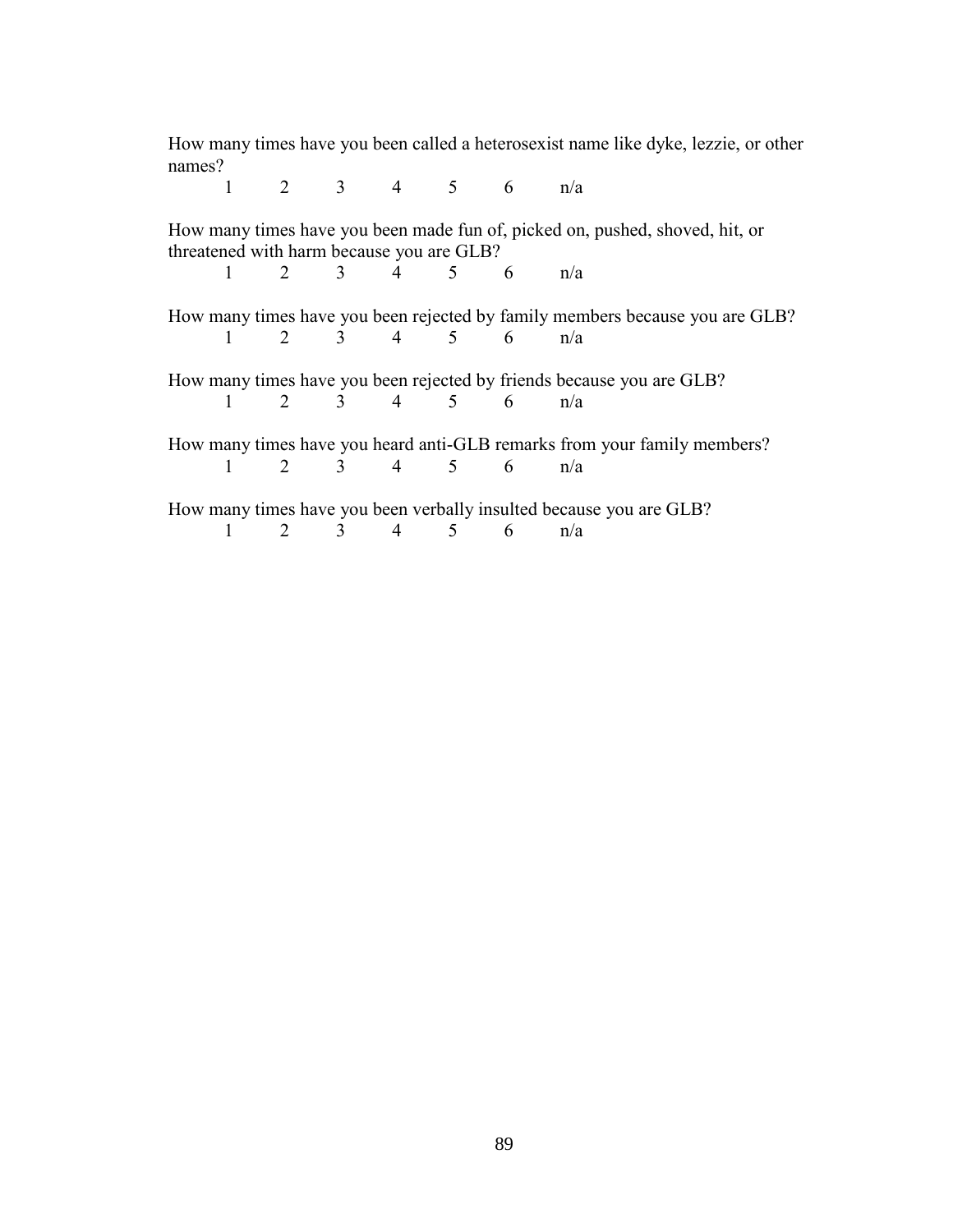# **Appendix G**

### **Outness to the World**

- 1. How out are you to your new heterosexual friends? None some most all
- 2. How out are you to your work peers? None some most all
- 3. How out are you to your work supervisors? None some most all
- 4. How out are you to strangers? None some most all